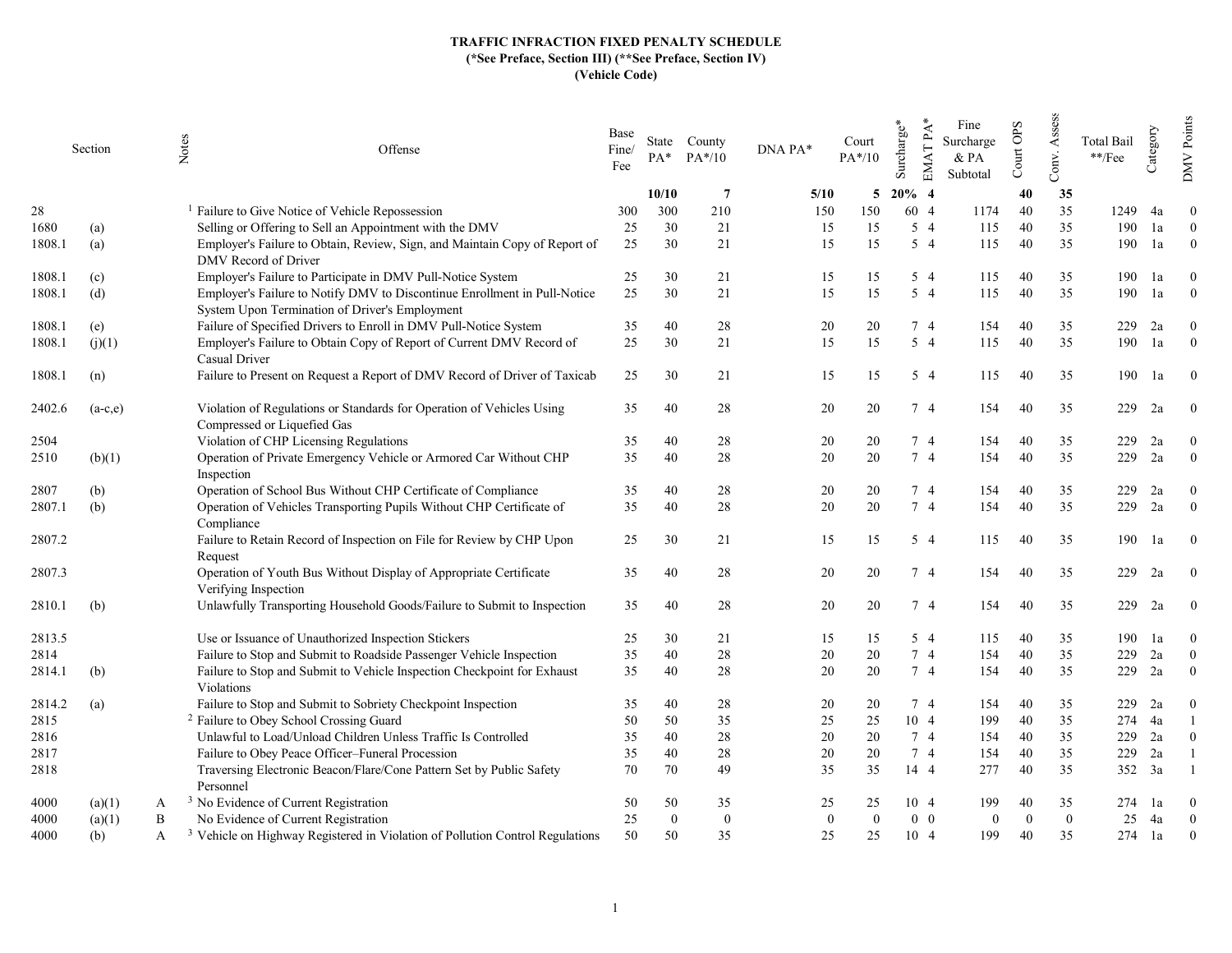|        | Section | Notes | Offense                                                                                                                               | Base<br>Fine/<br>Fee | $PA^*$         | State County<br>$PA*/10$ | DNA PA*        | Court<br>$PA*/10$ | Surcharge* | $EMATPA*$<br>Fine<br>Surcharge<br>& PA<br>Subtotal | Court OPS | Assess<br>Conv. | <b>Total Bail</b><br>$\mathrm{**}/\mathrm{Fee}$ | Category | <b>DMV</b> Points |
|--------|---------|-------|---------------------------------------------------------------------------------------------------------------------------------------|----------------------|----------------|--------------------------|----------------|-------------------|------------|----------------------------------------------------|-----------|-----------------|-------------------------------------------------|----------|-------------------|
|        |         |       |                                                                                                                                       |                      | 10/10          | -7                       | 5/10           | 5                 | $20%$ 4    |                                                    | 40        | 35              |                                                 |          |                   |
| 4000   | (b)     | B     | Vehicle on Highway Registered in Violation of Pollution Control Regulations                                                           | 25                   | $\overline{0}$ | $\overline{0}$           | $\overline{0}$ | $\overline{0}$    | $0\quad 0$ | $\Omega$                                           | $\Omega$  | $\mathbf{0}$    | 25                                              | 4a       | $\bf{0}$          |
| 4000.4 | (a)     | A     | Unregistered California-Based Vehicle                                                                                                 | 25                   | 30             | 21                       | 15             | 15                | 54         | 115                                                | 40        | 35              | 190                                             | 1a       | $\theta$          |
| 4000.4 | (a)     | B     | Unregistered California-Based Vehicle                                                                                                 | $25\,$               | $\mathbf{0}$   | $\mathbf{0}$             | $\Omega$       | $\overline{0}$    | $0\quad 0$ | $\Omega$                                           | $\Omega$  | $\overline{0}$  | 25                                              | 4a       | $\overline{0}$    |
| 4000.6 | (a)     | A     | Failure to Submit Application or Declare Accurate Combined Gross Vehicle<br>Weight Pursuant to VC 9400.1                              | 25                   | 30             | 21                       | 15             | 15                | $5\quad4$  | 115                                                | 40        | 35              | 190                                             | 1a       | $\theta$          |
| 4000.6 | (a)     | B     | Failure to Submit Application or Declare Accurate Combined Gross Vehicle<br>Weight Pursuant to VC 9400.1                              | 25                   | $\overline{0}$ | $\overline{0}$           | $\theta$       | $\Omega$          | $0\quad 0$ | $\theta$                                           | $\Omega$  | $\mathbf{0}$    | 25                                              | 4a       | $\theta$          |
| 4000.6 | (d)     |       | Commercial Vehicle With Gross Vehicle Weight Over 10,000 Pounds,<br>$1,001-1,500$ Pounds in Excess of Declared Gross Vehicle Weight   | 250                  | 250            | 175                      | 125            | 125               | 50 4       | 979                                                | 40        | 35              | 1054                                            | 4a       | $\bf{0}$          |
| 4000.6 | (d)     |       | Commercial Vehicle With Gross Vehicle Weight Over 10,000 Pounds,<br>1,501–2,000 Pounds in Excess of Declared Gross Vehicle Weight     | 300                  | 300            | 210                      | 150            | 150               | 60 4       | 1174                                               | 40        | 35              | 1249                                            | 4a       | $\overline{0}$    |
| 4000.6 | (d)     |       | Commercial Vehicle With Gross Vehicle Weight Over 10,000 Pounds,<br>10,001 Pounds and Over in Excess of Declared Gross Vehicle Weight | 2000                 | 2000           | 1400                     | 1000           | 1000              | 400 4      | 7804                                               | 40        | 35              | 7879 4a                                         |          | $\bf{0}$          |
| 4000.6 | (d)     |       | Commercial Vehicle With Gross Vehicle Weight Over 10,000 Pounds,<br>2,001-2,500 Pounds in Excess of Declared Gross Vehicle Weight     | 350                  | 350            | 245                      | 175            | 175               | 70 4       | 1369                                               | 40        | 35              | 1444                                            | 4a       | $\overline{0}$    |
| 4000.6 | (d)     |       | Commercial Vehicle With Gross Vehicle Weight Over 10,000 Pounds,                                                                      | 400                  | 400            | 280                      | 200            | 200               | 80 4       | 1564                                               | 40        | 35              | 1639                                            | 4a       | $\theta$          |
| 4000.6 | (d)     |       | 2,501–3,000 Pounds in Excess of Declared Gross Vehicle Weight<br>Commercial Vehicle With Gross Vehicle Weight Over 10,000 Pounds,     | 450                  | 450            | 315                      | 225            | 225               | 90 4       | 1759                                               | 40        | 35              | 1834 4a                                         |          | $\overline{0}$    |
| 4000.6 | (d)     |       | 3,001-3,500 Pounds in Excess of Declared Gross Vehicle Weight<br>Commercial Vehicle With Gross Vehicle Weight Over 10,000 Pounds,     | 500                  | 500            | 350                      | 250            | 250               | 100 4      | 1954                                               | 40        | 35              | 2029                                            | 4a       | $\overline{0}$    |
| 4000.6 | (d)     |       | 3,501–4,000 Pounds in Excess of Declared Gross Vehicle Weight<br>Commercial Vehicle With Gross Vehicle Weight Over 10,000 Pounds,     | 550                  | 550            | 385                      | 275            | 275               | 110 4      | 2149                                               | 40        | 35              | 2224                                            | 4a       | $\Omega$          |
| 4000.6 | (d)     |       | 4,001–4,500 Pounds in Excess of Declared Gross Vehicle Weight<br>Commercial Vehicle With Gross Vehicle Weight Over 10,000 Pounds,     | 600                  | 600            | 420                      | 300            | 300               | 120 4      | 2344                                               | 40        | 35              | 2419 4a                                         |          | $\bf{0}$          |
| 4000.6 | (d)     |       | 4,501–5,000 Pounds in Excess of Declared Gross Vehicle Weight<br>Commercial Vehicle With Gross Vehicle Weight Over 10,000 Pounds,     | 700                  | 700            | 490                      | 350            | 350               | 140 4      | 2734                                               | 40        | 35              | 2809                                            | 4a       | $\bf{0}$          |
|        |         |       | 5,001-6,000 Pounds in Excess of Declared Gross Vehicle Weight                                                                         |                      | 800            |                          |                |                   |            |                                                    | 40        |                 |                                                 |          |                   |
| 4000.6 | (d)     |       | Commercial Vehicle With Gross Vehicle Weight Over 10,000 Pounds,<br>6,001–7,000 Pounds in Excess of Declared Gross Vehicle Weight     | 800                  |                | 560                      | 400            | 400               | 160 4      | 3124                                               |           | 35              | 3199                                            | 4a       | $\overline{0}$    |
| 4000.6 | (d)     |       | Commercial Vehicle With Gross Vehicle Weight Over 10,000 Pounds,<br>7,001-8,000 Pounds in Excess of Declared Gross Vehicle Weight     | 900                  | 900            | 630                      | 450            | 450               | 180 4      | 3514                                               | 40        | 35              | 3589                                            | 4a       | $\overline{0}$    |
| 4000.6 | (d)     |       | Commercial Vehicle With Gross Vehicle Weight Over 10,000 Pounds,<br>8,001-10,000 Pounds in Excess of Declared Gross Vehicle Weight    | 1000                 | 1000           | 700                      | 500            | 500               | 200 4      | 3904                                               | 40        | 35              | 3979                                            | 4a       | $\overline{0}$    |
| 4001   |         | A     | Failure to Register Exempt Vehicles and Display License Plate Bearing<br>Distinguishing Marks Indicating Exemption                    | 25                   | 30             | 21                       | 15             | 15                | 5 4        | 115                                                | 40        | 35              | 190                                             | 1a       | $\overline{0}$    |
| 4001   |         | B     | Failure to Register Exempt Vehicles and Display License Plate Bearing<br>Distinguishing Marks Indicating Exemption                    | 25                   | $\bf{0}$       | $\overline{0}$           | $\overline{0}$ | $\Omega$          | $0\quad 0$ | $\theta$                                           | $\Omega$  | $\overline{0}$  | 25                                              | 4a       | $\overline{0}$    |
| 4004   | (a,b)   | A     | Violation of Foreign Commercial Vehicle Temporary Registration or Trip<br>Permit Requirements                                         | 25                   | 30             | 21                       | 15             | 15                | $5\quad4$  | 115                                                | 40        | 35              | 190                                             | 1a       | $\boldsymbol{0}$  |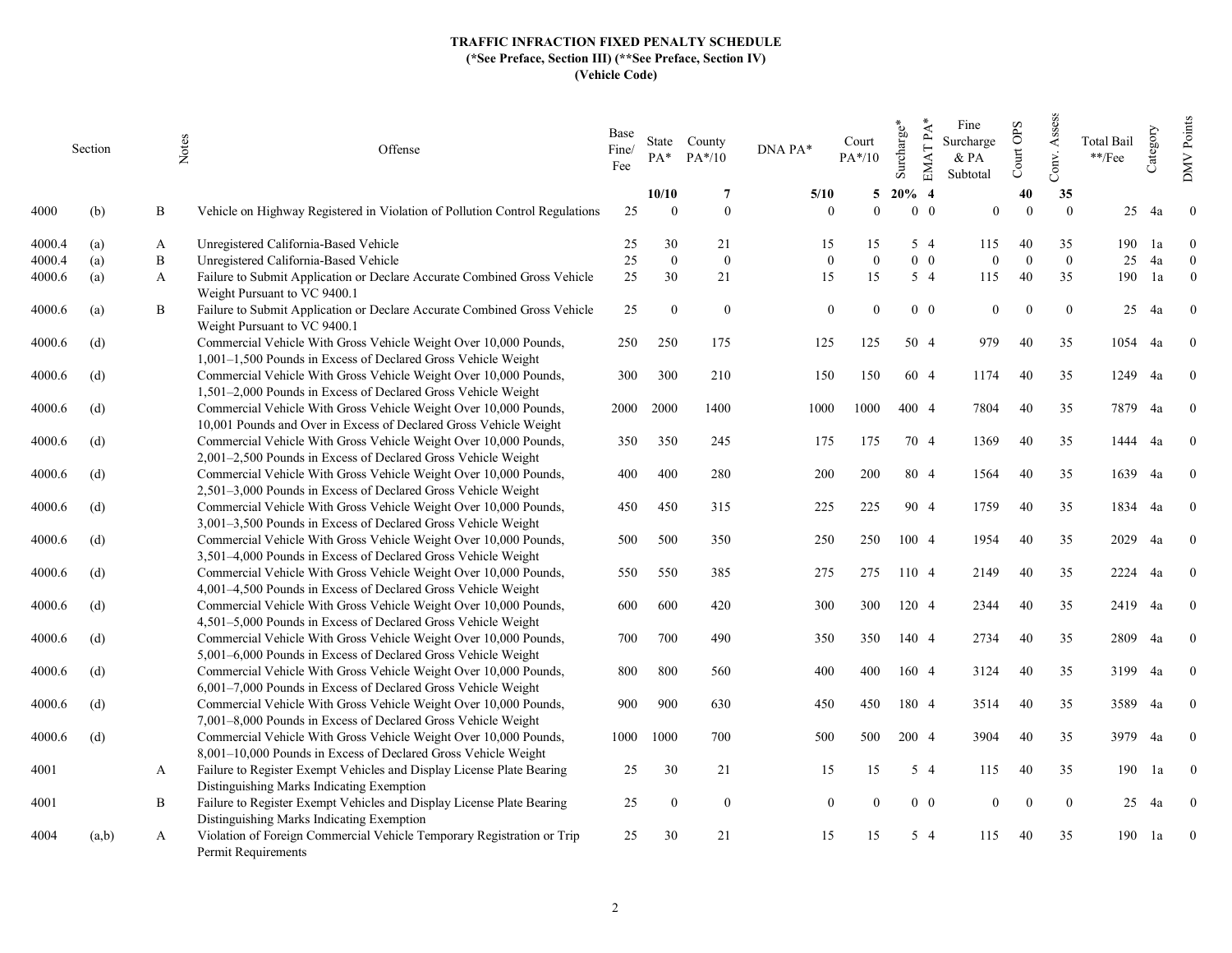|        | Section     |   | Notes<br>Offense                                                                                                 | Base<br>Fine/<br>Fee | PA*            | State County<br>$PA*/10$ | DNA PA*  | Court<br>$PA*/10$            | Surcharge* | EMAT PA*<br>Fine<br>Surcharge<br>& PA<br>Subtotal | Court OPS                    | Assess<br>Conv. | Total Bail<br>**/Fee | Category | Points<br><b>DMV</b> |
|--------|-------------|---|------------------------------------------------------------------------------------------------------------------|----------------------|----------------|--------------------------|----------|------------------------------|------------|---------------------------------------------------|------------------------------|-----------------|----------------------|----------|----------------------|
|        |             |   |                                                                                                                  |                      | 10/10          | 7                        | 5/10     | 5                            | $20\%$ 4   |                                                   | 40                           | 35              |                      |          |                      |
| 4004   | (a,b)       | B | Violation of Foreign Commercial Vehicle Temporary Registration or Trip<br>Permit Requirements                    | 25                   | $\Omega$       | $\overline{0}$           |          | $\Omega$<br>$\Omega$         |            | $0\quad 0$                                        | $\Omega$<br>$\Omega$         | $\theta$        | 25                   | 4a       | $\overline{0}$       |
| 4152.5 |             | A | Failure to Apply for Registration–Foreign Vehicle                                                                | 25                   | 30             | 21                       | 15       | 15                           |            | 5 4<br>115                                        | 40                           | 35              | 190                  | 1a       | $\theta$             |
| 4152.5 |             | B | Failure to Apply for Registration-Foreign Vehicle                                                                | 25                   | $\mathbf{0}$   | $\overline{0}$           |          | $\mathbf{0}$<br>$\mathbf{0}$ |            | $0\quad 0$                                        | $\Omega$<br>$\overline{0}$   | $\overline{0}$  | 25                   | 4a       | $\Omega$             |
| 4159   |             | A | Notify DMV of Change of Address Within 10 Days                                                                   | 25                   | 30             | 21                       | 15       | 15                           |            | $5\quad4$<br>115                                  | 40                           | 35              | 190                  | 1a       | $\Omega$             |
| 4159   |             | B | Notify DMV of Change of Address Within 10 Days                                                                   | 25                   | $\overline{0}$ | $\mathbf{0}$             |          | $\mathbf{0}$<br>$\theta$     |            | $0\quad 0$                                        | $\overline{0}$<br>$\Omega$   | $\overline{0}$  | 25                   | 4a       | $\theta$             |
| 4160   |             | A | Change of Address on Registration Card                                                                           | 25                   | 30             | 21                       | 15       | 15                           |            | $5\quad4$<br>115                                  | 40                           | 35              | 190                  | 1a       | $\Omega$             |
| 4160   |             | B | Change of Address on Registration Card                                                                           | 25                   | $\overline{0}$ | $\bf{0}$                 |          | $\overline{0}$<br>$\theta$   |            | $0\quad 0$                                        | $\overline{0}$<br>$\Omega$   | $\overline{0}$  | 25                   | 4a       | $\theta$             |
| 4161   | (a)         | A | Failure to Notify of Engine/Motor Change                                                                         | 25                   | 30             | 21                       | 15       | 15                           |            | $5\quad4$<br>115                                  | 40                           | 35              | 190                  | 1a       | $\Omega$             |
| 4161   | (a)         | B | Failure to Notify of Engine/Motor Change                                                                         | 25                   | $\theta$       | $\mathbf{0}$             |          | $\theta$<br>$\theta$         |            | $0\quad 0$                                        | $\Omega$<br>$\mathbf{0}$     | $\overline{0}$  | 25                   | 4a       | $\theta$             |
| 4301   |             | A | Surrender Evidence of Foreign Registration                                                                       | 25                   | 30             | 21                       | 15       | 15                           |            | 5 4<br>115                                        | 40                           | 35              | 190                  | 1a       | $\theta$             |
| 4301   |             | B | Surrender Evidence of Foreign Registration                                                                       | 25                   | $\theta$       | $\mathbf{0}$             |          | $\mathbf{0}$<br>$\theta$     |            | $0\quad 0$                                        | $\mathbf{0}$<br>$\Omega$     | $\overline{0}$  | 25                   | 4a       | $\theta$             |
| 4453.6 |             |   | Failure to Furnish Name and Address to Officer Upon Request                                                      | 35                   | 40             | 28                       | 20       | 20                           |            | 7 4<br>154                                        | 40                           | 35              | 229                  | 2a       | $\overline{0}$       |
| 4454   | (a)         | A | Failure to Maintain Registration Card With Vehicle                                                               | 25                   | 30             | 21                       | 15       | 15                           |            | 5 4<br>115                                        | 40                           | 35              | 190                  | 1a       | $\Omega$             |
| 4454   | (a)         | B | Failure to Maintain Registration Card With Vehicle                                                               | 25                   | $\mathbf{0}$   | $\mathbf{0}$             |          | $\theta$<br>$\Omega$         |            | $0\quad 0$                                        | $\Omega$<br>$\mathbf{0}$     | $\mathbf{0}$    | 25                   | 4a       | $\theta$             |
| 4455   |             | A | Failure to Display Temporary Permit-Foreign Commercial Vehicle                                                   | 25                   | 30             | 21                       | 15       | 15                           |            | 5 4<br>115                                        | 40                           | 35              | 190                  | 1a       | $\Omega$             |
| 4455   |             | B | Failure to Display Temporary Permit-Foreign Commercial Vehicle                                                   | 25                   | $\mathbf{0}$   | $\mathbf{0}$             |          | $\Omega$<br>$\theta$         |            | $0\quad 0$                                        | $\mathbf{0}$<br>$\Omega$     | $\overline{0}$  | 25                   | 4a       | $\theta$             |
| 4456   | (a)         | B | Reporting Vehicle Sale to the DMV                                                                                | 25                   | $\Omega$       | $\overline{0}$           | $\Omega$ | $\Omega$                     |            | $0\quad 0$                                        | $\Omega$<br>$\overline{0}$   | $\theta$        | 25                   | 1a       | $\Omega$             |
| 4456   | (a)         | A | Reporting Vehicle Sale to the DMV                                                                                | 25                   | 30             | 21                       | 15       | 15                           |            | $5\quad4$<br>115                                  | 40                           | 35              | 190                  | 4a       | $\Omega$             |
| 4456   | (b)(1)      | A | Reporting Auction Vehicle Sale to the DMV                                                                        | 25                   | 30             | 21                       | 15       | 15                           |            | 5 4<br>115                                        | 40                           | 35              | 190                  | 1a       | $\Omega$             |
| 4456   | (b)(1)      | B | Reporting Auction Vehicle Sale to the DMV                                                                        | 25                   | $\mathbf{0}$   | $\mathbf{0}$             |          | $\mathbf{0}$<br>$\mathbf{0}$ |            | $0\quad 0$                                        | $\overline{0}$<br>$\Omega$   | $\overline{0}$  | 25                   | 4a       | $\theta$             |
| 4457   |             | A | Failure to Replace Lost, Damaged Cards and/or Plates                                                             | 25                   | 30             | 21                       | 15       | 15                           |            | 5 4<br>115                                        | 40                           | 35              | 190                  | 1a       | $\Omega$             |
| 4457   |             | B | Failure to Replace Lost, Damaged Cards and/or Plates                                                             | 25                   | $\mathbf{0}$   | $\mathbf{0}$             |          | $\mathbf{0}$<br>$\theta$     |            | $0\quad 0$                                        | $\Omega$<br>$\mathbf{0}$     | $\mathbf{0}$    | 25                   | 4a       | $\theta$             |
| 4458   |             | A | Both Plates Lost or Stolen                                                                                       | 25                   | 30             | 21                       | 15       | 15                           |            | 5 4<br>115                                        | 40                           | 35              | 190                  | 1a       | $\Omega$             |
| 4458   |             | B | Both Plates Lost or Stolen                                                                                       | 25                   | $\mathbf{0}$   | $\mathbf{0}$             |          | $\mathbf{0}$<br>$\Omega$     |            | $0\quad 0$                                        | $\overline{0}$<br>$\Omega$   | $\overline{0}$  | 25                   | 4a       | $\theta$             |
| 4459   |             | A | Failure to Replace Lost or Damaged Owner's Certificate                                                           | 25                   | 30             | 21                       | 15       | 15                           |            | 5 4<br>115                                        | 40                           | 35              | 190                  | 1a       | $\Omega$             |
| 4459   |             | B | Failure to Replace Lost or Damaged Owner's Certificate                                                           | 25                   | $\mathbf{0}$   | $\mathbf{0}$             |          | $\mathbf{0}$<br>$\mathbf{0}$ |            | $0\quad 0$                                        | $\Omega$<br>$\boldsymbol{0}$ | $\mathbf{0}$    | 25                   | 4a       | $\theta$             |
| 4461   | (a)         |   | <sup>4</sup> Improper Use of Evidence of Registration                                                            | 25                   | 30             | 21                       | 15       | 15                           |            | 5 4<br>115                                        | 40                           | 35              | 190                  | 1a       | $\Omega$             |
| 4462   | (a)         | A | Failure to Present Evidence of Registration to Officer                                                           | 25                   | 30             | 21                       | 15       | 15                           |            | 5 4<br>115                                        | 40                           | 35              | 190                  | 1a       | $\Omega$             |
| 4462   | (a)         | B | Failure to Present Evidence of Registration to Officer                                                           | 25                   | $\theta$       | $\mathbf{0}$             |          | $\mathbf{0}$<br>$\Omega$     |            | $0\quad 0$                                        | $\Omega$<br>$\mathbf{0}$     | $\theta$        | 25                   | 4a       | $\Omega$             |
| 4462   | (b)         | A | Registration Presented for Wrong Vehicle                                                                         | 25                   | 30             | 21                       | 15       | 15                           |            | $5\quad2$<br>113                                  | 40                           | 35              | 188                  | 1a       | $\theta$             |
| 4462   | (b)         | B | Registration Presented for Wrong Vehicle                                                                         | 25                   | $\mathbf{0}$   | $\mathbf{0}$             |          | $\mathbf{0}$<br>$\mathbf{0}$ |            | $0\quad 0$                                        | $\Omega$<br>$\mathbf{0}$     | $\mathbf{0}$    | 25                   | 4a       | $\Omega$             |
| 4463   | (e) $(1-4)$ |   | <sup>5</sup> Unlawful Act With Clean Air Sticker                                                                 | 100                  | 100            | 70                       | 50       | 50                           | 20 4       | 394                                               | 40                           | 35              | 469                  | 4a       | $\theta$             |
| 4464   |             | A | Altered License Plates Displayed on Vehicle                                                                      | 25                   | 30             | 21                       | 15       | 15                           |            | $5\quad4$<br>115                                  | 40                           | 35              | 190                  | 1a       | $\theta$             |
| 4464   |             | B | Altered License Plates Displayed on Vehicle                                                                      | 25                   | $\overline{0}$ | $\mathbf{0}$             |          | $\overline{0}$<br>$\Omega$   |            | $0\quad 0$                                        | $\mathbf{0}$<br>$\Omega$     | $\overline{0}$  | 25                   | 4a       | $\theta$             |
| 5011   |             | A | Display of Special Construction Identification Plates                                                            | 25                   | 30             | 21                       | 15       | 15                           |            | $5\quad4$<br>115                                  | 40                           | 35              | 190                  | 1a       | $\mathbf{0}$         |
| 5011   |             | B | Display of Special Construction Identification Plates                                                            | 25                   | $\mathbf{0}$   | $\mathbf{0}$             |          | $\overline{0}$<br>$\Omega$   |            | $0\quad 0$                                        | $\Omega$<br>$\overline{0}$   | $\overline{0}$  | 25                   | 4a       | $\theta$             |
| 5017   | (a)         | A | Failure to Attach Identification Plate/Give Notice of Sale or Destruction of                                     | 25                   | 30             | 21                       | 15       | 15                           |            | $5\quad4$<br>115                                  | 40                           | 35              | 190                  | 1a       | $\theta$             |
|        |             | B | Vehicle or Equipment as Required<br>Failure to Attach Identification Plate/Give Notice of Sale or Destruction of | 25                   | $\Omega$       | $\overline{0}$           |          | $\theta$                     |            | $0\quad 0$                                        | $\Omega$                     | $\overline{0}$  | 25                   |          | $\theta$             |
| 5017   | (a)         |   | Vehicle or Equipment as Required                                                                                 |                      |                |                          |          |                              |            |                                                   |                              |                 |                      | 4a       |                      |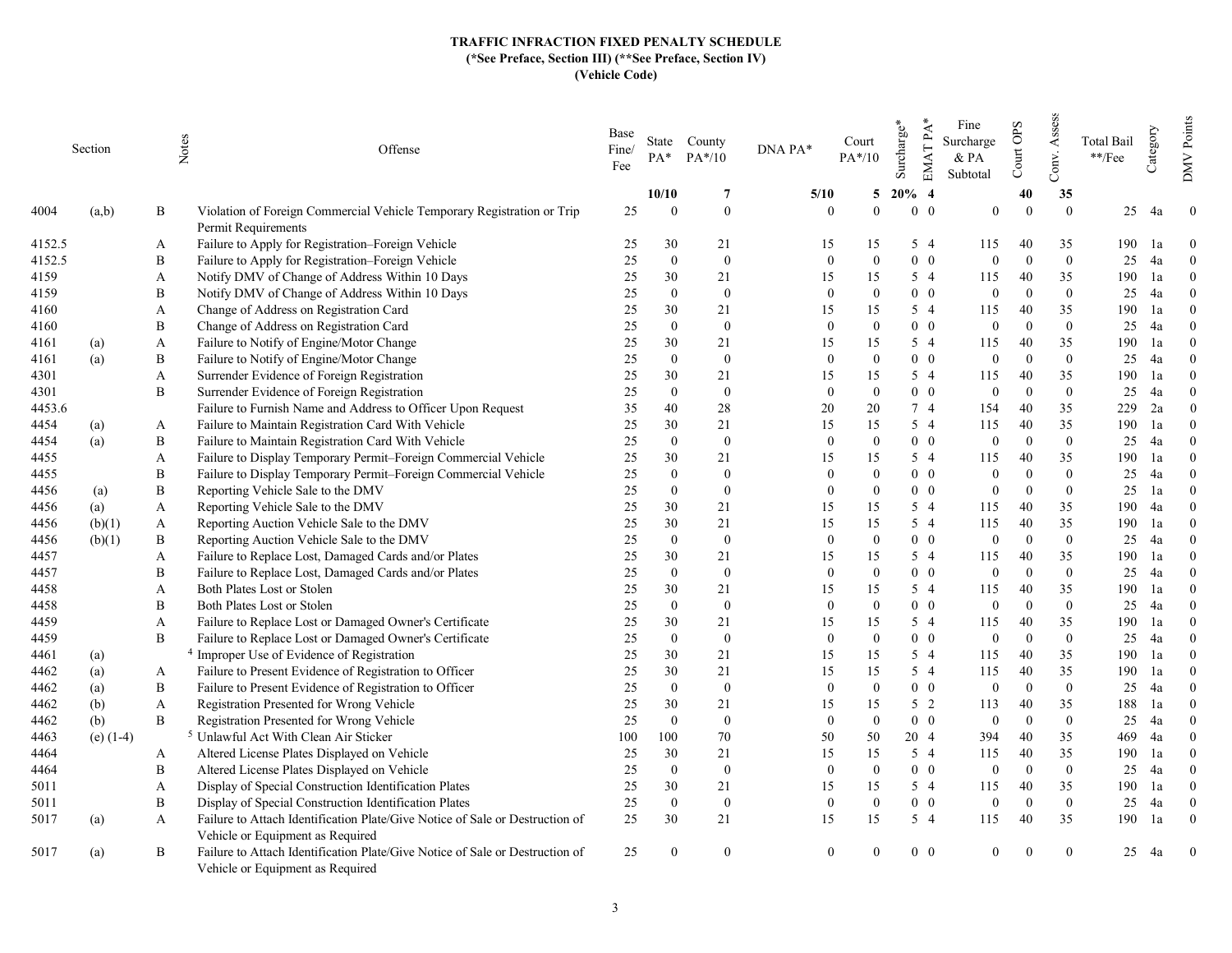|        | Section    |          | Notes<br>Offense                                                                                         | Base<br>Fine/<br>Fee | $PA*$          | State County<br>$PA*/10$ | DNA PA*        | Court<br>$PA*/10$ | Surcharge* | EMAT PA*<br>Fine<br>Surcharge<br>$&$ PA<br>Subtotal | Court OPS | Assess<br>Conv. | Total Bail<br>$\rm **/Fee$ | Category | Points<br><b>NNO</b> |
|--------|------------|----------|----------------------------------------------------------------------------------------------------------|----------------------|----------------|--------------------------|----------------|-------------------|------------|-----------------------------------------------------|-----------|-----------------|----------------------------|----------|----------------------|
|        |            |          |                                                                                                          |                      | 10/10          | $\overline{7}$           | 5/10           | 5                 | $20\%$ 4   |                                                     | 40        | 35              |                            |          |                      |
| 5017   | (b)        | A        | Failure to Attach Permanent Identification Plate as Required                                             | 25                   | 30             | 21                       | 15             | 15                | $5\quad4$  | 115                                                 | 40        | 35              | 190                        | 1a       | $\Omega$             |
| 5017   | (b)        | $\bf{B}$ | Failure to Attach Permanent Identification Plate as Required                                             | 25                   | $\mathbf{0}$   | $\overline{0}$           | $\theta$       | $\Omega$          | $0\quad 0$ | $\overline{0}$                                      | $\Omega$  | $\theta$        | 25                         | 4a       | $\Omega$             |
| 5017   | (c)        | A        | Failure to Present Identification Certificate as Required                                                | 25                   | 30             | 21                       | 15             | 15                | $5\quad4$  | 115                                                 | 40        | 35              | 190                        | 1a       | $\theta$             |
| 5017   | (c)        | B        | Failure to Present Identification Certificate as Required                                                | 25                   | $\theta$       | $\overline{0}$           | $\theta$       | $\theta$          | $0\quad 0$ | $\overline{0}$                                      | $\Omega$  | $\overline{0}$  | 25                         | 4a       | $\Omega$             |
| 5017   | (d)        | A        | Failure to Apply for Transfer of Ownership of Vehicle Within 10 Days of                                  | 25                   | 30             | 21                       | 15             | 15                | $5\quad4$  | 115                                                 | 40        | 35              | 190                        | 1a       | $\theta$             |
|        |            |          | Sale                                                                                                     |                      |                |                          |                |                   |            |                                                     |           |                 |                            |          |                      |
| 5017   | (d)        | B        | Failure to Apply for Transfer of Ownership of Vehicle Within 10 Days of                                  | 25                   | $\theta$       | $\bf{0}$                 | $\mathbf{0}$   | $\Omega$          | $0\quad 0$ | $\mathbf{0}$                                        |           | $\mathbf{0}$    | 25                         | 4a       | $\overline{0}$       |
|        |            |          | Sale                                                                                                     |                      |                |                          |                |                   |            |                                                     |           |                 |                            |          |                      |
| 5030   |            | A        | Motorized Bicycle Required to Display Plates                                                             | 25                   | 30             | 21                       | 15             | 15                | 5 4        | 115                                                 | 40        | 35              | 190                        | 1a       | $\Omega$             |
| 5030   |            | B        | Motorized Bicycle Required to Display Plates                                                             | $25\,$               | $\theta$       | $\mathbf{0}$             | $\mathbf{0}$   | $\Omega$          | $0\quad 0$ | $\overline{0}$                                      | $\Omega$  | $\overline{0}$  | 25                         | 4a       | $\mathbf{0}$         |
| 5032   |            | A        | Operation of Motorized Bicycle Without Applying for a License Plate Within                               | 25                   | 30             | 21                       | 15             | 15                | 5 4        | 115                                                 | 40        | 35              | 190                        | 1a       | $\theta$             |
|        |            |          | 5 Days of Purchase                                                                                       |                      |                |                          |                |                   |            |                                                     |           |                 |                            |          |                      |
| 5032   |            | В        | Operation of Motorized Bicycle Without Applying for a License Plate Within                               | 25                   | $\overline{0}$ | $\overline{0}$           | $\theta$       | $\theta$          | $0\quad 0$ | $\overline{0}$                                      | $\Omega$  | $\overline{0}$  | 25                         | 4a       | $\bf{0}$             |
|        |            |          | 5 Days of Purchase                                                                                       |                      |                |                          |                |                   |            |                                                     |           |                 |                            |          |                      |
| 5037   | (a)        | A        | Motorized Bicycle Without Assigned Plates (post-7/1/81)                                                  | 25                   | 30             | 21                       | 15             | 15                | 54         | 115                                                 | 40        | 35              | 190                        | 1a       | $\theta$             |
| 5037   | (a)        | B        | Motorized Bicycle Without Assigned Plates (post-7/1/81)                                                  | 25                   | $\mathbf{0}$   | $\mathbf{0}$             | $\mathbf{0}$   | $\Omega$          | $0\quad 0$ | $\mathbf{0}$                                        | $\Omega$  | $\mathbf{0}$    | 25                         | 4a       | $\theta$             |
| 5037   | (b)        | A        | Motorized Bicycle Without Assigned Plates (pre-7/1/81)                                                   | 25                   | 30             | 21                       | 15             | 15                | 5 4        | 115                                                 | 40        | 35              | 190                        | 1a       | $\theta$             |
| 5037   | (b)        | B        | Motorized Bicycle Without Assigned Plates (pre-7/1/81)                                                   | 25                   | $\mathbf{0}$   | $\bf{0}$                 | $\mathbf{0}$   | $\theta$          | $0\quad 0$ | $\mathbf{0}$                                        | $\Omega$  | $\overline{0}$  | 25                         | 4a       | $\theta$             |
| 5109   |            | A        | Transfer or Retention of Environmental Plates                                                            | 25                   | 30             | 21                       | 15             | 15                | 5 4        | 115                                                 | 40        | 35              | 190                        | 1a       | $\Omega$             |
| 5109   |            | B        | Transfer or Retention of Environmental Plates                                                            | 25                   | $\theta$       | $\mathbf{0}$             | $\theta$       | $\Omega$          | $0\quad 0$ | $\mathbf{0}$                                        | $\Omega$  | $\overline{0}$  | 25                         | 4a       | $\Omega$             |
| 5200   | (a)        | A        | Two License Plates-Display Specified                                                                     | 25                   | 30             | 21                       | 15             | 15                | 5 4        | 115                                                 | 40        | 35              | 190                        | 1a       | $\Omega$             |
| 5200   | (a)        | B        | Two License Plates-Display Specified                                                                     | 25                   | $\mathbf{0}$   | $\bf{0}$                 | $\mathbf{0}$   | $\Omega$          | $0\quad 0$ | $\mathbf{0}$                                        | $\Omega$  | $\overline{0}$  | 25                         | 4a       | $\Omega$             |
| 5200   | (b)        | A        | One License Plate-Display Specified                                                                      | 25                   | 30             | 21                       | 15             | 15                | 5 4        | 115                                                 | 40        | 35              | 190                        | 1a       | $\Omega$             |
| 5200   | (b)        | B        | One License Plate-Display Specified                                                                      | 25                   | $\Omega$       | $\overline{0}$           | $\mathbf{0}$   | $\Omega$          | $0\quad 0$ | $\mathbf{0}$                                        | $\Omega$  | $\theta$        | 25                         | 4a       | $\Omega$             |
| 5201   | $(a)(1-6)$ | A        | Plates Improperly Positioned                                                                             | 25                   | 30             | 21                       | 15             | 15                | 5 4        | 115                                                 | 40        | 35              | 190                        | 1a       | $\Omega$             |
| 5201   | $(a)(1-6)$ | B        | Plates Improperly Positioned                                                                             | 25                   | $\theta$       | $\bf{0}$                 | $\overline{0}$ | $\Omega$          | $0\quad 0$ | $\Omega$                                            | $\Omega$  | $\overline{0}$  | 25                         | 4a       | $\theta$             |
| 5201   | (b)        | A        | Replace and Destroy Temporary License Plates Upon Receipt of Permanent                                   | 25                   | 30             | 21                       | 15             | 15                | $5\quad4$  | 115                                                 | 40        | 35              | 190                        | 1a       | $\Omega$             |
|        |            |          | License Plates                                                                                           |                      |                |                          |                |                   |            |                                                     |           |                 |                            |          |                      |
| 5201   | (b)        | B        | Replace and Destroy Temporary License Plates Upon Receipt of Permanent                                   | 25                   | $\Omega$       | $\bf{0}$                 | $\mathbf{0}$   | $\Omega$          | $0\quad 0$ | $\mathbf{0}$                                        | $\Omega$  | $\mathbf{0}$    | 25                         | 4a       | $\overline{0}$       |
|        |            |          | License Plates                                                                                           |                      |                |                          |                |                   |            |                                                     |           |                 |                            |          |                      |
| 5201   | (c)        | A        | Illegal License Plate Covering                                                                           | 25                   | 30             | 21                       | 15             | 15                | $5\quad4$  | 115                                                 | 40        | 35              | 190                        | la       | $\theta$             |
| 5201   | (c)        | B        | Illegal License Plate Covering                                                                           | 25                   | $\mathbf{0}$   | $\mathbf{0}$             | $\mathbf{0}$   | $\Omega$          | $0\quad 0$ | $\overline{0}$                                      | $\Omega$  | $\overline{0}$  | 25                         | 4a       | $\theta$             |
| 5201   | (d)        | A        | Reading or Recognition of License Plate by an Electronic Device or Remote                                | 25                   | 30             | 21                       | 15             | 15                | $5\quad4$  | 115                                                 | 40        | 35              | 190                        | 1a       | $\mathbf{0}$         |
|        |            |          | Emission Sensing Device Illegally Obstructed or Impaired                                                 |                      |                |                          |                |                   |            |                                                     |           |                 |                            |          |                      |
| 5201   | (d)        | B        | Reading or Recognition of License Plate by an Electronic Device or Remote                                | 25                   | $\overline{0}$ | $\bf{0}$                 | $\theta$       | $\Omega$          | $0\quad 0$ | $\mathbf{0}$                                        |           | $\overline{0}$  | 25                         | 4a       | $\mathbf{0}$         |
|        |            |          | Emission Sensing Device Illegally Obstructed or Impaired                                                 |                      |                |                          |                |                   |            |                                                     |           |                 |                            |          |                      |
| 5201.1 | (a)        |          | <sup>6</sup> Sale of Prohibited Product or Device to Obscure License Plate                               | 250                  | 250            | 175                      | 125            | 125               | 50 4       | 979                                                 | 40        | 35              | 1054 4a                    |          | $\mathbf{0}$         |
| 5201.1 | (b)        |          | <sup>6</sup> Operation of Vehicle With Prohibited Product or Device to Obstruct or                       | 250                  | 250            | 175                      | 125            | 125               | 50 4       | 979                                                 | 40        | 35              | 1054 4a                    |          | $\mathbf{0}$         |
|        |            |          | Impair Reading or Recognition of License Plate by Electronic or Remote<br><b>Emission Sensing Device</b> |                      |                |                          |                |                   |            |                                                     |           |                 |                            |          |                      |
| 5201.1 | (c)        |          | <sup>6</sup> Erasing, Painting Over, or Altering Reflective Coating of License Plate                     | 250                  | 250            | 175                      | 125            | 125               | 50 4       | 979                                                 | 40        | 35              | 1054                       | 4a       | $\overline{0}$       |
|        |            |          |                                                                                                          |                      |                |                          |                |                   |            |                                                     |           |                 |                            |          |                      |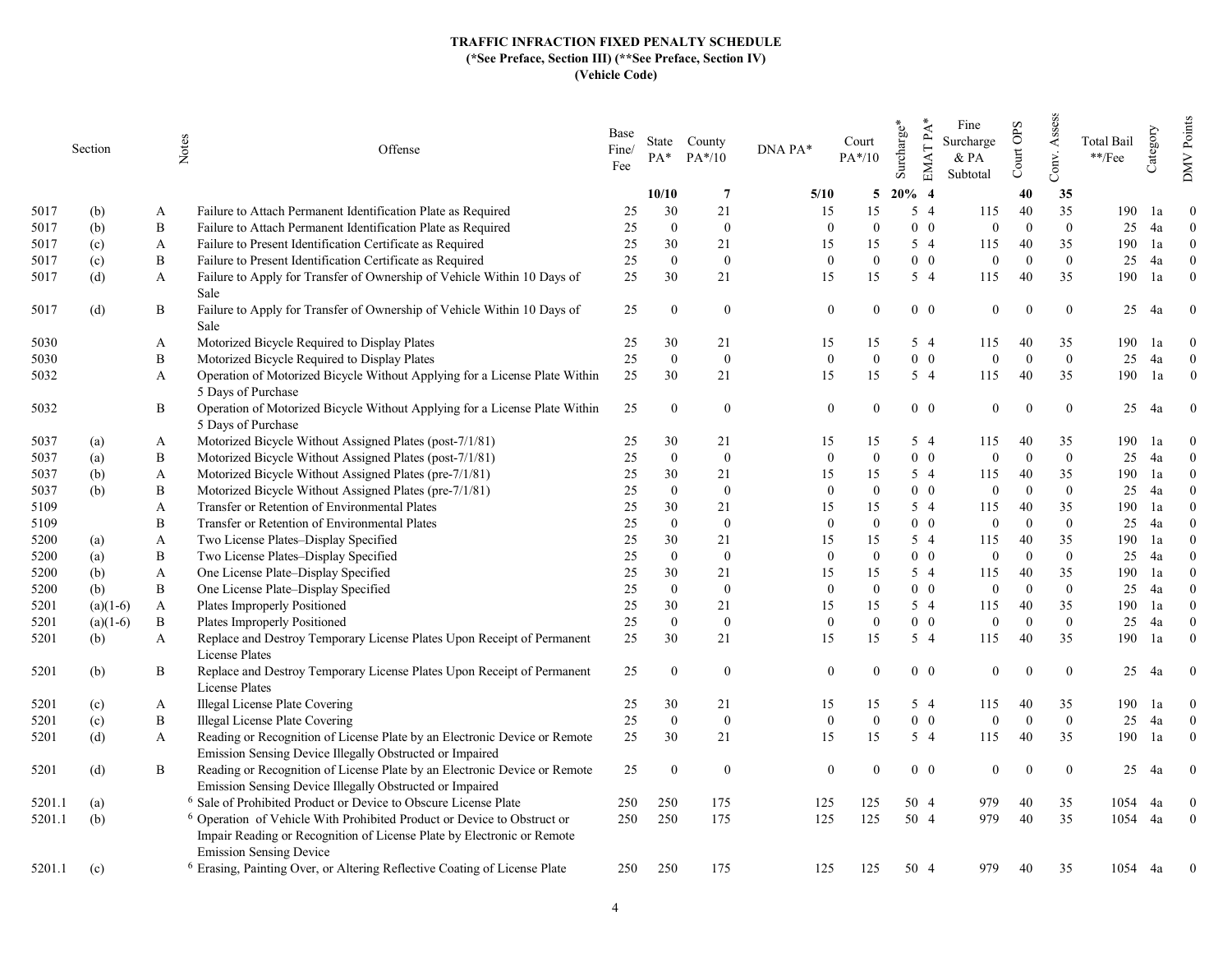|                | Section    | Notes  | Offense                                                                                                          | Base<br>Fine/<br>Fee | PA*              | State County<br>$PA*/10$ | DNA PA*      | Court<br>$PA*/10$ | EMAT PA*<br>Surcharge* | Fine<br>Surcharge<br>& PA<br>Subtotal | Court OPS | Assess<br>Conv. | Total Bail<br>**/Fee | Category | DMV Points     |
|----------------|------------|--------|------------------------------------------------------------------------------------------------------------------|----------------------|------------------|--------------------------|--------------|-------------------|------------------------|---------------------------------------|-----------|-----------------|----------------------|----------|----------------|
|                |            |        |                                                                                                                  |                      | 10/10            | $\overline{7}$           | 5/10         | 5                 | $20\%$ 4               |                                       | 40        | 35              |                      |          |                |
| 5202           |            | A      | Period of Display of Plates Specified                                                                            | 25                   | 30               | 21                       | 15           | 15                | 5 4                    | 115                                   | 40        | 35              | 190                  | 1a       | $\theta$       |
| 5202           |            | B      | Period of Display of Plates Specified                                                                            | 25                   | $\mathbf{0}$     | $\bf{0}$                 | $\theta$     | $\theta$          | $0\quad 0$             | $\mathbf{0}$                          | $\Omega$  | $\overline{0}$  | 25                   | 4a       | $\overline{0}$ |
| 5204           | (a)        | A      | Current Month and Year Tab Not Properly Attached                                                                 | 25                   | 30               | 21                       | 15           | 15                | 5 4                    | 115                                   | 40        | 35              | 190                  | 1a       | $\theta$       |
| 5204           | (a)        | B      | Current Month and Year Tab Not Properly Attached                                                                 | 25                   | $\Omega$         | $\overline{0}$           | $\theta$     | $\Omega$          | $0\quad 0$             | $\overline{0}$                        | $\Omega$  | $\overline{0}$  | 25                   | 4a       | $\Omega$       |
| 5206           |            | A      | Present Certificate of Partial-Year Registration                                                                 | 25                   | 30               | 21                       | 15           | 15                | 5 4                    | 115                                   | 40        | 35              | 190                  | 1a       | $\Omega$       |
| 5206           |            | B      | Present Certificate of Partial-Year Registration                                                                 | 25                   | $\Omega$         | $\mathbf{0}$             | $\mathbf{0}$ | $\mathbf{0}$      | $0\quad 0$             | $\overline{0}$                        | $\Omega$  | $\mathbf{0}$    | 25                   | 4a       | $\theta$       |
| 5352           |            | A      | Failure to Maintain Annual Registration for Trailer Coach                                                        | 25                   | 30               | 21                       | 15           | 15                | 5 4                    | 115                                   | 40        | 35              | 190                  | 1a       | $\Omega$       |
| 5352           |            | B      | Failure to Maintain Annual Registration for Trailer Coach                                                        | 25                   | $\mathbf{0}$     | $\mathbf{0}$             | $\mathbf{0}$ | $\mathbf{0}$      | $0\quad 0$             | $\mathbf{0}$                          | $\Omega$  | $\overline{0}$  | 25                   | 4a       | $\overline{0}$ |
| 5604           |            |        | Noncompliance With Dealer Insurance Notification Requirements                                                    | 25                   | 30               | 21                       | 15           | 15                | 5 4                    | 115                                   | 40        | 35              | 190                  | 1a       | $\Omega$       |
| 5753           | $(a-d)$    |        | Failure of Private Party to Deliver Certificate of Ownership and Registration                                    | 25                   | 30               | 21                       | 15           | 15                | $5\quad4$              | 115                                   | 40        | 35              | 190                  | 1a       | $\overline{0}$ |
|                |            |        | Card to Transferee                                                                                               |                      |                  |                          |              |                   |                        |                                       |           |                 |                      |          |                |
| 5753           | (f)        |        | Failure of Private Owner Upon Written Request to Disclose Pertinent                                              | 25                   | 30               | 21                       | 15           | 15                | 5 4                    | 115                                   | 40        | 35              | 190                  | 1a       | $\overline{0}$ |
|                |            |        | Information Regarding Payment or Documents Required for Release                                                  |                      |                  |                          |              |                   |                        |                                       |           |                 |                      |          |                |
| 5900           | $(a-c)$    |        | Notice of Sale/Transfer of Vehicle by Owners Required                                                            | 25                   | 30               | 21                       | 15           | 15                | $5\quad4$              | 115                                   | 40        | 35              | 190                  | la       | $\theta$       |
| 5902           |            | A      | Failure to Notify DMV of Transfer Within 10 Days                                                                 | 25                   | 30               | 21                       | 15           | 15                | 5 4                    | 115                                   | 40        | 35              | 190                  | 1a       | $\Omega$       |
| 5902           |            | B      | Failure to Notify DMV of Transfer Within 10 Days                                                                 | 25                   | $\mathbf{0}$     | $\mathbf{0}$             | $\mathbf{0}$ | $\mathbf{0}$      | $0\quad 0$             | $\mathbf{0}$                          | $\Omega$  | $\overline{0}$  | 25                   | 4a       | $\overline{0}$ |
| 5906.5         | (a,b)      |        | Failure to Notify DMV of Mileage on Transfer of Vehicle                                                          | 25                   | 30               | 21                       | 15           | 15                | 5 4                    | 115                                   | 40        | 35              | 190                  | 1a       | $\theta$       |
| 6700           | $(a-c)$    | A      | Failure to Register Within 20 Days of Specified Circumstances                                                    | 25                   | 30               | 21                       | 15           | 15                | 5 4                    | 115                                   | 40        | 35              | 190                  | 1a       | $\theta$       |
| 6700           |            | B      | Failure to Register Within 20 Days of Specified Circumstances                                                    | 25                   | $\theta$         | $\overline{0}$           | $\theta$     | $\theta$          | $0\quad 0$             | $\overline{0}$                        | $\Omega$  | $\overline{0}$  | 25                   | 4a       | $\Omega$       |
| 8802           | $(a-c)$    | A      | Failure to Return Evidence of Registration to DMV Upon Cancelation,                                              | 25                   | 30               | 21                       | 15           | 15                | 5 4                    | 115                                   | 40        | 35              | 190                  | 1a       | $\overline{0}$ |
|                |            |        | Suspension, or Revocation                                                                                        |                      |                  |                          |              |                   |                        |                                       |           |                 |                      |          |                |
| 8802           |            | B      | Failure to Return Evidence of Registration to DMV Upon Cancelation,                                              | 25                   | $\theta$         | $\bf{0}$                 | $\mathbf{0}$ | $\Omega$          | $0\quad 0$             | $\mathbf{0}$                          |           | $\bf{0}$        | 25                   | 4a       | $\mathbf{0}$   |
|                |            |        | Suspension, or Revocation                                                                                        |                      |                  |                          |              |                   |                        |                                       |           |                 |                      |          |                |
| 9102.5         |            |        |                                                                                                                  |                      | 30               | 21                       | 15           |                   | $5\quad4$              | 115                                   | 40        | 35              | 190                  | 1a       | $\bf{0}$       |
|                | (b)        | A      | Operation of Private School Bus Without Appropriate License and Payment<br>of Fees                               | 25                   |                  |                          |              | 15                |                        |                                       |           |                 |                      |          |                |
| 9102.5         |            | B      | Operation of Private School Bus Without Appropriate License and Payment                                          | 25                   | $\boldsymbol{0}$ | $\bf{0}$                 | $\mathbf{0}$ | $\Omega$          | $0\quad 0$             | $\mathbf{0}$                          |           | $\mathbf{0}$    | 25                   | 4a       | $\mathbf{0}$   |
|                | (b)        |        | of Fees                                                                                                          |                      |                  |                          |              |                   |                        |                                       |           |                 |                      |          |                |
| 9400           | $(a-c,f)$  |        | Commercial Vehicle Weight Fees Due                                                                               |                      | 30               | 21                       | 15           | 15                | 5 4                    | 115                                   | 40        | 35              | 190                  |          | $\theta$       |
| 9400           | $(a-c,f)$  | A<br>B | Commercial Vehicle Weight Fees Due                                                                               | 25<br>25             | $\mathbf{0}$     | $\overline{0}$           | $\Omega$     | $\theta$          | $0\quad 0$             | $\overline{0}$                        | $\Omega$  | $\theta$        | 25                   | 1a<br>4a | $\Omega$       |
|                |            |        | Failure to Display Required Gross Vehicle Weight Sticker                                                         | 25                   | 30               | 21                       | 15           | 15                | $5\quad4$              | 115                                   | 40        | 35              | 190                  | 1a       | $\theta$       |
| 9400.1         | (f)        | A<br>B |                                                                                                                  |                      | $\mathbf{0}$     | $\bf{0}$                 | $\theta$     | $\theta$          | $0\quad 0$             | $\boldsymbol{0}$                      | $\Omega$  | $\overline{0}$  | 25                   | 4a       | $\theta$       |
| 9400.1<br>9406 | (f)        |        | Failure to Display Required Gross Vehicle Weight Sticker<br>Failure to Report Alterations Increasing Weight Fees | 25<br>25             | 30               | 21                       | 15           | 15                | $5\quad4$              | 115                                   | 40        | 35              | 190                  | 1a       | $\theta$       |
|                |            | A<br>B | Failure to Report Alterations Increasing Weight Fees                                                             | 25                   | $\theta$         | $\mathbf{0}$             | $\theta$     | $\theta$          | $0\quad 0$             | $\overline{0}$                        | $\Omega$  | $\overline{0}$  | 25                   | 4a       | $\theta$       |
| 9406           |            |        | Reconstruction of Vehicle Delivered to Scrap Metal Processor Restricted                                          | 25                   | 30               | 21                       | 15           | 15                | $5\quad4$              | 115                                   | 40        | 35              | 190                  |          | $\theta$       |
| 9564           | (c)        |        |                                                                                                                  |                      |                  |                          |              |                   |                        |                                       |           |                 |                      | 1a       |                |
| 10502          | (b)        |        | Failure to Inform CHP of Stolen Vehicle Recovery                                                                 | 25                   | 30               | 21                       | 15           | 15                | 5 4                    | 115                                   | 40        | 35              | 190                  | 1a       | $\overline{0}$ |
| 10552          |            |        | Making Fraudulent Report of Theft of Vessel With Intent to Deceive                                               | 25                   | 30               | 21                       | 15           | 15                | $5\quad4$              | 115                                   | 40        | 35              | 190                  | 1a       | $\theta$       |
| 11754          |            |        | Rental of Vehicle Subject to Recall                                                                              | 35                   | 40               | 28                       | 20           | 20                | 7 4                    | 154                                   | 40        | 35              | 229                  | 2a       | $\theta$       |
| 11754          | (a)<br>(c) |        | Ride Share Vehicle Subject to Recall                                                                             | 35                   | 40               | 28                       | 20           | 20                | 7 4                    | 154                                   | 40        | 35              | 229                  | 2a       | $\overline{0}$ |
| 12500          | (a)        | A      | <sup>7</sup> Unlawful to Drive Unless Licensed                                                                   | 75                   | 80               | 56                       | 40           | 40                | 15 4                   | 310                                   | 40        | 35              | 385                  | 4a       | $\theta$       |
| 12500          | (a)        | B      | Unlawful to Drive Unless Licensed                                                                                | 25                   | $\Omega$         | $\theta$                 | $\Omega$     | $\Omega$          | $0\quad 0$             | $\Omega$                              | $\Omega$  | $\overline{0}$  | 25                   | 4a       | $\theta$       |
|                |            |        |                                                                                                                  |                      |                  |                          |              |                   |                        |                                       |           |                 |                      |          |                |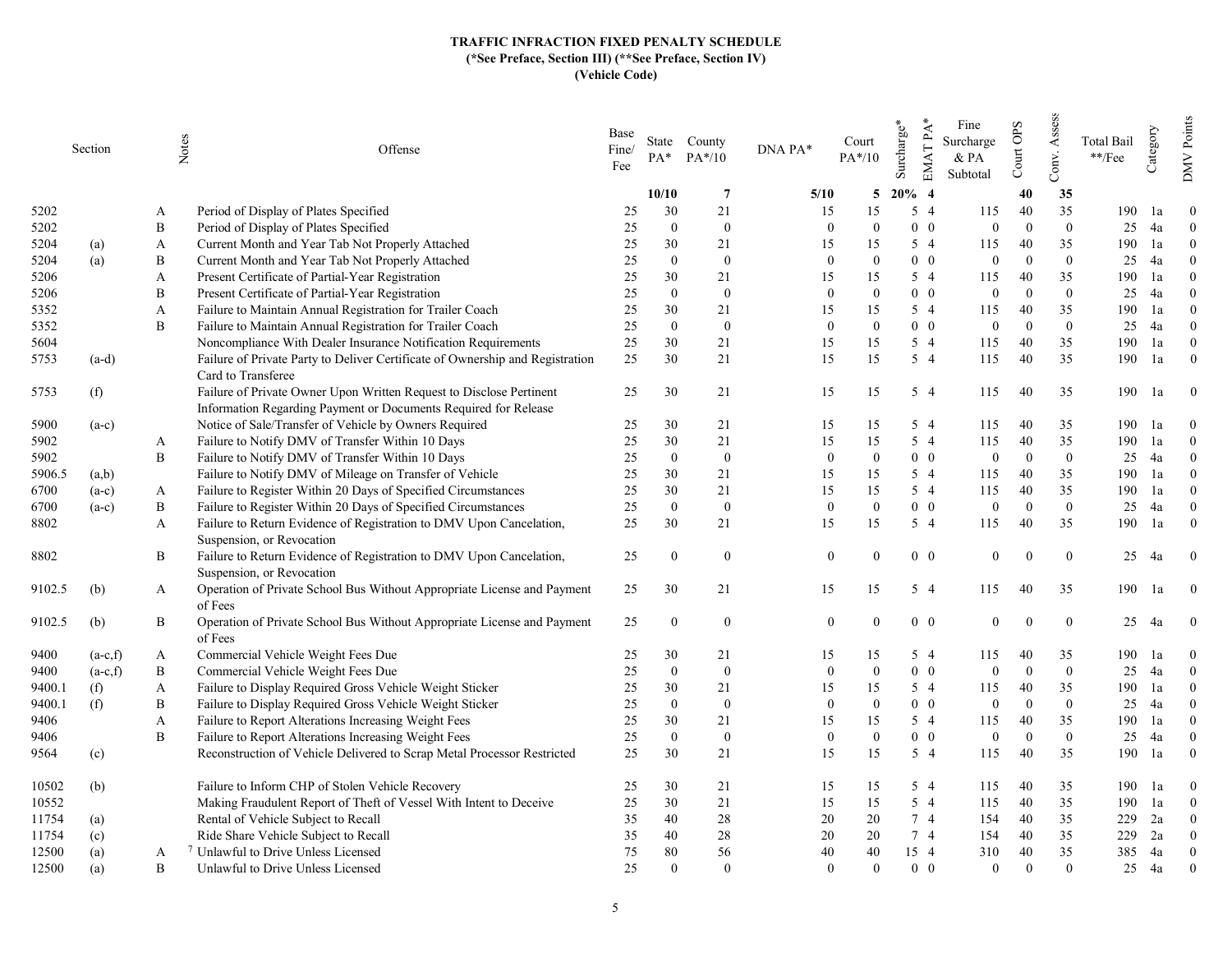|         | Section |   | Notes<br>Offense                                                                                                                      | Base<br>Fine/<br>Fee | PA*            | State County<br>$PA*/10$ | DNA PA*      | Court<br>$PA*/10$ | Surcharge*     | $EMATPA*$<br>Fine<br>Surcharge<br>$&$ PA<br>Subtotal | Court OPS | Assess<br>Conv. | <b>Total Bail</b><br>$\rm **/Fee$ | Category | Points<br><b>DMV</b> |
|---------|---------|---|---------------------------------------------------------------------------------------------------------------------------------------|----------------------|----------------|--------------------------|--------------|-------------------|----------------|------------------------------------------------------|-----------|-----------------|-----------------------------------|----------|----------------------|
|         |         |   |                                                                                                                                       |                      | 10/10          | -7                       | 5/10         | 5                 | $20\%$ 4       |                                                      | 40        | 35              |                                   |          |                      |
| 12500   | (b,d)   | A | <sup>7</sup> Licensed Driver Out of Classification                                                                                    | 35                   | 40             | 28                       | 20           | 20                | 7 4            | 154                                                  | 40        | 35              | 229                               | 4a       | $\theta$             |
| 12500   | (b,d)   | B | Licensed Driver Out of Classification                                                                                                 | 25                   | $\Omega$       | $\overline{0}$           | $\Omega$     | $\Omega$          | $0\quad 0$     | $\overline{0}$                                       | $\Omega$  | $\theta$        | 25                                | 4a       | $\theta$             |
| 12500   | (c)     | A | 7 Unlawful to Drive in Offstreet Parking Facility Out of Classification                                                               | 35                   | 40             | 28                       | 20           | 20                | 7 4            | 154                                                  | 40        | 35              | 229                               | 4a       | $\theta$             |
| 12500   | (c)     | B | Unlawful to Drive in Offstreet Parking Facility Out of Classification                                                                 | 25                   | $\Omega$       | $\bf{0}$                 | $\mathbf{0}$ | $\mathbf{0}$      | $0\quad 0$     | $\boldsymbol{0}$                                     | $\Omega$  | $\overline{0}$  | 25                                | 4a       | $\theta$             |
| 12500   | (e)     |   | <sup>7</sup> Operating Motorized Scooter in Violation of Emission Requirements                                                        | 35                   | 40             | 28                       | 20           | 20                | 7 4            | 154                                                  | 40        | 35              | 229                               | 2a       | $\Omega$             |
| 12502   | (a)(1)  |   | Nonresident Driver Over 18 Without Valid Driver's License                                                                             | 35                   | 40             | 28                       | 20           | 20                | 7 <sub>4</sub> | 154                                                  | 40        | 35              | 229                               | 2a       | $\theta$             |
| 12502   | (a)(2)  |   | Nonresident Driver 21 or Over Transporting Hazardous Material in<br>Commercial Vehicle Without Valid Driver's License and Certificate | 35                   | 40             | 28                       | 20           | 20                | 7 4            | 154                                                  | 40        | 35              | 229                               | 2a       | $\theta$             |
| 12502   | (b)     |   | Nonresident Driver of Commercial Vehicle Without Medical Certificate or<br>Proof As Required                                          | 35                   | 40             | 28                       | 20           | 20                | 74             | 154                                                  | 40        | 35              | 229                               | 2a       | $\theta$             |
| 12502   | (c)     |   | Noncompliance of Nonresident Driver With Medical Certificate<br>Requirements                                                          | 35                   | 40             | 28                       | 20           | 20                | 7 4            | 154                                                  | 40        | 35              | 229                               | 2a       | $\Omega$             |
| 12509   | (d)     |   | Violation of Instruction Permit Restriction                                                                                           | 35                   | 40             | 28                       | 20           | 20                | 74             | 154                                                  | 40        | 35              | 229                               | 2a       | $\theta$             |
| 12509   | (d)     | A | Driving a Motor Vehicle Without a Required Instruction Permit in Possession                                                           | 35                   | 40             | 28                       | 20           | 20                | 7 4            | 154                                                  | 40        | 35              | 229                               | 2a       | $\overline{0}$       |
|         |         |   |                                                                                                                                       |                      |                |                          |              |                   |                |                                                      |           |                 |                                   |          |                      |
| 12509   | (d)     | B | Driving a Motor Vehicle Without Required Instruction Permit in Possession                                                             | 25                   | $\overline{0}$ | $\bf{0}$                 | $\theta$     |                   |                | $0\quad 0$<br>$\theta$                               | $\Omega$  | $\theta$        | 25                                | 4a       | $\Omega$             |
| 12509   | (e)     |   | Violation of Instruction Permit Restriction by Driving Government Vehicle<br>Without Instruction by California National Guard         | 35                   | 40             | 28                       | 20           | 20                | 74             | 154                                                  | 40        | 35              | 229                               | 2a       | $\Omega$             |
| 12509   | (e)     | A | Violation of Instruction Permit Restriction by Driving Government Vehicle<br>Without Permit in Possession                             | 35                   | 40             | 28                       | 20           | 20                | 74             | 154                                                  | 40        | 35              | 229                               | 2a       | $\bf{0}$             |
| 12509   | (e)     | B | Violation of Instruction Permit Restriction by Driving Government Vehicle<br>Without Permit                                           | 25                   | $\Omega$       | $\bf{0}$                 | $\Omega$     |                   | $0\quad 0$     | $\overline{0}$                                       |           | $\overline{0}$  | 25                                | 4a       | $\Omega$             |
|         |         |   | Violation of Instruction Permit Restriction by Driving a Motorcycle Without                                                           |                      |                | 28                       | 20           | 20                | 74             |                                                      | 40        |                 | 229                               | 2a       | $\theta$             |
| 12509.5 | (a)     |   | Completion of Motorcyclist Safety Program                                                                                             | 35                   | 40             |                          |              |                   |                | 154                                                  |           | 35              |                                   |          |                      |
| 12509.5 | (c)     |   | Violation of Instruction Permit Restriction by Driving a Motorcycle During<br>Darkness, on a Freeway, or With a Passenger             | 35                   | 40             | 28                       | 20           | 20                | 74             | 154                                                  | 40        | 35              | 229                               | 2a       |                      |
| 12511   |         | A | Possessing More Than One License                                                                                                      | 35                   | 40             | 28                       | 20           | 20                | 7 4            | 154                                                  | 40        | 35              | 229                               | 2a       | $\Omega$             |
| 12511   |         | B | Possessing More Than One License                                                                                                      | 25                   | $\theta$       | $\mathbf{0}$             | $\theta$     | $\theta$          | $0\quad 0$     | $\overline{0}$                                       | $\Omega$  | $\mathbf{0}$    | 25                                | 4a       | $\overline{0}$       |
| 12515   | (a)     |   | Minor Under 18 Employed for Purpose of Driving                                                                                        | 35                   | 40             | 28                       | 20           | 20                | 7 4            | 154                                                  | 40        | 35              | 229                               | 2a       | $\Omega$             |
| 12516   |         |   | Unlawful to Drive School Bus if Under 18                                                                                              | 35                   | 40             | 28                       | 20           | 20                | 7 4            | 154                                                  | 40        | 35              | 229                               | 2a       | $\theta$             |
| 12517   | (a)(1)  | A | Operation of School Bus Without Appropriate Driver's License in Possession<br>While Transporting Pupils                               | 35                   | 40             | 28                       | 20           | 20                | 7 4            | 154                                                  | 40        | 35              | 229                               | 2a       | $\theta$             |
| 12517   | (a)(1)  | В | Operation of School Bus Without Appropriate Driver's License in Possession<br>While Transporting Pupils                               | 25                   | $\overline{0}$ | $\overline{0}$           | $\theta$     | $\Omega$          | $0\quad 0$     | $\mathbf{0}$                                         | $\Omega$  | $\overline{0}$  | 25                                | 4a       | $\theta$             |
| 12517   | (b)     | A | Operation of School Pupil Activity Bus Without Appropriate Driver's License                                                           | 35                   | 40             | 28                       | 20           | 20                | 7 4            | 154                                                  | 40        | 35              | 229                               | 2a       | $\theta$             |
| 12517   | (b)     | B | in Possession<br>Operation of School Pupil Activity Bus Without Appropriate Driver's License                                          | 25                   | $\Omega$       | $\overline{0}$           | $\Omega$     |                   | $0\quad 0$     | $\Omega$                                             |           | $\Omega$        | 25                                | 4a       | $\theta$             |
| 12521   | (a,b)   |   | in Possession<br>Tour Bus Driver Required to Use Safety Belt/Report Tour Bus Accidents                                                | 35                   | 40             | 28                       | 20           | 20                | 7 4            | 154                                                  | 40        | 35              | 229                               | 2a       | $\mathbf{0}$         |
|         |         |   |                                                                                                                                       |                      |                |                          |              |                   |                |                                                      |           |                 |                                   |          |                      |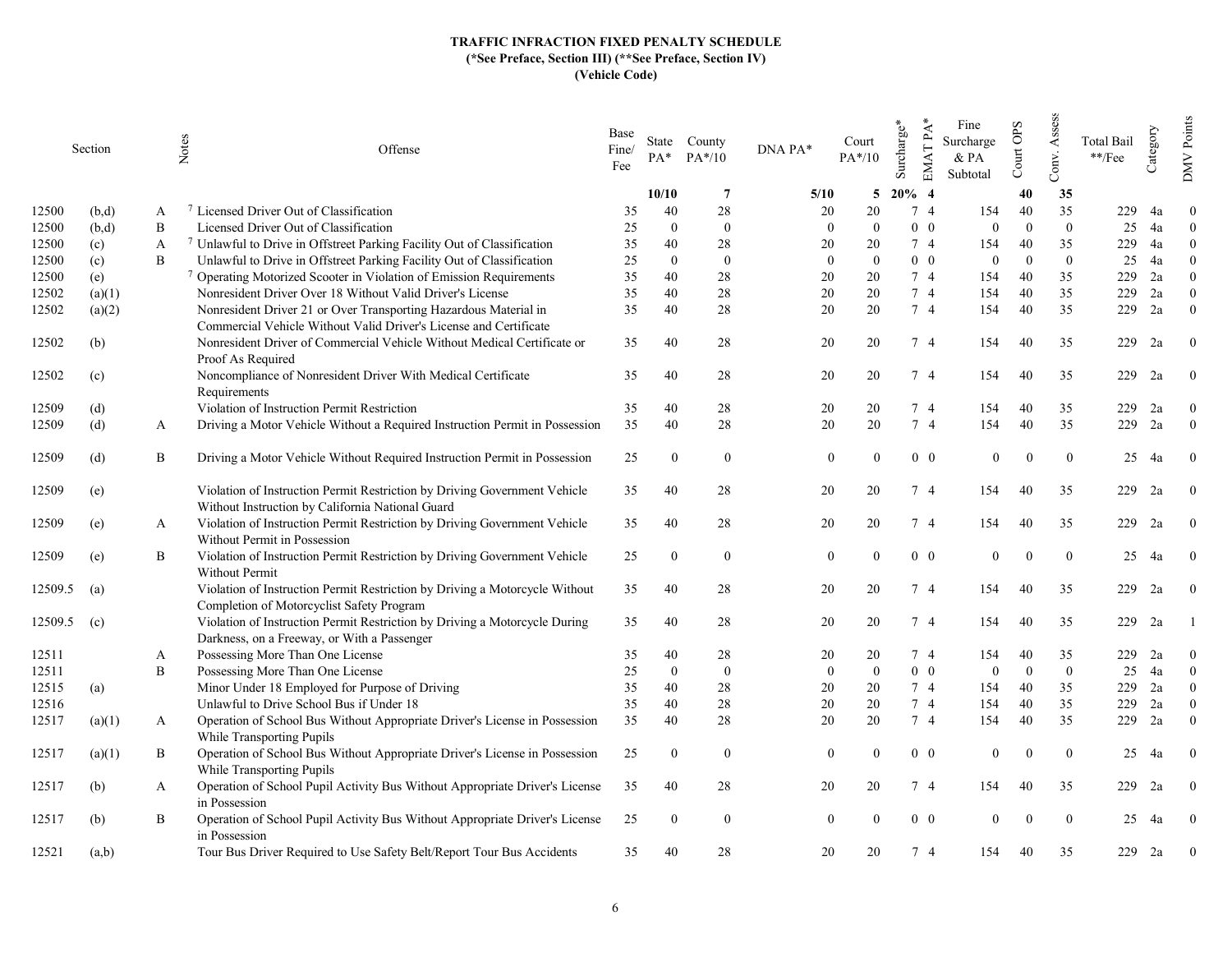|          | Section | Notes        | Offense                                                                                                                   | Base<br>Fine/<br>Fee | $PA^*$       | State County<br>$PA*/10$ | DNA PA*          | Court<br>$PA*/10$ | Surcharge* | $EMATPA*$<br>Fine<br>Surcharge<br>& PA<br>Subtotal | Court OPS | Assess<br>Conv. | Total Bail<br>$\rm **/Fee$ | Category | Points<br><b>DMV</b> |
|----------|---------|--------------|---------------------------------------------------------------------------------------------------------------------------|----------------------|--------------|--------------------------|------------------|-------------------|------------|----------------------------------------------------|-----------|-----------------|----------------------------|----------|----------------------|
|          |         |              |                                                                                                                           |                      | 10/10        | -7                       | 5/10             | 5                 | $20\%$ 4   |                                                    | 40        | 35              |                            |          |                      |
| 12522    | (a)     |              | Noncompliance With First Aid Exam Requirement for School Bus Operators                                                    | 35                   | 40           | 28                       | 20               | 20                | 7 4        | 154                                                | 40        | 35              | 229                        | 2a       | $\overline{0}$       |
| 12523    | (a)     | A            | Operation of Youth Bus Without Required License and Certificate                                                           | 35                   | 40           | 28                       | 20               | 20                | 74         | 154                                                | 40        | 35              | 229                        | 2a       | $\theta$             |
| 12523    | (a)     | B            | Operation of Youth Bus Without Required License and Certificate                                                           | $25\,$               | $\mathbf{0}$ | $\bf{0}$                 | $\Omega$         | $\mathbf{0}$      | $0\quad 0$ | $\overline{0}$                                     | $\Omega$  | $\mathbf{0}$    | 25                         | 4a       | $\mathbf{0}$         |
| 12523    | (d)     |              | Noncompliance With Youth Bus Operation Requirements                                                                       | 25                   | 30           | 21                       | 15               | 15                | $5\quad4$  | 115                                                | 40        | 35              | 190                        | 2a       | $\Omega$             |
| 12523.5  | (a)     | A            | Paratransit Bus Driver Must Have Special Endorsement                                                                      | 35                   | 40           | 28                       | 20               | 20                | 74         | 154                                                | 40        | 35              | 229                        | 2a       | $\Omega$             |
| 12523.5  | (a)     | B            | Paratransit Bus Driver Must Have Special Endorsement                                                                      | 25                   | $\theta$     | $\boldsymbol{0}$         | $\mathbf{0}$     | $\theta$          | $0\quad 0$ | $\theta$                                           | $\Omega$  | $\overline{0}$  | 25                         | 4a       | $\theta$             |
| 12524    | (a)     | A            | Operation of Vehicle Hauling Controlled Quantities of Radioactive Materials<br>Without Appropriate License or Certificate | 35                   | 40           | 28                       | 20               | 20                | 7 4        | 154                                                | 40        | 35              | 229                        | 4a       | $\overline{0}$       |
| 12524    | (a)     | B            | Operation of Vehicle Hauling Controlled Quantities of Radioactive Materials<br>Without Appropriate License or Certificate | 25                   | $\theta$     | $\overline{0}$           | $\theta$         | $\Omega$          | $0\quad 0$ | $\theta$                                           |           | $\theta$        | 25                         | 4a       | $\overline{0}$       |
| 12804.11 | (a)     | A            | Operation of Firefighting Equipment Without License or Endorsement                                                        | 35                   | 40           | 28                       | 20               | 20                | 74         | 154                                                | 40        | 35              | 229                        | 2a       | $\theta$             |
| 12804.11 | (a)     | B            | Operation of Firefighting Equipment Without License or Endorsement                                                        | 25                   | $\mathbf{0}$ | $\overline{0}$           | $\mathbf{0}$     | $\Omega$          | $0\quad 0$ | $\Omega$                                           | $\Omega$  | $\mathbf{0}$    | 25                         | 4a       | $\theta$             |
| 12804.6  | (a)     | A            | Operation of Transit Bus Without Appropriate Certificate                                                                  | 35                   | 40           | 28                       | 20               | 20                | 7 4        | 154                                                | 40        | 35              | 229                        | 2a       | $\overline{0}$       |
| 12804.6  | (a)     | B            | Operation of Transit Bus Without Appropriate Certificate                                                                  | 25                   | $\mathbf{0}$ | $\mathbf{0}$             | $\mathbf{0}$     | $\mathbf{0}$      | $0\quad 0$ | $\mathbf{0}$                                       | $\Omega$  | $\mathbf{0}$    | 25                         | 4a       | $\mathbf{0}$         |
| 12804.6  | (f)     |              | Unlawful for Employer to Permit Person to Drive Transit Bus Without a<br>Valid Certificate                                | 35                   | 40           | 28                       | 20               | 20                | 7 4        | 154                                                | 40        | 35              | 229                        | 2a       | $\overline{0}$       |
| 12804.9  | (c)     | A            | Operation of Commercial Motor Vehicle Without Required Medical<br>Certificate                                             | 35                   | 40           | 28                       | 20               | 20                | 74         | 154                                                | 40        | 35              | 229                        | 2a       | $\boldsymbol{0}$     |
| 12804.9  | (c)     | B            | Operation of Commercial Motor Vehicle Without Required Medical<br>Certificate                                             | 25                   | $\mathbf{0}$ | $\bf{0}$                 | $\mathbf{0}$     | $\Omega$          | $0\quad 0$ | $\theta$                                           | $\Omega$  | $\Omega$        | 25                         | 4a       | $\bf{0}$             |
| 12804.9  | (i)     | A            | Operation of Vanpool Vehicle Without Required Medical Exam Evidence<br>and DUI Conviction History Statement               | 35                   | 40           | 28                       | 20               | 20                | $7\quad4$  | 154                                                | 40        | 35              | 229                        | 2a       | $\mathbf{0}$         |
| 12804.9  | (i)     | B            | Operation of Vanpool Vehicle Without Required Medical Exam Evidence<br>and DUI Conviction History Statement               | 25                   | $\Omega$     | $\mathbf{0}$             | $\theta$         | $\Omega$          | $0\quad 0$ | $\theta$                                           | $\Omega$  | $\theta$        | 25                         | 4a       | $\theta$             |
| 12814.6  | (a)(1)  | A            | Failure to Carry Instruction Permit as Required                                                                           | 35                   | 40           | 28                       | 20               | 20                | 74         | 154                                                | 40        | 35              | 229                        | 2a       | $\theta$             |
| 12814.6  | (a)(1)  | B            | Failure to Carry Instruction Permit as Required                                                                           | 25                   | $\theta$     | $\overline{0}$           | $\theta$         | $\Omega$          | $0\quad 0$ | $\theta$                                           | $\Omega$  | $\theta$        | 25                         | 4a       | $\Omega$             |
| 12814.6  | (b)(1)  | A            | <sup>8</sup> Failure to Obey Licensing Provisions                                                                         | 35                   | 40           | 28                       | 20               | 20                | 7 4        | 154                                                | 40        | 35              | 229                        | 2a       | $\Omega$             |
| 12814.6  | (b)(2)  | $\mathbf{A}$ | Violation of Provisional License Driving Restrictions                                                                     | 35                   | 40           | 28                       | 20               | 20                | 7 4        | 154                                                | 40        | 35              | 229                        | 2a       | $\theta$             |
| 12814.6  | (b)(2)  | B            | Violation of Provisional License Driving Restrictions                                                                     | 25                   | $\Omega$     | $\overline{0}$           | $\mathbf{0}$     | $\Omega$          | $0\quad 0$ | $\theta$                                           | $\Omega$  | $\overline{0}$  | 25                         | 4a       | $\theta$             |
| 12815    | (a)     | A            | Must Obtain Duplicate if Original License Lost, Destroyed, or Mutilated                                                   | 35                   | 40           | 28                       | 20               | 20                | 7 4        | 154                                                | 40        | 35              | 229                        | 2a       | $\theta$             |
| 12815    | (a)     | B            | Must Obtain Duplicate if Original License Lost, Destroyed, or Mutilated                                                   | 25                   | $\theta$     | $\overline{0}$           | $\theta$         |                   | $0\quad 0$ | $\theta$                                           |           | $\theta$        | 25                         | 4a       | $\mathbf{0}$         |
| 12950    |         | A            | Failure to Sign Driver's License                                                                                          | 35                   | 40           | 28                       | 20               | 20                | 74         | 154                                                | 40        | 35              | 229                        | 2a       | $\mathbf{0}$         |
| 12950    |         | B            | Failure to Sign Driver's License                                                                                          | 25                   | $\mathbf{0}$ | $\mathbf{0}$             | $\boldsymbol{0}$ | $\theta$          | $0\quad 0$ | $\overline{0}$                                     | $\Omega$  | $\overline{0}$  | 25                         | 4a       | $\overline{0}$       |
| 12951    | (a)     | A            | No Valid License in Possession                                                                                            | 35                   | 40           | 28                       | 20               | 20                | 74         | 154                                                | 40        | 35              | 229                        | 2a       | $\theta$             |
| 12951    | (a)     | B            | No Valid License in Possession                                                                                            | 25                   | $\mathbf{0}$ | $\overline{0}$           | $\overline{0}$   | $\theta$          | $0\quad 0$ | $\theta$                                           | $\Omega$  | $\mathbf{0}$    | 25                         | 4a       | $\theta$             |
| 12952    |         | A            | Failure to Display License to Court Upon Request                                                                          | 35                   | 40           | 28                       | 20               | 20                | $7\quad4$  | 154                                                | 40        | 35              | 229                        | 2a       | $\overline{0}$       |
| 12952    |         | B            | Failure to Display License to Court Upon Request                                                                          | 25                   | $\Omega$     | $\Omega$                 | $\Omega$         | $\Omega$          | $0\quad 0$ | $\Omega$                                           | $\Omega$  | $\theta$        | 25                         | 4a       | $\mathbf{0}$         |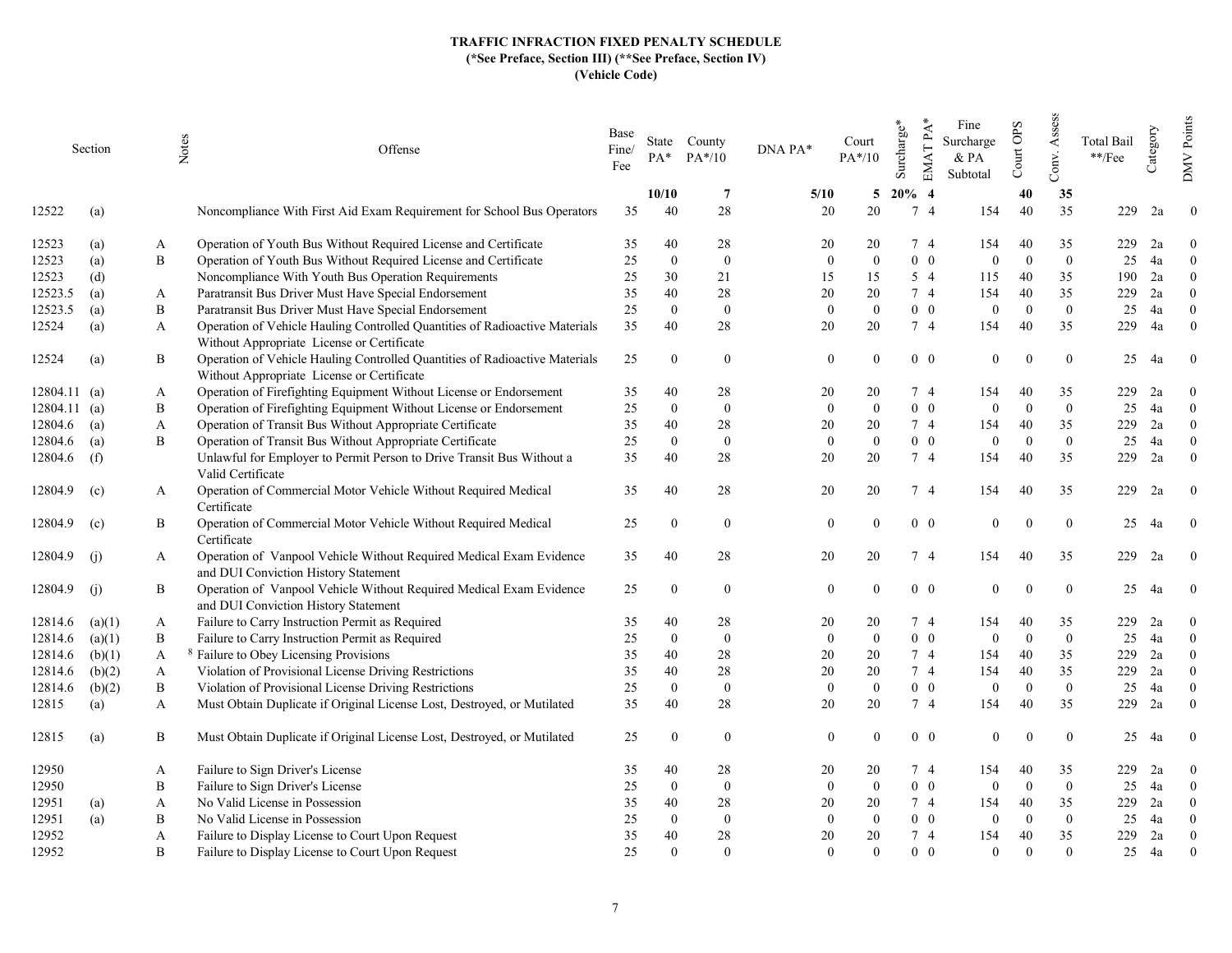|         | Section |   | Notes<br>Offense                                                                                                                                                     | Base<br>Fine/<br>Fee | $PA^*$       | State County<br>$PA*/10$ | DNA PA*      | Court<br>$PA*/10$ | Surcharge* | $EMATPA*$      | Fine<br>Surcharge<br>& PA<br>Subtotal | Court OPS | Assess<br>Conv.  | <b>Total Bail</b><br>$\rm **/Fee$ | Category | Points<br><b>DMV</b> |
|---------|---------|---|----------------------------------------------------------------------------------------------------------------------------------------------------------------------|----------------------|--------------|--------------------------|--------------|-------------------|------------|----------------|---------------------------------------|-----------|------------------|-----------------------------------|----------|----------------------|
|         |         |   |                                                                                                                                                                      |                      | 10/10        | -7                       | 5/10         | 5                 | $20\%$ 4   |                |                                       | 40        | 35               |                                   |          |                      |
| 13003   |         |   | Failure to Apply for Replacement Identification Card Upon Mutilation and/or<br>Failure to Surrender ID Card Within 10 Days of Notification That Card Is<br>Mutilated | 25                   | 30           | 21                       | 15           | 15                |            | 5 4            | 115                                   | 40        | 35               | 190                               | 1a       | $\overline{0}$       |
| 13007   |         |   | Identification Card Holder to Notify DMV of Address Change Within 10<br>Days                                                                                         | 35                   | 40           | 28                       | 20           | 20                |            | 74             | 154                                   | 40        | 35               | 229                               | 2a       | $\Omega$             |
| 13386   | (b)(1)  |   | Furnishing of Information by Manufacturer to Use Ignition Interlock Device<br>Contrary to Certified Purpose                                                          | 35                   | 40           | 28                       | 20           | 20                |            | 74             | 154                                   | 40        | 35               | 229                               | 2a       | $\theta$             |
| 13386   | (c)     |   | Altering of Ignition Interlock Device<br>Functionality by Installer, Service Center, or Technician                                                                   | 35                   | 40           | 28                       | 20           | 20                |            | 7 4            | 154                                   | 40        | 35               | 229                               | 2a       | $\theta$             |
| 13386   | (i)     |   | Prohibition of Disclosure of Individuals Required to Install Ignition Interlock<br>Device                                                                            | 35                   | 40           | 28                       | 20           | 20                |            | 74             | 154                                   | 40        | 35               | 229                               | 2a       | $\theta$             |
| 14600   | (a)     | A | Failure to Notify DMV of Address Change Within 10 Days                                                                                                               | 35                   | 40           | 28                       | 20           | 20                |            | 74             | 154                                   | 40        | 35               | 229                               | 2a       | $\theta$             |
| 14600   | (a)     | B | Failure to Notify DMV of Address Change Within 10 Days                                                                                                               | 25                   | $\mathbf{0}$ | $\mathbf{0}$             | $\mathbf{0}$ | $\theta$          |            | $0\quad 0$     | $\mathbf{0}$                          | $\Omega$  | $\overline{0}$   | 25                                | 4a       | $\theta$             |
| 14600   | (b)     | A | Failure to Present DMV Change of Address Form to Peace Officer                                                                                                       | 35                   | 40           | 28                       | 20           | 20                |            | 74             | 154                                   | 40        | 35               | 229                               | 2a       | $\theta$             |
| 14600   | (b)     | B | Failure to Present DMV Change of Address Form to Peace Officer                                                                                                       | 25                   | $\mathbf{0}$ | $\mathbf{0}$             | $\mathbf{0}$ | $\mathbf{0}$      |            | $0\quad 0$     | $\mathbf{0}$                          | $\Omega$  | $\boldsymbol{0}$ | 25                                | 4a       | $\mathbf{0}$         |
| 14601.1 | (a)     |   | <sup>9</sup> Driving Motor Vehicle or Off-Highway Motor Vehicle While Suspended or<br>Revoked for Offenses Not Relating to Driving Ability                           | 150                  | 150          | 105                      | 75           | 75                |            | 30 4           | 589                                   | 40        | 35               | 664                               | 4a       | $\overline{2}$       |
| 14603   |         | A | Violation of License Restrictions                                                                                                                                    | 35                   | 40           | 28                       | 20           | 20                |            | 74             | 154                                   | 40        | 35               | 229                               | 2a       |                      |
| 14603   |         | B | Violation of License Restrictions                                                                                                                                    | 25                   | $\Omega$     | $\overline{0}$           | $\mathbf{0}$ | $\Omega$          |            | $0\quad 0$     | $\overline{0}$                        | $\Omega$  | $\overline{0}$   | 25                                | 4a       | $\Omega$             |
| 14605   | (a)     |   | Permitting Unlicensed Parking Lot Attendant to Drive                                                                                                                 | 35                   | 40           | 28                       | 20           | 20                |            | 74             | 154                                   | 40        | 35               | 229                               | 2a       | $\theta$             |
| 14605   | (b)     |   | Hiring Unlicensed Parking Lot Attendant to Drive                                                                                                                     | 35                   | 40           | 28                       | 20           | 20                |            | 7 4            | 154                                   | 40        | 35               | 229                               | 2a       | $\theta$             |
| 14606   | (a)     |   | Employing/Hiring/Permitting/Authorizing Person to Drive on Highway<br>Without License Required for Vehicle                                                           | 35                   | 40           | 28                       | 20           | 20                |            | 7 4            | 154                                   | 40        | 35               | 229                               | 2a       | $\Omega$             |
| 14606   | (b)     |   | Failure by Employer to Report Within 10 Days Failure of Commercial Driver<br>on Reexamination                                                                        | 35                   | 40           | 28                       | 20           | 20                |            | 74             | 154                                   | 40        | 35               | 229                               | 2a       | $\theta$             |
| 14606   | (c)     |   | <sup>10</sup> Failure of Employer to Obtain and Retain Copy of Medical Certification of<br>Driver of Commercial Vehicle                                              | 35                   | 40           | 28                       | 20           | 20                |            | 74             | 154                                   | 40        | 35               | 229                               | 2a       | $\bf{0}$             |
| 14607   |         |   | Permitting Unlicensed Minor to Drive                                                                                                                                 | 35                   | 40           | 28                       | 20           | 20                |            | 74             | 154                                   | 40        | 35               | 229                               | 2a       | $\theta$             |
| 14608   | (a)     |   | License and Inspection of License Required for Rental of Vehicle                                                                                                     | 35                   | 40           | 28                       | 20           | 20                |            | 7 <sub>4</sub> | 154                                   | 40        | 35               | 229                               | 2a       | $\theta$             |
| 14611   |         |   | <sup>11</sup> Knowingly Permit Transportation of Radioactive Materials Without Required<br>License                                                                   | 5000                 | 5000         | 3500                     | 2500         | 2500              | 1000 4     |                | 19504                                 | 40        | 35               | 19579                             | 1a       | $\Omega$             |
| 15240   | $(a-d)$ |   | Employer Allowing, Permitting, or Requiring Driving of Commercial Motor<br>Vehicle as Prohibited                                                                     | 35                   | 40           | 28                       | 20           | 20                |            | 7 4            | 154                                   | 40        | 35               | 229                               | 2a       | $\theta$             |
| 15250   | (a)(1)  | A | Commercial Driver's License Required                                                                                                                                 | 35                   | 40           | 28                       | 20           | 20                |            | 74             | 154                                   | 40        | 35               | 229                               | 2a       | $\theta$             |
| 15250   | (a)(1)  | B | Commercial Driver's License Required                                                                                                                                 | 25                   | $\mathbf{0}$ | $\mathbf{0}$             | $\mathbf{0}$ | $\theta$          |            | $0\quad 0$     | $\theta$                              | $\Omega$  | $\overline{0}$   | 25                                | 4a       | $\theta$             |
| 15250   | (a)(2)  | A | Commercial Driver's License With Hazardous Materials Endorsement<br>Required                                                                                         | 35                   | 40           | 28                       | 20           | 20                |            | 74             | 154                                   | 40        | 35               | 229                               | 2a       | $\theta$             |
| 15250   | (a)(2)  | B | Commercial Driver's License With Hazardous Materials Endorsement<br>Required                                                                                         | 25                   | $\Omega$     | $\theta$                 | $\Omega$     | $\Omega$          |            | $0\quad 0$     | $\Omega$                              |           | $\Omega$         | 25                                | 4a       | $\Omega$             |
| 15275   | (a)     | A | Person Driving Commercial Vehicle Must Have Any Required Endorsements                                                                                                | 35                   | 40           | 28                       | 20           | 20                |            | 74             | 154                                   | 40        | 35               | 229                               | 2a       | $\boldsymbol{0}$     |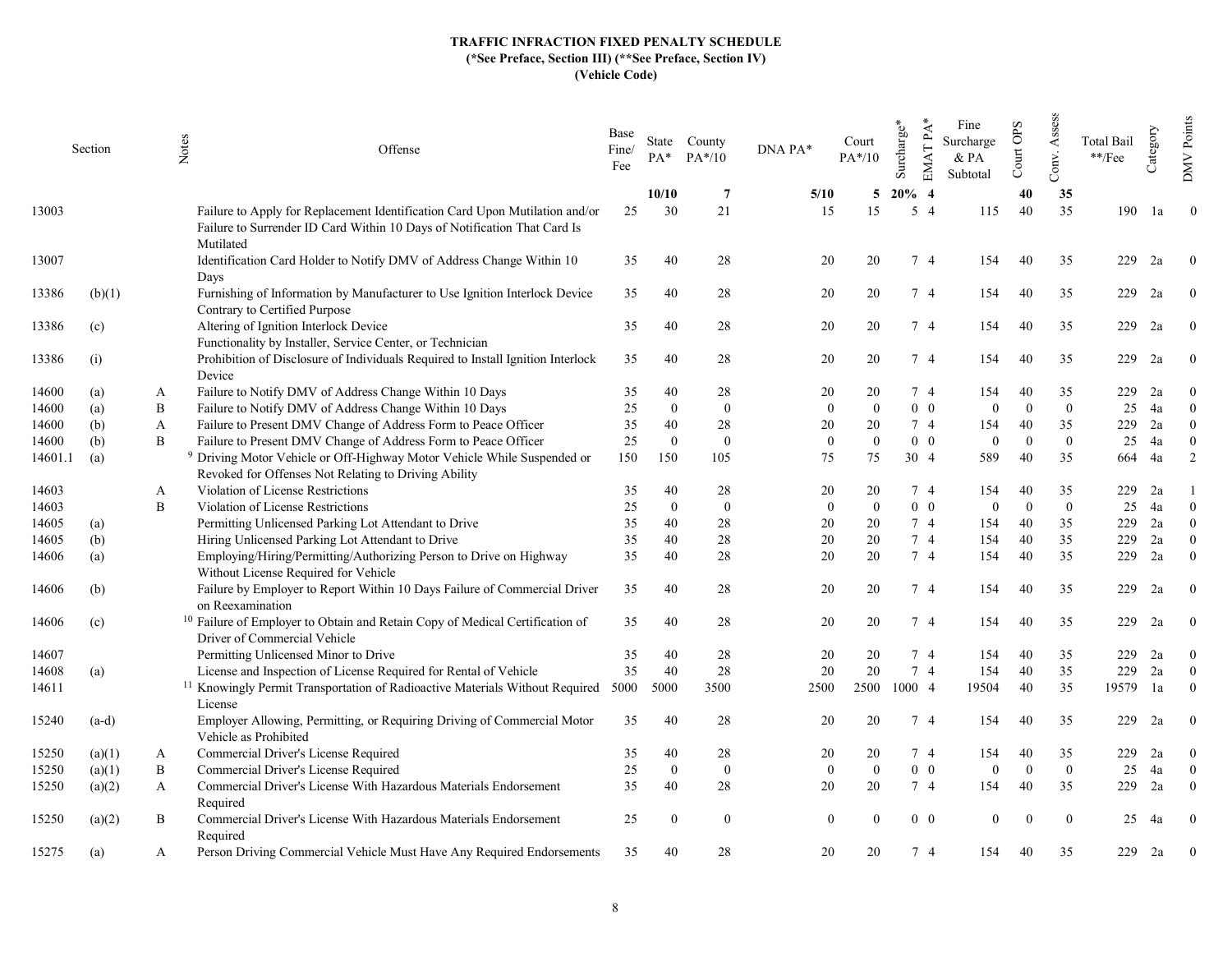|         | Section       |   | Notes<br>Offense                                                                                                                                                 | Base<br>Fine/<br>Fee | PA*      | State County<br>$PA*/10$ | DNA PA*  | Court<br>$PA*/10$ | Surcharge* | $EMATPA*$  | Fine<br>Surcharge<br>$&$ PA<br>Subtotal | Court OPS | Assess<br>Conv. | <b>Total Bail</b><br>$\rm **/Fee$ | Category       | Points<br><b>DMV</b> |
|---------|---------------|---|------------------------------------------------------------------------------------------------------------------------------------------------------------------|----------------------|----------|--------------------------|----------|-------------------|------------|------------|-----------------------------------------|-----------|-----------------|-----------------------------------|----------------|----------------------|
|         |               |   |                                                                                                                                                                  |                      | 10/10    | 7                        | 5/10     | 5                 | $20\%$ 4   |            |                                         | 40        | 35              |                                   |                |                      |
| 15275   | (a)           | B | Person Driving Commercial Vehicle Must Have Any Required Endorsements                                                                                            | 25                   | $\Omega$ | $\Omega$                 | $\Omega$ | $\Omega$          |            | $0\quad 0$ | $\theta$                                | $\Omega$  | $\Omega$        | 25                                | 4a             | $\overline{0}$       |
| 15309.5 | (a)(1)        |   | <sup>12</sup> Sell, Offer, Distribute, or Use Crib Sheet or Device for Commercial Driver's<br>License Examination                                                | 35                   | 40       | 28                       | 20       | 20                |            | 74         | 154                                     | 40        | 35              | 229                               | 2a             | $\theta$             |
| 15309.5 | (a)(2)        |   | <sup>12</sup> Impersonate or Allow Impersonation of Applicant for Commercial Driver's<br>License Examination                                                     | 35                   | 40       | 28                       | 20       | 20                |            | 74         | 154                                     | 40        | 35              | 229                               | 2a             | $\theta$             |
| 15309.5 | (a)(3)        |   | <sup>12</sup> Provide or Use Unauthorized Assistance During Commercial Driver's<br>License Examination                                                           | 35                   | 40       | 28                       | 20       | 20                |            | 74         | 154                                     | 40        | 35              | 229                               | 2a             | $\bf{0}$             |
| 15500   |               |   | Acquisition of Vehicle by Minor Without Valid Driver's License                                                                                                   | 35                   | 40       | 28                       | 20       | 20                |            | 74         | 154                                     | 40        | 35              | 229                               | 2a             | $\theta$             |
| 15620   | $(a)$ $(1,2)$ |   | <sup>13</sup> Leaving Child 6 Years of Age or Younger Unattended in Motor Vehicle                                                                                | 100                  | 100      | 70                       | 50       | 50                |            | 20 4       | 394                                     | 40        | 35              | 469                               | 2a             | $\mathbf{0}$         |
| 16000   | (a)           |   | Accident Report Required Within 10 Days of Accident                                                                                                              | 35                   | 40       | 28                       | 20       | 20                |            | 74         | 154                                     | 40        | 35              | 229                               | 2a             | $\theta$             |
| 16002   | (a)           |   | Failure to Report Work-Related Accidents                                                                                                                         | 35                   | 40       | 28                       | 20       | 20                |            | 74         | 154                                     | 40        | 35              | 229                               | 2a             | $\overline{0}$       |
| 16003   |               |   | Failure of Owner to Report Accident Where Driver Is Incapable of Doing So                                                                                        | 35                   | 40       | 28                       | 20       | 20                |            | 7 4        | 154                                     | 40        | 35              | 229                               | 2a             | $\theta$             |
| 16020   | (a)           |   | Failure to Carry Evidence of Financial Responsibility                                                                                                            | 100                  | 100      | 70                       | 50       | 50                |            | 20 4       | 394                                     | 40        | 35              | 469                               | 4a             | $\theta$             |
| 16025   | (a)           |   | <sup>14</sup> Failure to Exchange Mandatory Information at Scene of Accident                                                                                     | 100                  | 100      | 70                       | 50       | 50                |            | 20 4       | 394                                     | 40        | 35              | 469                               | 4a             | $\theta$             |
| 16028   | (a)           |   | <sup>15</sup> Failure to Provide a Peace Officer Evidence of Financial Responsibility                                                                            | 200                  | 200      | 140                      | 100      | 100               |            | 40 4       | 784                                     | 40        | 35              | 859                               | 4a             | $\theta$             |
| 16457   |               |   | Driving Vehicle Not Covered by Certificate of Proof of Financial<br>Responsibility/Knowing Failure to Disclose Ownership or Subsequent<br>Acquisition of Vehicle | 35                   | 40       | 28                       | 20       | 20                |            | 7 4        | 154                                     | 40        | 35              | 229                               | 2a             | $\mathbf{0}$         |
| 16502   | (a)           |   | Failure to Maintain Proof of Financial Responsibility During Use of Vehicle<br>in Conduct of Business                                                            | 100                  | 100      | 70                       | 50       | 50                |            | 20 4       | 394                                     | 40        | 35              | 469                               | 4a             | $\bf{0}$             |
| 20004   |               |   | Delay in Reporting Accident by Driver in Accident Resulting in Death of a<br>Person                                                                              | 70                   | 70       | 49                       | 35       | 35                |            | 14 4       | 277                                     | 40        | 35              |                                   | $352 \quad 3a$ |                      |
| 20006   |               |   | Failure to Present Valid Identification Upon Collision With Another Party                                                                                        | 35                   | 40       | 28                       | 20       | 20                |            | 7 4        | 154                                     | 40        | 35              | 229                               | 2a             | $\overline{0}$       |
| 20008   | (a,b)         |   | Failure to Report Accident Within 24 Hours                                                                                                                       | 35                   | 40       | 28                       | 20       | 20                |            | 74         | 154                                     | 40        | 35              | 229                               | 2a             | $\overline{0}$       |
| 20010   |               |   | Driver Unable to Report Accident                                                                                                                                 | 35                   | 40       | 28                       | 20       | 20                |            | 7 4        | 154                                     | 40        | 35              | 229                               | 2a             | $\theta$             |
| 21070   |               |   | <sup>16</sup> Unsafe Operation of a Motor Vehicle in Violation of Division 11 Provision<br>Causing Bodily Harm                                                   | 70                   | 70       | 49                       | 35       | 35                |            | 14 4       | 277                                     | 40        | 35              | 352                               | 4a             | $\theta$             |
| 21070   |               |   | <sup>17</sup> Unsafe Operation of a Motor Vehicle in Violation of Division 11 Provision<br>Causing Great Bodily Harm                                             | 95                   | 100      | 70                       | 50       | 50                |            | 19 4       | 388                                     | 40        | 35              | 463                               | 4a             | $\bf{0}$             |
| 21100.3 |               |   | Failure to Obey Traffic Directions                                                                                                                               | 35                   | 40       | 28                       | 20       | 20                |            | 74         | 154                                     | 40        | 35              | 229                               | 2a             |                      |
| 21106   | (b)           |   | Use of Crosswalks Where Prohibited by Sign                                                                                                                       | 25                   | 30       | 21                       | 15       | 15                |            | $5\quad4$  | 115                                     | 40        | 35              | 190                               | 1a             | $\Omega$             |
| 21113   | $(a)$ (1)     |   | Unlawful Driving on Public Grounds                                                                                                                               | 35                   | 40       | 28                       | 20       | 20                |            | 7 4        | 154                                     | 40        | 35              | 229                               | 2a             | $\theta$             |
| 21116   | (a)           |   | Unlawful Driving on Levee, Canal Bank, etc.                                                                                                                      | 35                   | 40       | 28                       | 20       | 20                |            | 7 4        | 154                                     | 40        | 35              | 229                               | 2a             | $\Omega$             |
| 21201   | $(a-d)$       | A | <b>Equipment Requirements for Bicycles</b>                                                                                                                       | 25                   | 30       | 21                       | 15       | 15                |            | 5 4        | 115                                     | 40        | 35              | 190                               | 1a             | $\theta$             |
| 21201   | $(a-d)$       | B | <b>Equipment Requirements for Bicycles</b>                                                                                                                       | 25                   | $\Omega$ | $\mathbf{0}$             | $\Omega$ | $\Omega$          |            | $0\quad 0$ | $\mathbf{0}$                            | $\Omega$  | $\mathbf{0}$    | 25                                | 4a             | $\theta$             |
| 21201.5 | (a,b)         |   | Selling Bicycle Without Required Reflectors                                                                                                                      | 25                   | 30       | 21                       | 15       | 15                |            | $5\quad4$  | 115                                     | 40        | 35              | 190                               | 1a             | $\theta$             |
| 21202   | (a)           |   | Bicyclist at Less Than Normal Speed Must Keep to Right                                                                                                           | 25                   | 30       | 21                       | 15       | 15                |            | 5 4        | 115                                     | 40        | 35              | 190                               | 1a             | $\theta$             |
|         |               |   |                                                                                                                                                                  |                      |          |                          |          |                   |            |            |                                         |           |                 |                                   |                |                      |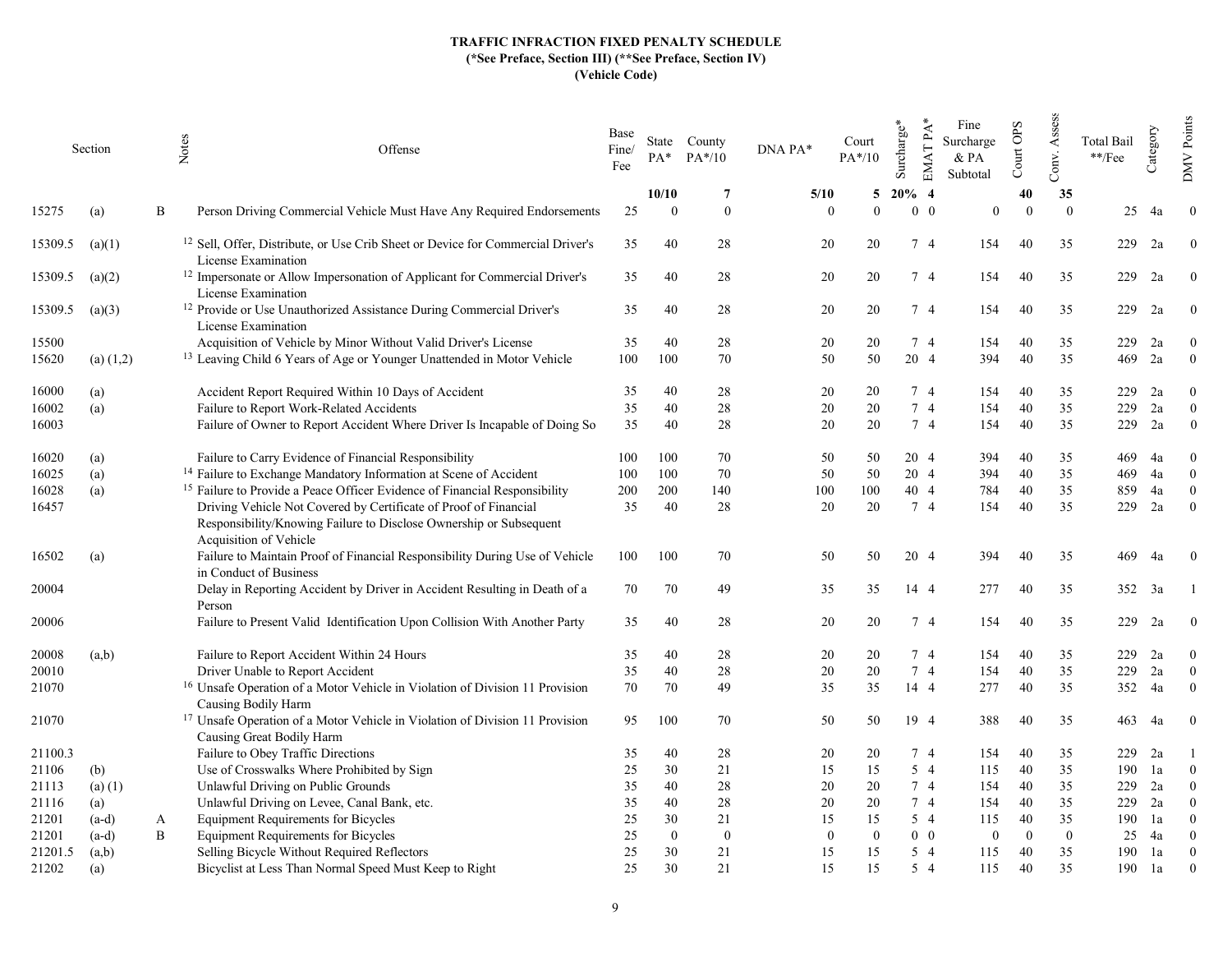|         | Section     | Notes<br>Offense                                                                                                                                                                                          | Base<br>Fine/<br>Fee | $PA^*$ | State County<br>$PA*/10$ | DNA PA* | Court<br>$PA*/10$ | $EMATPA*$<br>Surcharge* | Fine<br>Surcharge<br>& PA<br>Subtotal | Court OPS | Assess<br>Conv. | Total Bail<br>$\rm **/Fee$ | Category | Points<br>$\sqrt{\rm MW}$ |
|---------|-------------|-----------------------------------------------------------------------------------------------------------------------------------------------------------------------------------------------------------|----------------------|--------|--------------------------|---------|-------------------|-------------------------|---------------------------------------|-----------|-----------------|----------------------------|----------|---------------------------|
|         |             |                                                                                                                                                                                                           |                      | 10/10  | $\overline{7}$           | 5/10    | 5                 | $20\%$ 4                |                                       | 40        | 35              |                            |          |                           |
| 21203   |             | Illegal for Bicyclist to Hitch Ride on Other Vehicle                                                                                                                                                      | 25                   | 30     | 21                       | 15      | 15                | 5 4                     | 115                                   | 40        | 35              | 190                        | 1a       | $\theta$                  |
| 21204   | (a,b)       | Riding Bicycle on Other Than Permanent Seat                                                                                                                                                               | 25                   | 30     | 21                       | 15      | 15                | $5\quad4$               | 115                                   | 40        | 35              | 190                        | 1a       | $\mathbf{0}$              |
| 21205   |             | Illegal for Bicyclist to Carry Articles That Prevent Keeping One Hand on<br>Handlebar                                                                                                                     | 25                   | 30     | 21                       | 15      | 15                | $5\quad4$               | 115                                   | 40        | 35              | 190                        | 1a       | $\mathbf{0}$              |
| 21207.5 | (a)         | Illegal Operation of Motorized Bicycle or Class 3 Electric Bicycle                                                                                                                                        | 25                   | 30     | 21                       | 15      | 15                | 5 4                     | 115                                   | 40        | 35              | 190                        | 1a       | $\Omega$                  |
| 21208   | (a,b)       | Riding Outside Bicycle Lane Prohibited                                                                                                                                                                    | 25                   | 30     | 21                       | 15      | 15                | $5\quad4$               | 115                                   | 40        | 35              | 190                        | 1a       | $\mathbf{0}$              |
| 21209   | (a)         | Motor Vehicle in Bicycle Lane Prohibited                                                                                                                                                                  | 35                   | 40     | 28                       | 20      | 20                | 7 4                     | 154                                   | 40        | 35              | 229                        | 2a       |                           |
| 21210   |             | <sup>18</sup> Bicycle Parked-Impeding Pedestrian Traffic Prohibited                                                                                                                                       | 25                   | 30     | 21                       | 15      | 15                | 5 4                     | 115                                   | 40        | 35              | 190                        | 1a       | $\Omega$                  |
| 21211   | (a,b)       | Illegally Impeding Bicycle Lanes                                                                                                                                                                          | 35                   | 40     | 28                       | $20\,$  | 20                | 74                      | 154                                   | 40        | 35              | 229                        | 2a       | $\theta$                  |
| 21212   | (a)         | <sup>19</sup> Under 18 Shall Not Operate Bicycle, Nonmotorized Scooter, or<br>Skateboard/Wear In-line or Roller Skates/Ride Bicycle, Nonmotorized<br>Scooter, or Skateboard as Passenger Without a Helmet | 25                   | 30     | 21                       | 15      | 15                | 5 4                     | 115                                   | 40        | 35              | 190                        | 1a       | $\mathbf{0}$              |
| 21213   | (a)         | Operation of Class 3 Electric Bicycle by Person Under 16 Years of Age                                                                                                                                     | 25                   | 30     | 21                       | 15      | 15                | $5\quad4$               | 115                                   | 40        | 35              | 190                        | 1a       | $\overline{0}$            |
| 21213   | (b)         | Violation of Helmet Requirement for Class 3 Electric Bicycle                                                                                                                                              | 25                   | 30     | 21                       | 15      | 15                | $5\quad4$               | 115                                   | 40        | 35              | 190                        | 1a       | $\Omega$                  |
| 21215.2 | (a)         | <sup>20</sup> Violating Restrictions on Consumption of Alcoholic Beverages in Pedicab                                                                                                                     | 25                   | 30     | 21                       | 15      | 15                | $5\quad4$               | 115                                   | 40        | 35              | 190                        | 1a       | $\mathbf{0}$              |
| 21221   |             | <sup>21</sup> Motorized Scooter Operation Requirements                                                                                                                                                    | 25                   | 30     | 21                       | 15      | 15                | 5 4                     | 115                                   | 40        | 35              | 190                        | 1a       | $\Omega$                  |
| 21221.5 |             | <sup>21</sup> Operating a Motor Scooter While Under the Influence                                                                                                                                         | 70                   | 70     | 49                       | 35      | 35                | 14 4                    | 277                                   | 40        | 35              | 352                        | 3a       | $\overline{0}$            |
| 21223   | $(a-c)$     | <sup>21</sup> Motorized Scooter Equipment Requirements During Darkness                                                                                                                                    | 25                   | 30     | 21                       | 15      | 15                | 5 4                     | 115                                   | 40        | 35              | 190                        | 1a       | $\theta$                  |
| 21226   | (b,c)       | <sup>21</sup> Violation of Motorized Scooter Muffler Equipment Requirements                                                                                                                               | 25                   | 30     | 21                       | 15      | 15                | $5\quad4$               | 115                                   | 40        | 35              | 190                        | 1a       | $\theta$                  |
| 21226   | (d)         | <sup>21</sup> Violation of Motorized Scooter Exhaust/Noise Level Requirements/Operation<br>of Motorized Scooter With Unlawfully Modified Exhaust System                                                   | 25                   | 30     | 21                       | 15      | 15                | $5\quad4$               | 115                                   | 40        | 35              | 190                        | 1a       | $\theta$                  |
| 21228   |             | <sup>21</sup> Operating Motorized Scooter at Less Than Normal Speed of Traffic                                                                                                                            | 25                   | 30     | 21                       | 15      | 15                | 5 4                     | 115                                   | 40        | 35              | 190                        | 1a       | $\theta$                  |
| 21229   | (a,b)       | <sup>21</sup> Failure to Operate Motorized Scooter in Bicycle Lane                                                                                                                                        | 25                   | 30     | 21                       | 15      | 15                | $5\quad4$               | 115                                   | 40        | 35              | 190                        | 1a       | $\overline{0}$            |
| 21235   | $(a-i)$     | <sup>21</sup> Illegal Operation of Motorized Scooter                                                                                                                                                      | 25                   | 30     | 21                       | 15      | 15                | $5\quad4$               | 115                                   | 40        | 35              | 190                        | 1a       | $\Omega$                  |
| 21260   | (a), (b)(2) | Illegal Operation of Low-Speed Vehicle                                                                                                                                                                    | 25                   | 30     | 21                       | 15      | 15                | 5 4                     | 115                                   | 40        | 35              | 190                        | 1a       | $\Omega$                  |
| 21281.5 | $(a-d)$     | Illegal Operation of Electrical Personal Assistive Mobility Device                                                                                                                                        | 25                   | 30     | 21                       | 15      | 15                | 5 4                     | 115                                   | 40        | 35              | 190                        | 1a       | $\theta$                  |
| 21291   |             | <sup>22</sup> Operation of Electrically Motorized Board by Person Under 16 Years of Age                                                                                                                   | 25                   | 30     | 21                       | 15      | 15                | $5\quad4$               | 115                                   | 40        | 35              | 190                        | 1a       | $\theta$                  |
| 21292   |             | <sup>22</sup> Operation of Electrically Motorized Board by Person Without Wearing<br>Helmet as Required                                                                                                   | 25                   | 30     | 21                       | 15      | 15                | 5 4                     | 115                                   | 40        | 35              | 190                        | 1a       | $\overline{0}$            |
| 21293   | $(a-c)$     | <sup>22</sup> Operation of Electrically Motorized Board During Darkness Without<br>Required Equipment                                                                                                     | 25                   | 30     | 21                       | 15      | 15                | 5 4                     | 115                                   | 40        | 35              | 190                        | 1a       | $\overline{0}$            |
| 21294   | $(a-c)$     | <sup>22</sup> Illegal Operation of Electrically Motorized Board                                                                                                                                           | 25                   | 30     | 21                       | 15      | 15                | 5 4                     | 115                                   | 40        | 35              | 190                        | 1a       | $\bf{0}$                  |
| 21296   | (a)         | <sup>22</sup> Operation of Electrically Motorized Board While Under Influence of Alcohol<br>or Drug                                                                                                       | 70                   | 70     | 49                       | 35      | 35                | 14 4                    | 277                                   | 40        | 35              | 352                        | 3a       | $\mathbf{0}$              |
| 21300   | (a)         | <sup>23</sup> Under 18 Riding Equestrian Animal without Helmet                                                                                                                                            | 25                   | 30     | 21                       | 15      | 15                | $5\quad4$               | 115                                   | 40        | 35              | 190                        | 1a       | $\theta$                  |
| 21300   | (b)         | <sup>23</sup> Failure to Ride Equestrian Animal with Proper Safety Equipment During the<br>Hours of Darkness                                                                                              | 25                   | 30     | 21                       | 15      | 15                | $5\quad4$               | 115                                   | 40        | 35              | 190                        | 1a       | $\overline{0}$            |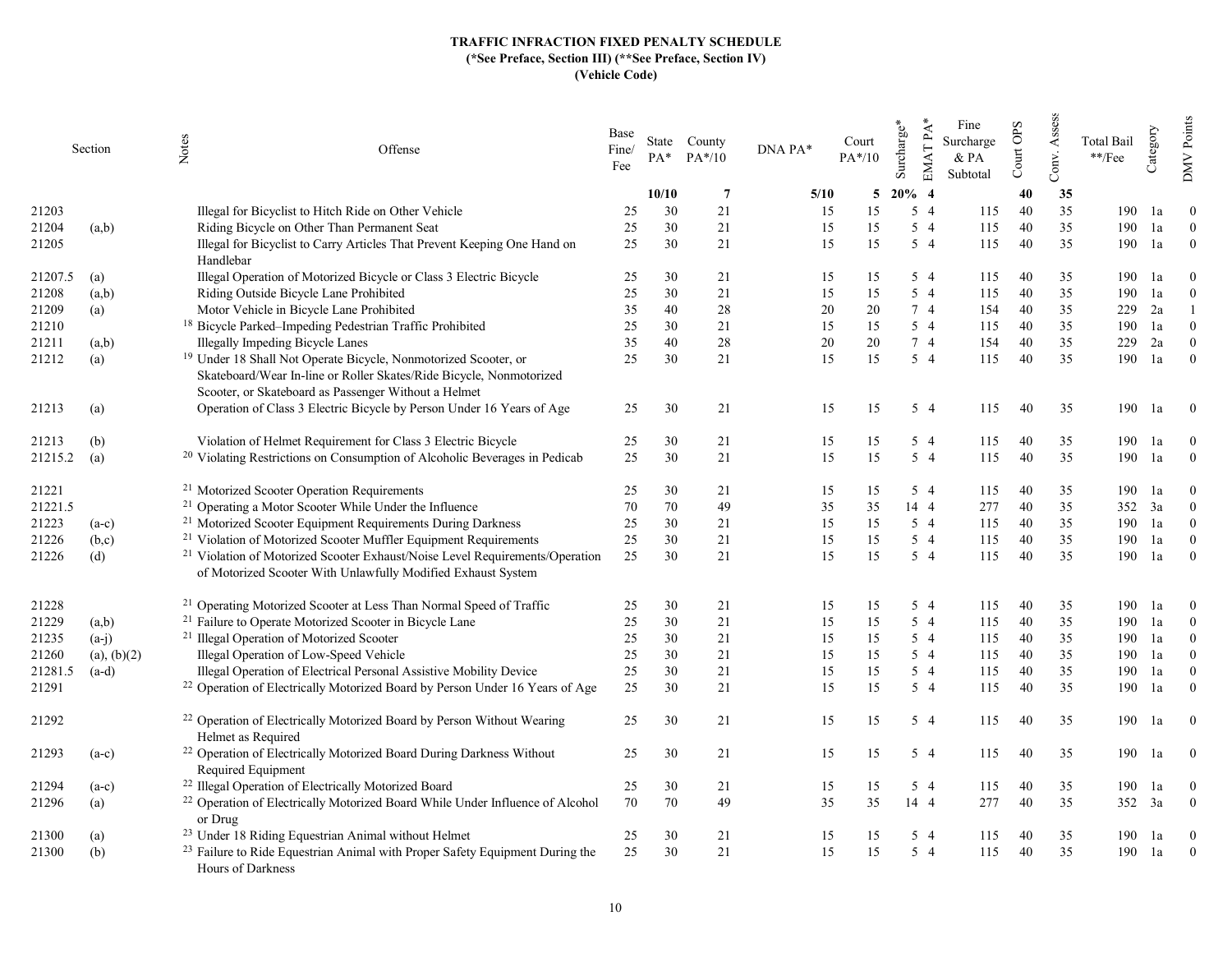|         | Section | Notes<br>Offense                                                                          | Base<br>Fine/<br>Fee | PA*   | State County<br>$PA*/10$ | DNA PA* | Court<br>$PA*/10$ | $EMATPA*$<br>Surcharge* | Fine<br>Surcharge<br>& PA<br>Subtotal | Court OPS | Assess<br>Conv. | Total Bail<br>$\rm **/Fee$ | Category | Points<br><b>NNO</b> |
|---------|---------|-------------------------------------------------------------------------------------------|----------------------|-------|--------------------------|---------|-------------------|-------------------------|---------------------------------------|-----------|-----------------|----------------------------|----------|----------------------|
|         |         |                                                                                           |                      | 10/10 | $\overline{7}$           | 5/10    | 5                 | $20%$ 4                 |                                       | 40        | 35              |                            |          |                      |
| 21367   | (b,c)   | Failure to Obey Traffic Control/Devices at Construction Site                              | 35                   | 40    | 28                       | 20      | 20                | 74                      | 154                                   | 40        | 35              | 229                        | 2a       |                      |
| 21451   | (a,b)   | "Green" Signal-Vehicular Responsibilities                                                 | 35                   | 40    | 28                       | 20      | 20                | 7 4                     | 154                                   | 40        | 35              | 229                        | 2a       |                      |
| 21451   | (c,d)   | "Green" Signal-Pedestrian Responsibilities                                                | 25                   | 30    | 21                       | 15      | 15                | $5\quad4$               | 115                                   | 40        | 35              | 190                        | 1a       | $\mathbf{0}$         |
| 21452   | (b)     | Failure of Pedestrian to Properly Respond to Signal of Yellow Light or Arrow              | 25                   | 30    | 21                       | 15      | 15                | $5\quad4$               | 115                                   | 40        | 35              | 190                        | 1a       | $\mathbf{0}$         |
| 21453   | (a),(c) | <sup>24</sup> "Red" Signal-Vehicular Responsibilities                                     | 100                  | 100   | 70                       | 50      | 50                | 20 4                    | 394                                   | 40        | 35              | 469                        | 4a       |                      |
| 21453   | (b)     | <sup>25</sup> "Red" Signal-Vehicular Responsibilities with Right Turn                     | 35                   | 40    | 28                       | 20      | 20                | 7 4                     | 154                                   | 40        | 35              | 229                        | 2a       |                      |
| 21453   | (d)     | "Red" Signal-Pedestrian Responsibilities                                                  | 25                   | 30    | 21                       | 15      | 15                | $5\quad4$               | 115                                   | 40        | 35              | 190                        | 1a       | $\Omega$             |
| 21454   | (c)     | <sup>26</sup> Lane Use–Red Control Signal                                                 | 100                  | 100   | 70                       | 50      | 50                | 20 4                    | 394                                   | 40        | 35              | 469                        | 4a       |                      |
| 21454   | (d)     | Lane Use-Flashing Yellow Control Signals                                                  | 35                   | 40    | 28                       | 20      | 20                | 7 4                     | 154                                   | 40        | 35              | 229                        | 2a       |                      |
| 21455   |         | Traffic Control Signal at Other Than Intersection                                         | 35                   | 40    | 28                       | 20      | 20                | 7 4                     | 154                                   | 40        | 35              | 229                        | 2a       |                      |
| 21456   | $(a-c)$ | Pedestrian Violation of "Walk" or "Wait" Signals                                          | 25                   | 30    | 21                       | 15      | 15                | $5\quad4$               | 115                                   | 40        | 35              | 190                        | 1a       | $\Omega$             |
| 21457   | (a)     | <sup>26</sup> Actions Required at Flashing Red Signal                                     | 100                  | 100   | 70                       | 50      | 50                | 20 4                    | 394                                   | 40        | 35              | 469                        | 4a       |                      |
| 21457   | (b)     | Actions Required at Flashing Yellow Signal                                                | 35                   | 40    | 28                       | 20      | 20                | 7 4                     | 154                                   | 40        | 35              | 229                        | 2a       |                      |
| 21460   | $(a-c)$ | Improper Turns Over Double Lines/Solid Lines to Right Prohibited                          | 35                   | 40    | 28                       | 20      | 20                | 7 4                     | 154                                   | 40        | 35              | 229                        | 2a       |                      |
| 21460.5 | (c)     | Improper Turn From Two-Way Left-Turn Lane                                                 | 35                   | 40    | 28                       | 20      | 20                | 7 4                     | 154                                   | 40        | 35              | 229                        | 2a       |                      |
| 21461   | (a)     | Driver Failure to Obey Signs/Signals                                                      | 35                   | 40    | 28                       | 20      | 20                | 7 4                     | 154                                   | 40        | 35              | 229                        | 2a       |                      |
| 21461.5 |         | Pedestrian Failure to Obey Signs/Signals                                                  | 25                   | 30    | 21                       | 15      | 15                | $5\quad4$               | 115                                   | 40        | 35              | 190                        | 1a       | $\theta$             |
| 21462   |         | Disobedience of Driver or Streetcar Motorman to Traffic Control Signal                    | 35                   | 40    | 28                       | 20      | 20                | 74                      | 154                                   | 40        | 35              | 229                        | 2a       |                      |
| 21462   |         | Disobedience of Pedestrian or Person in Control of an Animal to Traffic<br>Control Signal | 25                   | 30    | 21                       | 15      | 15                | $5\quad4$               | 115                                   | 40        | 35              | 190                        | 1a       | $\boldsymbol{0}$     |
| 21463   |         | No Person Shall Illegally Operate Signals                                                 | 35                   | 40    | 28                       | 20      | 20                | 74                      | 154                                   | 40        | 35              | 229                        | 2a       | $\theta$             |
| 21464   | (a)     | Unauthorized Interference With Traffic Device Prohibited                                  | 35                   | 40    | 28                       | 20      | 20                | 7 4                     | 154                                   | 40        | 35              | 229                        | 2a       | $\overline{0}$       |
| 21464   | (b)     | Unauthorized Use of Traffic Interference Device                                           | 35                   | 40    | 28                       | 20      | 20                | 7 4                     | 154                                   | 40        | 35              | 229                        | 2a       | $\overline{0}$       |
| 21464   | (c)     | Unauthorized Possession or Distribution of Traffic Interference Device                    | 35                   | 40    | 28                       | 20      | 20                | 7 4                     | 154                                   | 40        | 35              | 229                        | 2a       | $\mathbf{0}$         |
| 21464   | (e)     | <sup>27</sup> Willful Interference With Traffic Device or Willful Use, Possession, or     | 500                  | 500   | 350                      | 250     | 250               | 100 4                   | 1954                                  | 40        | 35              | 2029                       | 4a       | $\theta$             |
|         |         | Distribution of Traffic Interference Device That Does Not Result in Injury                |                      |       |                          |         |                   |                         |                                       |           |                 |                            |          |                      |
| 21465   |         | Placement of Unauthorized Traffic Devices Prohibited                                      | 35                   | 40    | 28                       | 20      | 20                | 74                      | 154                                   | 40        | 35              | 229                        | 2a       | $\theta$             |
| 21466   |         | Unlawful Display of Light Prohibited                                                      | 25                   | 30    | 21                       | 15      | 15                | $5\quad4$               | 115                                   | 40        | 35              | 190                        | 1a       | $\overline{0}$       |
| 21466.5 |         | Light Impairing Driver's Vision Prohibited                                                | 25                   | 30    | 21                       | 15      | 15                | $5\quad4$               | 115                                   | 40        | 35              | 190                        | 1a       | $\theta$             |
| 21650   |         | Failure to Keep to Right Side of Road                                                     | 35                   | 40    | 28                       | 20      | 20                | 7 4                     | 154                                   | 40        | 35              | 229                        | 2a       |                      |
| 21650.1 |         | Bicycle to Travel in Same Direction as Vehicles                                           | 25                   | 30    | 21                       | 15      | 15                | 5 4                     | 115                                   | 40        | 35              | 190                        | 1a       | $\theta$             |
| 21651   | (a)     | Driving Across Dividing Section on Freeway Prohibited                                     | 35                   | 40    | 28                       | 20      | 20                | 7 4                     | 154                                   | 40        | 35              | 229                        | 2a       |                      |
| 21652   |         | Improperly Entering or Leaving Highway or Service Road                                    | 35                   | 40    | 28                       | 20      | 20                | 7 4                     | 154                                   | 40        | 35              | 229                        | 2a       |                      |
| 21654   | (a)     | Slow-Moving Vehicles Keep to Right Edge of Roadway                                        | 35                   | 40    | 28                       | 20      | 20                | 7 4                     | 154                                   | 40        | 35              | 229                        | 2a       |                      |
| 21655   | (b)     | Failure to Use Designated Lanes                                                           | 35                   | 40    | 28                       | 20      | 20                | 7 4                     | 154                                   | 40        | 35              | 229                        | 2a       |                      |
| 21655.1 | (a)     | <sup>28</sup> Driving in Restricted Use Designated Public Transit Bus Lane                | 35                   | 40    | 28                       | 20      | 20                | 74                      | 154                                   | 40        | 35              | 229                        | 2a       |                      |
| 21655.5 | (b)     | Improper Use of Preferential Lanes                                                        | 100                  | 100   | 70                       | 50      | 50                | 20 4                    | 394                                   | 40        | 35              | 469                        | 4a       | $\overline{0}$       |
| 21655.8 | (a)     | <sup>29</sup> Driving Over Double Lines of Preferential Lanes                             | 100                  | 100   | 70                       | 50      | 50                | 20 4                    | 394                                   | 40        | 35              | 469                        | 4a       |                      |
|         |         |                                                                                           |                      |       |                          |         |                   |                         |                                       |           |                 |                            |          |                      |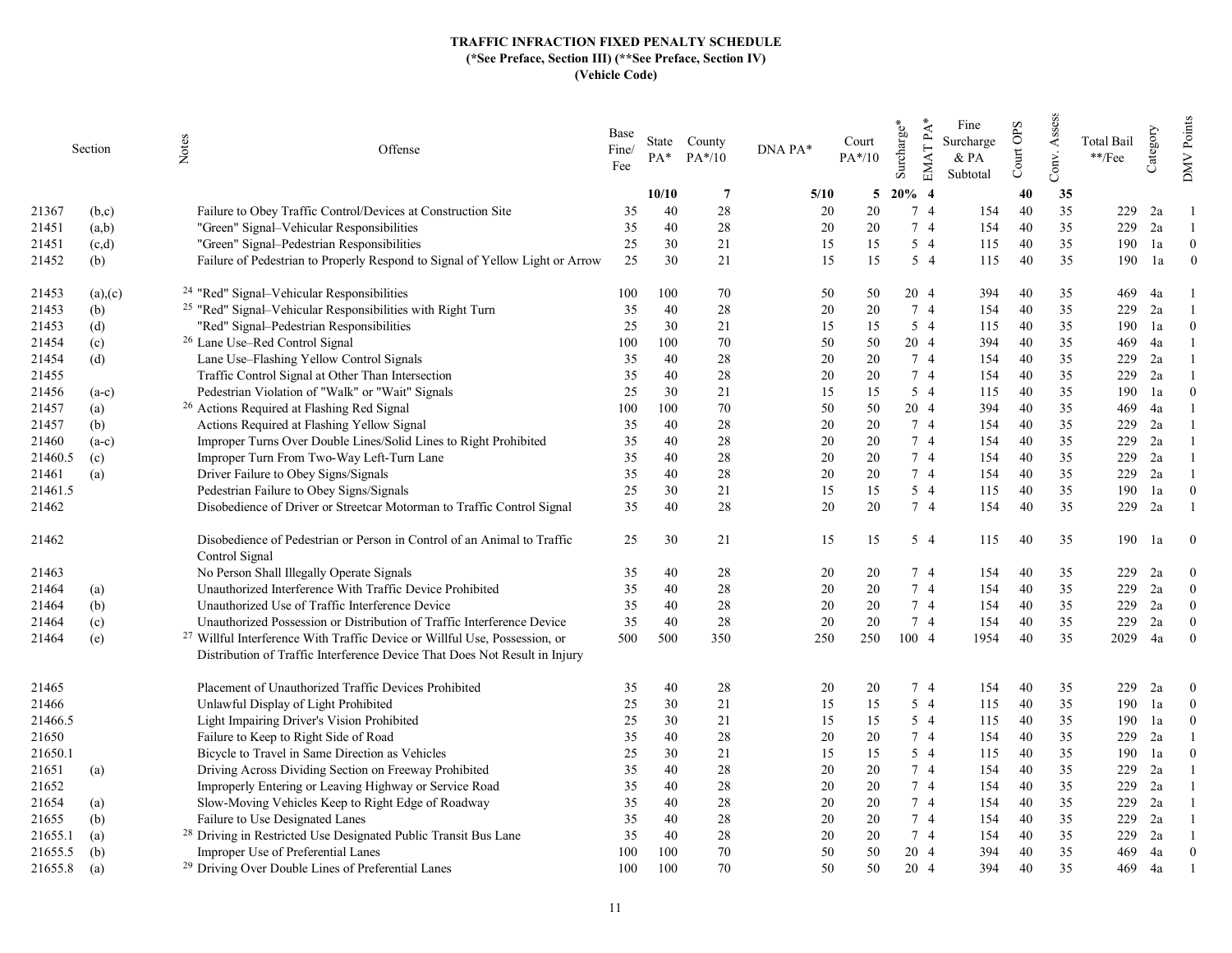|         | Section | Notes<br>Offense                                                                   | Base<br>Fine/<br>Fee | PA*   | State County<br>$PA*/10$ | DNA PA*  | Court<br>PA*/10 | EMAT PA*<br>Surcharge* | Fine<br>Surcharge<br>& PA<br>Subtotal | Court OPS | Assess<br>Conv. | Total Bail<br>$\rm **/Fee$ | Category | Points<br>$\sqrt{\rm M}{\rm M}$ |
|---------|---------|------------------------------------------------------------------------------------|----------------------|-------|--------------------------|----------|-----------------|------------------------|---------------------------------------|-----------|-----------------|----------------------------|----------|---------------------------------|
|         |         |                                                                                    |                      | 10/10 | -7                       | 5/10     | 5               | $20\%$ 4               |                                       | 40        | 35              |                            |          |                                 |
| 21655.9 | (b)     | Driving Low Emission Vehicle Without Required Decal or Label                       | 35                   | 40    | 28                       | 20       | 20              | 7 4                    | 154                                   | 40        | 35              | 229                        | 2a       | $\theta$                        |
| 21656   |         | Failure of Vehicle to Turn Out As Required                                         | 35                   | 40    | 28                       | 20       | 20              | 7 4                    | 154                                   | 40        | 35              | 229                        | 2a       |                                 |
| 21657   |         | Driving Against One-Way Traffic Patterns                                           | 35                   | 40    | 28                       | 20       | 20              | 7 <sub>4</sub>         | 154                                   | 40        | 35              | 229                        | 2a       |                                 |
| 21658   | (a,b)   | Lane Straddling/Failure to Use Specified Lanes                                     | 35                   | 40    | 28                       | 20       | 20              | 74                     | 154                                   | 40        | 35              | 229                        | 2a       |                                 |
| 21659   |         | Unsafe Driving on Three-Lane Highway                                               | 35                   | 40    | 28                       | 20       | 20              | 7 4                    | 154                                   | 40        | 35              | 229                        | 2a       |                                 |
| 21660   |         | Failure of Approaching Vehicles to Pass to the Right                               | 35                   | 40    | 28                       | 20       | 20              | 7 4                    | 154                                   | 40        | 35              | 229                        | 2a       |                                 |
| 21661   |         | Right-of-Way Rule-Narrow Grades                                                    | 35                   | 40    | 28                       | 20       | 20              | 7 4                    | 154                                   | 40        | 35              | 229                        | 2a       |                                 |
| 21662   | (a,b)   | Mountains-Keep to Right-Use Horn                                                   | 35                   | 40    | 28                       | 20       | 20              | 74                     | 154                                   | 40        | 35              | 229                        | 2a       |                                 |
| 21663   |         | Driving on Sidewalk Prohibited                                                     | 35                   | 40    | 28                       | 20       | 20              | 7 4                    | 154                                   | 40        | 35              | 229                        | 2a       |                                 |
| 21664   |         | Failure to Use Designated Freeway On-/Off-Ramp Properly                            | 35                   | 40    | 28                       | 20       | 20              | 7 4                    | 154                                   | 40        | 35              | 229                        | 2a       |                                 |
| 21700   |         | Load/Passengers Not to Obstruct Driver's View                                      | 35                   | 40    | 28                       | 20       | 20              | 7 4                    | 154                                   | 40        | 35              | 229                        | 2a       |                                 |
| 21701   |         | Interference With Driver's Control of Vehicle                                      | 35                   | 40    | 28                       | 20       | 20              | 7 4                    | 154                                   | 40        | 35              | 229                        | 2a       |                                 |
| 21703   |         | Following Too Closely Prohibited                                                   | 35                   | 40    | 28                       | 20       | 20              | 74                     | 154                                   | 40        | 35              | 229                        | 2a       |                                 |
| 21704   | (a)     | Trucks/Trailers Following Too Closely Prohibited                                   | 35                   | 40    | 28                       | 20       | 20              | 7 4                    | 154                                   | 40        | 35              | 229                        | 2a       |                                 |
| 21705   |         | Caravans Following Too Closely Prohibited                                          | 35                   | 40    | 28                       | 20       | 20              | 7 4                    | 154                                   | 40        | 35              | 229                        | 2a       |                                 |
| 21706   |         | Following Emergency Vehicles Too Closely Prohibited                                | 35                   | 40    | 28                       | 20       | 20              | 7 4                    | 154                                   | 40        | 35              | 229                        | 2a       |                                 |
| 21706.5 | (b)     | Operation of Vehicle in Unsafe Manner in an Emergency Incident Zone                | 70                   | 70    | 49                       | 35       | 35              | 14 4                   | 277                                   | 40        | 35              |                            | 352 3a   |                                 |
|         |         |                                                                                    |                      |       |                          |          |                 |                        |                                       |           | 35              | 229                        |          |                                 |
| 21707   |         | Driving Within 300 Feet of Fire Areas Prohibited                                   | 35                   | 40    | 28<br>28                 | 20<br>20 | 20<br>20        | 74<br>7 4              | 154                                   | 40<br>40  | 35              |                            | 2a<br>2a | $\overline{0}$                  |
| 21708   |         | Running Over Unprotected Fire/Chemical Hose Prohibited                             | 35                   | 40    |                          | 20       | 20              |                        | 154                                   |           |                 | 229<br>229                 |          |                                 |
| 21709   |         | Driving Within Safety Zone Prohibited                                              | 35                   | 40    | 28                       |          |                 | 7 4                    | 154                                   | 40        | 35              |                            | 2a       |                                 |
| 21710   |         | Coasting in Neutral on Downgrade Prohibited                                        | 35                   | 40    | 28                       | 20       | 20              | 7 4                    | 154                                   | 40        | 35              | 229                        | 2a       | $\Omega$                        |
| 21711   |         | Whipping or Swerving Towed Vehicle Prohibited                                      | 35                   | 40    | 28                       | 20       | 20              | 7 4                    | 154                                   | 40        | 35              | 229                        | 2a       |                                 |
| 21712   | (a)     | Allowing Riding on Portion of Vehicle Not Designed for Passenger Use<br>Prohibited | 35                   | 40    | 28                       | 20       | 20              | 7 4                    | 154                                   | 40        | 35              | 229                        | 2a       |                                 |
| 21712   | (b)     | Unlawful Riding on Vehicle Prohibited                                              | 35                   | 40    | 28                       | 20       | 20              | 7 4                    | 154                                   | 40        | 35              | 229                        | 2a       | $\bf{0}$                        |
| 21712   | (c)     | <sup>30</sup> Driver Permitting Riding in Trunk of Vehicle                         | 100                  | 100   | 70                       | 50       | 50              | 20 4                   | 394                                   | 40        | 35              | 469                        | 4a       |                                 |
| 21712   | (d)     | <sup>30</sup> Riding in Trunk of Vehicle                                           | 100                  | 100   | 70                       | 50       | 50              | 20 4                   | 394                                   | 40        | 35              | 469                        | 4a       | $\theta$                        |
| 21712   | (g)     | Towing Trailer Coach, Camp Trailer, or Trailer Carrying Vessel That                | 35                   | 40    | 28                       | 20       | 20              | 74                     | 154                                   | 40        | 35              | 229                        | 2a       |                                 |
|         |         | Contains Passenger                                                                 |                      |       |                          |          |                 |                        |                                       |           |                 |                            |          |                                 |
| 21712   | (h)     | Driving While Towing Person Riding on Motorcycle, Motorized Bicycle,               | 35                   | 40    | 28                       | 20       | 20              | 74                     | 154                                   | 40        | 35              | 229                        | 2a       |                                 |
|         |         | Bicycle, Coaster, Roller Skates, Sled, Skis, or Toy Vehicle                        |                      |       |                          |          |                 |                        |                                       |           |                 |                            |          |                                 |
| 21714   | (a)     | Use of Three-Wheeled Vehicle On or Adjacent to Striping or Markers                 | 35                   | 40    | 28                       | 20       | 20              | 74                     | 154                                   | 40        | 35              | 229                        | 2a       |                                 |
|         |         | Designating Adjacent Traffic Lanes                                                 |                      |       |                          |          |                 |                        |                                       |           |                 |                            |          |                                 |
| 21714   | (b)     | Use of Three-Wheeled Vehicle Between Two or More Vehicles Traveling in             | 35                   | 40    | 28                       | 20       | 20              | 74                     | 154                                   | 40        | 35              | 229                        | 2a       |                                 |
|         |         | Adjacent Traffic Lanes                                                             |                      |       |                          |          |                 |                        |                                       |           |                 |                            |          |                                 |
| 21715   | (a,b)   | Exceeding Passenger Vehicle Towing Combination Limits                              | 35                   | 40    | 28                       | 20       | 20              | 74<br>7 4              | 154                                   | 40<br>40  | 35              | 229<br>229                 | 2a       | $\theta$                        |
| 21716   |         | Golf Cart Operation Restricted                                                     | 35                   | 40    | 28                       | 20       | 20              |                        | 154                                   |           | 35<br>35        |                            | 2a       |                                 |
| 21717   |         | Turning Across Bicycle Lane                                                        | 35                   | 40    | 28                       | 20       | 20              | 7 4<br>7 4             | 154                                   | 40        |                 | 229                        | 2a       |                                 |
| 21718   | (a)     | Stopping, Parking, or Leaving Vehicle Standing Upon a Freeway                      | 35                   | 40    | 28                       | 20       | 20              |                        | 154                                   | 40        | 35              | 229                        | 2a       |                                 |
| 21720   |         | Unlawful Operation of Pocket Bike                                                  | 25                   | 30    | 21                       | 15       | 15              | $5\quad4$              | 115                                   | 40        | 35              | 190                        | 1a       | $\theta$                        |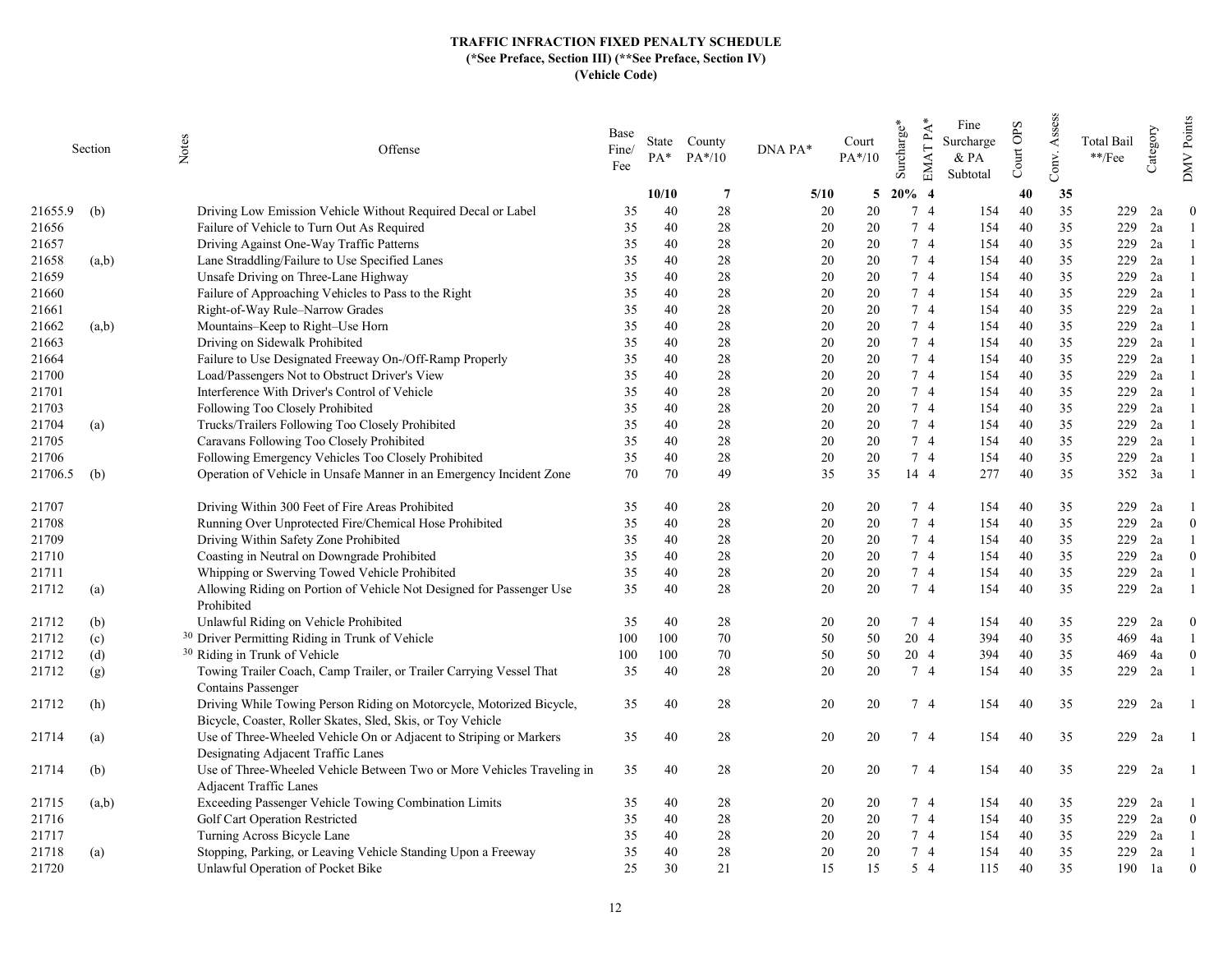|       | Section | Notes<br>Offense                                                                                                                                       | Base<br>Fine/<br>Fee | PA*   | State County<br>$PA*/10$ | DNA PA* | Court<br>$PA*/10$ | Surcharge* | EMAT PA*<br>Fine<br>Surcharge<br>& PA<br>Subtotal | Court OPS | Assess<br>Conv. | <b>Total Bail</b><br>$**$ /Fee | Category | Points<br><b>NNO</b> |
|-------|---------|--------------------------------------------------------------------------------------------------------------------------------------------------------|----------------------|-------|--------------------------|---------|-------------------|------------|---------------------------------------------------|-----------|-----------------|--------------------------------|----------|----------------------|
|       |         |                                                                                                                                                        |                      | 10/10 | -7                       | 5/10    | 5                 | $20\%$ 4   |                                                   | 40        | 35              |                                |          |                      |
| 21750 |         | Overtaking and Passing Unsafely                                                                                                                        | 35                   | 40    | 28                       | 20      | 20                | 7 4        | 154                                               | 40        | 35              | 229                            | 2a       |                      |
| 21751 |         | Passing Without Sufficient Clearance                                                                                                                   | 35                   | 40    | 28                       | 20      | 20                | 7 4        | 154                                               | 40        | 35              | 229                            | 2a       |                      |
| 21752 | (a,b,d) | Driving Left of Center-Limited View/Within 100 Feet of Bridge, Viaduct,<br>Tunnel/Within 100 Feet or When Traversing Intersection-Prohibited           | 35                   | 40    | 28                       | 20      | 20                | 74         | 154                                               | 40        | 35              | 229                            | 2a       |                      |
| 21752 | (c)     | <sup>31</sup> Driving Left of Center-Within 100 Feet or When Traversing Railroad Grade<br>Crossing-Prohibited                                          | 100                  | 100   | 70                       | 50      | 50                | 20 4       | 394                                               | 40        | 35              | 469                            | 4a       |                      |
| 21753 |         | Failure to Yield to Overtaking Vehicle                                                                                                                 | 35                   | 40    | 28                       | 20      | 20                | 7 4        | 154                                               | 40        | 35              | 229                            | 2a       |                      |
| 21754 |         | Improper Passing on Right Prohibited                                                                                                                   | 35                   | 40    | 28                       | 20      | 20                | 74         | 154                                               | 40        | 35              | 229                            | 2a       |                      |
| 21755 | (a)     | Unsafe Passing on Right Shoulder                                                                                                                       | 35                   | 40    | 28                       | 20      | 20                | 7 4        | 154                                               | 40        | 35              | 229                            | 2a       |                      |
| 21756 | $(a-c)$ | Unsafe Passing of Standing Streetcar, Trolley Coach, or Bus Safety Zones                                                                               | 35                   | 40    | 28                       | 20      | 20                | 7 4        | 154                                               | 40        | 35              | 229                            | 2a       |                      |
| 21757 |         | Passing Street Car on Left Prohibited                                                                                                                  | 35                   | 40    | 28                       | 20      | 20                | 7 4        | 154                                               | 40        | 35              | 229                            | 2a       |                      |
| 21758 |         | Unsafe Passing on Grades Prohibited                                                                                                                    | 35                   | 40    | 28                       | 20      | 20                | 74         | 154                                               | 40        | 35              | 229                            | 2a       |                      |
| 21759 |         | Failure to Exercise Caution When Passing Animals                                                                                                       | 35                   | 40    | 28                       | 20      | 20                | 7 4        | 154                                               | 40        | 35              | 229                            | 2a       |                      |
| 21760 | (b)     | <sup>32</sup> Causing Bodily Injury to a Bicycle Operator From Collision While                                                                         | 220                  | 220   | 154                      | 110     | 110               | 44 4       | 862                                               | 40        | 35              | 937                            | 4a       |                      |
|       |         | Overtaking or Passing Bicycle Unsafely                                                                                                                 |                      |       |                          |         |                   |            |                                                   |           |                 |                                |          |                      |
| 21760 | (b)     | <sup>32</sup> Overtaking or Passing Bicycle Unsafely                                                                                                   | 35                   | 40    | 28                       | 20      | 20                | 7 4        | 154                                               | 40        | 35              | 229                            | 4a       |                      |
| 21760 | (c)     | <sup>32</sup> Causing Bodily Injury to a Bicycle Operator From Collision While                                                                         | 220                  | 220   | 154                      | 110     | 110               | 44 4       | 862                                               | 40        | 35              | 937                            | 4a       |                      |
|       |         | Overtaking or Passing Bicycle at Distance of Less Than Three Feet                                                                                      |                      |       |                          |         |                   |            |                                                   |           |                 |                                |          |                      |
| 21760 | (c)     | <sup>32</sup> Overtaking or Passing Bicycle at Distance of Less Than Three Feet                                                                        | 35                   | 40    | 28                       | 20      | 20                | 7 4        | 154                                               | 40        | 35              | 229                            | 4a       |                      |
| 21760 | (d)     | <sup>32</sup> Causing Bodily Injury to a Bicycle Operator From Collision While<br>Overtaking or Passing Bicycle Without Slowing to Reasonable Speed    | 220                  | 220   | 154                      | 110     | 110               | 44 4       | 862                                               | 40        | 35              | 937                            | 4a       |                      |
| 21760 | (d)     | <sup>32</sup> Overtaking or Passing Bicycle Without Slowing to Reasonable Speed                                                                        | 35                   | 40    | 28                       | 20      | 20                | 7 4        | 154                                               | 40        | 35              | 229                            | 4a       |                      |
| 21761 | (a,b)   | Safely Passing a Waste Removal Vehicle                                                                                                                 | 35                   | 40    | 28                       | 20      | 20                | 74         | 154                                               | 40        | 35              | 229                            | 2a       |                      |
| 21800 | $(a-c)$ | Violation of Right-of-Way/Uncontrolled Intersection                                                                                                    | 35                   | 40    | 28                       | 20      | 20                | 7 4        | 154                                               | 40        | 35              | 229                            | 2a       |                      |
| 21800 | (d)     | Violation of Right-of-Way/Controlled Intersection With Inoperative Control                                                                             | 35                   | 40    | 28                       | 20      | 20                | 74         | 154                                               | 40        | 35              | 229                            | 2a       |                      |
|       | (1, 2)  | Signals                                                                                                                                                |                      |       |                          |         |                   |            |                                                   |           |                 |                                |          |                      |
| 21801 | (a,b)   | Violation of Right-of-Way-Left Turn                                                                                                                    | 35                   | 40    | 28                       | 20      | 20                | 7 4        | 154                                               | 40        | 35              | 229                            | 2a       |                      |
| 21802 | (a,b)   | Violation of Right-of-Way-Entering Through Highway                                                                                                     | 35                   | 40    | 28                       | 20      | 20                | 7 4        | 154                                               | 40        | 35              | 229                            | 2a       |                      |
| 21803 | (a,b)   | Violation of "Yield" Sign                                                                                                                              | 35                   | 40    | 28                       | 20      | 20                | 74         | 154                                               | 40        | 35              | 229                            | 2a       |                      |
| 21804 | (a,b)   | Entering Highway From Alley or Driveway                                                                                                                | 35                   | 40    | 28                       | 20      | 20                | 74         | 154                                               | 40        | 35              | 229                            | 2a       |                      |
| 21805 | (b)     | Violation of Right-of-Way at Equestrian Crossing                                                                                                       | 35                   | 40    | 28                       | 20      | 20                | 7 4        | 154                                               | 40        | 35              | 229                            | 2a       |                      |
| 21805 | (c)     | Violation of Right-of-Way by Rider-Posing Hazard                                                                                                       | 25                   | 30    | 21                       | 15      | 15                | 5 4        | 115                                               | 40        | 35              | 190                            | 1a       | $\overline{0}$       |
| 21806 | (a,b)   | <sup>33</sup> Failure to Yield to Emergency Vehicle                                                                                                    | 100                  | 100   | 70                       | 50      | 50                | 20 4       | 394                                               | 40        | 35              | 469                            | 4a       |                      |
| 21806 | (c)     | <sup>33</sup> Failure to Yield to Emergency Vehicle-Pedestrian                                                                                         | 100                  | 100   | 70                       | 50      | 50                | 20 4       | 394                                               | 40        | 35              | 469                            | 4a       | $\theta$             |
| 21807 |         | Driving Authorized Emergency Vehicle Without Due Regard for Safety of<br>Persons and Property                                                          | 35                   | 40    | 28                       | 20      | 20                | 7 4        | 154                                               | 40        | 35              | 229                            | 2a       |                      |
| 21809 | (a)     | <sup>34</sup> Failure to Slow Down or Change Lane When Approaching and Passing<br>Stationary Emergency Vehicle or Tow Truck Displaying Specific Lights | 35                   | 40    | 28                       | 20      | 20                | 7 4        | 154                                               | 40        | 35              | 229                            | 2a       |                      |
|       |         |                                                                                                                                                        |                      |       |                          |         |                   |            |                                                   |           |                 |                                |          |                      |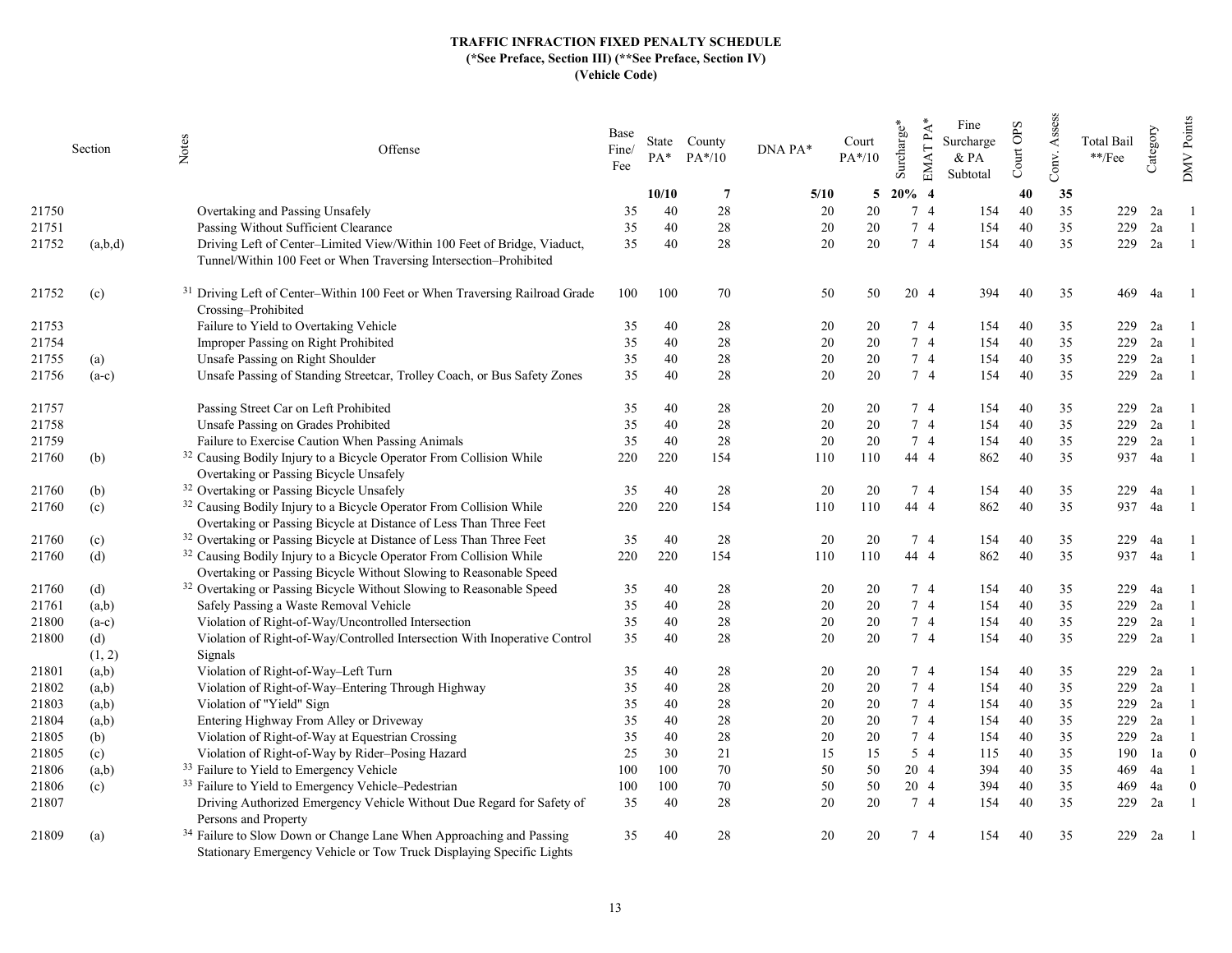|         | Section | Notes<br>Offense                                                                        | Base<br>Fine/<br>Fee | $PA^*$ | State County<br>$PA*/10$ | DNA PA* | Court<br>$PA*/10$ | EMAT PA*<br>Surcharge* | Fine<br>Surcharge<br>$&$ PA<br>Subtotal | Court OPS | Assess<br>Conv. | Total Bail<br>$^{**}/\mathrm{Fee}$ | Category | Points<br><b>NNO</b> |
|---------|---------|-----------------------------------------------------------------------------------------|----------------------|--------|--------------------------|---------|-------------------|------------------------|-----------------------------------------|-----------|-----------------|------------------------------------|----------|----------------------|
|         |         |                                                                                         |                      | 10/10  | $\overline{7}$           | 5/10    | 5                 | $20%$ 4                |                                         | 40        | 35              |                                    |          |                      |
| 21950   | (a,c)   | Driver to Yield Right-of-Way at Crosswalks                                              | 35                   | 40     | 28                       | 20      | 20                | 74                     | 154                                     | 40        | 35              | 229                                | 2a       |                      |
| 21950   | (b)     | Pedestrian Right-of-Way at Crosswalks Regulated                                         | 25                   | 30     | 21                       | 15      | 15                | $5\quad4$              | 115                                     | 40        | 35              | 190                                | 1a       | $\overline{0}$       |
| 21951   |         | <sup>35</sup> Overtaking Vehicles Stopped for Pedestrians                               | 100                  | 100    | 70                       | 50      | 50                | 20 4                   | 394                                     | 40        | 35              | 469                                | 2a       |                      |
| 21952   |         | Failure to Yield Right-of-Way on Sidewalk to Pedestrian                                 | 35                   | 40     | 28                       | 20      | 20                | 74                     | 154                                     | 40        | 35              | 229                                | 2a       |                      |
| 21953   |         | Pedestrian Must Use Tunnel or Overhead Crossing                                         | 25                   | 30     | 21                       | 15      | 15                | 5 4                    | 115                                     | 40        | 35              | 190                                | 1a       | $\theta$             |
| 21954   | (a)     | Pedestrians Must Yield Right-of-Way Outside of Crosswalks                               | 25                   | 30     | 21                       | 15      | 15                | $5\quad4$              | 115                                     | 40        | 35              | 190                                | 1a       | $\Omega$             |
| 21954   | (b)     | Failure of Driver to Exercise Due Care for Safety of Pedestrian on Roadway              | 35                   | 40     | 28                       | 20      | 20                | 7 4                    | 154                                     | 40        | 35              | 229                                | 2a       |                      |
| 21955   |         | Crossing Between Controlled Intersections (Jaywalking)                                  | 25                   | 30     | 21                       | 15      | 15                | 5 4                    | 115                                     | 40        | 35              | 190                                | 1a       | $\theta$             |
| 21956   | (a)     | Pedestrian on Roadway Prohibited                                                        | 25                   | 30     | 21                       | 15      | 15                | 5 4                    | 115                                     | 40        | 35              | 190                                | 1a       | $\Omega$             |
| 21957   |         | Soliciting Ride (Hitchhiking) Prohibited                                                | 25                   | 30     | 21                       | 15      | 15                | 5 4                    | 115                                     | 40        | 35              | 190                                | 1a       | $\theta$             |
| 21959   |         | Skiing or Tobogganing Across Highway Prohibited                                         | 25                   | 30     | 21                       | 15      | 15                | 5 4                    | 115                                     | 40        | 35              | 190                                | 1a       | $\theta$             |
| 21960   | (a)     | <sup>36</sup> Violation of Freeway or Expressway Use Restrictions by Pedestrian, Motor- | 25                   | 30     | 21                       | 15      | 15                | $5\quad4$              | 115                                     | 40        | 35              | 190                                | 1a       |                      |
|         |         | Driven Cycle, Motorized Bicycle, or Motorized Scooter                                   |                      |        |                          |         |                   |                        |                                         |           |                 |                                    |          |                      |
| 21966   |         | Pedestrian Prohibited in Bicycle Lane                                                   | 25                   | 30     | 21                       | 15      | 15                | 5 4                    | 115                                     | 40        | 35              | 190                                | 1a       | $\theta$             |
| 21968   |         | Motorized Skateboard Prohibited                                                         | 25                   | 30     | 21                       | 15      | 15                | $5\quad4$              | 115                                     | 40        | 35              | 190                                | 1a       | $\theta$             |
| 21970   | (a)     | Vehicle Stopped Unnecessarily and Blocking Crosswalk or Sidewalk                        | 35                   | 40     | 28                       | 20      | 20                | 7 4                    | 154                                     | 40        | 35              | 229                                | 2a       |                      |
| 21971   |         | <sup>37</sup> Violating Specified Provisions and Causing Bodily Injury                  | 220                  | 220    | 154                      | 110     | 110               | 44 4                   | 862                                     | 40        | 35              | 937                                | 4a       | $\Omega$             |
| 22100   | (a,b)   | Turn at Intersection From Wrong Position                                                | 35                   | 40     | 28                       | 20      | 20                | 7 4                    | 154                                     | 40        | 35              | 229                                | 2a       |                      |
| 22100.5 |         | U-Turn at Controlled Intersection                                                       | 35                   | 40     | 28                       | 20      | 20                | 7 4                    | 154                                     | 40        | 35              | 229                                | 2a       |                      |
| 22101   | (d)     | Violating Special Traffic Control Markers                                               | 35                   | 40     | 28                       | 20      | 20                | 7 4                    | 154                                     | 40        | 35              | 229                                | 2a       |                      |
| 22102   |         | Illegal U-Turn in Business District                                                     | 35                   | 40     | 28                       | 20      | 20                | 7 4                    | 154                                     | 40        | 35              | 229                                | 2a       |                      |
| 22103   |         | Illegal U-Turn in Residential District                                                  | 35                   | 40     | 28                       | 20      | 20                | 7 4                    | 154                                     | 40        | 35              | 229                                | 2a       |                      |
| 22104   |         | Illegal U-Turn Near Fire Station                                                        | 35                   | 40     | 28                       | 20      | 20                | 7 4                    | 154                                     | 40        | 35              | 229                                | 2a       |                      |
| 22105   |         | Illegal U-Turn on Highway Without Unobstructed View                                     | 35                   | 40     | 28                       | 20      | 20                | 7 4                    | 154                                     | 40        | 35              | 229                                | 2a       |                      |
| 22106   |         | Unsafe Starting or Backing on Highway                                                   | 35                   | 40     | 28                       | 20      | 20                | 7 4                    | 154                                     | 40        | 35              | 229                                | 2a       |                      |
| 22107   |         | Unsafe Turn or Lane Change Prohibited                                                   | 35                   | 40     | 28                       | 20      | 20                | 7 4                    | 154                                     | 40        | 35              | 229                                | 2a       |                      |
| 22108   |         | Signal Required Before Turning or Changing Lanes                                        | 35                   | 40     | 28                       | 20      | 20                | 7 4                    | 154                                     | 40        | 35              | 229                                | 2a       |                      |
| 22109   |         | Sudden Stopping Without Signaling                                                       | 35                   | 40     | 28                       | 20      | 20                | 7 4                    | 154                                     | 40        | 35              | 229                                | 2a       |                      |
| 22110   | (a,b)   | Hand/Lamp Signal Not Given                                                              | 35                   | 40     | 28                       | 20      | 20                | 74                     | 154                                     | 40        | 35              | 229                                | 2a       |                      |
| 22111   | $(a-c)$ | Hand Signals Improperly Given                                                           | 35                   | 40     | 28                       | 20      | 20                | 74                     | 154                                     | 40        | 35              | 229                                | 2a       |                      |
| 22112   | $(a-e)$ | School Bus Driver Misuse of Signals; Improper Stop; Failure to Escort Pupils            | 35                   | 40     | 28                       | 20      | 20                | 74                     | 154                                     | 40        | 35              | 229                                | 2a       |                      |
| 22348   | (b)     | <sup>38</sup> Speeding Over 100 MPH Prohibited                                          | 200                  | 200    | 140                      | 100     | 100               | 40 4                   | 784                                     | 40        | 35              | 859                                | 4a       | 2                    |
| 22348   | (c)     | Failure of Vehicles Subject to VC 22406 to Use Designated Lane                          | 35                   | 40     | 28                       | 20      | 20                | 7 4                    | 154                                     | 40        | 35              | 229                                | 2a       | 1                    |
| 22349   | (a)     | Speeding $\geq$ 26 MPH Over 65 MPH Limit                                                | 100                  | 100    | 70                       | 50      | 50                | 20 4                   | 394                                     | 40        | 35              | 469                                | 4a       |                      |
| 22349   | (a)     | Speeding 1-15 MPH Over 65 MPH Limit                                                     | 35                   | 40     | 28                       | 20      | 20                | 74                     | 154                                     | 40        | 35              | 229                                | 4a       |                      |
| 22349   | (a)     | Speeding 16–25 MPH Over 65 MPH Limit                                                    | 70                   | 70     | 49                       | 35      | 35                | 14 4                   | 277                                     | 40        | 35              | 352                                | 4a       |                      |
| 22349   | (b)     | Speeding $\geq$ 26 MPH Over 55 MPH Limit                                                | 100                  | 100    | 70                       | 50      | 50                | 20 4                   | 394                                     | 40        | 35              | 469                                | 4a       |                      |
| 22349   | (b)     | Speeding 1-15 MPH Over 55 MPH Limit                                                     | 35                   | 40     | 28                       | 20      | 20                | 7 4                    | 154                                     | 40        | 35              | 229                                | 4a       |                      |
| 22349   | (b)     | Speeding 16–25 MPH Over 55 MPH Limit                                                    | 70                   | 70     | 49                       | 35      | 35                | 14 4                   | 277                                     | 40        | 35              | 352                                | 4a       |                      |
|         |         |                                                                                         |                      |        |                          |         |                   |                        |                                         |           |                 |                                    |          |                      |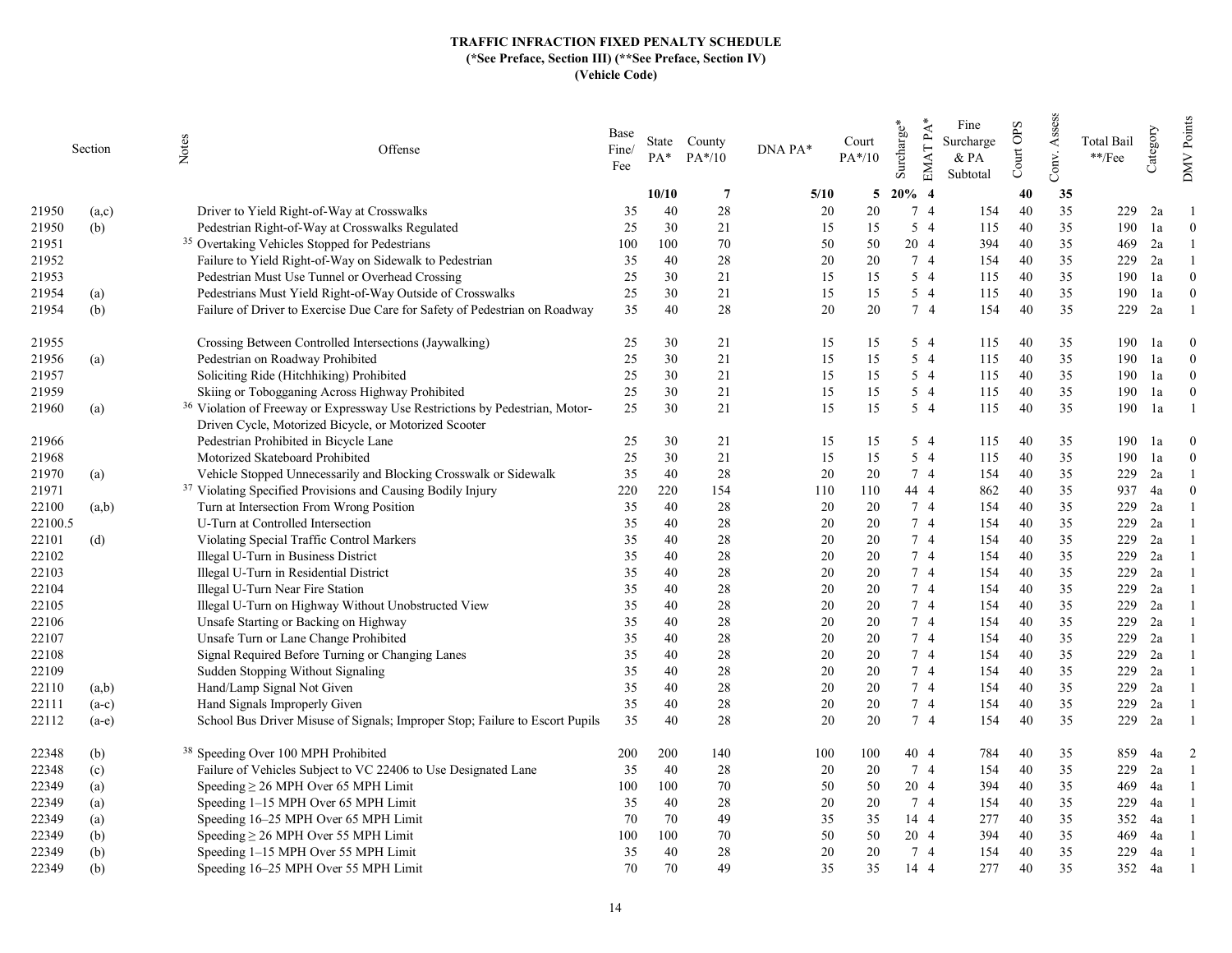|         | Section     | Notes<br>Offense                                                                                          | Base<br>Fine/<br>Fee | $PA^*$ | State County<br>$PA*/10$ | DNA PA*           | Court<br>$PA*/10$ | EMAT PA*<br>Surcharge* | Fine<br>Surcharge<br>& PA<br>Subtotal | Court OPS | Assess<br>Conv. | Total Bail<br>$\rm **/Fee$ | Category | Points<br><b>NNO</b> |
|---------|-------------|-----------------------------------------------------------------------------------------------------------|----------------------|--------|--------------------------|-------------------|-------------------|------------------------|---------------------------------------|-----------|-----------------|----------------------------|----------|----------------------|
|         |             |                                                                                                           |                      | 10/10  | 7                        | 5/10              | 5                 | $20\%$ 4               |                                       | 40        | 35              |                            |          |                      |
| 22350   |             | Unsafe Speed for Prevailing Conditions $\geq 26$ MPH Over Limit                                           | 100                  | 100    | 70                       | 50                | 50                | 20 4                   | 394                                   | 40        | 35              | 469                        | 4a       |                      |
| 22350   |             | Unsafe Speed for Prevailing Conditions 1–15 MPH Over Limit                                                | 35                   | 40     | 28                       | 20                | 20                | 7 4                    | 154                                   | 40        | 35              | 229                        | 4a       |                      |
| 22350   |             | Unsafe Speed for Prevailing Conditions 16-25 MPH Over Limit                                               | 70                   | 70     | 49                       | 35                | 35                | 14 4                   | 277                                   | 40        | 35              | 352                        | 4a       |                      |
| 22351   | (a,b)       | Driving in Excess of Prima Facie Speed Limits Established in VC 22352                                     |                      |        |                          | [See Speed Chart] |                   |                        |                                       |           |                 |                            | 4a       |                      |
| 22352   | $(a)$ (1)   | Operating Vehicle in Excess of 15 MPH at Railroad Crossing                                                |                      |        |                          | [See Speed Chart] |                   |                        |                                       |           |                 |                            | 4a       |                      |
| 22352   | $(a)$ $(2)$ | Operating Vehicle in Excess of 15 MPH at Freeway Intersection With No<br>Clear Field of Vision            |                      |        |                          | [See Speed Chart] |                   |                        |                                       |           |                 |                            | 4a       |                      |
| 22352   | (a) (3)     | Operating Vehicle in Excess of 15 MPH on Any Alley                                                        |                      |        |                          | [See Speed Chart] |                   |                        |                                       |           |                 |                            | 4a       |                      |
| 22352   | $(b)$ $(1)$ | Operating Vehicle in Excess of 25 MPH in Business District                                                |                      |        |                          | [See Speed Chart] |                   |                        |                                       |           |                 |                            | 4a       | $\overline{1}$       |
| 22352   | (b) $(2)$   | Operating Vehicle in Excess of 25 MPH by School                                                           |                      |        |                          | [See Speed Chart] |                   |                        |                                       |           |                 |                            | 4a       | $\overline{1}$       |
| 22352   | $(b)$ $(3)$ | Operating Vehicle in Excess of 25 MPH by Senior Center                                                    |                      |        |                          | [See Speed Chart] |                   |                        |                                       |           |                 |                            | 4a       | $\overline{1}$       |
| 22354   | (a)         | Failure to Abide by Speed Limits Set by the State Department of<br>Transportation (DOT) on State Highways |                      |        |                          | [See Speed Chart] |                   |                        |                                       |           |                 |                            | 4a       | $\overline{1}$       |
| 22355   |             | Failure to Abide by Variable Speed<br>Limits Set by the State Department of Transportation (DOT)          |                      |        |                          | [See Speed Chart] |                   |                        |                                       |           |                 |                            | 4a       |                      |
| 22356   | (b)         | Exceeding 70 MPH Maximum Speed, $\geq$ 26 MPH Over Limit                                                  |                      |        |                          | [See Speed Chart] |                   |                        |                                       |           |                 |                            | 4a       |                      |
| 22356   | (b)         | Exceeding Maximum Speed Limit of 70 MPH, 1-15 MPH Over Limit                                              |                      |        |                          | [See Speed Chart] |                   |                        |                                       |           |                 |                            | 4a       | $\overline{1}$       |
| 22356   |             |                                                                                                           |                      |        |                          |                   |                   |                        |                                       |           |                 |                            | 4a       |                      |
|         | (b)         | Exceeding Maximum Speed limit of 70 MPH, 16-25 MPH Over Limit                                             |                      |        |                          | [See Speed Chart] |                   |                        |                                       |           |                 |                            | 4a       |                      |
| 22357   |             | Violation of Prima Facie Local Speed Limit                                                                |                      |        |                          | [See Speed Chart] |                   |                        |                                       |           |                 |                            |          | $\overline{1}$       |
| 22358   |             | Violation of Local Speed Limit                                                                            |                      |        |                          | [See Speed Chart] |                   |                        |                                       |           |                 |                            | 4a       |                      |
| 22358.3 |             | Violation of Local Speed Limit on Narrow Street                                                           |                      |        |                          | [See Speed Chart] |                   |                        |                                       |           |                 |                            | 4a       |                      |
| 22358.4 |             | Violation of Prima Facie Local Speed Limit                                                                |                      |        |                          | [See Speed Chart] |                   |                        |                                       |           |                 |                            | 4a       |                      |
| 22360   |             | Violation of Local Speed Limits Between Business and Residence Districts                                  |                      |        |                          | [See Speed Chart] |                   |                        |                                       |           |                 |                            | 4a       |                      |
| 22361   |             | Violation of Speed Limit on Multiple Lane Highways                                                        |                      |        |                          | [See Speed Chart] |                   |                        |                                       |           |                 |                            | 4a       |                      |
| 22362   |             | Violation of Speed Limit Surrounding Special Work Crews                                                   |                      |        |                          | [See Speed Chart] |                   |                        |                                       |           |                 |                            | 4a       | $\overline{1}$       |
| 22363   |             | Violation of DOT or Local Speed Limit Set for Snow or Ice                                                 |                      |        |                          | [See Speed Chart] |                   |                        |                                       |           |                 |                            | 4a       |                      |
| 22364   |             | Violation of Speed Limit Set by DOT on State Highways                                                     |                      |        |                          | [See Speed Chart] |                   |                        |                                       |           |                 |                            | 4a       |                      |
| 22400   | (a,b)       | Minimum Speed Law-Impeding Traffic Flow                                                                   | 35                   | 40     | 28                       | 20                | 20                | 74                     | 154                                   | 40        | 35              | 229                        | 2a       |                      |
| 22405   | (a)         | Exceeding Maximum Posted Speeds on Bridge/Tube/Tunnel, ≥ 26 MPH<br>Over Limit                             | 100                  | 100    | 70                       | 50                | 50                | 20 4                   | 394                                   | 40        | 35              | 469                        | 4a       |                      |
| 22405   | (a)         | Exceeding Maximum Posted Speeds on Bridge/Tube/Tunnel, 1-15 MPH<br>Over Limit                             | 35                   | 40     | 28                       | 20                | 20                | 74                     | 154                                   | 40        | 35              | 229                        | 4a       |                      |
| 22405   | (a)         | Exceeding Maximum Posted Speeds on Bridge/Tube/Tunnel, 16–25 MPH<br>Over Limit                            | 70                   | 70     | 49                       | 35                | 35                | 14 4                   | 277                                   | 40        | 35              |                            | 352 4a   |                      |
| 22406   | (a)         | <sup>39</sup> Truck or Tractor 10 MPH or More Over 55 MPH Limit                                           | 100                  | 100    | 70                       | 50                | 50                | 20 4                   | 394                                   | 40        | 35              | 469                        | 4a       |                      |
| 22406   | (a)         | <sup>39</sup> Truck or Tractor 1–9 MPH Over 55 MPH Limit                                                  | 50                   | 50     | 35                       | 25                | 25                | 10 4                   | 199                                   | 40        | 35              |                            | 274 4a   |                      |
| 22406   | $(b-f)$     | <sup>40</sup> Posted Speed for Designated Vehicles                                                        | 50                   | 50     | 35                       | 25                | 25                | 10 4                   | 199                                   | 40        | 35              | 274                        | 4a       |                      |
| 22406   | $(b-f)$     | <sup>40</sup> Posted Speed for Designated Vehicles-In Excess of Speed Limit by 10 MPH<br>or More          | 100                  | 100    | 70                       | 50                | 50                | 20 4                   | 394                                   | 40        | 35              | 469                        | 4a       |                      |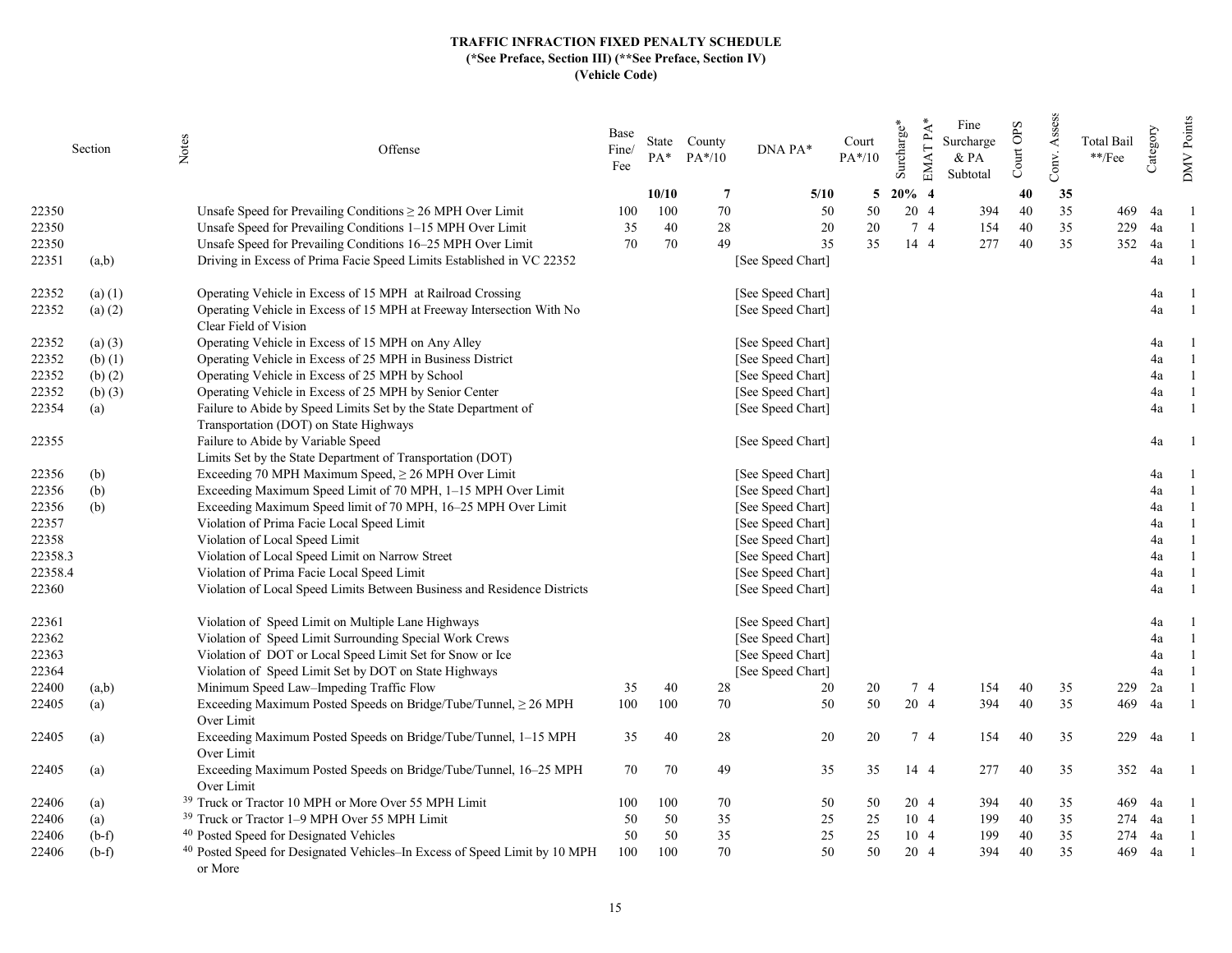|         | Section    |   | Notes<br>Offense                                                                                                                                                                                                                       | Base<br>Fine/<br>Fee | PA*   | State County<br>$PA*/10$ | DNA PA*           | Court<br>$PA*/10$ | EMAT PA*<br>Surcharge* | Fine<br>Surcharge<br>& PA<br>Subtotal | Court OPS | Assess<br>Conv. | <b>Total Bail</b><br>$\rm **/Fee$ | Category | Points<br><b>NNO</b> |
|---------|------------|---|----------------------------------------------------------------------------------------------------------------------------------------------------------------------------------------------------------------------------------------|----------------------|-------|--------------------------|-------------------|-------------------|------------------------|---------------------------------------|-----------|-----------------|-----------------------------------|----------|----------------------|
|         |            |   |                                                                                                                                                                                                                                        |                      | 10/10 |                          | 5/10              |                   | 5 20% 4                |                                       | 40        | 35              |                                   |          |                      |
| 22406.1 | (b)        |   | <sup>41</sup> Commercial Licensee Exceeding Speed Limit by more than 15 MPH in Non-<br>Commercial Vehicle                                                                                                                              |                      |       |                          | [See Speed Chart] |                   |                        |                                       |           |                 |                                   | 4a       |                      |
| 22406.5 |            |   | <sup>42</sup> Driving Tank Vehicle at Excessive Speed                                                                                                                                                                                  | 500                  | 500   | 350                      | 250               | 250               | 100 4                  | 1954                                  | 40        | 35              | 2029                              | 4a       |                      |
| 22407   |            |   | <sup>43</sup> Posted Speed for Designated Vehicles                                                                                                                                                                                     | 50                   | 50    | 35                       | 25                | 25                | 104                    | 199                                   | 40        | 35              | 274                               | 4a       |                      |
| 22407   |            |   | <sup>43</sup> Posted Speed for Designated Vehicles-In Excess of Speed Limit by 10 MPH                                                                                                                                                  | 100                  | 100   | 70                       | 50                | 50                | 20 4                   | 394                                   | 40        | 35              | 469                               | 4a       |                      |
|         |            |   | or More                                                                                                                                                                                                                                |                      |       |                          |                   |                   |                        |                                       |           |                 |                                   |          |                      |
| 22409   |            |   | Speed Limit for Solid Tire Vehicle $\geq 26$ MPH Over Limit                                                                                                                                                                            | 100                  | 100   | 70                       | 50                | 50                | 20 4                   | 394                                   | 40        | 35              | 469                               | 4a       |                      |
| 22409   |            |   | Speed Limit for Solid Tire Vehicle 16-25 MPH Over Limit                                                                                                                                                                                | 70                   | 70    | 49                       | 35                | 35                | 14 4                   | 277                                   | 40        | 35              | 352                               | 4a       |                      |
| 22409   |            |   | Speed Limit for Solid Tire Vehicle, 1-15 MPH Over Limit                                                                                                                                                                                | 35                   | 40    | 28                       | 20                | 20                | 74                     | 154                                   | 40        | 35              | 229                               | 4a       |                      |
| 22410   |            |   | Exceeding Speed Limit for Metal Tire Vehicles                                                                                                                                                                                          | 35                   | 40    | 28                       | 20                | 20                | 7 4                    | 154                                   | 40        | 35              | 229                               | 2a       |                      |
| 22413   |            |   | Violation of Speed Limit Set by Local Authority for Steep Grades                                                                                                                                                                       |                      |       |                          | [See Speed Chart] |                   |                        |                                       |           |                 |                                   | 4a       |                      |
| 22450   | (a)        |   | Failure to Stop at Stop Sign                                                                                                                                                                                                           | 35                   | 40    | 28                       | 20                | 20                | 74                     | 154                                   | 40        | 35              | 229                               | 2a       |                      |
| 22450   | (b)        |   | <sup>44</sup> Failure to Stop at Stop Sign at Railroad Grade Crossing                                                                                                                                                                  | 100                  | 100   | 70                       | 50                | 50                | 20 4                   | 394                                   | 40        | 35              | 469                               | 4a       |                      |
| 22451   | (a,b)      |   | <sup>44</sup> Failure to Stop for Train Signals/Closed Gates                                                                                                                                                                           | 100                  | 100   | 70                       | 50                | 50                | 20 4                   | 394                                   | 40        | 35              | 469                               | 4a       |                      |
| 22452   | (b)        |   | <sup>44</sup> Failure of Certain Vehicles to Stop at Railroad Crossings                                                                                                                                                                | 100                  | 100   | 70                       | 50                | 50                | 20 4                   | 394                                   | 40        | 35              | 469                               | 4a       |                      |
| 22452   | (c)        |   | <sup>44</sup> Failure of Commercial Vehicle to Stop at Railroad Crossings                                                                                                                                                              | 100                  | 100   | 70                       | 50                | 50                | 20 4                   | 394                                   | 40        | 35              | 469                               | 4a       |                      |
| 22454   | (a)        |   | <sup>45</sup> Passing School Bus With Flashing Signals                                                                                                                                                                                 | 150                  | 150   | 105                      | 75                | 75                | 30 4                   | 589                                   | 40        | 35              | 664                               | 4a       |                      |
| 22455   | (a)        |   | Vending From Vehicle Without Coming to a Complete Stop or Parking the<br>Vehicle Lawfully                                                                                                                                              | 35                   | 40    | 28                       | 20                | 20                | 74                     | 154                                   | 40        | 35              | 229                               | 2a       | $\Omega$             |
| 22456   | (d)        |   | Failure to Equip Ice Cream Truck With Required Warning Sign                                                                                                                                                                            | 25                   | 30    | 21                       | 15                | 15                | 5 4                    | 115                                   | 40        | 35              | 190                               | 1a       | $\theta$             |
| 22456   | $(e)(1-3)$ |   | Vending From an Ice Cream Truck Under Prohibited Conditions                                                                                                                                                                            | 35                   | 40    | 28                       | 20                | 20                | 7 4                    | 154                                   | 40        | 35              | 229                               | 2a       | $\mathbf{0}$         |
| 22500   | (i)        |   | <sup>46</sup> Parking in Bus Loading Area                                                                                                                                                                                              | 250                  | 250   | 175                      | 125               | 125               | 50 4                   | 979                                   | 40        | 35              | 1054                              | 4a       | $\Omega$             |
| 22500   | (1)        |   | <sup>46</sup> Parking at Curb Constructed to Provide Wheelchair Accessibility                                                                                                                                                          | 250                  | 250   | 175                      | 125               | 125               | 50 4                   | 979                                   | 40        | 35              | 1054                              | 4a       | $\theta$             |
| 22500   | (m)        | A | Stopping Or Parking In Designated Public Transit Bus Lane                                                                                                                                                                              | 35                   | 40    | 28                       | 20                | 20                | 7 4                    | 154                                   | 40        | 35              | 229                               | 2a       | $\Omega$             |
| 22500.1 |            |   | Stopping in Designated Fire Lane                                                                                                                                                                                                       | 35                   | 40    | 28                       | 20                | 20                | 7 4                    | 154                                   | 40        | 35              | 229                               | 2a       | $\theta$             |
| 22504   | (a)        |   | Unincorporated Area Stopping                                                                                                                                                                                                           | 35                   | 40    | 28                       | 20                | 20                | 74                     | 154                                   | 40        | 35              | 229                               | 2a       | $\theta$             |
| 22505   | (b)        |   | Unauthorized Stopping on State Highway Prohibited                                                                                                                                                                                      | 35                   | 40    | 28                       | 20                | 20                | 7 4                    | 154                                   | 40        | 35              | 229                               | 2a       | $\theta$             |
| 22507.8 | $(a-c)$    |   | <sup>47</sup> Violation of Disabled Parking Provisions                                                                                                                                                                                 | 250                  | 250   | 175                      | 125               | 125               | 50 4                   | 979                                   | 40        | 35              | 1054                              | 4a       | $\theta$             |
| 22511.1 | (a)        |   | <sup>47</sup> Infraction Violation for Parking/Standing in Space for Charging Electric<br>Vehicle While Not Connected for Charging Vehicle                                                                                             | 100                  | 100   | 70                       | 50                | 50                | 20 4                   | 394                                   | 40        | 35              | 469                               | 4a       | $\theta$             |
| 22511.1 | (a)        |   | <sup>47</sup> Infraction Violation for Parking/Standing in Space for Charging Electric<br>Vehicle While Not Connected for Charging Vehicle and Proof of Valid Zero-<br>Emission Decal Possessed at Time of Violation But Not Displayed | 25                   | 30    | 21                       | 15                | 15                | 5 4                    | 115                                   | 40        | 35              | 190                               | 4a       | $\mathbf{0}$         |
| 22511.1 | (b)        |   | <sup>47</sup> Infraction Violation for Obstructing, Blocking, or Barring Access to Space<br>for Charging Electric Vehicle                                                                                                              | 100                  | 100   | 70                       | 50                | 50                | 20 4                   | 394                                   | 40        | 35              | 469                               | 4a       | $\theta$             |
| 22511.1 | (b)        |   | <sup>47</sup> Infraction Violation for Obstructing, Blocking, or Barring Access to Space<br>for Charging Electric Vehicle and Proof of Valid Zero-Emission Decal<br>Possessed at Time of Violation But Not Displayed                   | 25                   | 30    | 21                       | 15                | 15                | $5\quad4$              | 115                                   | 40        | 35              |                                   | 190 4a   | $\overline{0}$       |
| 22515   | (a,b)      |   | Unattended Vehicles                                                                                                                                                                                                                    | 35                   | 40    | 28                       | 20                | 20                | 74                     | 154                                   | 40        | 35              | 229                               | 2a       | $\overline{0}$       |
| 22516   |            |   | Locking Vehicle With Person Inside Unable to Escape                                                                                                                                                                                    | 35                   | 40    | 28                       | 20                | 20                | 7 <sub>4</sub>         | 154                                   | 40        | 35              | 229                               | 2a       | $\overline{0}$       |
|         |            |   |                                                                                                                                                                                                                                        |                      |       |                          |                   |                   |                        |                                       |           |                 |                                   |          |                      |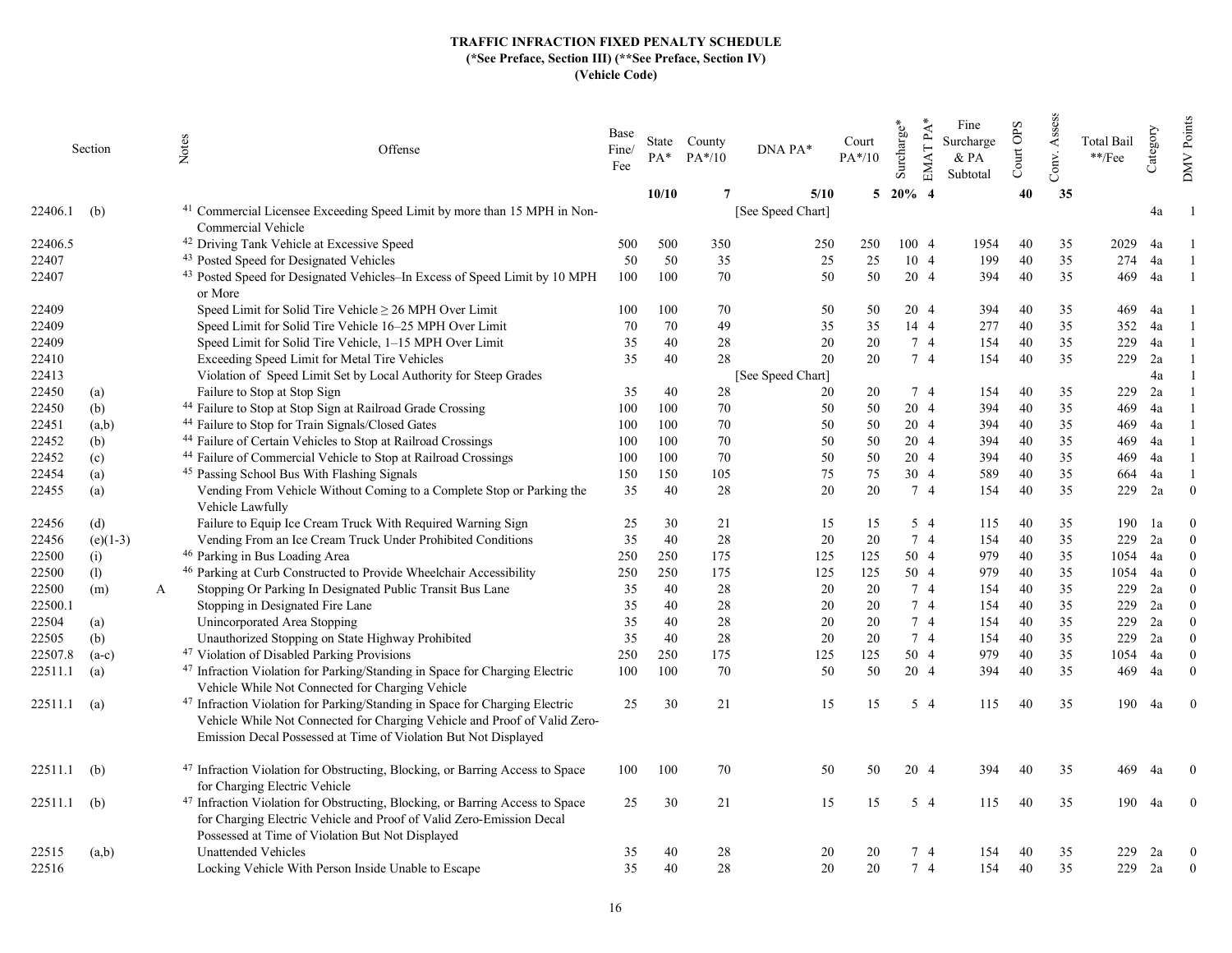|         | Section | Notes<br>Offense                                                                                                                                             | Base<br>Fine/<br>Fee | $PA*$ | State County<br>$PA*/10$ | DNA PA* | Court<br>$PA*/10$ | EMAT PA*<br>Surcharge* | Fine<br>Surcharge<br>$&$ PA<br>Subtotal | Court OPS | Assess<br>Conv. | <b>Total Bail</b><br>$\rm **/Fee$ | Category | Points<br><b>NNO</b> |
|---------|---------|--------------------------------------------------------------------------------------------------------------------------------------------------------------|----------------------|-------|--------------------------|---------|-------------------|------------------------|-----------------------------------------|-----------|-----------------|-----------------------------------|----------|----------------------|
|         |         |                                                                                                                                                              |                      | 10/10 | $\overline{7}$           | 5/10    | 5                 | $20\%$ 4               |                                         | 40        | 35              |                                   |          |                      |
| 22517   |         | Opening Door on Traffic Side When Unsafe                                                                                                                     | 35                   | 40    | 28                       | 20      | 20                | 7 4                    | 154                                     | 40        | 35              | 229                               | 2a       | $\Omega$             |
| 22520.5 | (a)     | Vending on Freeway Right-of-Way Prohibited                                                                                                                   | 35                   | 40    | 28                       | 20      | 20                | 74                     | 154                                     | 40        | 35              | 229                               | 2a       | $\overline{0}$       |
| 22520.6 | (a)     | Unauthorized Activities at Highway Rest Area/Vista Point Prohibited                                                                                          | 35                   | 40    | 28                       | 20      | 20                | 7 4                    | 154                                     | 40        | 35              | 229                               | 2a       | $\theta$             |
| 22522   |         | Parking Near Sidewalk Access Ramp for Disabled                                                                                                               | 250                  | 250   | 175                      | 125     | 125               | 50 4                   | 979                                     | 40        | 35              | 1054                              | 4a       | $\Omega$             |
| 22523   | (a,b)   | <sup>48</sup> Vehicle Abandonment Prohibited                                                                                                                 | 100                  | 100   | 70                       | 50      | 50                | 20 4                   | 394                                     | 40        | 35              | 469                               | 4a       | $\theta$             |
| 22526   | (a,b)   | <sup>49</sup> Blocking Intersection (Gridlock) Prohibited-A Stopping Violation Issued on<br>a Notice to Appear                                               | 50                   | 50    | 35                       | 25      | 25                | 10 4                   | 199                                     | 40        | 35              | 274                               | 4a       | $\theta$             |
| 22526   | (c)     | <sup>50</sup> Blocking Railroad or Rail Transit Crossing Due to Low Undercarriage<br>(Gridlock) Prohibited-A Stopping Violation Issued on a Notice to Appear | 100                  | 100   | 70                       | 50      | 50                | 20 4                   | 394                                     | 40        | 35              | 469                               | 4a       | $\overline{0}$       |
| 22526   | (d)     | Blocking Railroad or Rail Transit Crossing (Gridlock) Prohibited-A Stopping<br>Violation Issued on a Notice to Appear                                        | 35                   | 40    | 28                       | 20      | 20                | 7 4                    | 154                                     | 40        | 35              | 229                               | 2a       | $\overline{0}$       |
| 22650   | (a)     | Unauthorized Removal of Unattended Vehicle From Highway                                                                                                      | 35                   | 40    | 28                       | 20      | 20                | 74                     | 154                                     | 40        | 35              | 229                               | 2a       | $\theta$             |
| 22651.7 | (b)     | Immobilization of Vehicle by Unauthorized Person                                                                                                             | 35                   | 40    | 28                       | 20      | 20                | 7 4                    | 154                                     | 40        | 35              | 229                               | 2a       | $\Omega$             |
| 22658   | (e)(2)  | Property Owner, Owner's Agent, or Lessee Causing Unlawful Removal of<br>Vehicle Parked on Property as Permitted                                              | 1000                 | 1000  | 700                      | 500     | 500               | 200 4                  | 3904                                    | 40        | 35              | 3979                              | 2a       | $\theta$             |
| 22951   |         | Parking Lot–Street and Alley Parking                                                                                                                         | 35                   | 40    | 28                       | 20      | 20                | 74                     | 154                                     | 40        | 35              | 229                               | 2a       | $\theta$             |
| 22952   | (a,b)   | Vehicle Towing or Removal From Parking Lot                                                                                                                   | 35                   | 40    | 28                       | 20      | 20                | 7 4                    | 154                                     | 40        | 35              | 229                               | 2a       | $\mathbf{0}$         |
| 23109   | (c)     | <sup>51</sup> Engaging in or Abetting Exhibition of Speed Prohibited                                                                                         | 75                   | 80    | 56                       | 40      | 40                | 15 4                   | 310                                     | 40        | 35              | 385                               | 4a       | 2                    |
| 23111   |         | <sup>52</sup> Throwing Lighted Substance on Highway Prohibited                                                                                               | 100                  | 100   | 70                       | 50      | 50                | 20 4                   | 394                                     | 40        | 35              | 469                               | 4a       | $\overline{0}$       |
| 23112   | (a,b)   | <sup>52</sup> Dumping Material on Highway/Right-of-Way Prohibited                                                                                            | 100                  | 100   | 70                       | 50      | 50                | 20 4                   | 394                                     | 40        | 35              | 469                               | 4a       | $\Omega$             |
| 23113   | (a)     | <sup>52</sup> Failure to Remove Material From Highway                                                                                                        | 100                  | 100   | 70                       | 50      | 50                | 20 4                   | 394                                     | 40        | 35              | 469                               | 4a       | $\theta$             |
| 23114   | (a)     | Spilling Load on Highway Prohibited                                                                                                                          | 35                   | 40    | 28                       | 20      | 20                | 74                     | 154                                     | 40        | 35              | 229                               | 2a       | $\theta$             |
| 23114   | (b)     | Aggregate Material Carried Improperly or Transported Without Required<br>Equipment                                                                           | 35                   | 40    | 28                       | 20      | 20                | 7 4                    | 154                                     | 40        | 35              | 229                               | 2a       | $\theta$             |
| 23114   | (e)     | Transporting Uncovered Aggregate Material Upon Highway                                                                                                       | 35                   | 40    | 28                       | 20      | 20                | 74                     | 154                                     | 40        | 35              | 229                               | 2a       | $\theta$             |
| 23114   | (f)     | Failure to Provide Location for Compliance With Load Covering<br>Requirements or to Cover Load Within Required Distance                                      | 35                   | 40    | 28                       | 20      | 20                | 7 4                    | 154                                     | 40        | 35              | 229                               | 2a       | $\mathbf{0}$         |
| 23115   | (a)     | Rubbish Vehicle Cover Required                                                                                                                               | 25                   | 30    | 21                       | 15      | 15                | $5\quad4$              | 115                                     | 40        | 35              | 190                               | 1a       | $\theta$             |
| 23116   | (a)     | Transportation of Persons Without Restraints Restricted                                                                                                      | 35                   | 40    | 28                       | 20      | 20                | 7 4                    | 154                                     | 40        | 35              | 229                               | 2a       |                      |
| 23116   | (b)     | Riding in or on the Back of Truck or Flatbed Motor Truck Being Driven on<br>Highway                                                                          | 35                   | 40    | 28                       | 20      | 20                | 7 4                    | 154                                     | 40        | 35              | 229                               | 2a       | $\theta$             |
| 23117   | (a)     | 53 Transportation of Animals Without Restraints Restricted                                                                                                   | 50                   | 50    | 35                       | 25      | 25                | 10 4                   | 199                                     | 40        | 35              | 274                               | 4a       | $\overline{0}$       |
| 23120   |         | Side Vision Obstructed by Temple Width of Glasses                                                                                                            | 25                   | 30    | 21                       | 15      | 15                | $5\quad4$              | 115                                     | 40        | 35              | 190                               | 1a       | $\theta$             |
| 23123   | (a)     | 54 Driving While Using a Wireless Telephone Not Configured for Hands-free<br>Use                                                                             | 20                   | 20    | 14                       | 10      | 10                | $4\quad4$              | 82                                      | 40        | 35              | 157                               | 4a       | $\theta$             |
| 23123.5 | (a)     | <sup>55</sup> Driving Motor Vehicle While Holding and Operating a Handheld Wireless<br>Telephone or Electronic Wireless Communications Device                | 20                   | 20    | 14                       | 10      | 10                | 44                     | 82                                      | 40        | 35              |                                   | 157 4a   | $\bf{0}$             |
| 23124   | (b)     | <sup>56</sup> Driving While a Minor and Using a Wireless Telephone or Electronic<br>Wireless Communications Device                                           | 20                   | 20    | 14                       | 10      | 10                | 44                     | 82                                      | 40        | 35              | 157                               | 4a       | $\theta$             |
| 23125   | (a)     | Driving School Bus or Transit Vehicle While Using a Wireless Phone                                                                                           | 35                   | 40    | 28                       | 20      | 20                | 74                     | 154                                     | 40        | 35              | 229                               | 2a       |                      |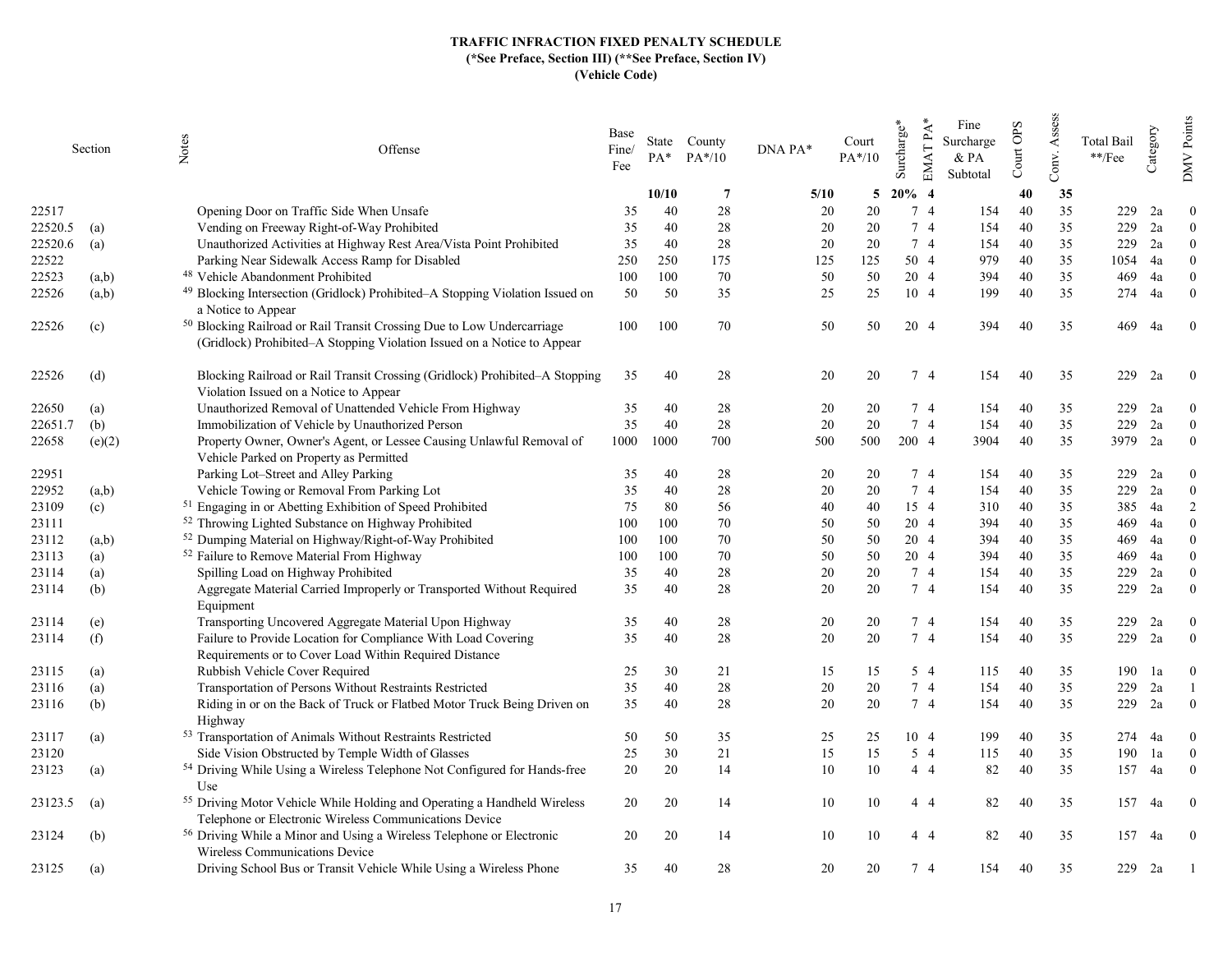|       | Section | Notes<br>Offense                                                                                                                               | Base<br>Fine/<br>Fee | $PA^*$ | State County<br>$PA*/10$ | DNA PA* | Court<br>$PA*/10$ | $EMATPA*$<br>Surcharge* | Fine<br>Surcharge<br>$&$ PA<br>Subtotal | Court OPS | Assess<br>Conv. | <b>Total Bail</b><br>$\rm **/Fee$ | Category      | Points<br><b>NNO</b> |
|-------|---------|------------------------------------------------------------------------------------------------------------------------------------------------|----------------------|--------|--------------------------|---------|-------------------|-------------------------|-----------------------------------------|-----------|-----------------|-----------------------------------|---------------|----------------------|
|       |         |                                                                                                                                                |                      | 10/10  | $\overline{7}$           | 5/10    | 5                 | $20\%$ 4                |                                         | 40        | 35              |                                   |               |                      |
| 23128 | (a)     | Snow Mobile–Operation on Highway Prohibited                                                                                                    | 35                   | 40     | 28                       | 20      | 20                | $7\quad4$               | 154                                     | 40        | 35              | 229                               | 2a            | $\theta$             |
| 23128 | $(b-d)$ | Snow Mobile-Negligent Operation, Pursuing Game, or Trespassing<br>Prohibited                                                                   | 35                   | 40     | 28                       | 20      | 20                | 74                      | 154                                     | 40        | 35              | 229                               | 2a            | $\overline{0}$       |
| 23129 |         | Unobstructed Camper Exit Required                                                                                                              | 25                   | 30     | 21                       | 15      | 15                | 5 4                     | 115                                     | 40        | 35              | 190                               | 1a            | $\Omega$             |
| 23135 |         | 57 Operation of Modified Motorized Bicycle Restricted                                                                                          | 50                   | 50     | 35                       | 25      | 25                | 10 4                    | 199                                     | 40        | 35              | 274                               | 4a            | $\theta$             |
| 23136 | (a)     | Minor (Under 21) Driving With Blood Alcohol Level of .01 or Greater                                                                            | 70                   | 70     | 49                       | 35      | 35                | 14 4                    | 277                                     | 40        | 35              | 352                               | 3a            | $\overline{0}$       |
| 23140 | (a)     | <sup>58</sup> Minor (Under 21) Driving With Blood Alcohol Level of .05 or Greater                                                              | 100                  | 100    | 70                       | 50      | 50                | 20 4                    | 394                                     | 40        | 35              | 469                               | 4a            | $\overline{2}$       |
| 23154 | (a)     | Driving With Blood Alcohol Level of .01 or Greater While on Probation for<br>Violation of VC 23152 or VC 23153                                 | 70                   | 70     | 49                       | 35      | 35                | 14 4                    | 277                                     | 40        | 35              | 352                               | 3a            | $\theta$             |
| 23220 | (a)     | Drinking Alcoholic Beverage, Smoking or Ingesting Marijuana Product<br>While Driving Off-Highway Prohibited                                    | 70                   | 70     | 49                       | 35      | 35                | 14 4                    | 277                                     | 40        | 35              | 352                               | 3a            | $\overline{0}$       |
| 23220 | (b)     | Drinking Alcoholic Beverage, Smoking or Ingesting Marijuana Product<br>While Riding as a Passenger Off-Highway Prohibited                      | 70                   | 70     | 49                       | 35      | 35                | 14 4                    | 277                                     | 40        | 35              |                                   | 352 3a        | $\mathbf{0}$         |
| 23221 | (a)     | Drinking Alcoholic Beverage, Smoking or Ingesting Marijuana Product by<br>Driver Prohibited                                                    | 70                   | 70     | 49                       | 35      | 35                | 14 4                    | 277                                     | 40        | 35              |                                   | 352 3a        |                      |
| 23221 | (b)     | Drinking Alcoholic Beverage, Smoking or Ingesting Marijuana Product by<br>Passenger Prohibited                                                 | 70                   | 70     | 49                       | 35      | 35                | 14 4                    | 277                                     | 40        | 35              |                                   | 352 3a        | $\boldsymbol{0}$     |
| 23222 | (a)     | Possession of Open Container While Driving Prohibited                                                                                          | 70                   | 70     | 49                       | 35      | 35                | 14 4                    | 277                                     | 40        | 35              |                                   | 352 3a        |                      |
| 23222 | (b)(1)  | <sup>59</sup> Possession of Open Container of Cannabis by Driver                                                                               | 70                   | 70     | 49                       | 35      | 35                | 14 4                    | 277                                     | 40        | 35              |                                   | 352 4a        | $\overline{1}$       |
| 23223 | (a)     | <sup>60</sup> Possession of Open Container by Driver Prohibited                                                                                | 70                   | 70     | 49                       | 35      | 35                | 14 4                    | 277                                     | 40        | 35              | 352                               | 3a            | $\overline{0}$       |
| 23223 | (b)     | Possession of Open Container by Passenger Prohibited                                                                                           | 70                   | 70     | 49                       | 35      | 35                | 14 4                    | 277                                     | 40        | 35              | 352                               | 3a            | $\overline{0}$       |
| 23225 | (a)(1)  | <sup>60</sup> Storage of Open Container Restricted                                                                                             | 70                   | 70     | 49                       | 35      | 35                | 14 4                    | 277                                     | 40        | 35              | 352                               | 3a            | $\theta$             |
| 23226 | (a)     | Storage by Driver of Open Container in Passenger Compartment Prohibited                                                                        | 70                   | 70     | 49                       | 35      | 35                | 14 4                    | 277                                     | 40        | 35              | 352                               | 3a            | $\theta$             |
| 23226 | (b)     | Storage by Passenger of Open Container in Passenger Compartment<br>Prohibited                                                                  | 70                   | 70     | 49                       | 35      | 35                | 14 4                    | 277                                     | 40        | 35              | 352                               | <sup>3a</sup> | $\bf{0}$             |
| 23270 | (a)     | Unauthorized Towing on Bridge Prohibited                                                                                                       | 35                   | 40     | 28                       | 20      | 20                | 7 4                     | 154                                     | 40        | 35              | 229                               | 2a            |                      |
| 23270 | (b)     | Exceeding Maximum Towing Fee Prohibited                                                                                                        | 35                   | 40     | 28                       | 20      | 20                | 7 4                     | 154                                     | 40        | 35              | 229                               | 2a            | $\mathbf{0}$         |
| 23302 | (a)(1)  | Refusal to Pay Toll Charge Prohibited                                                                                                          | 35                   | 40     | 28                       | 20      | 20                | 7 4                     | 154                                     | 40        | 35              | 229                               | 2a            | $\theta$             |
| 23302 | (a)(2)  | Unauthorized Placement of Toll Transponder                                                                                                     | 35                   | 40     | 28                       | 20      | 20                | 7 4                     | 154                                     | 40        | 35              | 229                               | 2a            | $\Omega$             |
| 23302 | (a)(3)  | Unauthorized Placement of Toll Transponder for Motorcycle                                                                                      | 35                   | 40     | 28                       | 20      | 20                | 7 4                     | 154                                     | 40        | 35              | 229                               | 2a            | $\theta$             |
| 23302 | (b)     | Failure to Display Transponder or Toll Device on Vehicular Crossing or Toll<br>Highway                                                         | 35                   | 40     | 28                       | 20      | 20                | 7 4                     | 154                                     | 40        | 35              | 229                               | 2a            | $\theta$             |
| 23302 | (c)     | Failure to Possess Money, Transponder, or Toll Device, or to Have License<br>Plates Attached as Required on Vehicular Crossing or Toll Highway | 35                   | 40     | 28                       | 20      | 20                | 7 4                     | 154                                     | 40        | 35              | 229                               | 2a            | $\overline{0}$       |
| 23302 | (d)     | Failure to Possess Transponder or Toll Device as Required on Vehicular<br>Crossing or Toll Highway With Pay-by-Plate Payment                   | 35                   | 40     | 28                       | 20      | 20                | 74                      | 154                                     | 40        | 35              | 229                               | 2a            | $\bf{0}$             |
| 23330 | (a,d)   | Unauthorized Use of Vehicle Crossing-Animals/Vehicles                                                                                          | 35                   | 40     | 28                       | 20      | 20                | 74                      | 154                                     | 40        | 35              | 229                               | 2a            | $\theta$             |
| 23330 | (b)     | Unauthorized Use of Vehicle Crossing–Bicycles                                                                                                  | 25                   | 30     | 21                       | 15      | 15                | $5\quad4$               | 115                                     | 40        | 35              | 190                               | 1a            | $\overline{0}$       |
| 23330 | (c)     | Unauthorized Use of Vehicle Crossing– Overwidth Vehicles                                                                                       | 35                   | 40     | 28                       | 20      | 20                | 7 4                     | 154                                     | 40        | 35              | 229                               | 2a            | $\theta$             |
|       |         |                                                                                                                                                |                      |        |                          |         |                   |                         |                                         |           |                 |                                   |               |                      |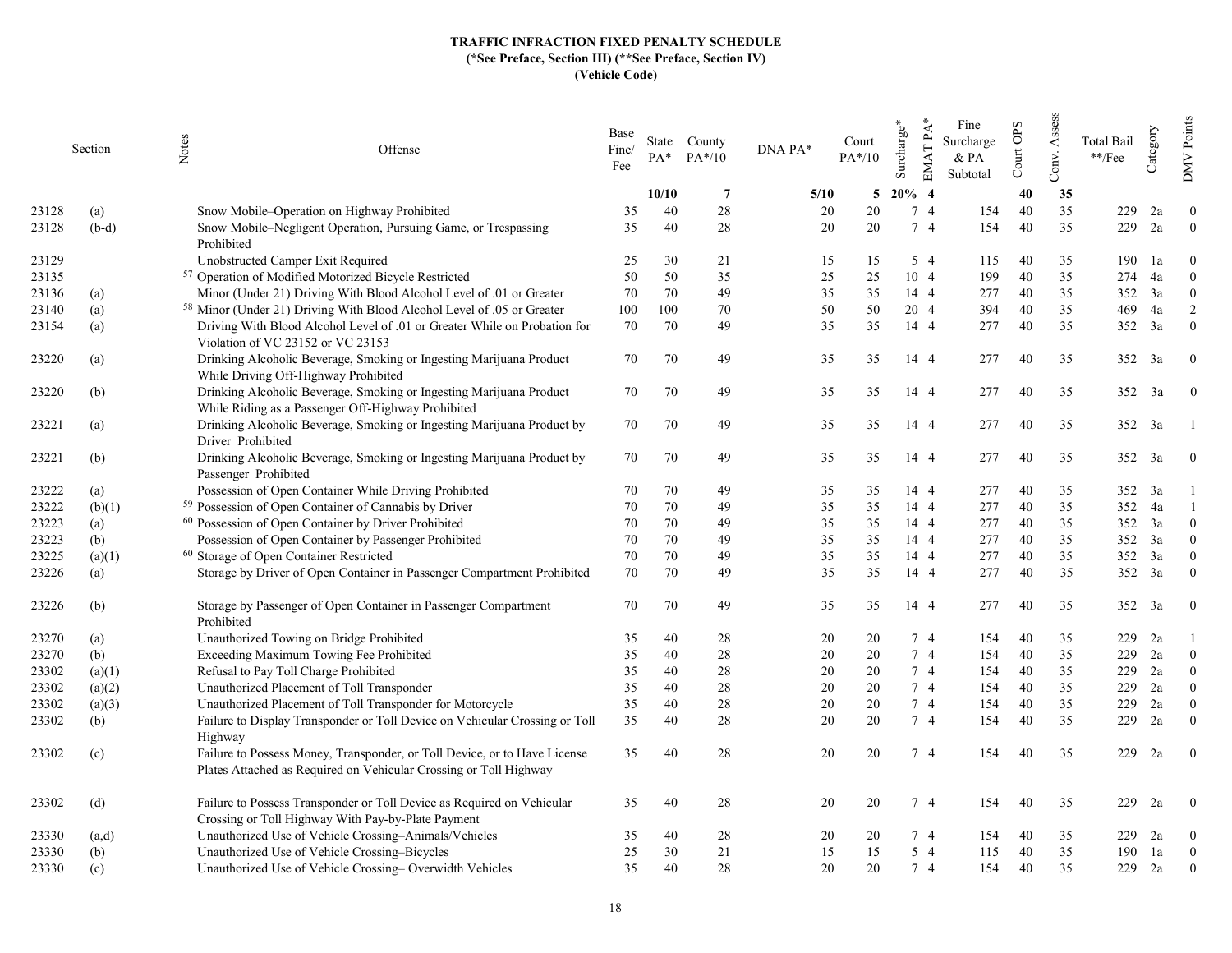|         | Section |   | Notes<br>Offense                                                                                                                                                   | Base<br>Fine/<br>Fee | $PA*$          | State County<br>$PA*/10$ | DNA PA*      | Court<br>$PA*/10$ | Surcharge* | EMAT PA*<br>Fine<br>Surcharge<br>& PA<br>Subtotal | Court OPS | Assess<br>Conv. | Total Bail<br>$\rm **/Fee$ | Category | Points<br>DMV.   |
|---------|---------|---|--------------------------------------------------------------------------------------------------------------------------------------------------------------------|----------------------|----------------|--------------------------|--------------|-------------------|------------|---------------------------------------------------|-----------|-----------------|----------------------------|----------|------------------|
|         |         |   |                                                                                                                                                                    |                      | 10/10          | $\overline{7}$           | 5/10         | 5                 | $20\%$ 4   |                                                   | 40        | 35              |                            |          |                  |
| 23331   |         |   | Unauthorized Use of Vehicle Crossing–Pedestrians                                                                                                                   | 25                   | 30             | 21                       | 15           | 15                | $5\quad4$  | 115                                               | 40        | 35              | 190                        | 1a       | $\Omega$         |
| 23333   |         |   | <sup>61</sup> Vehicular Crossing-Unauthorized Stopping or Standing                                                                                                 | 35                   | 40             | 28                       | 20           | 20                | 7 4        | 154                                               | 40        | 35              | 229                        | 2a       | $\overline{0}$   |
| 23336   |         |   | <sup>62</sup> Failure to Obey Posted Signs on Vehicle Crossings                                                                                                    | 35                   | 40             | 28                       | 20           | 20                | 74         | 154                                               | 40        | 35              | 229                        | 2a       | $\mathbf{1}$     |
| 23576   | (a,b)   |   | Driving Employer's Vehicle Without Notice of Ignition Interlock Device<br>Restriction as Required by VC 23575                                                      | 25                   | 30             | 21                       | 15           | 15                | $5\quad4$  | 115                                               | 40        | 35              | 190                        | 1a       | $\overline{0}$   |
| 24002   | (a)     |   | Unlawful to Operate Unsafe Vehicle-Safety Hazard                                                                                                                   | 35                   | 40             | 28                       | 20           | 20                | 7 4        | 154                                               | 40        | 35              | 229                        | 2a       |                  |
| 24002   | (b)     | A | Unlawful to Operate Vehicle Not Equipped as Provided                                                                                                               | 35                   | 40             | 28                       | 20           | 20                | 7 4        | 154                                               | 40        | 35              | 229                        | 2a       |                  |
| 24002   | (b)     | B | Unlawful to Operate Vehicle Not Equipped as Provided                                                                                                               | 25                   | $\mathbf{0}$   | $\mathbf{0}$             | $\mathbf{0}$ | $\theta$          | $0\quad 0$ | $\overline{0}$                                    | $\Omega$  | $\overline{0}$  | 25                         | 4a       | $\overline{0}$   |
| 24002   | (c)     |   | Unlawful for Motor Carrier to Require Driver to Operate Vehicle without<br>Training or Experience to Ensure Cargo is Properly Located, Distributed, and<br>Secured | 35                   | 40             | 28                       | 20           | 20                | 74         | 154                                               | 40        | 35              | 229                        | 2a       |                  |
| 24002   | (d)     |   | Unlawful to Operate Vehicle without Familiarity of Securing Cargo                                                                                                  | 35                   | 40             | 28                       | 20           | 20                | 74         | 154                                               | 40        | 35              | 229                        | 2a       |                  |
| 24002   | (e)     |   | Failure to Comply with Section 392.9 of Title 49 of the Code of Federal<br>Regulations                                                                             | 35                   | 40             | 28                       | 20           | 20                | 74         | 154                                               | 40        | 35              | 229                        | 2a       |                  |
| 24003   |         | A | Vehicle With Unauthorized Lamps                                                                                                                                    | 25                   | 30             | 21                       | 15           | 15                | 5 4        | 115                                               | 40        | 35              | 190                        | 1a       | $\theta$         |
| 24003   |         | B | Vehicle With Unauthorized Lamps                                                                                                                                    | 25                   | $\theta$       | $\overline{0}$           | $\theta$     | $\theta$          | $0\quad 0$ | $\overline{0}$                                    | $\Omega$  | $\overline{0}$  | 25                         | 4a       | $\overline{0}$   |
| 24004   |         |   | Unlawful Operation After Notice of Unsafe Condition                                                                                                                | 35                   | 40             | 28                       | 20           | 20                | 7 4        | 154                                               | 40        | 35              | 229                        | 2a       |                  |
| 24005   |         |   | Sale or Transfer of Unlawful Equipment w/ Knowledge That Equipment Will<br>be Used or Installed in a Vehicle                                                       | 25                   | 30             | 21                       | 15           | 15                | $5\quad4$  | 115                                               | 40        | 35              | 190                        | 1a       | $\overline{0}$   |
| 24005.5 |         |   | Sale of Unapproved Materials for Use in Strapping Regulated Loads                                                                                                  | 25                   | 30             | 21                       | 15           | 15                | 5 4        | 115                                               | 40        | 35              | 190                        | 1a       | $\overline{0}$   |
| 24006   |         |   | Sale of New Motor Vehicle Equipment Without Required Trademarks or<br>Designations                                                                                 | 25                   | 30             | 21                       | 15           | 15                | $5\quad4$  | 115                                               | 40        | 35              | 190                        | 1a       | $\boldsymbol{0}$ |
| 24007   | (a,b)   |   | Sale by Retailer of Vehicle Failing to Qualify for Certificate of Compliance                                                                                       | 25                   | 30             | 21                       | 15           | 15                | 5 4        | 115                                               | 40        | 35              | 190                        | 1a       | $\mathbf{0}$     |
| 24007.2 |         |   | Failure to Install Exhaust-Control Device Free of Charge to Low-Income<br>Senior Citizen as Required                                                               | 25                   | 30             | 21                       | 15           | 15                | 5 4        | 115                                               | 40        | 35              | 190                        | 1a       | $\overline{0}$   |
| 24007.5 | (a)(1)  |   | Sale by Auctioneer or Public Agency of Vehicle Failing to Qualify for<br>Certificate of Compliance                                                                 | 25                   | 30             | 21                       | 15           | 15                | $5\quad4$  | 115                                               | 40        | 35              | 190                        | 1a       | $\overline{0}$   |
| 24007.5 | (b)     |   | Failure of Consignor to Provide Certificate of Compliance to Purchaser of<br>Vehicle                                                                               | 25                   | 30             | 21                       | 15           | 15                | 5 4        | 115                                               | 40        | 35              | 190                        | 1a       | $\overline{0}$   |
| 24007.5 | (g)     |   | Failure of Auctioneer to Certify Compliance With DMV Standards and<br>Deliver Bill of Sale                                                                         | 25                   | 30             | 21                       | 15           | 15                | 5 4        | 115                                               | 40        | 35              | 190                        | 1a       | $\overline{0}$   |
| 24008   |         | A | Modification of Vehicle Road Clearance Restricted                                                                                                                  | 25                   | 30             | 21                       | 15           | 15                | 5 4        | 115                                               | 40        | 35              | 190                        | 1a       | $\overline{0}$   |
| 24008   |         | B | Modification of Vehicle Road Clearance Restricted                                                                                                                  | 25                   | $\overline{0}$ | $\mathbf{0}$             | $\theta$     | $\overline{0}$    | $0\quad 0$ | $\overline{0}$                                    | $\Omega$  | $\overline{0}$  | 25                         | 4a       | $\Omega$         |
| 24008.5 | (a)     | A | Maximum Frame Height Defined                                                                                                                                       | 25                   | 30             | 21                       | 15           | 15                | 5 4        | 115                                               | 40        | 35              | 190                        | 1a       | $\overline{0}$   |
| 24008.5 | (a)     | B | Maximum Frame Height Defined                                                                                                                                       | 25                   | $\mathbf{0}$   | $\mathbf{0}$             | $\mathbf{0}$ | $\mathbf{0}$      | $0\quad 0$ | $\mathbf{0}$                                      | $\Omega$  | $\overline{0}$  | 25                         | 4a       | $\mathbf{0}$     |
| 24009   |         |   | Sale of New Truck, Tractor, or Bus Without Indication of Manufacturer's<br>Name and Gross Vehicle Weight Rating as Required                                        | 25                   | 30             | 21                       | 15           | 15                | $5\quad4$  | 115                                               | 40        | 35              | 190                        | 1a       | $\theta$         |
| 24010   |         |   | Vehicle Renter Responsibility                                                                                                                                      | 35                   | 40             | 28                       | 20           | 20                | 7 4        | 154                                               | 40        | 35              | 229                        | 2a       | $\theta$         |
| 24011   | (a,b)   |   | Sale of Vehicle or Equipment Regulated by Federal Safety Standards Without<br>Certification of Vehicle or Equipment Compliance                                     | 25                   | 30             | 21                       | 15           | 15                | $5\quad4$  | 115                                               | 40        | 35              | 190                        | 1a       | $\overline{0}$   |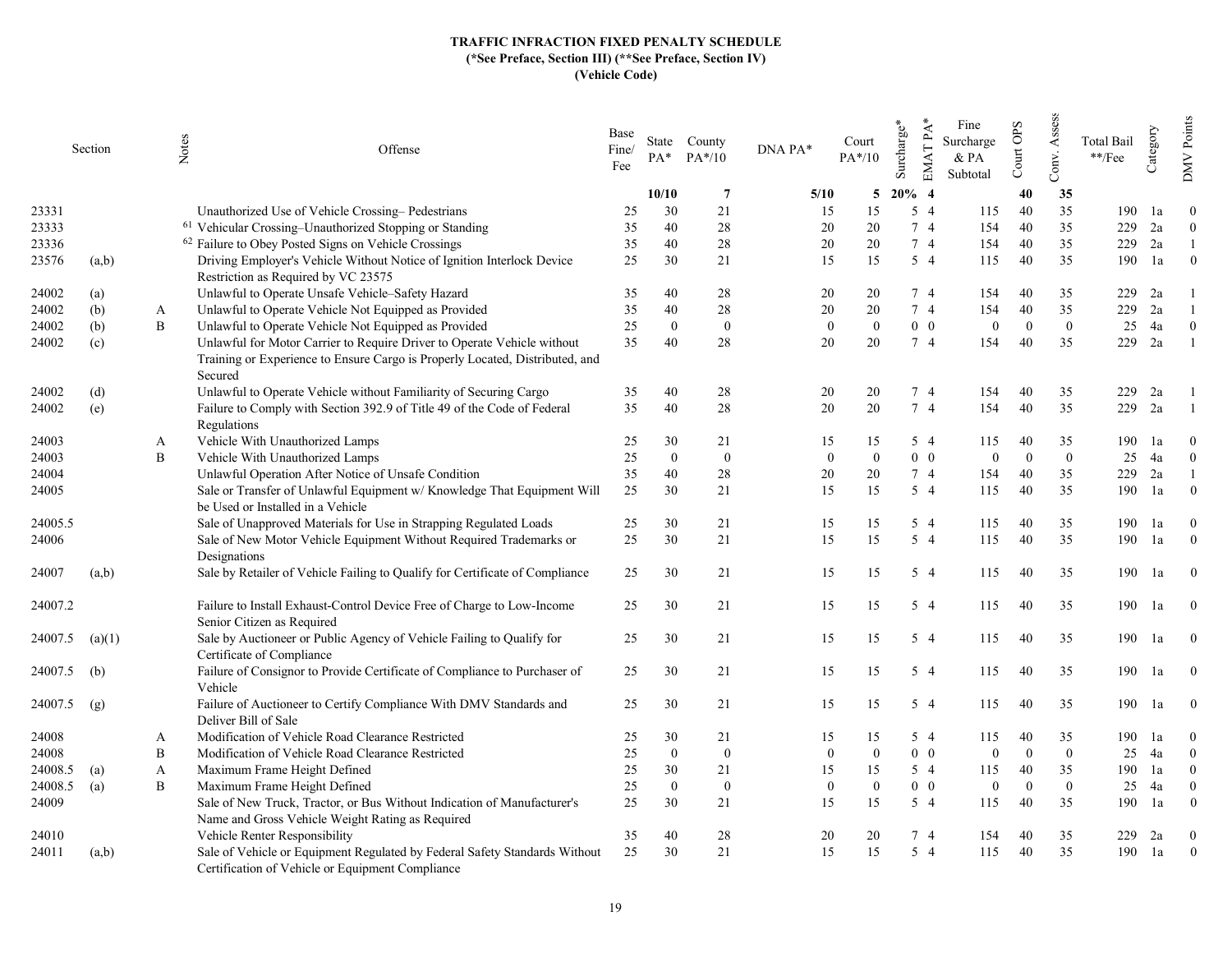|         | Section | Notes | Offense                                                                                  | Base<br>Fine/<br>Fee | $PA*$          | State County<br>$PA*/10$ | DNA PA*        | Court<br>$PA*/10$ | Surcharge* | $EMATPA*$<br>Fine<br>Surcharge<br>& PA<br>Subtotal | Court OPS | Assess<br>Conv.  | <b>Total Bail</b><br>$\rm **/Fee$ | Category | Points<br>$\sqrt{MN}$ |
|---------|---------|-------|------------------------------------------------------------------------------------------|----------------------|----------------|--------------------------|----------------|-------------------|------------|----------------------------------------------------|-----------|------------------|-----------------------------------|----------|-----------------------|
|         |         |       |                                                                                          |                      | 10/10          | $7\phantom{.0}$          | 5/10           | 5                 | $20\%$ 4   |                                                    | 40        | 35               |                                   |          |                       |
| 24012   |         | A     | Failure to Comply With CHP Lighting and Mounting Specifications                          | 25                   | 30             | 21                       | 15             | 15                | $5\quad4$  | 115                                                | 40        | 35               | 190                               | 1a       | $\overline{0}$        |
| 24012   |         | B     | Failure to Comply With CHP Lighting and Mounting Specifications                          | 25                   | $\theta$       | $\overline{0}$           | $\Omega$       | $\Omega$          | $0\quad 0$ | $\Omega$                                           | $\Omega$  | $\theta$         | 25                                | 4a       | $\theta$              |
| 24013   |         |       | Failure to Disclose Minimum Octane Number Upon Sale of New Motor<br>Vehicle              | 25                   | 30             | 21                       | 15             | 15                | $5\quad4$  | 115                                                | 40        | 35               | 190                               | 1a       | $\overline{0}$        |
| 24013.5 |         |       | Failure to Disclose Required Information Upon Sale of New Light Duty<br>Truck            | 25                   | 30             | 21                       | 15             | 15                | $5\quad4$  | 115                                                | 40        | 35               | 190                               | 1a       | $\theta$              |
| 24014   | (a,b)   |       | Motorcycles Required Pricing Information                                                 | 25                   | 30             | 21                       | 15             | 15                | 5 4        | 115                                                | 40        | 35               | 190                               | 1a       | $\overline{0}$        |
| 24015   | (a)     | A     | Failure of Motorized Bicycle Equipment to Comply With Federal Safety<br><b>Standards</b> | 25                   | 30             | 21                       | 15             | 15                | 54         | 115                                                | 40        | 35               | 190                               | 1a       | $\mathbf{0}$          |
| 24015   | (a)     | B     | Failure of Motorized Bicycle Equipment to Comply With Federal Safety<br>Standards        | 25                   | $\theta$       | $\theta$                 | $\overline{0}$ | $\Omega$          | $0\quad 0$ | $\theta$                                           | $\Omega$  | $\mathbf{0}$     | 25                                | 4a       | $\theta$              |
| 24015   | (b)     | A     | Use of Motorized Bicycle on Highway Without Mirror, Horn, or Muffler as<br>Required      | 25                   | 30             | 21                       | 15             | 15                | $5\quad4$  | 115                                                | 40        | 35               | 190                               | 1a       | $\theta$              |
| 24015   | (b)     | B     | Use of Motorized Bicycle on Highway Without Mirror, Horn, or Muffler as<br>Required      | 25                   | $\theta$       | $\overline{0}$           | $\Omega$       | $\Omega$          | $0\quad 0$ | $\theta$                                           |           | $\mathbf{0}$     | 25                                | 4a       | $\mathbf{0}$          |
| 24016   | (a)(2)  |       | Illegal Operation of Motor on Electric Bicycle                                           | 25                   | 30             | 21                       | 15             | 15                | $5\quad4$  | 115                                                | 40        | 35               | 190                               | 1a       | $\Omega$              |
| 24016   | (a)(2)  |       | Illegal Operation of Motor on Electric Bicycle                                           | 25                   | $\theta$       | $\mathbf{0}$             | $\Omega$       | $\Omega$          | $0\quad 0$ | $25\,$                                             | $\Omega$  | $\Omega$         | 25                                | 4a       | $\theta$              |
| 24016   | (d)     |       | Illegal Modification of Electric Bicycle                                                 | 25                   | 30             | 21                       | 15             | 15                | $5\quad4$  | 115                                                | 40        | 35               | 190                               | 1a       | $\overline{0}$        |
| 24016   | (d)     |       | Illegal Modification of Electric Bicycle                                                 | 25                   | $\theta$       | $\overline{0}$           | $\Omega$       | $\Omega$          | $0\quad 0$ | 25                                                 | $\Omega$  | $\theta$         | 25                                | 4a       | $\Omega$              |
| 24017   | (a)     | A     | Maintenance of Transit Bus Speedometer Required                                          | 25                   | 30             | 21                       | 15             | 15                | 5 4        | 115                                                | 40        | 35               | 190                               | 1a       | $\Omega$              |
| 24017   | (a)     | B     | Maintenance of Transit Bus Speedometer Required                                          | 25                   | $\mathbf{0}$   | $\bf{0}$                 | $\Omega$       | $\overline{0}$    | $0\quad 0$ | $\theta$                                           | $\Omega$  | $\overline{0}$   | 25                                | 4a       | $\theta$              |
| 24019   | (a)     | A     | Gross Motor Vehicle Weight with Illuminated Malfunction Indicator Light                  | 25                   | 30             | 21                       | 15             | 15                | $5\quad4$  | 115                                                | 40        | 35               |                                   | 190 1a   | $\Omega$              |
| 24019   | (a)     | B     | Gross Motor Vehicle Weight with Illuminated Malfunction Indicator Light                  | 25                   | $\Omega$       | $\overline{0}$           | $\overline{0}$ |                   | $0\quad 0$ | $\mathbf{0}$                                       | $\theta$  | $\boldsymbol{0}$ | 25                                | 4a       | $\boldsymbol{0}$      |
| 24019   | (d)     |       | Operation of Vehicle Found with Willfully Tampered Emission Controls                     | 25                   | 30             | 21                       | 15             | 15                | $5\quad4$  | 115                                                | 40        | 35               | 190                               | 1a       | $\theta$              |
| 24250   |         | A     | Lighting Equipment to Be Lighted During Darkness                                         | 35                   | 40             | 28                       | 20             | 20                | 74         | 154                                                | 40        | 35               | 229                               | 2a       | $\mathbf{1}$          |
| 24250   |         | B     | Lighting Equipment to Be Lighted During Darkness                                         | 25                   | $\overline{0}$ | $\mathbf{0}$             | $\Omega$       | $\theta$          | $0\quad 0$ | $\theta$                                           | $\Omega$  | $\theta$         | 25                                | 4a       | $\theta$              |
| 24252   | $(a-c)$ | A     | Maintenance of Lamps and Devices Required                                                | 25                   | 30             | 21                       | 15             | 15                | $5\quad4$  | 115                                                | 40        | 35               | 190                               | 1a       | $\Omega$              |
| 24252   | $(a-c)$ | B     | Maintenance of Lamps and Devices Required                                                | 25                   | $\Omega$       | $\mathbf{0}$             | $\Omega$       | $\Omega$          | $0\quad 0$ | $\Omega$                                           | $\Omega$  | $\theta$         | 25                                | 4a       | $\Omega$              |
| 24253   | (a)     | A     | Battery Requirements for Vehicle-Lighting Equipment                                      | 25                   | 30             | 21                       | 15             | 15                | $5\quad4$  | 115                                                | 40        | 35               | 190                               | 1a       | $\Omega$              |
| 24253   | (a)     | B     | Battery Requirements for Vehicle-Lighting Equipment                                      | 25                   | $\theta$       | $\mathbf{0}$             | $\Omega$       | $\theta$          | $0\quad 0$ | $\mathbf{0}$                                       | $\Omega$  | $\overline{0}$   | 25                                | 4a       | $\mathbf{0}$          |
| 24253   | (b)     | A     | Battery Requirements for Motorcycle-Lighting Equipment                                   | 25                   | 30             | 21                       | 15             | 15                | 5 4        | 115                                                | 40        | 35               | 190                               | 1a       | $\theta$              |
| 24253   | (b)     | B     | Battery Requirements for Motorcycle-Lighting Equipment                                   | 25                   | $\Omega$       | $\mathbf{0}$             | $\Omega$       | $\Omega$          | $0\quad 0$ | $\Omega$                                           | $\Omega$  | $\Omega$         | 25                                | 4a       | $\Omega$              |
| 24255   | (a,c)   | A     | Infrared Lighting System Equipment Violation                                             | 25                   | 30             | 21                       | 15             | 15                | $5\quad4$  | 115                                                | 40        | 35               | 190                               | 1a       | $\theta$              |
| 24255   | (a,c)   | B     | Infrared Lighting System Equipment Violation                                             | 25                   | $\theta$       | $\overline{0}$           | $\Omega$       | $\Omega$          | $0\quad 0$ | $\theta$                                           | $\Omega$  | $\theta$         | 25                                | 4a       | $\Omega$              |
| 24255   | (b)     | A     | Operation of Infrared Lighting System Without Use of Headlights                          | 35                   | 40             | 28                       | 20             | 20                | 74         | 154                                                | 40        | 35               | 229                               | 2a       | $\Omega$              |
| 24255   | (b)     | B     | Operation of Infrared Lighting System Without Use of Headlights                          | 25                   | $\theta$       | $\mathbf{0}$             | $\Omega$       | $\theta$          | $0\quad 0$ | $\theta$                                           | $\Omega$  | $\overline{0}$   | 25                                | 4a       | $\theta$              |
| 24400   | (a)     | A     | Headlamp Equipment Requirements                                                          | 25                   | 30             | 21                       | 15             | 15                | $5\quad4$  | 115                                                | 40        | 35               | 190                               | 1a       | $\theta$              |
| 24400   | (a)     | B     | Headlamp Equipment Requirements                                                          | 25                   | $\Omega$       | $\Omega$                 | $\Omega$       | $\Omega$          | $0\quad 0$ | $\Omega$                                           | $\Omega$  | $\theta$         | 25                                | 4a       | $\theta$              |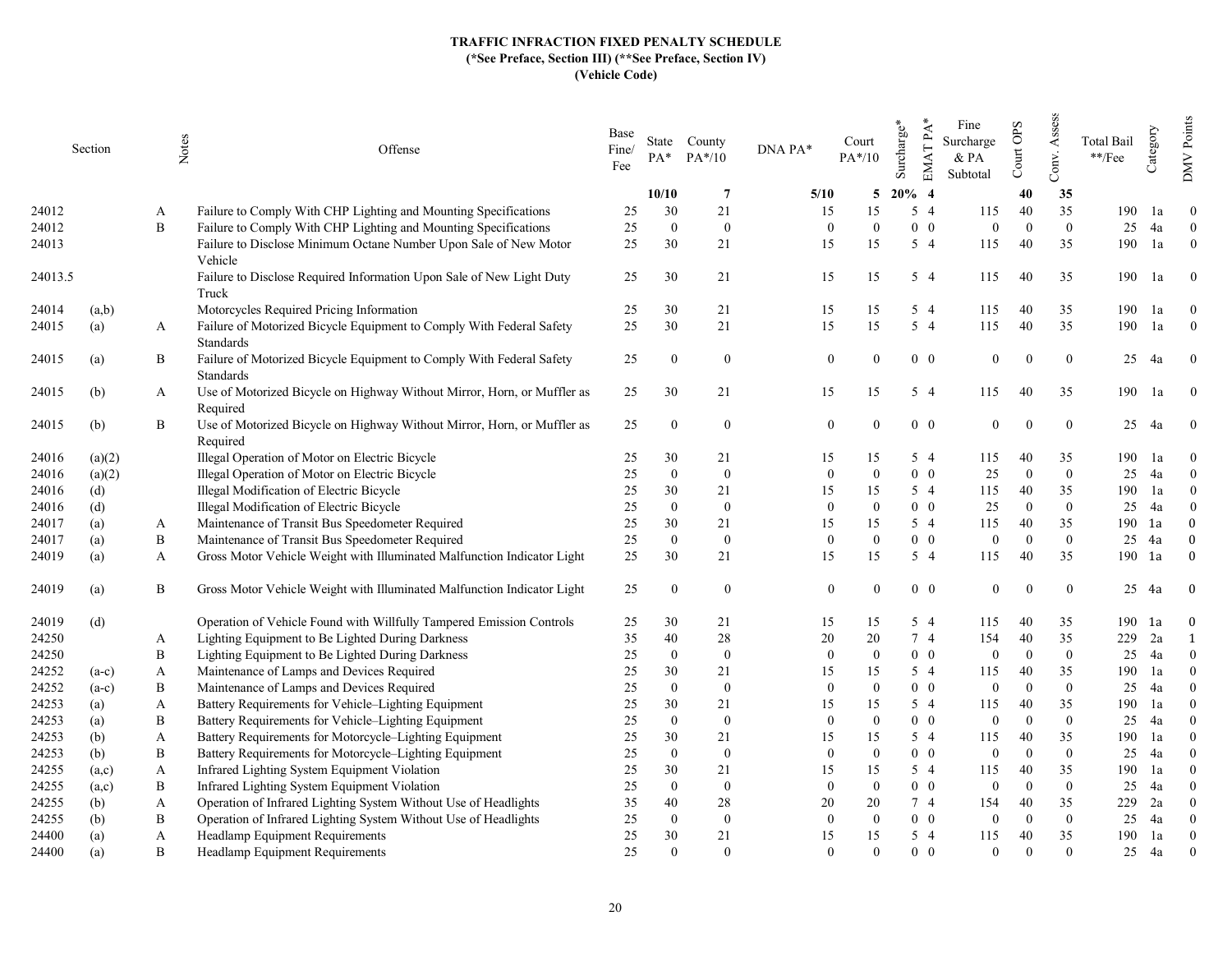|       | Section | Notes            | Offense                                                               | Base<br>Fine/<br>Fee | $PA^*$       | State County<br>$PA*/10$ | DNA PA*      | Court<br>$PA*/10$ | Surcharge* | EMAT PA*<br>Fine<br>Surcharge<br>& PA<br>Subtotal | Court OPS                  | Assess<br>Conv. | <b>Total Bail</b><br>**/Fee | Category | DMV Points     |
|-------|---------|------------------|-----------------------------------------------------------------------|----------------------|--------------|--------------------------|--------------|-------------------|------------|---------------------------------------------------|----------------------------|-----------------|-----------------------------|----------|----------------|
|       |         |                  |                                                                       |                      | 10/10        | $\overline{7}$           | 5/10         | 5                 | $20%$ 4    |                                                   | 40                         | 35              |                             |          |                |
| 24400 | (b)     |                  | Failure to Operate Headlamps as Required During Darkness or Inclement | 35                   | 40           | 28                       | 20           | 20                | 7 4        | 154                                               | 40                         | 35              | 229                         | 2a       |                |
|       |         |                  | Weather                                                               |                      |              |                          |              |                   |            |                                                   |                            |                 |                             |          |                |
| 24401 |         | A                | Failure to Dim Lights While Vehicle Is Parked or Standing on a Public | 25                   | 30           | 21                       | 15           | 15                | 5 4        | 115                                               | 40                         | 35              | 190                         | 1a       | $\overline{0}$ |
|       |         |                  | Highway                                                               |                      |              |                          |              |                   |            |                                                   |                            |                 |                             |          |                |
| 24401 |         | B                | Failure to Dim Lights While Vehicle Is Parked or Standing on a Public | 25                   | $\mathbf{0}$ | $\overline{0}$           | $\theta$     | $\Omega$          | $0\quad 0$ |                                                   | $\theta$                   | $\theta$        | 25                          | 4a       | $\mathbf{0}$   |
|       |         |                  | Highway                                                               |                      |              |                          |              |                   |            |                                                   |                            |                 |                             |          |                |
| 24402 | (a,b)   | A                | Auxiliary Driving and Passing Lamps Specifications                    | 25                   | 30           | 21                       | 15           | 15                | 5 4        | 115                                               | 40                         | 35              | 190                         | 1a       | $\theta$       |
| 24402 | (a,b)   | B                | Auxiliary Driving and Passing Lamps Specifications                    | 25                   | $\mathbf{0}$ | $\mathbf{0}$             | $\theta$     | $\theta$          |            | $0\quad 0$                                        | $\Omega$<br>$\theta$       | $\mathbf{0}$    | 25                          | 4a       | $\mathbf{0}$   |
| 24403 | (a)     | A                | Maximum Fog Lamps Not to Be Used in Place of Headlamps                | 25                   | 30           | 21                       | 15           | 15                | $5\quad4$  | 115                                               | 40                         | 35              | 190                         | 1a       | $\Omega$       |
| 24403 | (a)     | B                | Maximum Fog Lamps Not to Be Used in Place of Headlamps                | 25                   | $\mathbf{0}$ | $\mathbf{0}$             | $\theta$     | $\Omega$          |            | $0\quad 0$                                        | $\Omega$<br>$\theta$       | $\mathbf{0}$    | 25                          | 4a       | $\theta$       |
| 24403 | (b)     | A                | Fog Lamps on Vehicle Improperly Mounted or Aimed                      | 25                   | 30           | 21                       | 15           | 15                | $5\quad4$  | 115                                               | 40                         | 35              | 190                         | 1a       | $\theta$       |
| 24403 | (b)     | B                | Fog Lamps on Vehicle Improperly Mounted or Aimed                      | 25                   | $\mathbf{0}$ | $\mathbf{0}$             | $\mathbf{0}$ | $\Omega$          |            | $0\quad 0$                                        | $\Omega$<br>$\mathbf{0}$   | $\mathbf{0}$    | 25                          | 4a       | $\theta$       |
| 24403 | (c)     | A                | Fog Lamps on Motorcycle Improperly Mounted or Aimed                   | 25                   | 30           | 21                       | 15           | 15                | $5\quad4$  | 115                                               | 40                         | 35              | 190                         | 1a       | $\Omega$       |
| 24403 | (c)     | B                | Fog Lamps on Motorcycle Improperly Mounted or Aimed                   | 25                   | $\mathbf{0}$ | $\bf{0}$                 | $\theta$     | $\Omega$          | $0\quad 0$ |                                                   | $\theta$<br>$\Omega$       | $\mathbf{0}$    | 25                          | 4a       | $\Omega$       |
| 24404 | (a,b)   | A                | Spotlamps-Number and Wattage Specified                                | 25                   | 30           | 21                       | 15           | 15                | $5\quad4$  | 115                                               | 40                         | 35              | 190                         | 1a       | $\Omega$       |
| 24404 | (a,b)   | B                | Spotlamps-Number and Wattage Specified                                | 25                   | $\mathbf{0}$ | $\mathbf{0}$             | $\theta$     | $\Omega$          | $0\quad 0$ |                                                   | $\theta$<br>$\Omega$       | $\overline{0}$  | 25                          | 4a       | $\theta$       |
| 24404 | (c,e)   | A                | Spotlamps-Direction Defined                                           | 25                   | 30           | 21                       | 15           | 15                | $5\quad4$  | 115                                               | 40                         | 35              | 190                         | 1a       | $\theta$       |
| 24404 | (c,e)   | B                | Spotlamps-Direction Defined                                           | 25                   | $\mathbf{0}$ | $\mathbf{0}$             | $\theta$     | $\Omega$          |            | $0\quad 0$                                        | $\Omega$<br>$\overline{0}$ | $\mathbf{0}$    | 25                          | 4a       | $\theta$       |
| 24405 | (a)     | A                | Maximum Number of Lamps Allowed to Be Lighted                         | 25                   | 30           | 21                       | 15           | 15                | $5\quad4$  | 115                                               | 40                         | 35              | 190                         | 1a       | $\Omega$       |
| 24405 | (a)     | B                | Maximum Number of Lamps Allowed to Be Lighted                         | 25                   | $\mathbf{0}$ | $\mathbf{0}$             | $\theta$     | $\Omega$          |            | $0\quad 0$                                        | $\theta$<br>$\Omega$       | $\overline{0}$  | 25                          | 4a       | $\theta$       |
| 24406 |         | A                | Use of Multiple Beams Restricted                                      | 25                   | 30           | 21                       | 15           | 15                | $5\quad4$  | 115                                               | 40                         | 35              | 190                         | 1a       | $\theta$       |
| 24406 |         | B                | Use of Multiple Beams Restricted                                      | 25                   | $\mathbf{0}$ | $\mathbf{0}$             | $\mathbf{0}$ | $\theta$          | $0\quad 0$ |                                                   | $\Omega$<br>$\mathbf{0}$   | $\overline{0}$  | 25                          | 4a       | $\theta$       |
| 24407 | (a)     | A                | High Beams-Adjustment Specified                                       | 25                   | 30           | 21                       | 15           | 15                | $5\quad4$  | 115                                               | 40                         | 35              | 190                         | 1a       | $\Omega$       |
| 24407 | (a)     | B                | High Beams-Adjustment Specified                                       | 25                   | $\mathbf{0}$ | $\mathbf{0}$             | $\theta$     | $\Omega$          | $0\quad 0$ |                                                   | $\Omega$<br>$\theta$       | $\overline{0}$  | 25                          | 4a       | $\theta$       |
| 24407 | (b)     | A                | Low Beams-Adjustment Specified                                        | 25                   | 30           | 21                       | 15           | 15                | 5 4        | 115                                               | 40                         | 35              | 190                         | 1a       | $\Omega$       |
| 24407 | (b)     | B                | Low Beams-Adjustment Specified                                        | 25                   | $\mathbf{0}$ | $\mathbf{0}$             | $\theta$     | $\Omega$          | $0\quad 0$ |                                                   | $\Omega$<br>$\Omega$       | $\overline{0}$  | 25                          | 4a       | $\theta$       |
| 24408 | (a,b)   | A                | High/Low Beam Indicator Required                                      | 25                   | 30           | 21                       | 15           | 15                | $5\quad4$  | 115                                               | 40                         | 35              | 190                         | 1a       | $\theta$       |
| 24408 | (a,b)   | B                | High/Low Beam Indicator Required                                      | 25                   | $\mathbf{0}$ | $\mathbf{0}$             | $\theta$     | $\Omega$          |            | $0\quad 0$                                        | $\overline{0}$<br>$\Omega$ | $\overline{0}$  | 25                          | 4a       | $\theta$       |
| 24409 | (a,b)   | A                | Failure to Dim Multiple Beams Prohibited                              | 35                   | 40           | 28                       | 20           | 20                | 7 4        | 154                                               | 40                         | 35              | 229                         | 2a       |                |
| 24409 | (a,b)   | $\boldsymbol{B}$ | Failure to Dim Multiple Beams Prohibited                              | 25                   | $\mathbf{0}$ | $\mathbf{0}$             | $\mathbf{0}$ | $\Omega$          | $0\quad 0$ |                                                   | $\overline{0}$<br>$\Omega$ | $\overline{0}$  | 25                          | 4a       | $\theta$       |
| 24410 | (a)     | A                | Single Beams-Adjustment/Intensity Specifications                      | 25                   | 30           | 21                       | 15           | 15                | $5\quad4$  | 115                                               | 40                         | 35              | 190                         | 1a       | $\theta$       |
| 24410 | (a)     | B                | Single Beams-Adjustment/Intensity Specifications                      | 25                   | $\mathbf{0}$ | $\mathbf{0}$             | $\mathbf{0}$ | $\Omega$          | $0\quad 0$ |                                                   | $\overline{0}$<br>$\Omega$ | $\overline{0}$  | 25                          | 4a       | $\theta$       |
| 24411 |         | A                | Covering Auxiliary Lamps Required                                     | 25                   | 30           | 21                       | 15           | 15                | $5\quad4$  | 115                                               | 40                         | 35              | 190                         | 1a       | $\Omega$       |
| 24411 |         | B                | Covering Auxiliary Lamps Required                                     | 25                   | $\mathbf{0}$ | $\mathbf{0}$             | $\theta$     | $\Omega$          | $0\quad 0$ |                                                   | $\Omega$<br>$\theta$       | $\overline{0}$  | 25                          | 4a       | $\theta$       |
| 24600 | $(a-f)$ | A                | Tail Lamp Requirements and Specifications                             | 25                   | 30           | 21                       | 15           | 15                | $5\quad4$  | 115                                               | 40                         | 35              | 190                         | 1a       | $\Omega$       |
| 24600 | $(a-f)$ | B                | Tail Lamp Requirements and Specifications                             | 25                   | $\mathbf{0}$ | $\mathbf{0}$             | $\theta$     | $\Omega$          |            | $0\quad 0$                                        | $\mathbf{0}$<br>$\Omega$   | $\overline{0}$  | 25                          | 4a       | $\mathbf{0}$   |
| 24601 |         | A                | License Plate Lamp Required                                           | 25                   | 30           | 21                       | 15           | 15                | $5\quad4$  | 115                                               | 40                         | 35              | 190                         | 1a       | $\Omega$       |
| 24601 |         | B                | License Plate Lamp Required                                           | 25                   | $\mathbf{0}$ | $\mathbf{0}$             | $\theta$     | $\theta$          |            | $0\quad 0$                                        | $\overline{0}$<br>$\Omega$ | $\theta$        | 25                          | 4a       | $\theta$       |
| 24602 | (a,b)   | A                | Fog Tail Lamp Requirements and Specifications                         | 25                   | 30           | 21                       | 15           | 15                | 5 4        | 115                                               | 40                         | 35              | 190                         | 1a       | $\theta$       |
| 24602 | (a,b)   | B                | Fog Tail Lamp Requirements and Specifications                         | 25                   | $\mathbf{0}$ | $\mathbf{0}$             | $\mathbf{0}$ | $\theta$          | $0\quad 0$ |                                                   | $\Omega$<br>$\theta$       | $\overline{0}$  | 25                          | 4a       | $\theta$       |
| 24603 | $(a-i)$ | A                | Stop Lamp Requirements and Specifications                             | 25                   | 30           | 21                       | 15           | 15                | $5\quad4$  | 115                                               | 40                         | 35              | 190                         | 1a       | $\theta$       |
|       |         |                  |                                                                       |                      |              |                          |              |                   |            |                                                   |                            |                 |                             |          |                |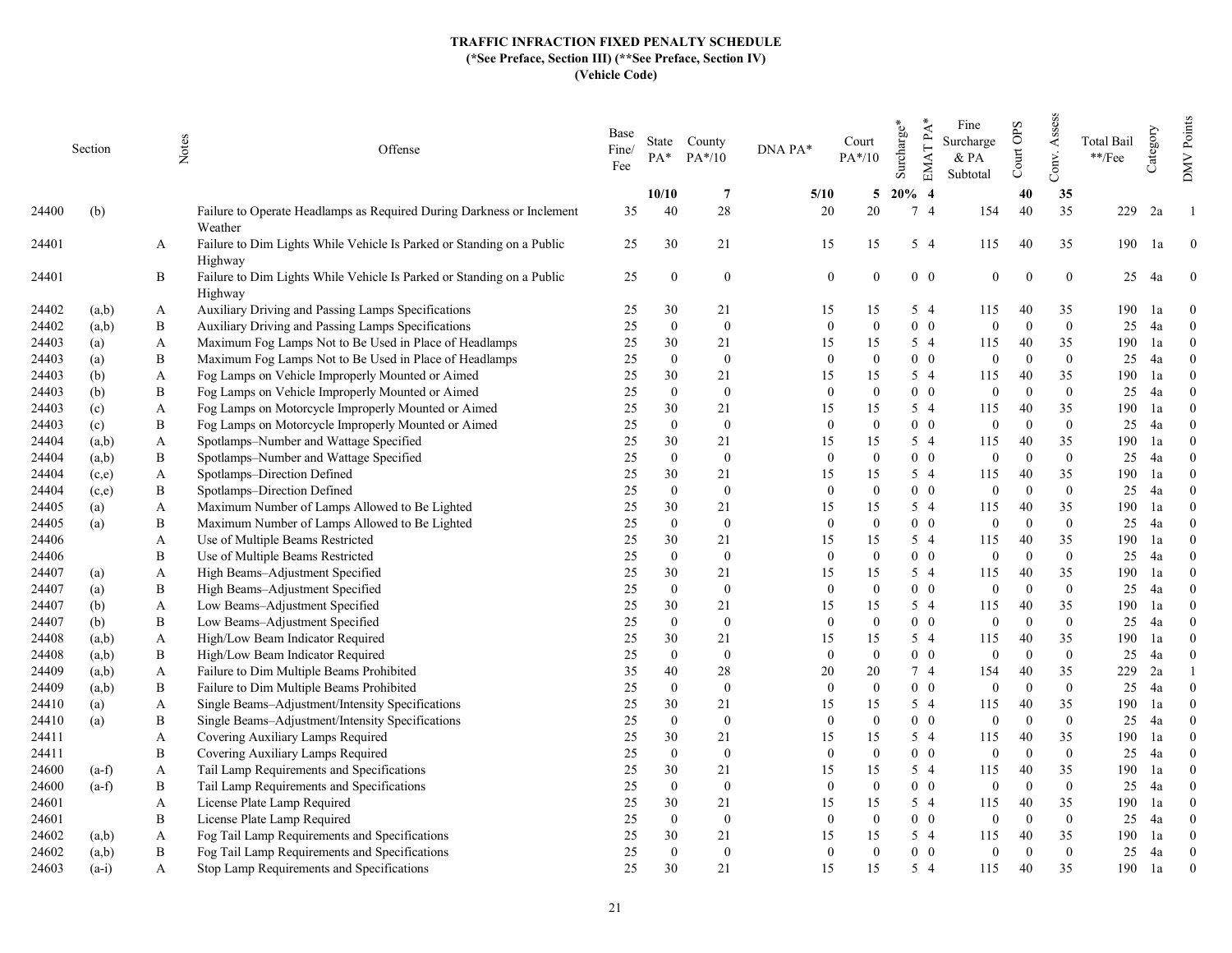|       | Section | Notes    | Offense                                                                      | Base<br>Fine/<br>Fee | $PA*$          | State County<br>$PA*/10$ | DNA PA*        | Court<br>$PA*/10$ | Surcharge* | EMAT PA*<br>Fine<br>Surcharge<br>$&$ PA<br>Subtotal | Court OPS | Assess<br>Conv.  | <b>Total Bail</b><br>$\rm **/Fee$ | Category | Points<br><b>NNO</b> |
|-------|---------|----------|------------------------------------------------------------------------------|----------------------|----------------|--------------------------|----------------|-------------------|------------|-----------------------------------------------------|-----------|------------------|-----------------------------------|----------|----------------------|
|       |         |          |                                                                              |                      | 10/10          | -7                       | 5/10           | 5                 | $20\%$ 4   |                                                     | 40        | 35               |                                   |          |                      |
| 24603 | $(a-i)$ | B        | Stop Lamp Requirements and Specifications                                    | 25                   | $\Omega$       | $\bf{0}$                 | $\Omega$       | $\Omega$          | $0\quad 0$ | $\theta$                                            | $\Omega$  | $\theta$         | 25                                | 4a       | $\theta$             |
| 24604 | (a)     | A        | Lamps/Flag on Load Projecting to Rear Required                               | 25                   | 30             | 21                       | 15             | 15                | $5\quad4$  | 115                                                 | 40        | 35               | 190                               | 1a       |                      |
| 24604 | (a)     | B        | Lamps/Flag on Load Projecting to Rear Required                               | 25                   | $\mathbf{0}$   | $\boldsymbol{0}$         | $\Omega$       | $\Omega$          | $0\quad 0$ | $\mathbf{0}$                                        | $\Omega$  | $\boldsymbol{0}$ | 25                                | 4a       | $\mathbf{0}$         |
| 24604 | (b)     | A        | Flag on Load Projecting to Rear Required for Wide Loads                      | 25                   | 30             | 21                       | 15             | 15                | 5 4        | 115                                                 | 40        | 35               | 190                               | 1a       |                      |
| 24604 | (b)     | B        | Flag on Load Projecting to Rear Required for Wide Loads                      | 25                   | $\mathbf{0}$   | $\bf{0}$                 | $\theta$       | $\Omega$          | $0\quad 0$ | $\mathbf{0}$                                        | $\Omega$  | $\overline{0}$   | 25                                | 4a       | $\theta$             |
| 24605 | (a)     | A        | Tow Cars and Towed Vehicles-Lights Required                                  | 25                   | 30             | 21                       | 15             | 15                | 5 4        | 115                                                 | 40        | 35               | 190                               | 1a       | $\theta$             |
| 24605 | (a)     | B        | Tow Cars and Towed Vehicles-Lights Required                                  | 25                   | $\mathbf{0}$   | $\bf{0}$                 | $\mathbf{0}$   | $\mathbf{0}$      | $0\quad 0$ | $\boldsymbol{0}$                                    | $\Omega$  | $\mathbf{0}$     | 25                                | 4a       | $\theta$             |
| 24605 | (b)     | A        | Tow Cars and Towed Vehicles-Lights Required                                  | 25                   | 30             | 21                       | 15             | 15                | 5 4        | 115                                                 | 40        | 35               | 190                               | 1a       | $\theta$             |
| 24605 | (b)     | B        | Tow Cars and Towed Vehicles-Lights Required                                  | 25                   | $\Omega$       | $\overline{0}$           | $\mathbf{0}$   | $\Omega$          | $0\quad 0$ | $\overline{0}$                                      | $\Omega$  | $\overline{0}$   | 25                                | 4a       | $\Omega$             |
| 24606 | (a,b,d) | A        | Backup Lamp Requirements and Specifications                                  | 25                   | 30             | 21                       | 15             | 15                | 5 4        | 115                                                 | 40        | 35               | 190                               | 1a       | $\Omega$             |
| 24606 | (a,b,d) | B        | Backup Lamp Requirements and Specifications                                  | 25                   | $\mathbf{0}$   | $\bf{0}$                 | $\mathbf{0}$   | $\Omega$          | $0\quad 0$ | $\overline{0}$                                      | $\Omega$  | $\overline{0}$   | 25                                | 4a       | $\theta$             |
| 24606 | (c)     | A        | Backup Lamps-When Not to Be Lighted                                          | 25                   | 30             | 21                       | 15             | 15                | $5\quad4$  | 115                                                 | 40        | 35               | 190                               | 1a       | $\Omega$             |
| 24606 | (c)     | В        | Backup Lamps-When Not to Be Lighted                                          | 25                   | $\overline{0}$ | $\bf{0}$                 | $\overline{0}$ | $\theta$          | $0\quad 0$ | $\overline{0}$                                      | $\Omega$  | $\overline{0}$   | 25                                | 4a       | $\theta$             |
| 24607 | $(a-d)$ | A        | Reflectors Required on Rear of Vehicle                                       | 25                   | 30             | 21                       | 15             | 15                | $5\quad4$  | 115                                                 | 40        | 35               | 190                               | 1a       | $\Omega$             |
| 24607 | $(a-d)$ | $\bf{B}$ | Reflectors Required on Rear of Vehicle                                       | 25                   | $\overline{0}$ | $\mathbf{0}$             | $\theta$       | $\theta$          | $0\quad 0$ | $\mathbf{0}$                                        | $\Omega$  | $\overline{0}$   | 25                                | 4a       | $\Omega$             |
| 24608 | $(a-d)$ | A        | Light Reflectors on Trucks/Trailers-Front and Sides                          | 25                   | 30             | 21                       | 15             | 15                | 5 4        | 115                                                 | 40        | 35               | 190                               | 1a       | $\theta$             |
| 24608 | $(a-d)$ | B        | Light Reflectors on Trucks/Trailers–Front and Sides                          | 25                   | $\mathbf{0}$   | $\bf{0}$                 | $\overline{0}$ | $\theta$          | $0\quad 0$ | $\mathbf{0}$                                        | $\Omega$  | $\overline{0}$   | 25                                | 4a       | $\theta$             |
| 24609 | (a)     | A        | Vehicle Reflector Requirements and Specifications                            | 25                   | 30             | 21                       | 15             | 15                | $5\quad4$  | 115                                                 | 40        | 35               | 190                               | 1a       | $\theta$             |
| 24609 | (a)     | B        | Vehicle Reflector Requirements and Specifications                            | 25                   | $\theta$       | $\overline{0}$           | $\overline{0}$ | $\Omega$          | $0\quad 0$ | $\overline{0}$                                      | $\Omega$  | $\theta$         | 25                                | 4a       | $\Omega$             |
| 24609 | (b)     | A        | School Bus Reflector Requirements and Specifications                         | 25                   | 30             | 21                       | 15             | 15                | 5 4        | 115                                                 | 40        | 35               | 190                               | 1a       | $\theta$             |
| 24609 | (b)     | B        | School Bus Reflector Requirements and Specifications                         | 25                   | $\overline{0}$ | $\bf{0}$                 | $\mathbf{0}$   | $\Omega$          | $0\quad 0$ | $\overline{0}$                                      | $\Omega$  | $\overline{0}$   | 25                                | 4a       | $\Omega$             |
| 24610 |         | A        | Truck Reflector Requirements and Specifications                              | 25                   | 30             | 21                       | 15             | 15                | $5\quad4$  | 115                                                 | 40        | 35               | 190                               | 1a       | $\theta$             |
| 24610 |         | B        | Truck Reflector Requirements and Specifications                              | 25                   | $\overline{0}$ | $\mathbf{0}$             | $\mathbf{0}$   | $\Omega$          | $0\quad 0$ | $\overline{0}$                                      | $\Omega$  | $\overline{0}$   | 25                                | 4a       | $\theta$             |
| 24612 | (a)     | A        | Failure to Display Reflective Material on Trailer or Semitrailer as Required | 25                   | 30             | 21                       | 15             | 15                | $5\quad4$  | 115                                                 | 40        | 35               | 190                               | 1a       | $\Omega$             |
| 24612 | (a)     | B        | Failure to Display Reflective Material on Trailer or Semitrailer as Required | 25                   | $\overline{0}$ | $\bf{0}$                 | $\mathbf{0}$   | $\theta$          | $0\quad 0$ | $\mathbf{0}$                                        | $\theta$  | $\boldsymbol{0}$ | 25                                | 4a       | $\overline{0}$       |
| 24612 | (c)     | A        | Failure to Display Reflective Material on Trailer or Semitrailer as Required | 25                   | 30             | 21                       | 15             | 15                | 5 4        | 115                                                 | 40        | 35               | 190                               | 1a       | $\overline{0}$       |
| 24612 | (c)     | B        | Failure to Display Reflective Material on Trailer or Semitrailer as Required | 25                   | $\overline{0}$ | $\overline{0}$           | $\overline{0}$ | $\Omega$          | $0\quad 0$ | $\theta$                                            | $\Omega$  | $\mathbf{0}$     | 25                                | 4a       | $\overline{0}$       |
| 24615 |         | A        | Slow-Moving Vehicle–Emblem Required                                          | 25                   | 30             | 21                       | 15             | 15                | 5 4        | 115                                                 | 40        | 35               | 190                               | 1a       | $\theta$             |
| 24615 |         | B        | Slow-Moving Vehicle-Emblem Required                                          | 25                   | $\mathbf{0}$   | $\bf{0}$                 | $\mathbf{0}$   | $\mathbf{0}$      | $0\quad 0$ | $\mathbf{0}$                                        | $\theta$  | $\mathbf{0}$     | 25                                | 4a       | $\mathbf{0}$         |
| 24800 |         | A        | Driving With Only Parking Lights Prohibited                                  | 35                   | 40             | 28                       | 20             | 20                | 74         | 154                                                 | 40        | 35               | 229                               | 2a       | $\Omega$             |
| 24800 |         | B        | Driving With Only Parking Lights Prohibited                                  | 25                   | $\mathbf{0}$   | $\mathbf{0}$             | $\mathbf{0}$   | $\Omega$          | $0\quad 0$ | $\mathbf{0}$                                        | $\Omega$  | $\mathbf{0}$     | 25                                | 4a       | $\theta$             |
| 24950 |         | A        | Turn Signal Device Required-Towing Trailer                                   | 25                   | 30             | 21                       | 15             | 15                | $5\quad4$  | 115                                                 | 40        | 35               | 190                               | 1a       | $\Omega$             |
| 24950 |         | B        | Turn Signal Device Required-Towing Trailer                                   | 25                   | $\overline{0}$ | $\bf{0}$                 | $\overline{0}$ | $\Omega$          | $0\quad 0$ | $\mathbf{0}$                                        | $\theta$  | $\mathbf{0}$     | 25                                | 4a       | $\theta$             |
| 24951 | (b,c)   | A        | Turn Signals Required on Certain Vehicles                                    | 25                   | 30             | 21                       | 15             | 15                | $5\quad4$  | 115                                                 | 40        | 35               | 190                               | 1a       | $\theta$             |
| 24951 | (b,c)   | В        | Turn Signals Required on Certain Vehicles                                    | 25                   | $\overline{0}$ | $\overline{0}$           | $\theta$       | $\Omega$          | $0\quad 0$ | $\overline{0}$                                      | $\Omega$  | $\overline{0}$   | 25                                | 4a       | $\Omega$             |
| 24952 |         | A        | Visibility Requirement of Signals                                            | 25                   | 30             | 21                       | 15             | 15                | 5 4        | 115                                                 | 40        | 35               | 190                               | 1a       | $\mathbf{0}$         |
| 24952 |         | B        | Visibility Requirement of Signals                                            | 25                   | $\theta$       | $\overline{0}$           | $\Omega$       | $\Omega$          | $0\quad 0$ | $\Omega$                                            | $\Omega$  | $\Omega$         | 25                                | 4a       | $\theta$             |
|       |         |          |                                                                              |                      |                |                          |                |                   |            |                                                     |           |                  |                                   |          |                      |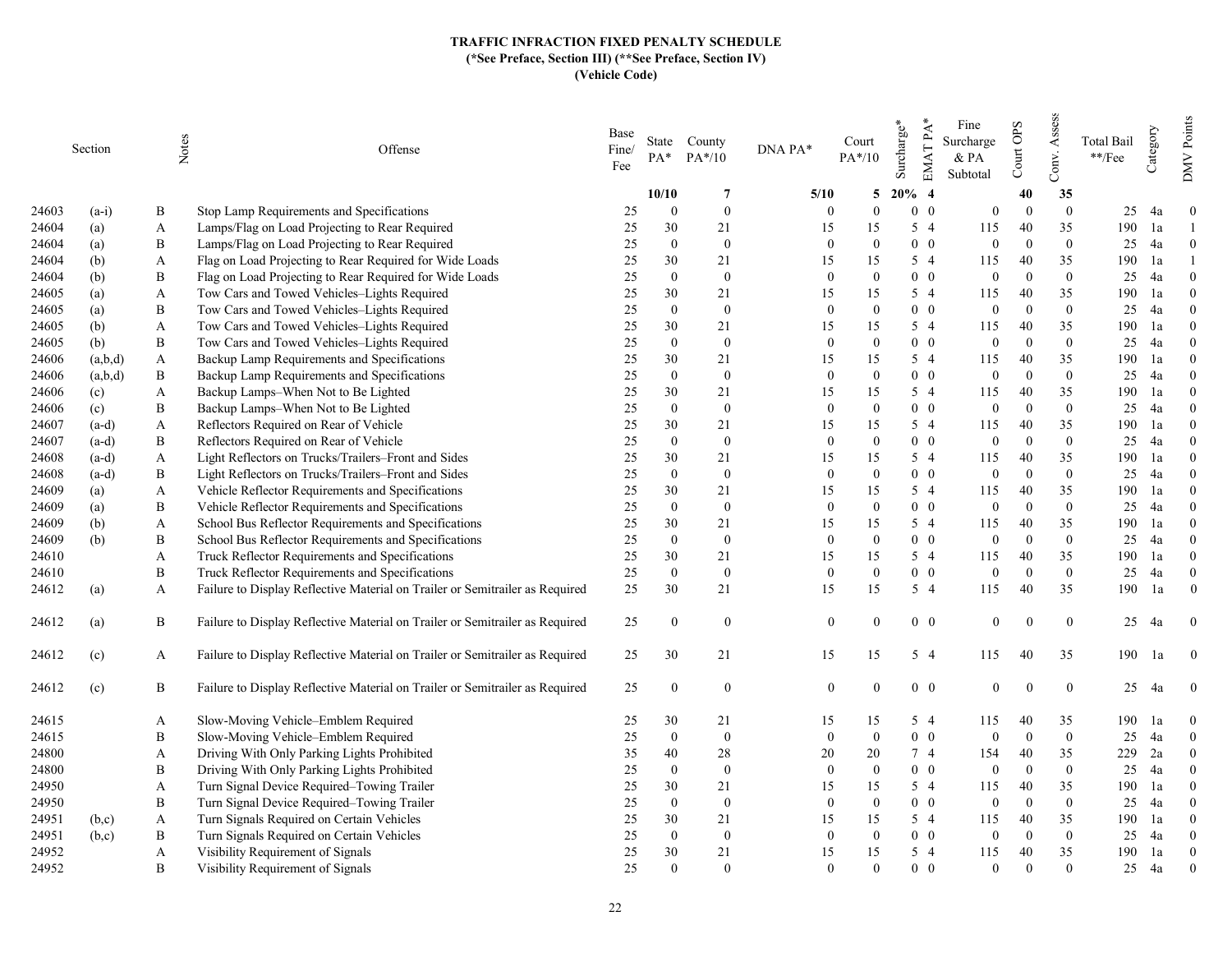|         | Section       | Notes | Offense                                                              | Base<br>Fine/<br>Fee | $PA*$          | State County<br>$PA*/10$ | DNA PA*      | Court<br>$PA*/10$ | Surcharge* | EMAT PA*<br>Fine<br>Surcharge<br>& PA<br>Subtotal | Court OPS | Assess<br>Conv. | Total Bail<br>**/Fee | Category | Points<br><b>NNO</b> |
|---------|---------------|-------|----------------------------------------------------------------------|----------------------|----------------|--------------------------|--------------|-------------------|------------|---------------------------------------------------|-----------|-----------------|----------------------|----------|----------------------|
|         |               |       |                                                                      |                      | 10/10          | $\overline{7}$           | 5/10         | 5                 | $20\%$ 4   |                                                   | 40        | 35              |                      |          |                      |
| 24953   | $(a-d)$       | A     | Turn Signal Lamp Requirements                                        | 25                   | 30             | 21                       | 15           | 15                | $5\quad4$  | 115                                               | 40        | 35              | 190                  | 1a       | $\theta$             |
| 24953   | $(a-d)$       | B     | Turn Signal Lamp Requirements                                        | 25                   | $\mathbf{0}$   | $\bf{0}$                 | $\theta$     | $\theta$          | $0\quad 0$ | $\mathbf{0}$                                      | $\Omega$  | $\overline{0}$  | 25                   | 4a       | $\overline{0}$       |
| 25100   | $(a-c, e,f)$  | A     | Clearance and Side Marker Lamp Requirements                          | 25                   | 30             | 21                       | 15           | 15                | 5 4        | 115                                               | 40        | 35              | 190                  | 1a       | $\theta$             |
| 25100   | $(a-c, e, f)$ | B     | Clearance and Side Marker Lamp Requirements                          | 25                   | $\Omega$       | $\bf{0}$                 | $\theta$     | $\theta$          | $0\quad 0$ | $\overline{0}$                                    | $\Omega$  | $\overline{0}$  | 25                   | 4a       | $\Omega$             |
| 25102   |               | A     | Lamps on Sides of Vehicles–Specifications                            | 25                   | 30             | 21                       | 15           | 15                | 5 4        | 115                                               | 40        | 35              | 190                  | 1a       | $\Omega$             |
| 25102   |               | B     | Lamps on Sides of Vehicles-Specifications                            | 25                   | $\Omega$       | $\bf{0}$                 | $\mathbf{0}$ | $\Omega$          | $0\quad 0$ | $\overline{0}$                                    | $\Omega$  | $\overline{0}$  | 25                   | 4a       | $\theta$             |
| 25102.5 | (a)           | A     | Lamps on Sides of School Buses–Specifications                        | 25                   | 30             | 21                       | 15           | 15                | 5 4        | 115                                               | 40        | 35              | 190                  | 1a       | $\theta$             |
| 25102.5 | (a)           | B     | Lamps on Sides of School Buses-Specifications                        | 25                   | $\mathbf{0}$   | $\bf{0}$                 | $\mathbf{0}$ | $\theta$          | $0\quad 0$ | $\mathbf{0}$                                      | $\Omega$  | $\overline{0}$  | 25                   | 4a       | $\theta$             |
| 25103   | (a,b)         | A     | Lamp During Darkness on Load Projecting to Side                      | 25                   | 30             | 21                       | 15           | 15                | 5 4        | 115                                               | 40        | 35              | 190                  | 1a       |                      |
| 25103   | (a,b)         | B     | Lamp During Darkness on Load Projecting to Side                      | 25                   | $\mathbf{0}$   | $\mathbf{0}$             | $\mathbf{0}$ | $\Omega$          | $0\quad 0$ | $\mathbf{0}$                                      | $\Omega$  | $\overline{0}$  | 25                   | 4a       | $\theta$             |
| 25104   | (a)           | A     | Flag Required on Overwidth During Daylight Hours                     | 25                   | 30             | 21                       | 15           | 15                | 5 4        | 115                                               | 40        | 35              | 190                  | 1a       | $\Omega$             |
| 25104   | (a)           | B     | Flag Required on Overwidth During Daylight Hours                     | 25                   | $\mathbf{0}$   | $\bf{0}$                 | $\mathbf{0}$ | $\theta$          | $0\quad 0$ | $\boldsymbol{0}$                                  | $\Omega$  | $\overline{0}$  | 25                   | 4a       | $\theta$             |
| 25104   | (b)           | A     | Flag Required on Wide Load During Daylight Hours                     | 25                   | 30             | 21                       | 15           | 15                | 5 4        | 115                                               | 40        | 35              | 190                  | 1a       | $\theta$             |
| 25104   | (b)           | B     | Flag Required on Wide Load During Daylight Hours                     | 25                   | $\mathbf{0}$   | $\bf{0}$                 | $\mathbf{0}$ | $\Omega$          | $0\quad 0$ | $\theta$                                          | $\Omega$  | $\overline{0}$  | 25                   | 4a       | $\theta$             |
| 25105   | $(a-c)$       | A     | Failure to Comply With Code Specifications for Courtesy Lamps, Door- | 25                   | 30             | 21                       | 15           | 15                | 5 4        | 115                                               | 40        | 35              | 190                  | 1a       | $\overline{0}$       |
|         |               |       | Mounted Lamp, or Exterior Lamp                                       |                      |                |                          |              |                   |            |                                                   |           |                 |                      |          |                      |
| 25105   | $(a-c)$       | B     | Failure to Comply With Code Specifications for Courtesy Lamps, Door- | 25                   | $\theta$       | $\overline{0}$           | $\theta$     | $\Omega$          | $0\quad 0$ | $\overline{0}$                                    | $\Omega$  | $\overline{0}$  | 25                   | -4a      | $\overline{0}$       |
|         |               |       | Mounted Lamp, or Exterior Lamp                                       |                      |                |                          |              |                   |            |                                                   |           |                 |                      |          |                      |
| 25106   | (a,b)         | A     | Side, Cowl, or Fender Flaps-Specifications                           | 25                   | 30             | 21                       | 15           | 15                | 5 4        | 115                                               | 40        | 35              | 190                  | 1a       | $\theta$             |
| 25106   | (a,b)         | B     | Side, Cowl, or Fender Flaps-Specifications                           | 25                   | $\mathbf{0}$   | $\mathbf{0}$             | $\mathbf{0}$ | $\theta$          | $0\quad 0$ | $\boldsymbol{0}$                                  | $\Omega$  | $\overline{0}$  | 25                   | 4a       | $\overline{0}$       |
| 25107   |               | A     | Cornering Lamps on Fenders                                           | 25                   | 30             | 21                       | 15           | 15                | 5 4        | 115                                               | 40        | 35              | 190                  | 1a       | $\theta$             |
| 25107   |               | B     | Cornering Lamps on Fenders                                           | 25                   | $\mathbf{0}$   | $\bf{0}$                 | $\mathbf{0}$ | $\Omega$          | $0\quad 0$ | $\boldsymbol{0}$                                  | $\Omega$  | $\mathbf{0}$    | 25                   | 4a       | $\theta$             |
| 25108   | (a,b)         | A     | Pilot Indicator Specifications                                       | 25                   | 30             | 21                       | 15           | 15                | 5 4        | 115                                               | 40        | 35              | 190                  | 1a       | $\Omega$             |
| 25108   | (a,b)         | B     | Pilot Indicator Specifications                                       | 25                   | $\mathbf{0}$   | $\bf{0}$                 | $\theta$     | $\Omega$          | $0\quad 0$ | $\mathbf{0}$                                      | $\Omega$  | $\overline{0}$  | 25                   | 4a       | $\theta$             |
| 25109   |               | A     | Running Lamps to Be Used Only When Vehicle Is Parked                 | 25                   | 30             | 21                       | 15           | 15                | 5 4        | 115                                               | 40        | 35              | 190                  | 1a       | $\Omega$             |
| 25109   |               | B     | Running Lamps to Be Used Only When Vehicle Is Parked                 | 25                   | $\mathbf{0}$   | $\bf{0}$                 | $\mathbf{0}$ | $\theta$          | $0\quad 0$ | $\mathbf{0}$                                      | $\Omega$  | $\mathbf{0}$    | 25                   | 4a       | $\theta$             |
| 25110   | (b)           | A     | Improper Use of Utility Flood/Loading Lamps                          | 35                   | 40             | 28                       | 20           | 20                | 74         | 154                                               | 40        | 35              | 229                  | 2a       | $\theta$             |
| 25110   | (b)           | B     | Improper Use of Utility Flood/Loading Lamps                          | 25                   | $\Omega$       | $\bf{0}$                 | $\mathbf{0}$ | $\Omega$          | $0\quad 0$ | $\mathbf{0}$                                      | $\Omega$  | $\mathbf{0}$    | 25                   | 4a       | $\theta$             |
| 25250   |               | A     | Flashing Lights Restricted Unless Otherwise Permitted                | 25                   | 30             | 21                       | 15           | 15                | 5 4        | 115                                               | 40        | 35              | 190                  | 1a       | $\Omega$             |
| 25250   |               | B     | Flashing Lights Restricted Unless Otherwise Permitted                | 25                   | $\Omega$       | $\mathbf{0}$             | $\mathbf{0}$ | $\Omega$          | $0\quad 0$ | $\mathbf{0}$                                      | $\Omega$  | $\overline{0}$  | 25                   | 4a       | $\theta$             |
| 25251   | (b)           | A     | Turn Signals Flashed as Warning When Vehicle Disabled                | 25                   | 30             | 21                       | 15           | 15                | 5 4        | 115                                               | 40        | 35              | 190                  | 1a       | $\theta$             |
| 25251   | (b)           | B     | Turn Signals Flashed as Warning When Vehicle Disabled                | 25                   | $\mathbf{0}$   | $\bf{0}$                 | $\mathbf{0}$ | $\Omega$          | $0\quad 0$ | $\mathbf{0}$                                      | $\Omega$  | $\overline{0}$  | 25                   | 4a       | $\theta$             |
| 25251.2 |               | A     | Motorcycle Modulating Headlamp Prohibited During Darkness            | 25                   | 30             | 21                       | 15           | 15                | 5 4        | 115                                               | 40        | 35              | 190                  | 1a       | $\Omega$             |
| 25251.2 |               | B     | Motorcycle Modulating Headlamp Prohibited During Darkness            | 25                   | $\overline{0}$ | $\bf{0}$                 | $\theta$     | $\Omega$          | $0\quad 0$ | $\mathbf{0}$                                      | $\Omega$  | $\overline{0}$  | 25                   | 4a       | $\theta$             |
| 25252   |               | A     | Warning Lamps Required on Emergency Vehicles                         | 25                   | 30             | 21                       | 15           | 15                | 5 4        | 115                                               | 40        | 35              | 190                  | 1a       | $\Omega$             |
| 25252   |               | B     | Warning Lamps Required on Emergency Vehicles                         | 25                   | $\mathbf{0}$   | $\bf{0}$                 | $\mathbf{0}$ | $\mathbf{0}$      | $0\quad 0$ | $\mathbf{0}$                                      | $\Omega$  | $\mathbf{0}$    | 25                   | 4a       | $\mathbf{0}$         |
| 25252.5 | (a,c)         | A     | Unauthorized Use of Flashing Emergency Headlamps                     | 25                   | 30             | 21                       | 15           | 15                | 5 4        | 115                                               | 40        | 35              | 190                  | 1a       | $\Omega$             |
| 25252.5 | (a,c)         | B     | Unauthorized Use of Flashing Emergency Headlamps                     | 25                   | $\theta$       | $\mathbf{0}$             | $\theta$     | $\Omega$          | $0\quad 0$ | $\mathbf{0}$                                      | $\Omega$  | $\mathbf{0}$    | 25                   | 4a       | $\theta$             |
| 25253   | (a)           | A     | Warning Lamps Required on Tow Trucks                                 | 25                   | 30             | 21                       | 15           | 15                | 5 4        | 115                                               | 40        | 35              | 190                  | 1a       | $\theta$             |
| 25253   | (a)           | B     | Warning Lamps Required on Tow Trucks                                 | 25                   | $\Omega$       | $\bf{0}$                 | $\mathbf{0}$ | $\Omega$          | $0\quad 0$ | $\overline{0}$                                    | $\Omega$  | $\overline{0}$  | 25                   | 4a       | $\theta$             |
| 25253   | (c)           | A     | Improper Display of Warning Lamps by Tow Truck                       | 35                   | 40             | 28                       | 20           | 20                | 7 4        | 154                                               | 40        | 35              | 229                  | 2a       |                      |
|         |               |       |                                                                      |                      |                |                          |              |                   |            |                                                   |           |                 |                      |          |                      |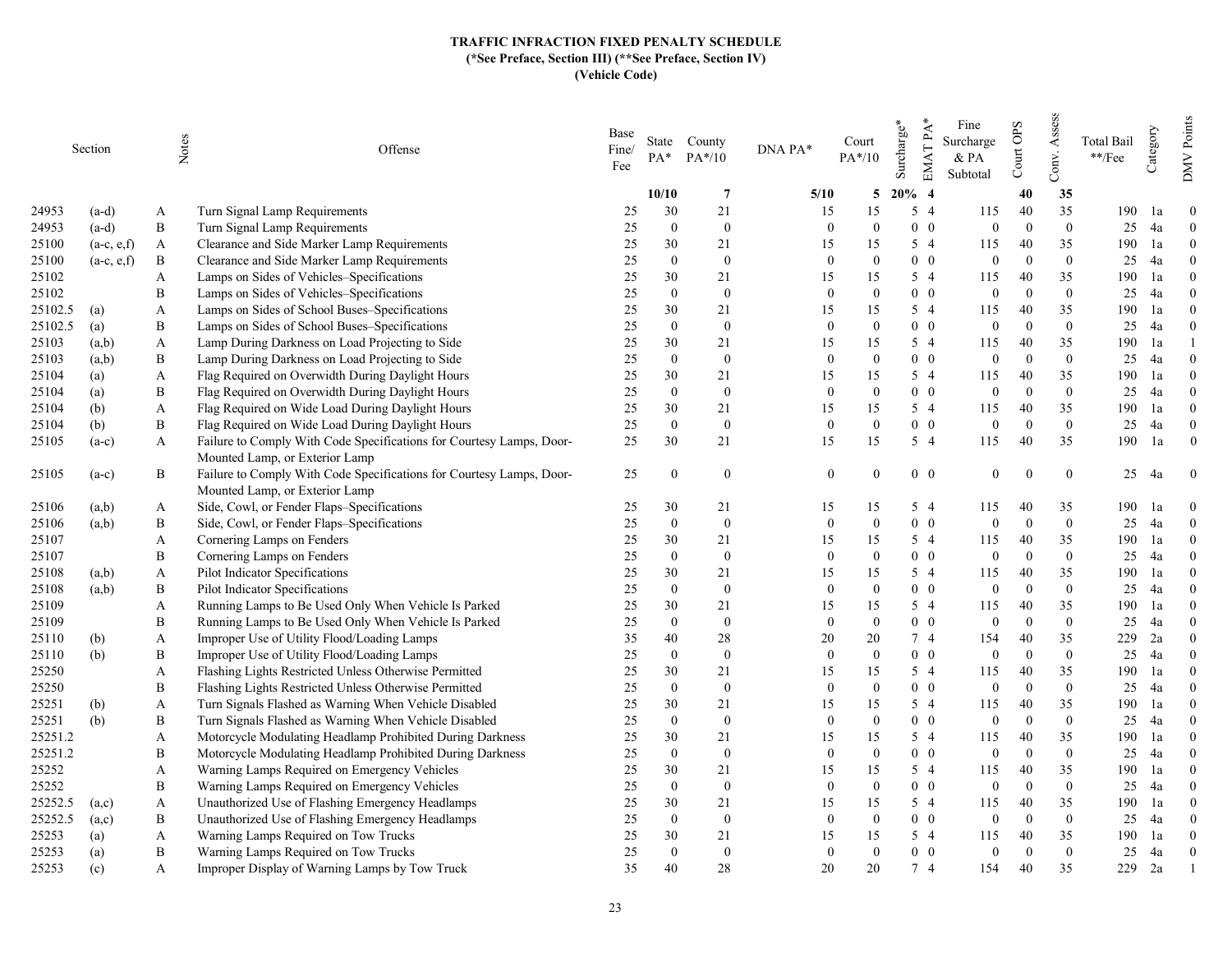|         | Section | Notes | Offense                                                                                                                                                                                   | Base<br>Fine/<br>Fee | $PA^*$           | State County<br>$PA*/10$ | DNA PA*          | Court<br>$PA*/10$ | Surcharge* | $EMATPA*$<br>Fine<br>Surcharge<br>& PA<br>Subtotal | Court OPS    | Assess<br>Conv.  | Total Bail<br>$\rm **/Fee$ | Category | DMV Points       |
|---------|---------|-------|-------------------------------------------------------------------------------------------------------------------------------------------------------------------------------------------|----------------------|------------------|--------------------------|------------------|-------------------|------------|----------------------------------------------------|--------------|------------------|----------------------------|----------|------------------|
|         |         |       |                                                                                                                                                                                           |                      | 10/10            | -7                       | 5/10             | 5                 | $20\%$ 4   |                                                    | 40           | 35               |                            |          |                  |
| 25253   | (c)     | B     | Improper Display of Warning Lamps by Tow Truck                                                                                                                                            | 25                   | $\Omega$         | $\mathbf{0}$             | $\Omega$         | $\theta$          | $0\quad 0$ | $\theta$                                           | $\Omega$     | $\mathbf{0}$     | 25                         | 4a       | $\boldsymbol{0}$ |
| 25254   |         | A     | Improper Use of Flashing Amber Warning Lights by Peace Officer Personnel                                                                                                                  | 25                   | 30               | 21                       | 15               | 15                | $5\quad4$  | 115                                                | 40           | 35               | 190                        | 1a       | $\theta$         |
| 25254   |         | B     | Improper Use of Flashing Amber Warning Lights by Peace Officer Personnel                                                                                                                  | 25                   | $\overline{0}$   | $\overline{0}$           | $\overline{0}$   | $\Omega$          | $0\quad 0$ | $\overline{0}$                                     | $\theta$     | $\theta$         | 25                         | 4a       | $\overline{0}$   |
| 25257   | (a)     | A     | Flashing Red Signal System Required on School Bus                                                                                                                                         | 25                   | 30               | 21                       | 15               | 15                | $5\quad4$  | 115                                                | 40           | 35               | 190                        | 1a       | $\theta$         |
| 25257   | (a)     | B     | Flashing Red Signal System Required on School Bus                                                                                                                                         | 25                   | $\mathbf{0}$     | $\boldsymbol{0}$         | $\boldsymbol{0}$ | $\Omega$          | $0\quad 0$ | $\Omega$                                           | $\theta$     | $\mathbf{0}$     | 25                         | 4a       | $\overline{0}$   |
| 25257   | (b)(1)  | A     | School Bus Manufactured After 9-1-92 Required to Be Equipped With Stop<br>Signal Arm                                                                                                      | 25                   | 30               | 21                       | 15               | 15                | $5\quad4$  | 115                                                | 40           | 35               | 190                        | 1a       | $\mathbf{0}$     |
| 25257   | (b)(1)  | B     | School Bus Manufactured After 9-1-92 Required to Be Equipped With Stop<br>Signal Arm                                                                                                      | 25                   | $\mathbf{0}$     | $\boldsymbol{0}$         | $\mathbf{0}$     |                   | $0\quad 0$ | $\theta$                                           | $\Omega$     | $\boldsymbol{0}$ | 25                         | 4a       | $\overline{0}$   |
| 25257   | (b)(2)  | A     | School Bus Manufactured After 7-1-93 Required to Be Equipped With<br>Flashing Amber Light System                                                                                          | 25                   | 30               | 21                       | 15               | 15                | $5\quad4$  | 115                                                | 40           | 35               | 190                        | 1a       | $\bf{0}$         |
| 25257   | (b)(2)  | B     | School Bus Manufactured After 7-1-93 Required to Be Equipped With<br>Flashing Amber Light System                                                                                          | 25                   | $\theta$         | $\mathbf{0}$             | $\overline{0}$   |                   | $0\quad 0$ | $\theta$                                           | $\Omega$     | $\mathbf{0}$     | 25                         | 4a       | $\theta$         |
| 25257.2 |         | A     | Improper Use of the Amber Light Signal System, Flashing Red Light Signal<br>System, or Stop Signal Arm by School Bus Transporting Developmentally                                         | 25                   | 30               | 21                       | 15               | 15                | $5\quad4$  | 115                                                | 40           | 35               | 190                        | 1a       | $\overline{0}$   |
| 25257.2 |         | B     | Disabled Persons<br>Improper Use of the Amber Light Signal System, Flashing Red Light Signal<br>System, or Stop Signal Arm by School Bus Transporting Developmentally<br>Disabled Persons | 25                   | $\theta$         | $\mathbf{0}$             | $\overline{0}$   | $\Omega$          | $0\quad 0$ | $\theta$                                           | $\Omega$     | $\boldsymbol{0}$ | 25                         | 4a       | $\overline{0}$   |
| 25260.4 |         | A     | Improper Display of Flashing Amber Warning Lights in Connection With<br>Hazardous Waste Spill Cleanup                                                                                     | 25                   | 30               | 21                       | 15               | 15                | $5\quad4$  | 115                                                | 40           | 35               | 190                        | 1a       | $\overline{0}$   |
| 25260.4 |         | B     | Improper Display of Flashing Amber Warning Lights in Connection With<br>Hazardous Waste Spill Cleanup                                                                                     | 25                   | $\boldsymbol{0}$ | $\mathbf{0}$             | $\mathbf{0}$     | $\Omega$          | $0\quad 0$ | $\Omega$                                           | $\Omega$     | $\boldsymbol{0}$ | 25                         | 4a       | $\mathbf{0}$     |
| 25262   |         | A     | Use of Red Light on Armored Car Prohibited                                                                                                                                                | 25                   | 30               | 21                       | 15               | 15                | $5\quad4$  | 115                                                | 40           | 35               | 190                        | 1a       | $\overline{0}$   |
| 25262   |         | B     | Use of Red Light on Armored Car Prohibited                                                                                                                                                | 25                   | $\mathbf{0}$     | $\overline{0}$           | $\overline{0}$   | $\Omega$          | $0\quad 0$ | $\Omega$                                           | $\Omega$     | $\mathbf{0}$     | 25                         | 4a       | $\mathbf{0}$     |
| 25265   |         | A     | Improper Display of Flashing Amber Lights on Sanitary District Repair<br>Vehicles                                                                                                         | 25                   | 30               | 21                       | 15               | 15                | $5\quad4$  | 115                                                | 40           | 35               | 190                        | 1a       | $\mathbf{0}$     |
| 25265   |         | B     | Improper Display of Flashing Amber Lights on Sanitary District Repair<br>Vehicles                                                                                                         | 25                   | $\Omega$         | $\bf{0}$                 | $\overline{0}$   |                   | $0\quad 0$ | $\theta$                                           | $\Omega$     | $\theta$         | 25                         | 4a       | $\overline{0}$   |
| 25266   |         | A     | Improper Display of Flashing Amber Warning Lights by State-Owned<br>Vehicles Engaged in Aqueduct, Levee, or Stream Measurement Work                                                       | 25                   | 30               | 21                       | 15               | 15                | $5\quad4$  | 115                                                | 40           | 35               |                            | 190 la   | $\bf{0}$         |
| 25266   |         | B     | Improper Display of Flashing Amber Warning Lights by State-Owned<br>Vehicles Engaged in Aqueduct, Levee, or Stream Measurement Work                                                       | 25                   | $\Omega$         | $\overline{0}$           | $\overline{0}$   | $\Omega$          | $0\quad 0$ | $\theta$                                           | $\Omega$     | $\mathbf{0}$     | 25                         | 4a       | $\overline{0}$   |
| 25268   |         | A     | Use of Flashing Amber Warning Lights Restricted                                                                                                                                           | 25                   | 30               | 21                       | 15               | 15                | $5\quad4$  | 115                                                | 40           | 35               | 190                        | 1a       | $\overline{0}$   |
| 25268   |         | B     | Use of Flashing Amber Warning Lights Restricted                                                                                                                                           | 25                   | $\mathbf{0}$     | $\overline{0}$           | $\mathbf{0}$     | $\theta$          | $0\quad 0$ | 25                                                 | $\mathbf{0}$ | $\mathbf{0}$     | 25                         | 4a       | $\overline{0}$   |
| 25269   |         | A     | Misuse of Red Warning Light Prohibited                                                                                                                                                    | 25                   | 30               | 21                       | 15               | 15                | 5 4        | 115                                                | 40           | 35               | 190                        | 1a       | $\mathbf{0}$     |
| 25269   |         | B     | Misuse of Red Warning Light Prohibited                                                                                                                                                    | 25                   | $\theta$         | $\overline{0}$           | $\Omega$         | $\Omega$          | $0\quad 0$ | $\theta$                                           | $\Omega$     | $\mathbf{0}$     | 25                         | 4a       | $\overline{0}$   |
| 25270   |         | A     | Improper Use of Warning Lamps on Pilot Car Prohibited                                                                                                                                     | 25                   | 30               | 21                       | 15               | 15                | $5\quad4$  | 115                                                | 40           | 35               | 190                        | 1a       | $\mathbf{0}$     |
| 25270   |         | B     | Improper Use of Warning Lamps on Pilot Car Prohibited                                                                                                                                     | 25                   | $\Omega$         | $\Omega$                 | $\Omega$         |                   | $0\quad 0$ | $\Omega$                                           | $\Omega$     | $\theta$         | 25                         | 4a       | $\theta$         |
|         |         |       |                                                                                                                                                                                           |                      |                  |                          |                  |                   |            |                                                    |              |                  |                            |          |                  |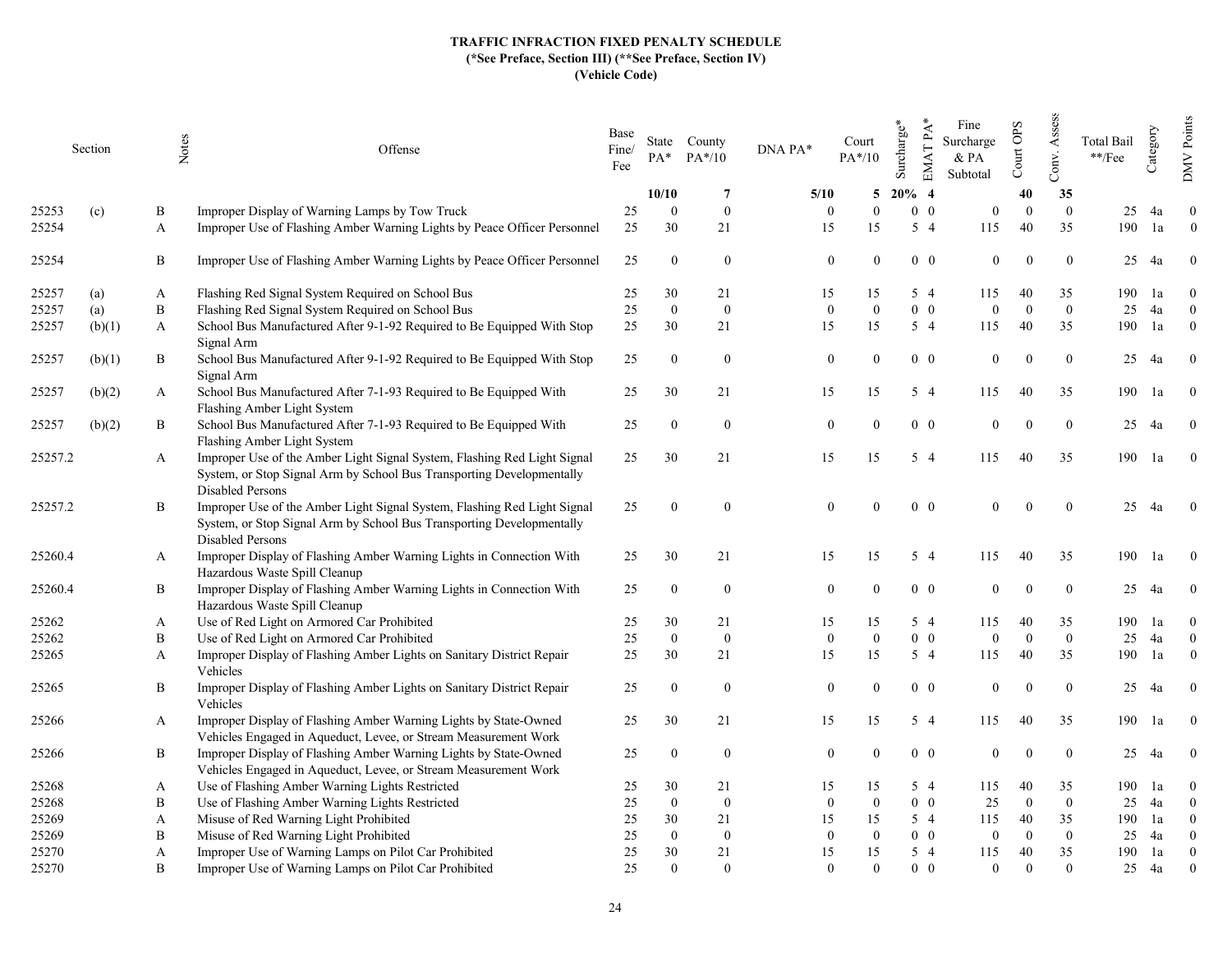|         | Section | Notes        | Offense                                                                                                    | Base<br>Fine/<br>Fee | $PA^*$         | State County<br>$PA*/10$ | DNA PA* |                | Court<br>$PA*/10$ | Surcharge* | $EMATPA*$  | Fine<br>Surcharge<br>$\&$ PA<br>Subtotal | Court OPS | Assess<br>Conv. | Total Bail<br>$\rm **/Fee$ | Category | Points<br>DMV  |
|---------|---------|--------------|------------------------------------------------------------------------------------------------------------|----------------------|----------------|--------------------------|---------|----------------|-------------------|------------|------------|------------------------------------------|-----------|-----------------|----------------------------|----------|----------------|
|         |         |              |                                                                                                            |                      | 10/10          | -7                       |         | 5/10           | 5                 | $20\%$ 4   |            |                                          | 40        | 35              |                            |          |                |
| 25270.5 |         | A            | Improper Display of Flashing Amber Lights by Livestock-Herding Vehicles<br>on Public Highways              | 25                   | 30             | 21                       |         | 15             | 15                |            | $5\quad4$  | 115                                      | 40        | 35              | 190                        | 1a       | $\overline{0}$ |
| 25270.5 |         | B            | Improper Display of Flashing Amber Lights by Livestock-Herding Vehicles<br>on Public Highways              | 25                   | $\theta$       | $\mathbf{0}$             |         | $\Omega$       | $\Omega$          |            | $0\quad 0$ | $\theta$                                 | $\Omega$  | $\theta$        | 25                         | 4a       | $\mathbf{0}$   |
| 25275   |         | A            | Improper Display of Amber Flashing Lights on Truck Tractor in the Absence<br>of Unusual Traffic Hazard     | 25                   | 30             | 21                       |         | 15             | 15                |            | $5\quad4$  | 115                                      | 40        | 35              | 190                        | 1a       | $\theta$       |
| 25275   |         | B            | Improper Display of Amber Flashing Lights on Truck Tractor in the Absence<br>of Unusual Traffic Hazard     | 25                   | $\overline{0}$ | $\overline{0}$           |         | $\overline{0}$ |                   |            | $0\quad 0$ | $\theta$                                 |           | $\theta$        | 25                         | 4a       | $\theta$       |
| 25275.5 |         | A            | Unlawful Activation of Crime Alarm Lights                                                                  | 25                   | 30             | 21                       |         | 15             | 15                |            | 5 4        | 115                                      | 40        | 35              | 190                        | 1a       | $\theta$       |
| 25275.5 |         | B            | Unlawful Activation of Crime Alarm Lights                                                                  | 25                   | $\mathbf{0}$   | $\bf{0}$                 |         | $\Omega$       | $\Omega$          |            | $0\quad 0$ | $\Omega$                                 | $\Omega$  | $\overline{0}$  | 25                         | 4a       | $\overline{0}$ |
| 25276   | (a)     | A            | Improper Use of Warning Lamps on Vehicle for Transportation of Disabled<br>Prohibited                      | 25                   | 30             | 21                       |         | 15             | 15                |            | $5\quad4$  | 115                                      | 40        | 35              | 190                        | 1a       | $\mathbf{0}$   |
| 25276   | (a)     | B            | Improper Use of Warning Lamps on Vehicle for Transportation of Disabled<br>Prohibited                      | 25                   | $\theta$       | $\mathbf{0}$             |         | $\overline{0}$ | $\theta$          |            | $0\quad 0$ | $\theta$                                 |           | $\mathbf{0}$    | 25                         | 4a       | $\theta$       |
| 25300   | (a)     | A            | Warning Device on Disabled Vehicles Specified                                                              | 25                   | 30             | 21                       |         | 15             | 15                |            | 5 4        | 115                                      | 40        | 35              | 190                        | 1a       | $\Omega$       |
| 25300   | (a)     | B            | Warning Device on Disabled Vehicles Specified                                                              | 25                   | $\theta$       | $\mathbf{0}$             |         | $\Omega$       | $\theta$          |            | $0\quad 0$ | $\theta$                                 | $\Omega$  | $\overline{0}$  | 25                         | 4a       | $\theta$       |
| 25300   | (b,c,e) | A            | Warning Device on Disabled Vehicles Specified                                                              | 25                   | 30             | 21                       |         | 15             | 15                |            | $5\quad4$  | 115                                      | 40        | 35              | 190                        | 1a       | $\theta$       |
| 25300   | (b,c,e) | B            | Warning Device on Disabled Vehicles Specified                                                              | 25                   | $\Omega$       | $\mathbf{0}$             |         | $\Omega$       | $\theta$          |            | $0\quad 0$ | $\Omega$                                 | $\Omega$  | $\overline{0}$  | 25                         | 4a       | $\Omega$       |
| 25300   | (d)(2)  | $\mathbf{A}$ | Display on Warning Device Near Disabled Commercial Vehicle                                                 | 70                   | 70             | 49                       |         | 35             | 35                |            | 14 4       | 277                                      | 40        | 35              | 352                        | 3a       | $\Omega$       |
| 25300   | (d)(2)  | B            | Display on Warning Device Near Disabled Commercial Vehicle                                                 | 25                   | $\theta$       | $\mathbf{0}$             |         | $\mathbf{0}$   | $\overline{0}$    |            | $0\quad 0$ | $\theta$                                 | $\Omega$  | $\overline{0}$  | 25                         | 4a       | $\theta$       |
| 25300   | (d)(3)  | $\mathbf{A}$ | Placement and Display of Warning Device Near Disabled Commercial<br>Vehicle                                | 70                   | 70             | 49                       |         | 35             | 35                |            | 14 4       | 277                                      | 40        | 35              | 352                        | 3a       | $\theta$       |
| 25300   | (d)(4)  | A            | Use of Flame Producing Emergency Signal Near Vehicles Transporting<br>Explosives, Flammable Liquid, or Gas | 70                   | 70             | 49                       |         | 35             | 35                |            | 14 4       | 277                                      | 40        | 35              | 352                        | 3a       | $\theta$       |
| 25301   | (a,b)   | A            | Display of Warning Devices on Utility Vehicles Specified                                                   | 25                   | 30             | 21                       |         | 15             | 15                |            | 5 4        | 115                                      | 40        | 35              | 190                        | 1a       | $\theta$       |
| 25301   | (a,b)   | B            | Display of Warning Devices on Utility Vehicles Specified                                                   | 25                   | $\mathbf{0}$   | $\bf{0}$                 |         | $\Omega$       | $\overline{0}$    |            | $0\quad 0$ | $\theta$                                 | $\Omega$  | $\overline{0}$  | 25                         | 4a       | $\overline{0}$ |
| 25305   | $(a-c)$ | $\mathbf{A}$ | Use of Fusees Specified                                                                                    | 25                   | 30             | 21                       |         | 15             | 15                |            | $5\quad4$  | 115                                      | 40        | 35              | 190                        | 1a       | $\theta$       |
| 25305   | $(a-c)$ | B            | Use of Fusees Specified                                                                                    | 25                   | $\Omega$       | $\overline{0}$           |         | $\Omega$       | $\theta$          |            | $0\quad 0$ | $\Omega$                                 | $\Omega$  | $\overline{0}$  | 25                         | 4a       | $\theta$       |
| 25350   |         | A            | Noncompliance With Vehicle Code Standards for Illuminated Identification<br>Signs                          | 25                   | 30             | 21                       |         | 15             | 15                |            | $5\quad4$  | 115                                      | 40        | 35              | 190                        | 1a       | $\overline{0}$ |
| 25350   |         | B            | Noncompliance With Vehicle Code Standards for Illuminated Identification<br>Signs                          | 25                   | $\Omega$       | $\mathbf{0}$             |         | $\theta$       | $\Omega$          |            | $0\quad 0$ | $\Omega$                                 | $\Omega$  | $\theta$        | 25                         | 4a       | $\theta$       |
| 25351   | $(a-c)$ | A            | Identification Lamp Specifications and Restrictions                                                        | 25                   | 30             | 21                       |         | 15             | 15                |            | 5 4        | 115                                      | 40        | 35              | 190                        | 1a       | $\theta$       |
| 25351   | $(a-c)$ | B            | Identification Lamp Specifications and Restrictions                                                        | 25                   | $\overline{0}$ | $\mathbf{0}$             |         | $\mathbf{0}$   | $\overline{0}$    |            | $0\quad 0$ | $\theta$                                 | $\Omega$  | $\overline{0}$  | 25                         | 4a       | $\theta$       |
| 25352   | (a)     | $\mathbf{A}$ | Use of Unauthorized Device Affecting Traffic Signals                                                       | 25                   | 30             | 21                       |         | 15             | 15                |            | $5\quad4$  | 115                                      | 40        | 35              | 190                        | 1a       | $\theta$       |
| 25352   | (a)     | B            | Use of Unauthorized Device Affecting Traffic Signals                                                       | 25                   | $\theta$       | $\mathbf{0}$             |         | $\Omega$       | $\theta$          |            | $0\quad 0$ | $\theta$                                 | $\Omega$  | $\overline{0}$  | 25                         | 4a       | $\theta$       |
| 25352   | (b)     | $\mathbf{A}$ | Unauthorized Use of Device Affecting Traffic Signals                                                       | 25                   | 30             | 21                       |         | 15             | 15                |            | 5 4        | 115                                      | 40        | 35              | 190                        | 1a       | $\Omega$       |
| 25352   | (b)     | B            | Unauthorized Use of Device Affecting Traffic Signals                                                       | 25                   | $\theta$       | $\mathbf{0}$             |         | $\Omega$       | $\theta$          |            | $0\quad 0$ | $\Omega$                                 | $\Omega$  | $\overline{0}$  | 25                         | 4a       | $\theta$       |
| 25352   | (c)     | A            | Failure to Give Emergency Vehicles Priority in Changing Traffic Control<br>Signals                         | 35                   | 40             | 28                       |         | 20             | 20                |            | 74         | 154                                      | 40        | 35              | 229                        | 2a       | $\theta$       |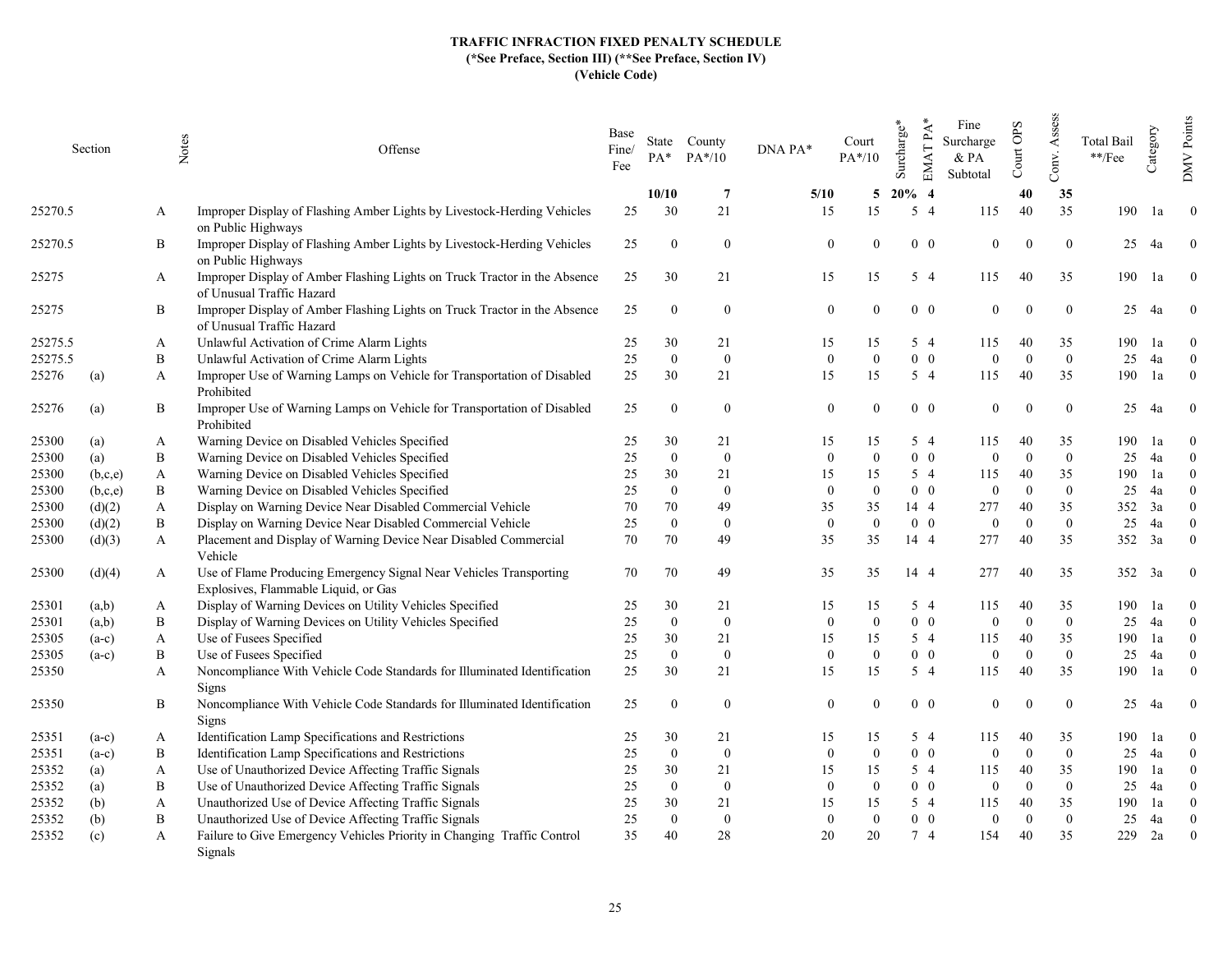|         | Section | Notes | Offense                                                                                                      | Base<br>Fine/<br>Fee | $PA*$          | State County<br>$PA*/10$ | DNA PA*          | Court<br>$PA*/10$ | Surcharge* | EMAT PA*<br>Fine<br>Surcharge<br>& PA<br>Subtotal | Court OPS | Assess<br>Conv. | Total Bail<br>$\rm **/Fee$ | Category | Points<br><b>NNO</b> |
|---------|---------|-------|--------------------------------------------------------------------------------------------------------------|----------------------|----------------|--------------------------|------------------|-------------------|------------|---------------------------------------------------|-----------|-----------------|----------------------------|----------|----------------------|
|         |         |       |                                                                                                              |                      | 10/10          | 7                        | 5/10             | 5                 | $20\%$ 4   |                                                   | 40        | 35              |                            |          |                      |
| 25352   | (c)     | B     | Failure to Give Emergency Vehicles Priority in Changing Traffic Control<br>Signals                           | 25                   | $\Omega$       | $\overline{0}$           | $\Omega$         | $\Omega$          |            | $0\quad 0$<br>$\theta$                            | $\Omega$  | $\Omega$        | 25                         | 4a       | $\overline{0}$       |
| 25353   |         | A     | Violation of Provisions for Transit Bus Illuminated Signs                                                    | 25                   | 30             | 21                       | 15               | 15                | 5 4        | 115                                               | 40        | 35              | 190                        | 1a       | $\theta$             |
| 25353   |         | B     | Violation of Provisions for Transit Bus Illuminated Signs                                                    | 25                   | $\mathbf{0}$   | $\bf{0}$                 | $\mathbf{0}$     | $\Omega$          |            | $0\quad 0$<br>$\overline{0}$                      | $\Omega$  | $\overline{0}$  | 25                         | 4a       | $\Omega$             |
| 25400   | $(a-d)$ | A     | Specifications for Use of Diffused Light                                                                     | 25                   | 30             | 21                       | 15               | 15                |            | 5 4<br>115                                        | 40        | 35              | 190                        | 1a       | $\Omega$             |
| 25400   | $(a-d)$ | B     | Specifications for Use of Diffused Light                                                                     | 25                   | $\mathbf{0}$   | $\mathbf{0}$             | $\mathbf{0}$     | $\Omega$          |            | $0\quad 0$<br>$\mathbf{0}$                        | $\Omega$  | $\overline{0}$  | 25                         | 4a       | $\Omega$             |
| 25401   |         | A     | Diffused Lights Resembling Signs Prohibited                                                                  | 25                   | 30             | 21                       | 15               | 15                |            | 5 4<br>115                                        | 40        | 35              | 190                        | 1a       | $\theta$             |
| 25401   |         | B     | Diffused Lights Resembling Signs Prohibited                                                                  | 25                   | $\theta$       | $\bf{0}$                 | $\theta$         | $\Omega$          |            | $0\quad 0$<br>$\mathbf{0}$                        | $\Omega$  | $\theta$        | 25                         | 4a       | $\Omega$             |
| 25452   |         | A     | Glaring Acetylene Lamps Prohibited                                                                           | 25                   | 30             | 21                       | 15               | 15                | 5 4        | 115                                               | 40        | 35              | 190                        | 1a       | $\Omega$             |
| 25452   |         | B     | Glaring Acetylene Lamps Prohibited                                                                           | 25                   | $\theta$       | $\mathbf{0}$             | $\theta$         | $\Omega$          |            | $0\quad 0$<br>$\overline{0}$                      | $\Omega$  | $\overline{0}$  | 25                         | 4a       | $\Omega$             |
| 25500   | (a)     | A     | Use of Reflectorizing Material Restricted                                                                    | 25                   | 30             | 21                       | 15               | 15                |            | 5 4<br>115                                        | 40        | 35              | 190                        | 1a       | $\theta$             |
| 25500   | (a)     | B     | Use of Reflectorizing Material Restricted                                                                    | 25                   | $\theta$       | $\mathbf{0}$             | $\boldsymbol{0}$ | $\Omega$          |            | $0\quad 0$<br>$\mathbf{0}$                        | $\Omega$  | $\mathbf{0}$    | 25                         | 4a       | $\Omega$             |
| 25650   |         | A     | Motorcycle Headlight Requirements                                                                            | 25                   | 30             | 21                       | 15               | 15                | 5 4        | 115                                               | 40        | 35              | 190                        | 1a       | $\theta$             |
| 25650   |         | B     | Motorcycle Headlight Requirements                                                                            | 25                   | $\theta$       | $\overline{0}$           | $\Omega$         | $\Omega$          |            | $0\quad 0$<br>$\overline{0}$                      | $\Omega$  | $\theta$        | 25                         | 4a       | $\Omega$             |
| 25650.5 |         | A     | Headlight Equipment for Post-1978 Motorcycles                                                                | 25                   | 30             | 21                       | 15               | 15                |            | 5 4<br>115                                        | 40        | 35              | 190                        | 1a       | $\Omega$             |
| 25650.5 |         | B     | Headlight Equipment for Post-1978 Motorcycles                                                                | 25                   | $\theta$       | $\mathbf{0}$             | $\theta$         | $\theta$          |            | $0\quad 0$<br>$\overline{0}$                      | $\Omega$  | $\overline{0}$  | 25                         | 4a       | $\Omega$             |
| 25651   | (a,c)   | A     | Headlamp Requirements on Motor-Driven Cycles                                                                 | 25                   | 30             | 21                       | 15               | 15                |            | 5 4<br>115                                        | 40        | 35              | 190                        | 1a       | $\theta$             |
| 25651   | (a,c)   | B     | Headlamp Requirements on Motor-Driven Cycles                                                                 | 25                   | $\theta$       | $\mathbf{0}$             | $\theta$         | $\Omega$          |            | $0\quad 0$<br>$\overline{0}$                      | $\Omega$  | $\theta$        | 25                         | 4a       | $\Omega$             |
| 25803   | (a,b)   | A     | Lamp/Reflector Requirements-Certain Vehicles                                                                 | 25                   | 30             | 21                       | 15               | 15                |            | $5\quad4$<br>115                                  | 40        | 35              | 190                        | 1a       | $\Omega$             |
| 25803   | (a,b)   | B     | Lamp/Reflector Requirements-Certain Vehicles                                                                 | 25                   | $\mathbf{0}$   | $\mathbf{0}$             | $\overline{0}$   | $\Omega$          |            | $0\quad 0$<br>$\overline{0}$                      | $\Omega$  | $\overline{0}$  | 25                         | 4a       | $\theta$             |
| 25803   | (c)     | A     | Lamp/Reflector/Flag Requirements-Load in Excess of 100-Inch Outside<br>Width                                 | 25                   | 30             | 21                       | 15               | 15                | $5\quad4$  | 115                                               | 40        | 35              | 190                        | 1a       | $\theta$             |
| 25803   | (c)     | B     | Lamp/Reflector/Flag Requirements-Load in Excess of 100-Inch Outside<br>Width                                 | 25                   | $\overline{0}$ | $\bf{0}$                 | $\mathbf{0}$     | $\Omega$          |            | $0\quad 0$<br>$\mathbf{0}$                        | $\Omega$  | $\overline{0}$  | 25                         | - 4a     | $\boldsymbol{0}$     |
| 25805   |         | A     | Lamps on Forklift Trucks Required                                                                            | 25                   | 30             | 21                       | 15               | 15                | 5 4        | 115                                               | 40        | 35              | 190                        | -la      | $\theta$             |
| 25805   |         | B     | Lamps on Forklift Trucks Required                                                                            | 25                   | $\mathbf{0}$   | $\bf{0}$                 | $\mathbf{0}$     | $\Omega$          |            | $0\quad 0$<br>$\mathbf{0}$                        | $\Omega$  | $\overline{0}$  | 25                         | 4a       | $\theta$             |
| 25950   | (a,b)   | A     | Color Requirements of Lights Visible to Front and Rear                                                       | 25                   | 30             | 21                       | 15               | 15                | $5\quad4$  | 115                                               | 40        | 35              | 190                        | 1a       | $\theta$             |
| 25950   | (a,b)   | B     | Color Requirements of Lights Visible to Front and Rear                                                       | 25                   | $\mathbf{0}$   | $\mathbf{0}$             | $\mathbf{0}$     | $\Omega$          |            | $0\quad 0$<br>$\overline{0}$                      | $\Omega$  | $\theta$        | 25                         | 4a       | $\Omega$             |
| 25951   |         | A     | Lamps Over 300 Candlepower-Restrictions                                                                      | 25                   | 30             | 21                       | 15               | 15                |            | 5 4<br>115                                        | 40        | 35              | 190                        | 1a       | $\theta$             |
| 25951   |         | B     | Lamps Over 300 Candlepower-Restrictions                                                                      | 25                   | $\theta$       | $\overline{0}$           | $\overline{0}$   | $\Omega$          |            | $0\quad 0$<br>$\mathbf{0}$                        | $\Omega$  | $\overline{0}$  | 25                         | 4a       | $\Omega$             |
| 25952   | (a,b)   | A     | Lamps and Reflectors Mounted on Loads Specified                                                              | 25                   | 30             | 21                       | 15               | 15                |            | 5 4<br>115                                        | 40        | 35              | 190                        | 1a       | $\mathbf{0}$         |
| 25952   | (a,b)   | B     | Lamps and Reflectors Mounted on Loads Specified                                                              | 25                   | $\overline{0}$ | $\overline{0}$           | $\overline{0}$   | $\Omega$          |            | $0\quad 0$<br>$\overline{0}$                      | $\Omega$  | $\overline{0}$  | 25                         | 4a       | $\Omega$             |
| 26100   | (a)     | A     | Sale of Noncompliant Vehicle Equipment/Device                                                                | 25                   | 30             | 21                       | 15               | 15                |            | $5\quad4$<br>115                                  | 40        | 35              | 190                        | 1a       | $\Omega$             |
| 26100   | (b)     | A     | Use or Operation of Vehicle With Noncompliant Equipment                                                      | 25                   | 30             | 21                       | 15               | 15                |            | 5 4<br>115                                        | 40        | 35              | 190                        | 1a       | $\Omega$             |
| 26100   | (b)     | B     | Use or Operation of Vehicle With Noncompliant Equipment                                                      | 25                   | $\theta$       | $\mathbf{0}$             | $\boldsymbol{0}$ | $\Omega$          |            | $0\quad 0$<br>$\mathbf{0}$                        | $\Omega$  | $\mathbf{0}$    | 25                         | 4a       | $\Omega$             |
| 26101   | (a)     | A     | Sale of Device Intended to Modify Vehicle Lighting or Equipment                                              | 25                   | 30             | 21                       | 15               | 15                | 5 4        | 115                                               | 40        | 35              | 190                        | 1a       | $\theta$             |
|         |         |       | Performance to Be Noncompliant                                                                               |                      |                |                          |                  |                   |            |                                                   |           |                 |                            |          |                      |
| 26101   | (b)     | A     | Use or Operation of Vehicle With Noncompliant Device Intended to Modify<br>Lighting or Equipment Performance | 25                   | 30             | 21                       | 15               | 15                | 5 4        | 115                                               | 40        | 35              | 190                        | la       | $\bf{0}$             |
| 26101   | (b)     | B     | Use or Operation of Vehicle With Noncompliant Device Intended to Modify<br>Lighting or Equipment Performance | 25                   | $\Omega$       | $\theta$                 | $\Omega$         |                   |            | $0\quad 0$<br>$\Omega$                            |           | $\overline{0}$  | 25                         | 4a       | $\overline{0}$       |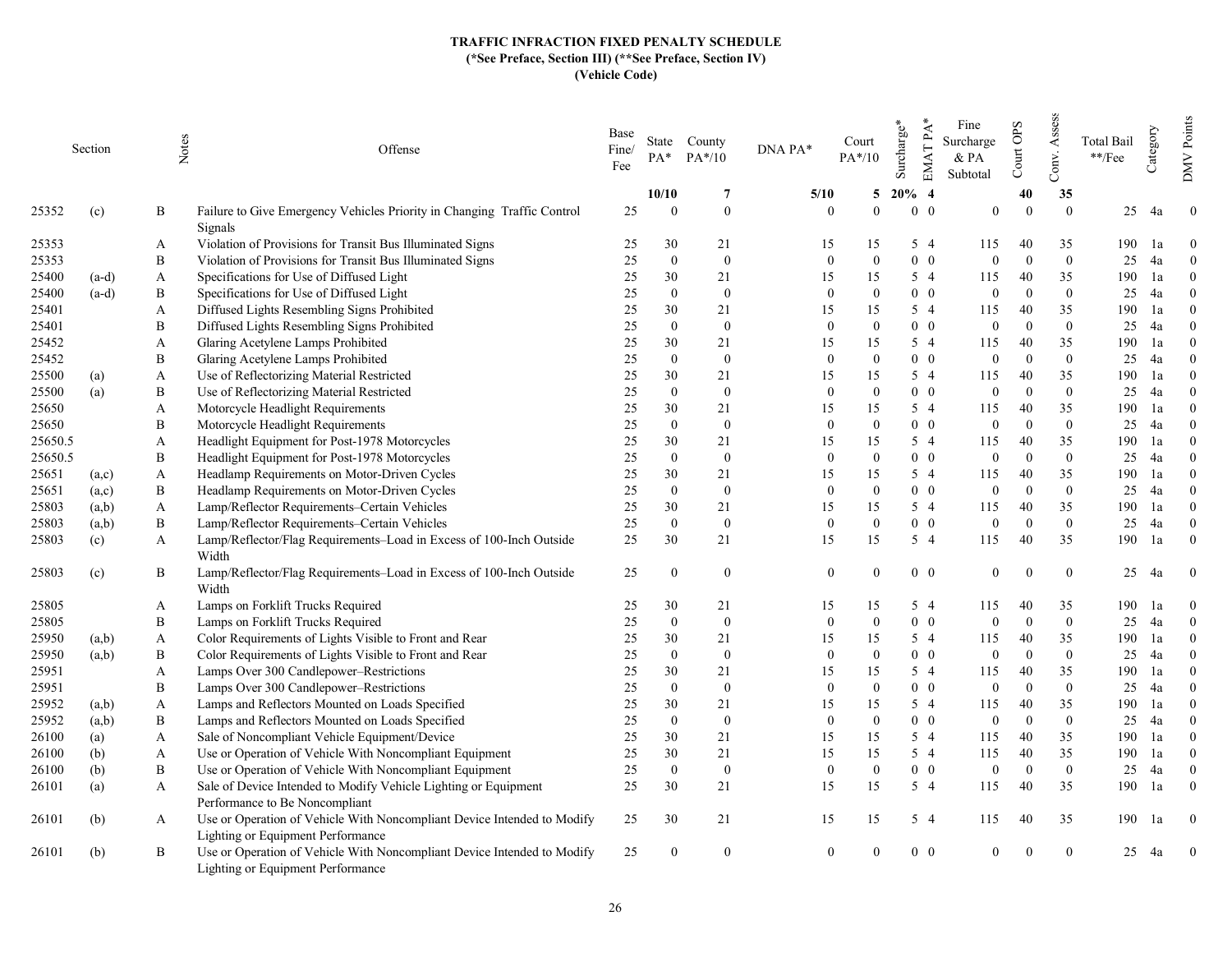|         | Section | Notes        | Offense                                                                               | Base<br>Fine/<br>Fee | PA*            | State County<br>$PA*/10$ | DNA PA*      | Court<br>$PA*/10$ | EMAT PA*<br>Surcharge* | Fine<br>Surcharge<br>& PA<br>Subtotal | Court OPS | Assess<br>Conv. | Total Bail<br>**/Fee | Category | Points<br><b>NNO</b> |
|---------|---------|--------------|---------------------------------------------------------------------------------------|----------------------|----------------|--------------------------|--------------|-------------------|------------------------|---------------------------------------|-----------|-----------------|----------------------|----------|----------------------|
|         |         |              |                                                                                       |                      | 10/10          | $\overline{7}$           | 5/10         | 5                 | $20\%$ 4               |                                       | 40        | 35              |                      |          |                      |
| 26301   |         | A            | Power Brakes Required on Vehicle Over 14,000 Pounds                                   | 25                   | 30             | 21                       | 15           | 15                | $5\quad4$              | 115                                   | 40        | 35              | 190                  | 1a       |                      |
| 26301   |         | B            | Power Brakes Required on Vehicle Over 14,000 Pounds                                   | 25                   | $\mathbf{0}$   | $\bf{0}$                 | $\theta$     | $\theta$          | $0\quad 0$             | $\mathbf{0}$                          | $\Omega$  | $\overline{0}$  | 25                   | 4a       | $\overline{0}$       |
| 26301.5 |         | A            | Noncompliant Emergency Brake System                                                   | 25                   | 30             | 21                       | 15           | 15                | 5 4                    | 115                                   | 40        | 35              | 190                  | 1a       |                      |
| 26301.5 |         | B            | Noncompliant Emergency Brake System                                                   | 25                   | $\theta$       | $\overline{0}$           | $\theta$     | $\Omega$          | $0\quad 0$             | $\overline{0}$                        | $\Omega$  | $\overline{0}$  | 25                   | 4a       | $\theta$             |
| 26302   | $(a-d)$ | A            | Brake Requirements on Trailer Specified                                               | 25                   | 30             | 21                       | 15           | 15                | 5 4                    | 115                                   | 40        | 35              | 190                  | 1a       |                      |
| 26302   | $(a-d)$ | B            | Brake Requirements on Trailer Specified                                               | 25                   | $\Omega$       | $\mathbf{0}$             | $\mathbf{0}$ | $\mathbf{0}$      | $0\quad 0$             | $\overline{0}$                        | $\Omega$  | $\overline{0}$  | 25                   | 4a       | $\theta$             |
| 26303   |         | A            | Brake Requirements on Trailer Coaches/Camp Trailers                                   | 25                   | 30             | 21                       | 15           | 15                | 5 4                    | 115                                   | 40        | 35              | 190                  | 1a       |                      |
| 26303   |         | B            | Brake Requirements on Trailer Coaches/Camp Trailers                                   | 25                   | $\mathbf{0}$   | $\bf{0}$                 | $\mathbf{0}$ | $\Omega$          | $0\quad 0$             | $\mathbf{0}$                          | $\Omega$  | $\overline{0}$  | 25                   | 4a       | $\theta$             |
| 26304   | (a,b)   | A            | Breakaway Device Required on Certain Vehicles                                         | 25                   | 30             | 21                       | 15           | 15                | 5 4                    | 115                                   | 40        | 35              | 190                  | 1a       |                      |
| 26304   | (a,b)   | $\, {\bf B}$ | Breakaway Device Required on Certain Vehicles                                         | 25                   | $\mathbf{0}$   | $\mathbf{0}$             | $\mathbf{0}$ | $\Omega$          | $0\quad 0$             | $\mathbf{0}$                          | $\Omega$  | $\overline{0}$  | 25                   | 4a       | $\theta$             |
| 26307   |         | A            | Unlawful Towing of Forklift Lacking the Required Brakes                               | 25                   | 30             | 21                       | 15           | 15                | 5 4                    | 115                                   | 40        | 35              | 190                  | 1a       |                      |
| 26307   |         | B            | Unlawful Towing of Forklift Lacking the Required Brakes                               | 25                   | $\mathbf{0}$   | $\mathbf{0}$             | $\mathbf{0}$ | $\theta$          | $0\quad 0$             | $\mathbf{0}$                          | $\Omega$  | $\overline{0}$  | 25                   | 4a       | $\theta$             |
| 26311   | (a)     | A            | Service Brakes Required–All Wheels on Certain Vehicles                                | 25                   | 30             | 21                       | 15           | 15                | 5 4                    | 115                                   | 40        | 35              | 190                  | 1a       |                      |
| 26311   | (a)     | B            | Service Brakes Required-All Wheels on Certain Vehicles                                | 25                   | $\mathbf{0}$   | $\bf{0}$                 | $\theta$     | $\Omega$          | $0\quad 0$             | $\overline{0}$                        | $\Omega$  | $\mathbf{0}$    | 25                   | 4a       | $\theta$             |
| 26311   | (b)     | A            | Service Brakes for Adverse Road Conditions Specified                                  | 25                   | 30             | 21                       | 15           | 15                | 5 4                    | 115                                   | 40        | 35              | 190                  | 1a       |                      |
| 26311   | (b)     | B            | Service Brakes for Adverse Road Conditions Specified                                  | 25                   | $\Omega$       | $\mathbf{0}$             | $\mathbf{0}$ | $\mathbf{0}$      | $0\quad 0$             | $\mathbf{0}$                          | $\Omega$  | $\overline{0}$  | 25                   | 4a       | $\theta$             |
| 26311   | (c)     | A            | Service Brake Required-Stopping Distance As Specified                                 | 25                   | 30             | 21                       | 15           | 15                | 5 4                    | 115                                   | 40        | 35              | 190                  | 1a       |                      |
| 26311   | (c)     | B            | Service Brake Required-Stopping Distance As Specified                                 | 25                   | $\mathbf{0}$   | $\mathbf{0}$             | $\mathbf{0}$ | $\Omega$          | $0\quad 0$             | $\overline{0}$                        | $\Omega$  | $\overline{0}$  | 25                   | 4a       | $\theta$             |
| 26450   |         | A            | Required Brake Systems Defined                                                        | 25                   | 30             | 21                       | 15           | 15                | 5 4                    | 115                                   | 40        | 35              | 190                  | 1a       |                      |
| 26450   |         | B            | Required Brake Systems Defined                                                        | 25                   | $\mathbf{0}$   | $\mathbf{0}$             | $\mathbf{0}$ | $\Omega$          | $0\quad 0$             | $\mathbf{0}$                          | $\Omega$  | $\overline{0}$  | 25                   | 4a       | $\theta$             |
| 26451   | $(a-c)$ | A            | Parking Brake Requirements Defined                                                    | 25                   | 30             | 21                       | 15           | 15                | 5 4                    | 115                                   | 40        | 35              | 190                  | 1a       |                      |
| 26451   | $(a-c)$ | B            | Parking Brake Requirements Defined                                                    | 25                   | $\mathbf{0}$   | $\mathbf{0}$             | $\mathbf{0}$ | $\mathbf{0}$      | $0\quad 0$             | $\mathbf{0}$                          | $\Omega$  | $\mathbf{0}$    | 25                   | 4a       | $\theta$             |
| 26452   |         | A            | Adequate Brakes After Engine Failure Required                                         | 25                   | 30             | 21                       | 15           | 15                | 5 4                    | 115                                   | 40        | 35              | 190                  | 1a       |                      |
| 26452   |         | B            | Adequate Brakes After Engine Failure Required                                         | 25                   | $\mathbf{0}$   | $\bf{0}$                 | $\theta$     | $\Omega$          | $0\quad 0$             | $\mathbf{0}$                          | $\Omega$  | $\mathbf{0}$    | 25                   | 4a       | $\theta$             |
| 26453   |         | A            | Condition of Brakes to Be Maintained                                                  | 25                   | 30             | 21                       | 15           | 15                | 5 4                    | 115                                   | 40        | 35              | 190                  | 1a       |                      |
| 26453   |         | B            | Condition of Brakes to Be Maintained                                                  | 25                   | $\mathbf{0}$   | $\bf{0}$                 | $\mathbf{0}$ | $\theta$          | $0\quad 0$             | $\mathbf{0}$                          | $\Omega$  | $\mathbf{0}$    | 25                   | 4a       | $\theta$             |
| 26454   | (a,b)   | A            | Control and Stopping Requirements Specified                                           | 25                   | 30             | 21                       | 15           | 15                | 5 4                    | 115                                   | 40        | 35              | 190                  | 1a       |                      |
| 26454   | (a,b)   | B            | Control and Stopping Requirements Specified                                           | 25                   | $\mathbf{0}$   | $\bf{0}$                 | $\mathbf{0}$ | $\Omega$          | $0\quad 0$             | $\mathbf{0}$                          | $\Omega$  | $\mathbf{0}$    | 25                   | 4a       | $\Omega$             |
| 26456   |         | A            | Tests of Brake Performance Prohibited Over 25 MPH                                     | 35                   | 40             | 28                       | 20           | 20                | 74                     | 154                                   | 40        | 35              | 229                  | 2a       |                      |
| 26456   |         | B            | Tests of Brake Performance Prohibited Over 25 MPH                                     | 25                   | $\Omega$       | $\mathbf{0}$             | $\mathbf{0}$ | $\Omega$          | $0\quad 0$             | $\overline{0}$                        | $\Omega$  | $\overline{0}$  | 25                   | 4a       | $\Omega$             |
| 26457   |         | A            | Stopping Ability of Certain Vehicles Specified                                        | 25                   | 30             | 21                       | 15           | 15                | 5 4                    | 115                                   | 40        | 35              | 190                  | 1a       |                      |
| 26457   |         | B            | Stopping Ability of Certain Vehicles Specified                                        | 25                   | $\mathbf{0}$   | $\mathbf{0}$             | $\mathbf{0}$ | $\Omega$          | $0\quad 0$             | $\mathbf{0}$                          | $\Omega$  | $\overline{0}$  | 25                   | 4a       | $\theta$             |
| 26458   | (a)     | A            | Braking System Required for Certain Vehicles/Combinations                             | 25                   | 30             | 21                       | 15           | 15                | 5 4                    | 115                                   | 40        | 35              | 190                  | 1a       |                      |
| 26458   | (a)     | B            | Braking System Required for Certain Vehicles/Combinations                             | 25                   | $\overline{0}$ | $\mathbf{0}$             | $\mathbf{0}$ | $\Omega$          | $0\quad 0$             | $\mathbf{0}$                          | $\Omega$  | $\overline{0}$  | 25                   | 4a       | $\theta$             |
| 26458.5 |         | A            | Unlawful Use of Secondary Brake Control in Absence of Service Brake<br>System Failure | 35                   | 40             | 28                       | 20           | 20                | 7 4                    | 154                                   | 40        | 35              | 229                  | 2a       |                      |
| 26458.5 |         | B            | Unlawful Use of Secondary Brake Control in Absence of Service Brake<br>System Failure | 25                   | $\theta$       | $\overline{0}$           | $\theta$     | $\Omega$          | $0\quad 0$             | $\overline{0}$                        | $\Omega$  | $\overline{0}$  | 25                   | 4a       | $\overline{0}$       |
| 26502   | (a)     | A            | Airbrake Requirements Specified                                                       | 25                   | 30             | 21                       | 15           | 15                | 5 4                    | 115                                   | 40        | 35              | 190                  | 1a       |                      |
| 26502   | (a)     | B            | Airbrake Requirements Specified                                                       | 25                   | $\mathbf{0}$   | $\mathbf{0}$             | $\mathbf{0}$ | $\theta$          | $0\quad 0$             | $\overline{0}$                        | $\Omega$  | $\mathbf{0}$    | 25                   | 4a       | $\overline{0}$       |
| 26503   |         | A            | Airbrake Safety Valve to Be Maintained in Good Condition                              | 25                   | 30             | 21                       | 15           | 15                | $5\quad4$              | 115                                   | 40        | 35              | 190                  | 1a       |                      |
|         |         |              |                                                                                       |                      |                |                          |              |                   |                        |                                       |           |                 |                      |          |                      |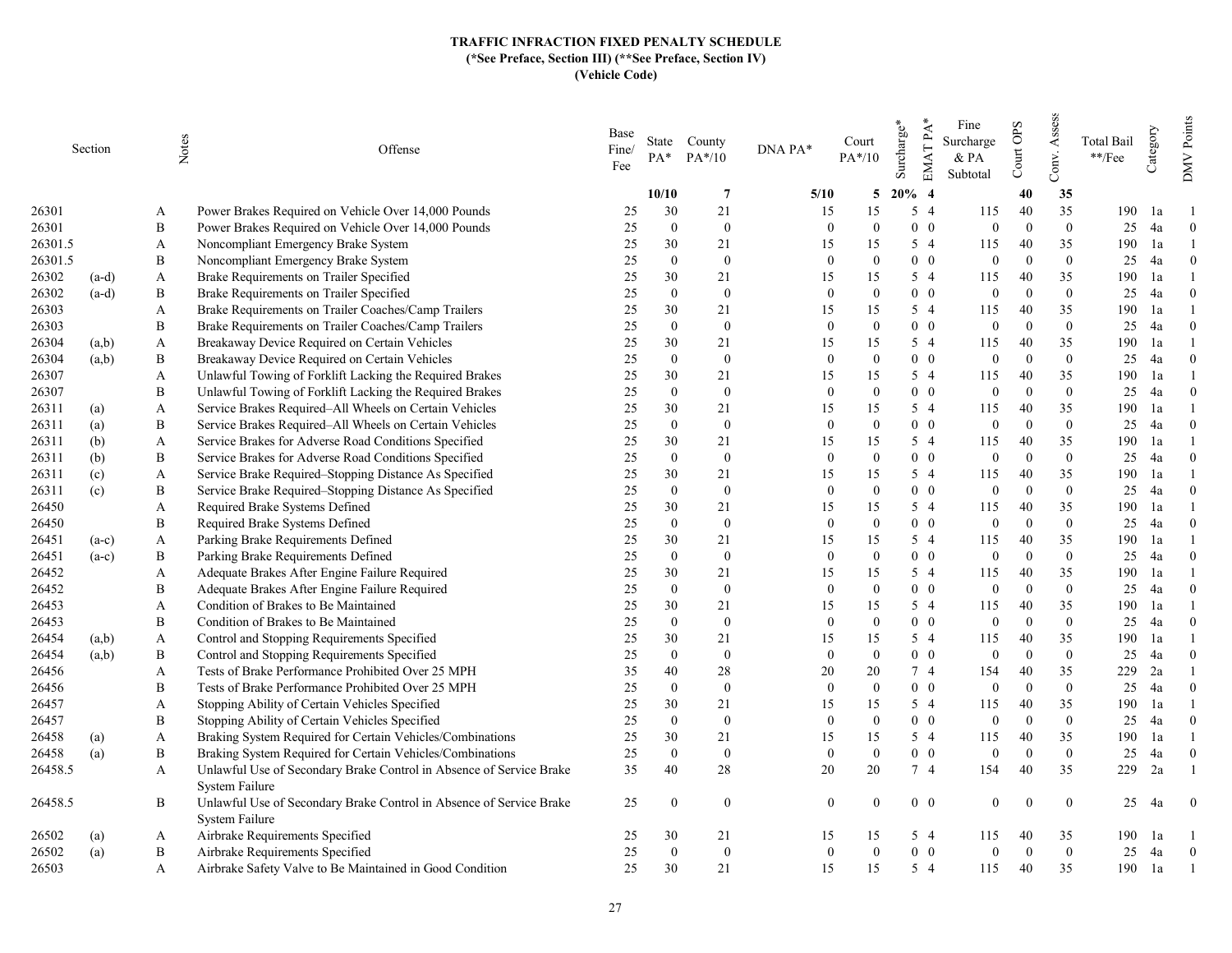|         | Section           | Notes        | Offense                                                                                    | Base<br>Fine/<br>Fee | $PA*$          | State County<br>$PA*/10$ | DNA PA*  | Court<br>$PA*/10$          | Surcharge* | $EMATPA*$  | Fine<br>Surcharge<br>& PA<br>Subtotal | Court OPS | Assess<br>Conv. | <b>Total Bail</b><br>**/Fee | Category | Points<br><b>NNO</b> |
|---------|-------------------|--------------|--------------------------------------------------------------------------------------------|----------------------|----------------|--------------------------|----------|----------------------------|------------|------------|---------------------------------------|-----------|-----------------|-----------------------------|----------|----------------------|
|         |                   |              |                                                                                            |                      | 10/10          | $\overline{7}$           | 5/10     | 5                          | $20\%$ 4   |            |                                       | 40        | 35              |                             |          |                      |
| 26503   |                   | B            | Airbrake Safety Valve to Be Maintained in Good Condition                                   | 25                   | $\theta$       | $\theta$                 | $\Omega$ | $\theta$                   |            | $0\quad 0$ | $\Omega$                              | $\Omega$  | $\overline{0}$  | 25                          | 4a       | $\theta$             |
| 26504   |                   | A            | Failure to Comply With CHP Air Pressure Standards for Vehicles Equipped<br>With Air Brakes | 25                   | 30             | 21                       | 15       | 15                         |            | $5\quad4$  | 115                                   | 40        | 35              | 190                         | 1a       |                      |
| 26504   |                   | B            | Failure to Comply With CHP Air Pressure Standards for Vehicles Equipped<br>With Air Brakes | 25                   | $\theta$       | $\mathbf{0}$             |          | $\overline{0}$<br>$\theta$ |            | $0\quad 0$ | $\theta$                              |           | $\mathbf{0}$    | 25                          | 4a       | $\mathbf{0}$         |
| 26505   |                   | A            | Pressure Gauge Required                                                                    | 25                   | 30             | 21                       | 15       | 15                         |            | $5\quad4$  | 115                                   | 40        | 35              | 190                         | 1a       |                      |
| 26505   |                   | B            | Pressure Gauge Required                                                                    | 25                   | $\mathbf{0}$   | $\bf{0}$                 | $\Omega$ | $\theta$                   |            | $0\quad 0$ | $\theta$                              | $\Omega$  | $\mathbf{0}$    | 25                          | 4a       | $\theta$             |
| 26506   | (a)               | A            | Air Pressure Warning Device Required                                                       | 25                   | 30             | 21                       | 15       | 15                         |            | $5\quad4$  | 115                                   | 40        | 35              | 190                         | 1a       |                      |
| 26506   | (a)               | B            | Air Pressure Warning Device Required                                                       | 25                   | $\overline{0}$ | $\overline{0}$           | $\Omega$ | $\theta$                   |            | $0\quad 0$ | $\Omega$                              | $\Omega$  | $\theta$        | 25                          | 4a       | $\Omega$             |
| 26507   |                   | $\mathbf{A}$ | Check Valve Required                                                                       | 25                   | 30             | 21                       | 15       | 15                         |            | $5\quad4$  | 115                                   | 40        | 35              | 190                         | 1a       |                      |
| 26507   |                   | B            | Check Valve Required                                                                       | 25                   | $\theta$       | $\mathbf{0}$             | $\Omega$ | $\overline{0}$             |            | $0\quad 0$ | $\Omega$                              | $\Omega$  | $\overline{0}$  | 25                          | 4a       | $\theta$             |
| 26508   | $(a-c, e-k, o)$ A |              | Compressed Air Brake System Requirements Specified                                         | 25                   | 30             | 21                       | 15       | 15                         |            | $5\quad4$  | 115                                   | 40        | 35              | 190                         | 1a       |                      |
| 26508   | $(a-c, e-k, o)$ B |              | Compressed Air Brake System Requirements Specified                                         | 25                   | $\Omega$       | $\overline{0}$           |          | $\mathbf{0}$               |            | $0\quad 0$ | $\Omega$                              |           | $\mathbf{0}$    | 25                          | 4a       | $\theta$             |
| 26520   |                   | A            | Vacuum Gauge Required to Be Visible and Accurate at All Times                              | 25                   | 30             | 21                       | 15       | 15                         |            | $5\quad4$  | 115                                   | 40        | 35              | 190                         | 1a       |                      |
| 26520   |                   | B            | Vacuum Gauge Required to Be Visible and Accurate at All Times                              | 25                   | $\mathbf{0}$   | $\overline{0}$           | $\Omega$ | $\Omega$                   |            | $0\quad 0$ | $\theta$                              | $\Omega$  | $\mathbf{0}$    | 25                          | 4a       | $\theta$             |
| 26521   |                   | A            | Audible/Visible Power Brake System Warning Device Required                                 | 25                   | 30             | 21                       | 15       | 15                         |            | $5\quad4$  | 115                                   | 40        | 35              | 190                         | 1a       |                      |
| 26521   |                   | B            | Audible/Visible Power Brake System Warning Device Required                                 | 25                   | $\overline{0}$ | $\overline{0}$           | $\Omega$ | $\theta$                   |            | $0\quad 0$ | $\Omega$                              | $\Omega$  | $\theta$        | 25                          | 4a       | $\Omega$             |
| 26522   |                   | A            | Check Valve Required on Vacuum-Assisted Power Brake Systems                                | 25                   | 30             | 21                       | 15       | 15                         |            | $5\quad4$  | 115                                   | 40        | 35              | 190                         | 1a       |                      |
| 26522   |                   | B            | Check Valve Required on Vacuum-Assisted Power Brake Systems                                | 25                   | $\overline{0}$ | $\mathbf{0}$             | $\Omega$ | $\theta$                   |            | $0\quad 0$ | $\theta$                              | $\Omega$  | $\overline{0}$  | 25                          | 4a       | $\theta$             |
| 26700   | (a)               | A            | Adequate Windshield Required                                                               | 25                   | 30             | 21                       | 15       | 15                         |            | $5\quad4$  | 115                                   | 40        | 35              | 190                         | 1a       | $\theta$             |
| 26700   | (a)               | B            | Adequate Windshield Required                                                               | 25                   | $\theta$       | $\mathbf{0}$             | $\Omega$ | $\theta$                   |            | $0\quad 0$ | $\theta$                              | $\Omega$  | $\overline{0}$  | 25                          | 4a       | $\Omega$             |
| 26701   | $(a-e)$           | A            | Safety Glazing Material Requirements Specified                                             | 25                   | 30             | 21                       | 15       | 15                         |            | $5\quad4$  | 115                                   | 40        | 35              | 190                         | 1a       | $\theta$             |
| 26701   | $(a-e)$           | B            | Safety Glazing Material Requirements Specified                                             | 25                   | $\Omega$       | $\mathbf{0}$             | $\Omega$ | $\theta$                   |            | $0\quad 0$ | $\theta$                              | $\Omega$  | $\overline{0}$  | 25                          | 4a       | $\Omega$             |
| 26703   | (a,b)             | $\mathbf{A}$ | Specifications for Replacement of Safety Glazing Materials                                 | 25                   | 30             | 21                       | 15       | 15                         |            | $5\quad4$  | 115                                   | 40        | 35              | 190                         | 1a       | $\theta$             |
| 26703   | (a,b)             | B            | Specifications for Replacement of Safety Glazing Materials                                 | 25                   | $\overline{0}$ | $\overline{0}$           | $\Omega$ | $\theta$                   |            | $0\quad 0$ | $\theta$                              | $\Omega$  | $\overline{0}$  | 25                          | 4a       | $\Omega$             |
| 26705   |                   | A            | Sale of Motorcycle Windshield Without Safety Glazing Material                              | 25                   | 30             | 21                       | 15       | 15                         |            | $5\quad4$  | 115                                   | 40        | 35              | 190                         | 1a       | $\theta$             |
| 26705   |                   | B            | Sale of Motorcycle Windshield Without Safety Glazing Material                              | 25                   | $\theta$       | $\mathbf{0}$             | $\Omega$ | $\theta$                   |            | $0\quad 0$ | $\Omega$                              | $\Omega$  | $\theta$        | 25                          | 4a       | $\Omega$             |
| 26706   | (a,b)             | $\mathbf{A}$ | Self-Operating Windshield Wiper Required                                                   | 25                   | 30             | 21                       | 15       | 15                         |            | $5\quad4$  | 115                                   | 40        | 35              | 190                         | 1a       | $\Omega$             |
| 26706   | (a,b)             | B            | Self-Operating Windshield Wiper Required                                                   | 25                   | $\theta$       | $\mathbf{0}$             | $\Omega$ | $\theta$                   |            | $0\quad 0$ | $\theta$                              | $\Omega$  | $\theta$        | 25                          | 4a       | $\theta$             |
| 26707   |                   | A            | Condition/Use of Windshield Wipers to Be Maintained                                        | 25                   | 30             | 21                       | 15       | 15                         |            | $5\quad4$  | 115                                   | 40        | 35              | 190                         | 1a       | $\theta$             |
| 26707   |                   | B            | Condition/Use of Windshield Wipers to Be Maintained                                        | 25                   | $\theta$       | $\mathbf{0}$             | $\Omega$ | $\theta$                   |            | $0\quad 0$ | $\theta$                              | $\Omega$  | $\theta$        | 25                          | 4a       | $\Omega$             |
| 26708   | (a)(1)            | A            | Unlawful Material on Vehicle Windshield/Windows                                            | 25                   | 30             | 21                       | 15       | 15                         |            | $5\quad4$  | 115                                   | 40        | 35              | 190                         | 1a       | $\theta$             |
| 26708   | (a)(1)            | B            | Unlawful Material on Vehicle Windshield/Windows                                            | 25                   | $\Omega$       | $\mathbf{0}$             | $\Omega$ | $\theta$                   |            | $0\quad 0$ | $\theta$                              | $\Omega$  | $\overline{0}$  | 25                          | 4a       | $\overline{0}$       |
| 26708   | (a)(2)            | A            | Unlawful Material on Vehicle Windshield/Windows Obstructing or Reducing<br>View of Driver  | 25                   | 30             | 21                       | 15       | 15                         |            | $5\quad4$  | 115                                   | 40        | 35              | 190                         | 1a       | $\mathbf{0}$         |
| 26708   | (a)(2)            | Β            | Unlawful Material on Vehicle Windshield/Windows Obstructing or Reducing<br>View of Driver  | 25                   | $\theta$       | $\theta$                 |          | $\overline{0}$<br>$\Omega$ |            | $0\quad 0$ | $\theta$                              |           | $\theta$        | 25                          | 4a       | $\theta$             |
| 26708.2 |                   | A            | Use of Unauthorized Sun Screening Devices                                                  | 25                   | 30             | 21                       | 15       | 15                         |            | $5\quad4$  | 115                                   | 40        | 35              | 190                         | 1a       | $\overline{0}$       |
| 26708.2 |                   | B            | Use of Unauthorized Sun Screening Devices                                                  | 25                   | $\theta$       | $\Omega$                 | $\Omega$ | $\Omega$                   |            | $0\quad 0$ | $\Omega$                              | $\Omega$  | $\overline{0}$  | 25                          | 4a       | $\overline{0}$       |
|         |                   |              |                                                                                            |                      |                |                          |          |                            |            |            |                                       |           |                 |                             |          |                      |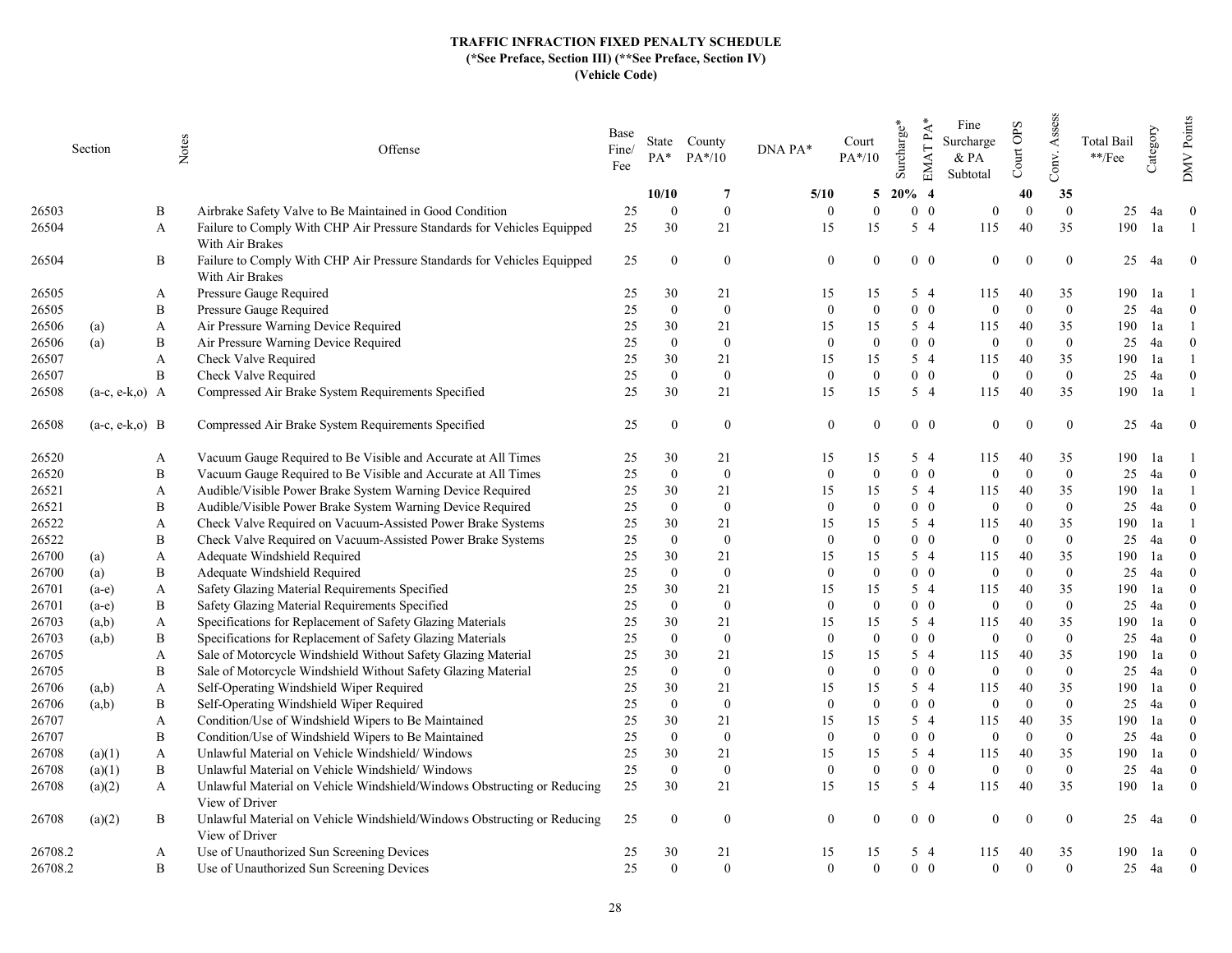|         | Section   |   | Notes<br>Offense                                                                                                            | Base<br>Fine/<br>Fee | PA*            | State County<br>$PA*/10$ | DNA PA*        | Court<br>$PA*/10$ | EMAT PA*<br>Surcharge* | Fine<br>Surcharge<br>& PA<br>Subtotal | Court OPS | Assess<br>Conv. | <b>Total Bail</b><br>**/Fee | Category | Points<br><b>NNO</b> |
|---------|-----------|---|-----------------------------------------------------------------------------------------------------------------------------|----------------------|----------------|--------------------------|----------------|-------------------|------------------------|---------------------------------------|-----------|-----------------|-----------------------------|----------|----------------------|
|         |           |   |                                                                                                                             |                      | 10/10          | -7                       | 5/10           | 5                 | $20\%$ 4               |                                       | 40        | 35              |                             |          |                      |
| 26708.5 | (a)       | A | Application of Material to Windows Restricted                                                                               | 25                   | 30             | 21                       | 15             | 15                | $5\quad4$              | 115                                   | 40        | 35              | 190                         | 1a       | $\theta$             |
| 26708.5 | (a)       | B | Application of Material to Windows Restricted                                                                               | 25                   | $\mathbf{0}$   | $\bf{0}$                 | $\theta$       | $\theta$          | $0\quad 0$             | $\mathbf{0}$                          | $\Omega$  | $\overline{0}$  | 25                          | 4a       | $\theta$             |
| 26709   | (a)(1)(2) | A | Rearview Mirrors Required/One on Left Side                                                                                  | 25                   | 30             | 21                       | 15             | 15                | 5 4                    | 115                                   | 40        | 35              | 190                         | 1a       | $\Omega$             |
| 26709   | (a)(1)(2) | B | Rearview Mirrors Required/One on Left Side                                                                                  | 25                   | $\theta$       | $\overline{0}$           | $\theta$       | $\Omega$          | $0\quad 0$             | $\overline{0}$                        | $\Omega$  | $\overline{0}$  | 25                          | 4a       | $\Omega$             |
| 26709   | (b)       | A | Two Side Rearview Mirrors Required on Certain Vehicles                                                                      | 25                   | 30             | 21                       | 15             | 15                | 5 4                    | 115                                   | 40        | 35              | 190                         | 1a       | $\Omega$             |
| 26709   | (b)       | B | Two Side Rearview Mirrors Required on Certain Vehicles                                                                      | 25                   | $\Omega$       | $\mathbf{0}$             | $\mathbf{0}$   | $\Omega$          | $0\quad 0$             | $\overline{0}$                        | $\Omega$  | $\overline{0}$  | 25                          | 4a       | $\theta$             |
| 26710   |           | A | Defective Windshield/Rear Window Glass-Correction Required Within 48                                                        | 25                   | 30             | 21                       | 15             | 15                | 5 4                    | 115                                   | 40        | 35              | 190                         | 1a       | $\theta$             |
|         |           |   | Hours of Citation Issuance                                                                                                  |                      |                |                          |                |                   |                        |                                       |           |                 |                             |          |                      |
| 26710   |           | B | Defective Windshield/Rear Window Glass-Correction Required Within 48                                                        | 25                   | $\Omega$       | $\overline{0}$           | $\theta$       | $\Omega$          | $0\quad 0$             | $\theta$                              | $\Omega$  | $\overline{0}$  | 25                          | 4a       | $\overline{0}$       |
|         |           |   | Hours of Citation Issuance                                                                                                  |                      |                |                          |                |                   |                        |                                       |           |                 |                             |          |                      |
| 26711   |           | A | Failure to Provide Eyeshades to Bus or Trolley Drivers                                                                      | 25                   | 30             | 21                       | 15             | 15                | 5 4                    | 115                                   | 40        | 35              | 190                         | -la      | $\theta$             |
| 26711   |           | B | Failure to Provide Eyeshades to Bus or Trolley Drivers                                                                      | 25                   | $\mathbf{0}$   | $\bf{0}$                 | $\mathbf{0}$   | $\mathbf{0}$      | $0\quad 0$             | $\mathbf{0}$                          | $\Omega$  | $\overline{0}$  | 25                          | 4a       | $\overline{0}$       |
| 26712   | (a)       | A | Adequate Defroster Required on For-Hire Vehicles                                                                            | 25                   | 30             | 21                       | 15             | 15                | $5\quad4$              | 115                                   | 40        | 35              | 190                         | 1a       | $\theta$             |
| 26712   | (a)       | B | Adequate Defroster Required on For-Hire Vehicles                                                                            | 25                   | $\overline{0}$ | $\bf{0}$                 | $\theta$       | $\Omega$          | $0\quad 0$             | $\overline{0}$                        | $\Omega$  | $\Omega$        | 25                          | 4a       | $\theta$             |
| 27000   | (a)       | A | Adequate Horn Required                                                                                                      | 25                   | 30             | 21                       | 15             | 15                | 5 4                    | 115                                   | 40        | 35              | 190                         | 1a       | $\Omega$             |
| 27000   | (a)       | B | Adequate Horn Required                                                                                                      | 25                   | $\Omega$       | $\mathbf{0}$             | $\mathbf{0}$   | $\Omega$          | $0\quad 0$             | $\overline{0}$                        | $\Omega$  | $\overline{0}$  | 25                          | 4a       | $\theta$             |
| 27000   | (b)       | A | <sup>63</sup> Backing Alarm Required on Refuse or Garbage Trucks                                                            | 150                  | 150            | 105                      | 75             | 75                | 30 4                   | 589                                   | 40        | 35              | 664                         | 4a       | $\theta$             |
| 27000   | (b)       | B | Backing Alarm Required on Refuse or Garbage Trucks                                                                          | 25                   | $\Omega$       | $\bf{0}$                 | $\mathbf{0}$   | $\Omega$          | $0\quad 0$             | $\overline{0}$                        | $\Omega$  | $\overline{0}$  | 25                          | 4a       | $\theta$             |
| 27000   | (c)       | A | 63 Rear View Camera Required for Refuse or Garbage Truck                                                                    | 150                  | 150            | 105                      | 75             | 75                | 30 4                   | 589                                   | 40        | 35              | 664                         | 4a       | $\Omega$             |
| 27000   | (c)       | B | Rear View Camera Required for Refuse or Garbage Truck                                                                       | 25                   | $\Omega$       | $\bf{0}$                 | $\mathbf{0}$   | $\theta$          | $0\quad 0$             | $\mathbf{0}$                          | $\Omega$  | $\overline{0}$  | 25                          | 4a       | $\theta$             |
| 27000   | (d)(1)    | A | Automatic Backup Alarm Required for Specified Construction Vehicles                                                         | 25                   | 30             | 21                       | 15             | 15                | $5\quad4$              | 115                                   | 40        | 35              | 190                         | 1a       | $\theta$             |
|         |           |   | Transporting to and from a Mine or Construction Site                                                                        |                      |                |                          |                |                   |                        |                                       |           |                 |                             |          |                      |
| 27000   | (d)(1)    | B | Automatic Backup Alarm Required for Specified Construction Vehicles<br>Transporting to and From a Mine or Construction Site | 25                   | $\overline{0}$ | $\overline{0}$           | $\theta$       | $\Omega$          | $0\quad 0$             | $\mathbf{0}$                          | $\Omega$  | $\overline{0}$  | 25                          | 4a       | $\theta$             |
| 27001   | (a)       | A | Unnecessary Use of Horn Prohibited                                                                                          | 35                   | 40             | 28                       | 20             | 20                | 74                     | 154                                   | 40        | 35              | 229                         | 2a       | $\theta$             |
| 27002   | (a)       | A | Use of Siren by Unauthorized Personnel or in Noncompliance With CHP                                                         | 35                   | 40             | 28                       | 20             | 20                | 7 4                    | 154                                   | 40        | 35              | 229                         | 2a       | $\boldsymbol{0}$     |
|         |           |   | Standards                                                                                                                   |                      |                |                          |                |                   |                        |                                       |           |                 |                             |          |                      |
| 27002   | (a)       | B | Use of Siren by Unauthorized Personnel or in Noncompliance With CHP<br>Standards                                            | 25                   | $\theta$       | $\bf{0}$                 | $\mathbf{0}$   | $\Omega$          | $0\quad 0$             | $\mathbf{0}$                          | $\Omega$  | $\overline{0}$  | 25                          | 4a       | $\mathbf{0}$         |
| 27003   |           | A | Unlawful Use of Siren by Armored Car                                                                                        | 35                   | 40             | 28                       | 20             | 20                | 7 4                    | 154                                   | 40        | 35              | 229                         | 2a       | $\theta$             |
| 27007   |           | A | Use of Audible Sound System Outside of Vehicle Restricted                                                                   | 35                   | 40             | 28                       | 20             | 20                | 7 4                    | 154                                   | 40        | 35              | 229                         | 2a       | $\theta$             |
| 27150   | (a)       | A | Adequate Muffler Required to be Properly Maintained                                                                         | 25                   | 30             | 21                       | 15             | 15                | $5\quad4$              | 115                                   | 40        | 35              | 190                         | 1a       | $\theta$             |
| 27150   | (a)       | B | Adequate Muffler Required to be Properly Maintained                                                                         | 25                   | $\theta$       | $\overline{0}$           | $\mathbf{0}$   | $\Omega$          | $0\quad 0$             | $\overline{0}$                        | $\Omega$  | $\theta$        | 25                          | 4a       | $\Omega$             |
| 27150   | (b)       | A | Adequate Muffler Required to Be Properly Maintained                                                                         | 25                   | 30             | 21                       | 15             | 15                | 5 4                    | 115                                   | 40        | 35              | 190                         | 1a       | $\theta$             |
| 27150   | (b)       | B | <sup>64</sup> Adequate Muffler Required to Be Properly Maintained                                                           | 25                   | $\theta$       | $\overline{0}$           | $\overline{0}$ | $\Omega$          | $0\quad 0$             | $\overline{0}$                        | $\Omega$  | $\overline{0}$  | 25                          | 4a       | $\Omega$             |
| 27150.1 |           | A | <sup>65</sup> Sale of Exhaust System Restricted                                                                             | 25                   | 30             | 21                       | 15             | 15                | $5\quad4$              | 115                                   | 40        | 35              | 190                         | 1a       | $\theta$             |
| 27150.3 | (a)       | A | <sup>66</sup> Modification of Exhaust System With a Whistle-tip                                                             | 250                  | 250            | 175                      | 125            | 125               | 50 4                   | 979                                   | 40        | 35              | 1054                        | 4a       | $\Omega$             |
| 27150.3 | (a)       | B | Modification of Exhaust System With a Whistle-tip                                                                           | 25                   | $\mathbf{0}$   | $\mathbf{0}$             | $\mathbf{0}$   | $\theta$          | $0\quad 0$             | $\mathbf{0}$                          | $\Omega$  | $\overline{0}$  | 25                          | 4a       | $\theta$             |
| 27150.3 | (b)       | A | <sup>66</sup> Operation of Exhaust System With a Whistle-tip                                                                | 250                  | 250            | 175                      | 125            | 125               | 50 4                   | 979                                   | 40        | 35              | 1054                        | 4a       | $\theta$             |
| 27150.3 | (b)       | B | Operation of Exhaust System With a Whistle-tip                                                                              | 25                   | $\Omega$       | $\overline{0}$           | $\overline{0}$ | $\Omega$          | $0\quad 0$             | $\theta$                              | $\Omega$  | $\overline{0}$  | 25                          | 4a       | $\theta$             |
| 27150.3 | (c)       |   | <sup>67</sup> Engage in Business Installing Exhaust System Whistle-tip                                                      | 1000                 | 1000           | 700                      | 500            | 500               | 200 4                  | 3904                                  | 40        | 35              | 3979                        | 4a       | $\theta$             |
|         |           |   |                                                                                                                             |                      |                |                          |                |                   |                        |                                       |           |                 |                             |          |                      |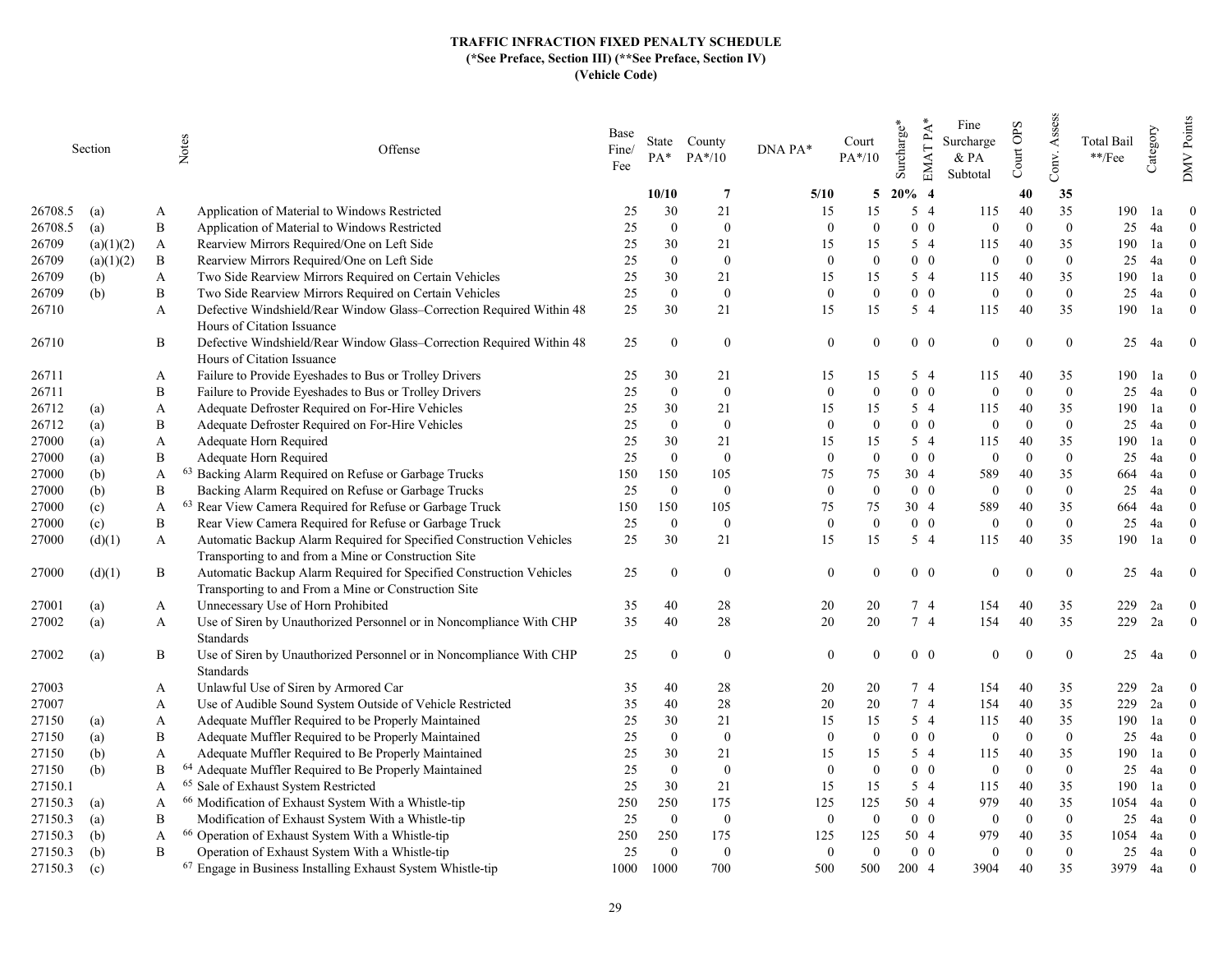|               | Section   |              | Notes<br>Offense                                                                                          | Base<br>Fine/<br>Fee | $PA^*$         | State County<br>$PA*/10$ | DNA PA*      | Court<br>$PA*/10$ | EMAT PA*<br>Surcharge* | Fine<br>Surcharge<br>$\&$ PA<br>Subtotal | Court OPS | Assess<br>Conv.  | <b>Total Bail</b><br>$\rm **/Fee$ | Category | Points<br>$\sqrt{\rm MW}$ |
|---------------|-----------|--------------|-----------------------------------------------------------------------------------------------------------|----------------------|----------------|--------------------------|--------------|-------------------|------------------------|------------------------------------------|-----------|------------------|-----------------------------------|----------|---------------------------|
|               |           |              |                                                                                                           |                      | 10/10          | $\overline{7}$           | 5/10         | 5                 | $20\%$ 4               |                                          | 40        | 35               |                                   |          |                           |
| 27151         | (a)       | A            | Modification of Exhaust System Prohibited                                                                 | 25                   | 30             | 21                       | 15           | 15                | 5 4                    | 115                                      | 40        | 35               | 190                               | 1a       | $\Omega$                  |
| 27151         | (a)       | B            | Modification of Exhaust System Prohibited, Other than Motorcycle                                          | 25                   | $\theta$       | $\mathbf{0}$             | $\Omega$     | $\Omega$          | $0\quad 0$             | $\theta$                                 | $\Omega$  | $\theta$         | 25                                | 4a       | $\theta$                  |
| 27152         |           | A            | <b>Exhaust Pipe Specifications</b>                                                                        | 25                   | 30             | 21                       | 15           | 15                | $5\quad4$              | 115                                      | 40        | 35               | 190                               | 1a       | $\Omega$                  |
| 27152         |           | B            | <b>Exhaust Pipe Specifications</b>                                                                        | 25                   | $\Omega$       | $\mathbf{0}$             | $\Omega$     | $\Omega$          | $0\quad 0$             | $\theta$                                 | $\Omega$  | $\theta$         | 25                                | 4a       | $\theta$                  |
| 27153         | (a,b)     | A            | Excessive Smoke, Fumes, etc., Defined                                                                     | 25                   | 30             | 21                       | 15           | 15                | 54                     | 115                                      | 40        | 35               | 190                               | 1a       | $\Omega$                  |
| 27153         | (a,b)     | B            | Excessive Smoke, Fumes, etc., Defined                                                                     | 25                   | $\theta$       | $\mathbf{0}$             | $\theta$     | $\theta$          | $0\quad 0$             | $\mathbf{0}$                             | $\theta$  | $\mathbf{0}$     | 25                                | 4a       | $\mathbf{0}$              |
| 27153         | (d)       |              | Excessive Smoke, Fumes, etc., Defined with Willfully Tampered Emission                                    | 25                   | 30             | 21                       | 15           | 15                | 5 4                    | 115                                      | 40        | 35               | 190                               | 1a       | $\theta$                  |
|               |           |              | Controls                                                                                                  |                      |                |                          |              |                   |                        |                                          |           |                  |                                   |          |                           |
| 27153.5       | (a,b)     | A            | <sup>69</sup> Motor Vehicle Exhaust Standards Specified                                                   | 250                  | 250            | 175                      | 125          | 125               | 50 4                   | 979                                      | 40        | 35               | 1054                              | 4a       | $\theta$                  |
| 27153.5       | (a,b)     | B            | Motor Vehicle Exhaust Standards Specified                                                                 | 25                   | $\overline{0}$ | $\mathbf{0}$             | $\mathbf{0}$ | $\theta$          | $0\quad 0$             | $\theta$                                 | $\Omega$  | $\mathbf{0}$     | 25                                | 4a       | $\mathbf{0}$              |
| 27154         |           | $\mathbf{A}$ | Gases/Fumes Should Not Penetrate Cab of Vehicle                                                           | 25                   | 30             | 21                       | 15           | 15                | 5 4                    | 115                                      | 40        | 35               | 190                               | 1a       | $\theta$                  |
| 27154         |           | B            | Gases/Fumes Should Not Penetrate Cab of Vehicle                                                           | 25                   | $\theta$       | $\mathbf{0}$             | $\Omega$     | $\Omega$          | $0\quad 0$             | $\theta$                                 | $\theta$  | $\mathbf{0}$     | 25                                | 4a       | $\Omega$                  |
| 27154.1       | (a)       | A            | Opening in Floor of Vehicle Allowing Penetration of Fumes or Fire                                         | 25                   | 30             | 21                       | 15           | 15                | $5\quad4$              | 115                                      | 40        | 35               | 190                               | 1a       | $\Omega$                  |
| 27154.1       | (a)       | B            | Opening in Floor of Vehicle Allowing Penetration of Fumes or Fire                                         | 25                   | $\Omega$       | $\mathbf{0}$             | $\Omega$     | $\Omega$          | $0\quad 0$             | $\Omega$                                 | $\Omega$  | $\theta$         | 25                                | 4a       | $\Omega$                  |
| 27154.1       | (b)       | A            | Floor of Vehicle Permeated with Oil                                                                       | 25                   | 30             | 21                       | 15           | 15                | $5\quad4$              | 115                                      | 40        | 35               | 190                               | 1a       | $\theta$                  |
| 27154.1       | (b)       | B            | Floor of Vehicle Permeated with Oil                                                                       | 25                   | $\Omega$       | $\mathbf{0}$             | $\Omega$     | $\Omega$          | $0\quad 0$             | $\theta$                                 | $\Omega$  | $\mathbf{0}$     | 25                                | 4a       | $\Omega$                  |
| 27155         |           | A            | Proper Fuel Tank Cap Required                                                                             | 25                   | 30             | 21                       | 15           | 15                | $5\quad4$              | 115                                      | 40        | 35               | 190                               | 1a       | $\Omega$                  |
| 27155         |           | $\, {\bf B}$ | Proper Fuel Tank Cap Required                                                                             | 25                   | $\theta$       | $\mathbf{0}$             | $\Omega$     | $\theta$          | $0\quad 0$             | $\mathbf{0}$                             | $\Omega$  | $\mathbf{0}$     | 25                                | 4a       | $\theta$                  |
| 27156         | (a,b,c,f) | A            | <sup>70</sup> Air Pollution Control Device Required                                                       | 50                   | 50             | 35                       | 25           | 25                | 10 4                   | 199                                      | 40        | 35               | 274                               | 4a       | $\Omega$                  |
| 27156         | (a,b,c,f) | B            | Air Pollution Control Device Required                                                                     | 25                   | $\Omega$       | $\overline{0}$           | $\Omega$     | $\Omega$          | $0\quad 0$             | $\theta$                                 | $\Omega$  | $\theta$         | 25                                | 4a       | $\theta$                  |
| 27158         |           |              | Pollutant Emission Certificate Required                                                                   | 25                   | 30             | 21                       | 15           | 15                | $5\quad4$              | 115                                      | 40        | 35               | 190                               | 1a       | $\theta$                  |
| 27158.1       | (a)       | A            | Maintaining a Heavy-Duty Vehicle Inspection and Maintenance Compliance<br>Certificate                     | 25                   | 30             | 21                       | 15           | 15                | $5\quad4$              | 115                                      | 40        | 35               | 190                               | 1a       | $\Omega$                  |
| 27158.1       | (a)       | B            | Maintaining a Heavy-Duty Vehicle Inspection and Maintenance Compliance<br>Certificate                     | 25                   | $\Omega$       | $\overline{0}$           | $\mathbf{0}$ |                   | $0\quad 0$             | $\mathbf{0}$                             | $\Omega$  | $\boldsymbol{0}$ | 25                                | 4a       | $\bf{0}$                  |
| 27158.2       | (a)       |              | Presenting a Heavy-Duty Vehicle Inspection and Maintenance Compliance<br>Certificate                      | 25                   | 30             | 21                       | 15           | 15                | $5\quad4$              | 115                                      | 40        | 35               | 190                               | 1a       | $\overline{0}$            |
| $27158.2$ (b) |           |              | Presenting a Heavy-Duty Vehicle Inspection and Maintenance Compliance<br>Certificate Not for That Vehicle | 35                   | 40             | 28                       | 20           | 20                | 7 4                    | 154                                      | 40        | 35               | 229                               | 2a       | $\theta$                  |
| 27158.5       |           |              | Pollutant Emission Certificate Required (1955-65 Models)                                                  | 25                   | 30             | 21                       | 15           | 15                | $5\quad4$              | 115                                      | 40        | 35               | 190                               | 1a       | $\mathbf{0}$              |
| 27200         | (d,e)     |              | Sale of a New Motor Vehicle Exceeding EPA's Maximum Noise Standards                                       | 25                   | 30             | 21                       | 15           | 15                | 54                     | 115                                      | $40\,$    | 35               | 190                               | 1a       | $\mathbf{0}$              |
| 27302         |           |              | Sale of Seatbelts Failing to Comply With CHP Standards                                                    | 25                   | 30             | 21                       | 15           | 15                | $5\quad4$              | 115                                      | 40        | 35               | 190                               | 1a       | $\overline{0}$            |
| 27304         |           | A            | Seatbelt Not Installed in Driver Training Vehicle                                                         | 25                   | 30             | 21                       | 15           | 15                | $5\quad4$              | 115                                      | 40        | 35               | 190                               | 1a       | $\overline{0}$            |
| 27304         |           | A            | Seatbelt Not Used in Driver Training Vehicle                                                              | 25                   | 30             | 21                       | 15           | 15                | $5\quad 4$             | 115                                      | 40        | 35               | 190                               | 4a       | $\overline{0}$            |
| 27304         |           | B            | Seatbelt Not Installed in Driver Training Vehicle                                                         | 25                   | $\Omega$       | $\mathbf{0}$             | $\mathbf{0}$ | $\Omega$          | $0\quad 0$             | $\mathbf{0}$                             | $\Omega$  | $\Omega$         | 25                                | 1a       | $\Omega$                  |
| 27304         |           | B            | Seatbelt Not Used in Driver Training Vehicle                                                              | 25                   | $\Omega$       | $\mathbf{0}$             | $\Omega$     | $\theta$          | $0\quad 0$             | $\theta$                                 | $\theta$  | $\theta$         | 25                                | 4a       | $\overline{0}$            |
| 27305         |           | A            | Safety Belts Required on Firefighting Vehicles                                                            | 25                   | 30             | 21                       | 15           | 15                | 5 4                    | 115                                      | 40        | 35               | 190                               | 1a       | $\Omega$                  |
| 27305         |           | B            | Safety Belts Required on Firefighting Vehicles                                                            | 25                   | $\Omega$       | $\mathbf{0}$             | $\Omega$     | $\Omega$          | $0\quad 0$             | $\Omega$                                 | $\Omega$  | $\theta$         | 25                                | 4a       | $\Omega$                  |
| 27314         | (a,b)     |              | Failure to Provide Required Seatbelts Prior to Sale of Any Used Passenger<br>Vehicle Dated 1972 to 1990   | 25                   | 30             | 21                       | 15           | 15                | $5\quad4$              | 115                                      | 40        | 35               | 190                               | 1a       | $\mathbf{0}$              |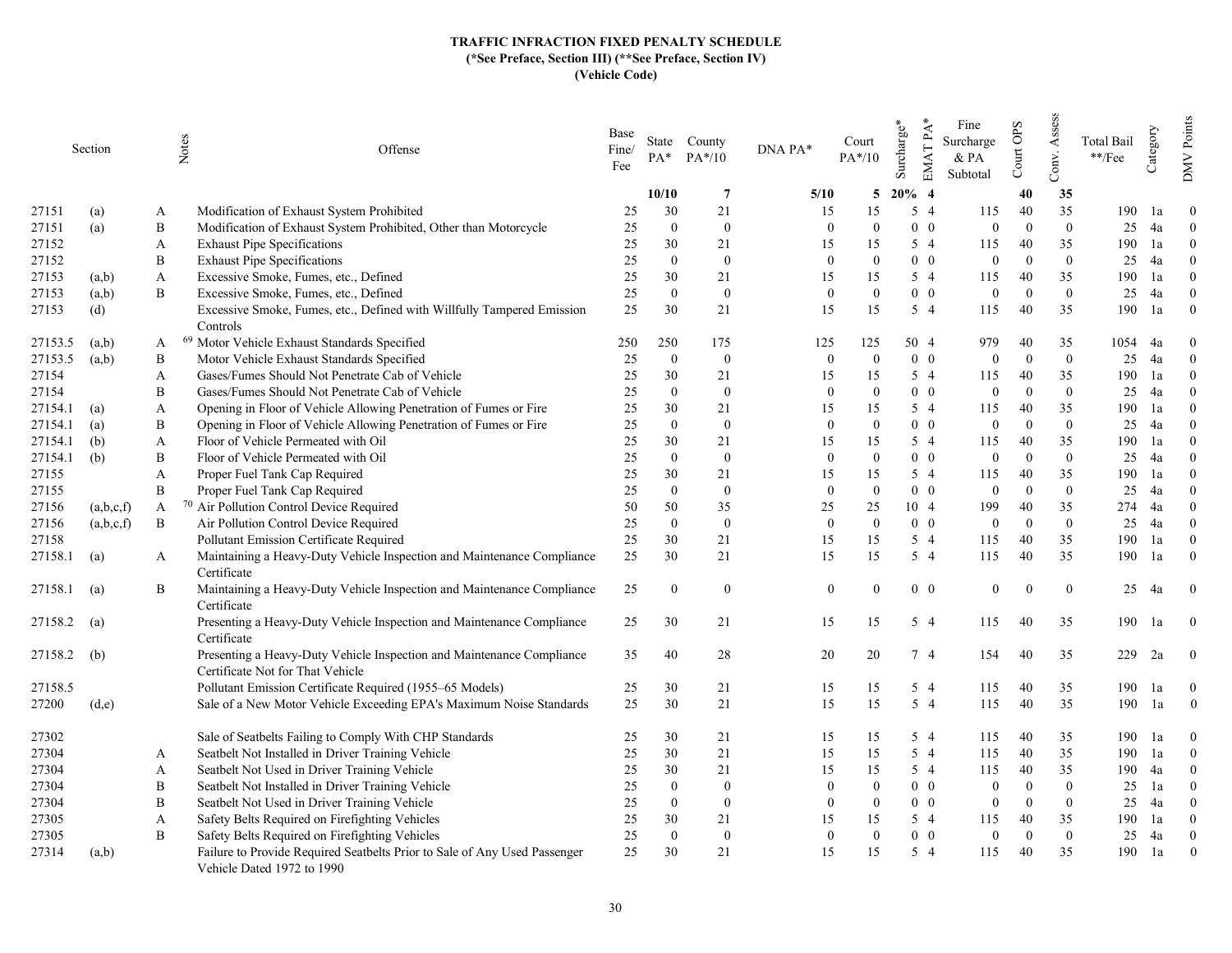|         | Section    |   | Notes<br>Offense                                                                                                                                         | Base<br>Fine/<br>Fee | $PA*$    | State County<br>$PA*/10$ | DNA PA* | Court<br>$PA*/10$                | Surcharge <sup>®</sup> | $EMATPA*$<br>Fine<br>Surcharge<br>& PA<br>Subtotal | Court OPS      | Assess<br>Conv. | <b>Total Bail</b><br>$\rm **/Fee$ | Category      | Points<br><b>NND</b> |
|---------|------------|---|----------------------------------------------------------------------------------------------------------------------------------------------------------|----------------------|----------|--------------------------|---------|----------------------------------|------------------------|----------------------------------------------------|----------------|-----------------|-----------------------------------|---------------|----------------------|
|         |            |   |                                                                                                                                                          |                      | 10/10    | 7                        | 5/10    | 5                                | $20\%$ 4               |                                                    | 40             | 35              |                                   |               |                      |
| 27315   | (d)(1,3,4) | A | <sup>71</sup> Mandatory Use of Safety Belts Required                                                                                                     | 20                   | 20       | 14                       | 10      | 10                               | $4\quad4$              | 82                                                 | 40             | 35              | 157                               | 4a            | $\overline{0}$       |
| 27315   | (e)        | A | <sup>71</sup> Mandatory Use of Safety Belts Required                                                                                                     | 20                   | 20       | 14                       | 10      | 10                               | 44                     | 82                                                 | 40             | 35              | 157                               | 4a            | $\Omega$             |
| 27315   | (f)        | A | 71 Owner to Maintain Safety Belts in Working Condition                                                                                                   | 20                   | 20       | 14                       | 10      | 10                               | 44                     | 82                                                 | 40             | 35              | 157                               | 4a            | $\Omega$             |
| 27315   | (f)        | B | Owner to Maintain Safety Belts in Working Condition                                                                                                      | 25                   | $\theta$ | $\mathbf{0}$             |         | $\mathbf{0}$<br>$\Omega$         | $0\quad 0$             | $\mathbf{0}$                                       | $\overline{0}$ | $\overline{0}$  | 25                                | 4a            | $\overline{0}$       |
| 27315.1 |            | A | Noncompliance With CHP Seatbelt Regulations While in a Fully Enclosed<br>Three-Wheeled Vehicle                                                           | 25                   | 30       | 21                       | 15      | 15                               | $5\quad4$              | 115                                                | 40             | 35              | 190                               | 1a            | $\theta$             |
| 27315.1 |            | B | Noncompliance With CHP Seatbelt Regulations While in a Fully Enclosed<br>Three-D926 Wheeled Vehicle                                                      | 25                   | $\theta$ | $\theta$                 |         | $\mathbf{0}$                     | $0\quad 0$             | $\overline{0}$                                     | $\Omega$       | $\theta$        | 25                                | 4a            | $\theta$             |
| 27318   | $(a-d)$    |   | 72 Safety Belts for Passengers on Buses                                                                                                                  | 20                   | 20       | 14                       | 10      | 10                               | 44                     | 82                                                 | 40             | 35              | 157                               | 4a            | $\theta$             |
| 27319   | (a)        |   | 73 Safety Belts for Drivers on Buses                                                                                                                     | 20                   | 20       | 14                       | 10      | 10                               | 44                     | 82                                                 | 40             | 35              | 157                               | 4a            | $\Omega$             |
| 27319   | (b)        | A | <sup>73</sup> Safety Belts for Drivers on Buses                                                                                                          | 20                   | 20       | 14                       | 10      | 10                               | 44                     | 82                                                 | 40             | 35              | 157                               | 4a            | $\Omega$             |
| 27319   | (b)        | B | <sup>73</sup> Safety Belts for Drivers on Buses                                                                                                          | 25                   | $\theta$ | $\mathbf{0}$             |         | $\overline{0}$<br>$\overline{0}$ | $0\quad 0$             | $\overline{0}$                                     | $\overline{0}$ | $\overline{0}$  | 25                                | 4a            | $\theta$             |
| 27360   | (a)        | A | 74 Mandatory Use of Child Passenger Restraints in Rear Seat Required for<br>Children Under 8 as Specified                                                | 100                  | 100      | 70                       | 50      | 50                               | 20 4                   | 394                                                | 40             | 35              | 469                               | 4a            |                      |
| 27360   | (b)        |   | 75 Securing a Child Under Age 2 in a Rear-Facing Child Passenger Restraint<br>System                                                                     | 100                  | 100      | 70                       | 50      | 50                               | 20 4                   | 394                                                | 40             | 35              | 469                               | 4a            |                      |
| 27360.5 | (a)        |   | A <sup>74</sup> Mandatory Use of Safety Belt or Child Restraint System Required for<br>Children 8 or Older, but Under 16, as Specified                   | 100                  | 100      | 70                       | 50      | 50                               | 20 4                   | 394                                                | 40             | 35              | 469                               | -4a           |                      |
| 27363   | (b)        | A | Transportation of Child in Case of Life-Threatening Emergency in Vehicle or<br>Emergency Vehicle With No Child Restraint System Without Use of Seatbelt  | 35                   | 40       | 28                       | 20      | 20                               | 74                     | 154                                                | 40             | 35              | 229                               | 2a            |                      |
| 27363   | (f)        | A | Transportation of Child in Rear-Facing Child Passenger Restraint System in<br>Front Seat of Vehicle With Active Frontal Airbag                           | 35                   | 40       | 28                       | 20      | 20                               | 7 4                    | 154                                                | 40             | 35              | 229                               | 2a            |                      |
| 27363.5 | (a,b)      |   | Failure of Hospital, Clinic, or Birthing Center to Provide Information About<br>Child Passenger Restraint Requirements and Contact Information           | 35                   | 40       | 28                       | 20      | 20                               | 7 4                    | 154                                                | 40             | 35              | 229                               | 2a            | $\overline{0}$       |
| 27365   | (a)(1)     |   | <sup>76</sup> Rental Agencies Required to Inform Customers About Child Restraint<br>Requirements, Provide for Rental of Child Passenger Restraint System | 100                  | 100      | 70                       | 50      | 50                               | 20 4                   | 394                                                | 40             | 35              | 469                               | 4a            | $\Omega$             |
| 27368   |            | A | Failure to Abide by Safety Standards and Regulations for Child Passengers in<br>Fully Enclosed Three-Wheeled Vehicles                                    | 25                   | 30       | 21                       | 15      | 15                               | $5\quad4$              | 115                                                | 40             | 35              | 190                               | 1a            |                      |
| 27368   |            | B | Failure to Abide by Safety Standards and Regulations for Child Passengers in<br>Fully Enclosed Three-Wheeled Vehicles                                    | 25                   | $\theta$ | $\theta$                 |         | $\Omega$                         | $0\quad 0$             | $\theta$                                           | $\Omega$       | $\theta$        | 25                                | 4a            | $\Omega$             |
| 27375   | (a)        | A | 77 Violation of Door or Window Requirement for Modified Limousine                                                                                        | 70                   | 70       | 49                       | 35      | 35                               | 14 4                   | 277                                                | 40             | 35              | 352                               | <sup>3a</sup> | $\mathbf{0}$         |
| 27375   | (a)        | B | 77 Violation of Door or Window Requirement for Modified Limousine                                                                                        | 25                   | $\theta$ | $\mathbf{0}$             |         | $\overline{0}$<br>$\mathbf{0}$   | $0\quad 0$             | $\boldsymbol{0}$                                   | $\Omega$       | $\mathbf{0}$    | 25                                | 4a            | $\theta$             |
| 27375   | (b)        |   | Failure of Limousine Driver to Unlock Rear Doors for Passengers to Open                                                                                  | 70                   | 70       | 49                       | 35      | 35                               | 14 4                   | 277                                                | 40             | 35              | 352                               | 3a            | $\theta$             |
|         |            |   | for Fire or Emergency                                                                                                                                    |                      |          |                          |         |                                  |                        |                                                    |                |                 |                                   |               |                      |
| 27375   | (c)(1)     |   | Failure of Limousine Owner or Operator to Instruct Passengers on Vehicle<br>Features and Communication With the Driver                                   | 70                   | 70       | 49                       | 35      | 35                               | 14 4                   | 277                                                | 40             | 35              |                                   | 352 3a        | $\overline{0}$       |
| 27375   | (c)(2)     |   | Failure of Limousine Owner or Operator to Disclose Whether the Limousine<br>Meets Current Safety Requirements                                            | 70                   | 70       | 49                       | 35      | 35                               | 14 4                   | 277                                                |                | 35              | 352                               | 3a            | $\mathbf{0}$         |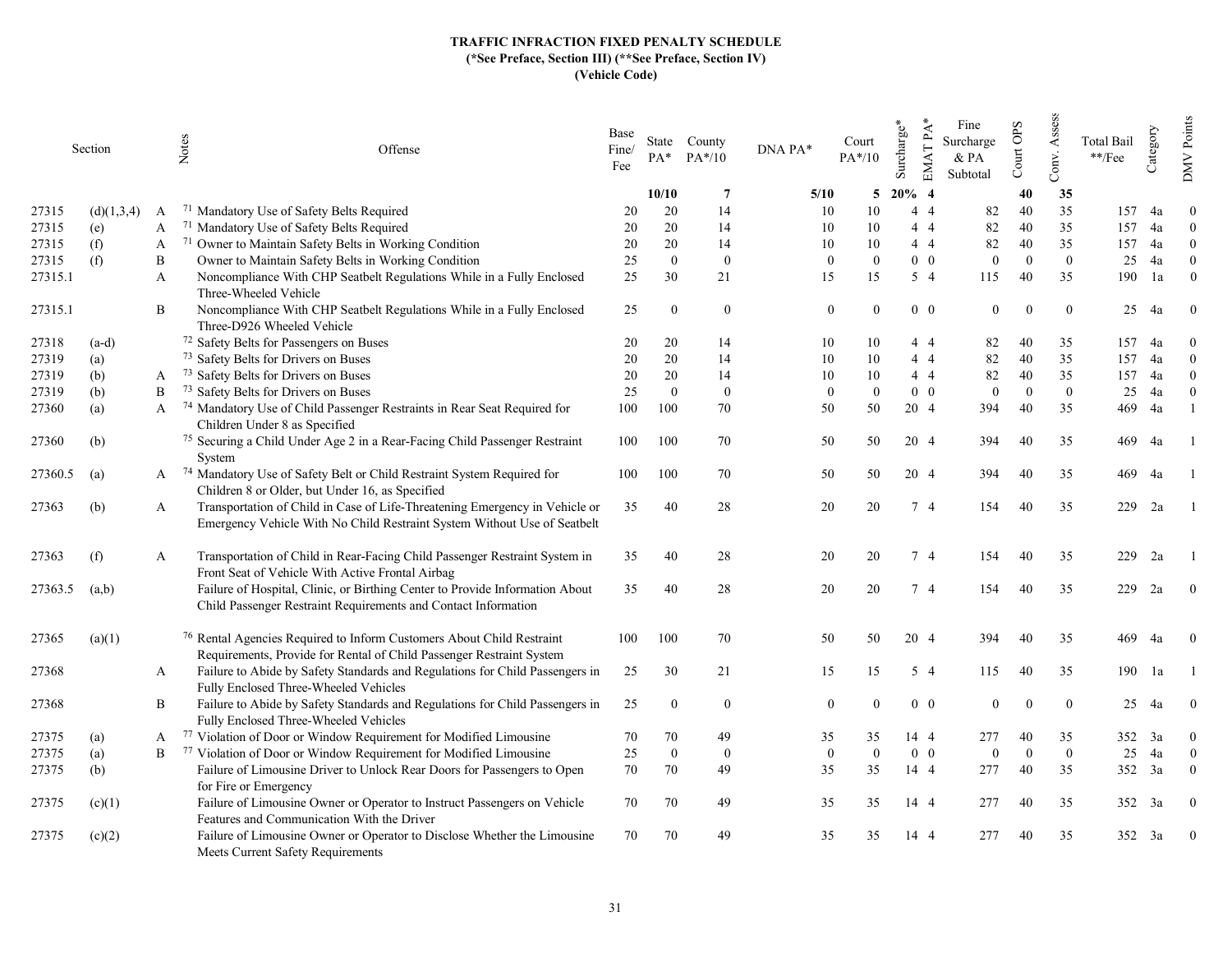|         | Section | Notes | Offense                                                                                                                             | Base<br>Fine/<br>Fee | $PA*$          | State County<br>$PA*/10$ | DNA PA* | Court<br>$PA*/10$            | Surcharge*   | $EMATPA*$  | Fine<br>Surcharge<br>& PA<br>Subtotal | Court OPS      | Assess<br>Conv.  | Total Bail<br>$**$ /Fee | Category | Points<br><b>NND</b> |
|---------|---------|-------|-------------------------------------------------------------------------------------------------------------------------------------|----------------------|----------------|--------------------------|---------|------------------------------|--------------|------------|---------------------------------------|----------------|------------------|-------------------------|----------|----------------------|
|         |         |       |                                                                                                                                     |                      | 10/10          | -7                       | 5/10    | 5                            | $20\%$ 4     |            |                                       | 40             | 35               |                         |          |                      |
| 27375   | (c)(3)  |       | Failure of Limousine Owner or Operator to Disclose Whether the Limousine<br>Is Exempt From Safety Requirements For Emergency Escape | 70                   | 70             | 49                       | 35      | 35                           | $14 \quad 4$ |            | 277                                   | 40             | 35               | 352                     | 3a       | $\overline{0}$       |
| 27400   |         | A     | Headsets, Ear Plugs, or Earphones In or Over Both Ears Prohibited                                                                   | 25                   | 30             | 21                       | 15      | 15                           |              | 5 4        | 115                                   | 40             | 35               | 190                     | 1a       | $\overline{0}$       |
| 27425   | (a)     | A     | Charter Bus Emergency Lighting                                                                                                      | 70                   | $70\,$         | 49                       | 35      | 35                           |              | 14 4       | 277                                   | 40             | 35               | 352                     | 3a       | $\theta$             |
| 27450   | $(a-c)$ | A     | Noncompliance With Minimum Tire Thickness Requirements                                                                              | 25                   | 30             | 21                       | 15      | 15                           |              | 5 4        | 115                                   | 40             | 35               | 190                     | 1a       | $\Omega$             |
| 27450   | $(a-c)$ | B     | Noncompliance With Minimum Tire Thickness Requirements                                                                              | 25                   | $\mathbf{0}$   | $\overline{0}$           |         | $\Omega$<br>$\Omega$         |              | $0\quad 0$ | $\mathbf{0}$                          | $\mathbf{0}$   | $\mathbf{0}$     | 25                      | 4a       | $\Omega$             |
| 27452   |         | A     | Noncompliance With CHP Uniform Tire Thickness Requirements                                                                          | 25                   | 30             | 21                       | 15      | 15                           |              | $5\quad4$  | 115                                   | 40             | 35               | 190                     | 1a       | $\Omega$             |
| 27452   |         | B     | Noncompliance With CHP Uniform Tire Thickness Requirements                                                                          | 25                   | $\mathbf{0}$   | $\mathbf{0}$             |         | $\mathbf{0}$<br>$\Omega$     |              | $0\quad 0$ | $\overline{0}$                        | $\overline{0}$ | $\mathbf{0}$     | 25                      | 4a       | $\Omega$             |
| 27453   |         | A     | Use of Noncompliant Dual Solid Rubber Tires                                                                                         | 25                   | 30             | 21                       | 15      | 15                           |              | 5 4        | 115                                   | 40             | 35               | 190                     | 1a       | $\theta$             |
| 27453   |         | B     | Use of Noncompliant Dual Solid Rubber Tires                                                                                         | 25                   | $\mathbf{0}$   | $\mathbf{0}$             |         | $\boldsymbol{0}$<br>$\Omega$ |              | $0\quad 0$ | $\mathbf{0}$                          | $\Omega$       | $\mathbf{0}$     | 25                      | 4a       | $\Omega$             |
| 27454   |         | A     | Use of Tires Containing Prohibited Projections Beyond Tread of the Tire's<br>Surface                                                | 25                   | 30             | 21                       |         | 15<br>15                     |              | 5 4        | 115                                   | 40             | 35               | 190                     | 1a       | $\Omega$             |
| 27454   |         | B     | Use of Tires Containing Prohibited Projections Beyond Tread of the Tire's<br>Surface                                                | 25                   | $\theta$       | $\bf{0}$                 |         | $\boldsymbol{0}$             |              | $0\quad 0$ | $\overline{0}$                        | $\Omega$       | $\theta$         | 25                      | 4a       | $\overline{0}$       |
| 27455   | (a)     |       | Sale of Inner Tube That Is Noncompliant With CHP Inner Tube Standards                                                               | 25                   | 30             | 21                       |         | 15<br>15                     |              | $5\quad4$  | 115                                   | 40             | 35               | 190                     | 1a       | $\overline{0}$       |
| 27455   | (b)     |       | Installation of Inner Tube That Is Noncompliant With CHP Inner Tube<br>Standards                                                    | 25                   | 30             | 21                       |         | 15<br>15                     |              | 5 4        | 115                                   | 40             | 35               | 190                     | 1a       | $\overline{0}$       |
| 27459   |         | A     | Tire Chains or Snow Tires Required                                                                                                  | 25                   | 30             | 21                       | 15      | 15                           |              | $5\quad4$  | 115                                   | 40             | 35               | 190                     | 1a       | $\Omega$             |
| 27459   |         | B     | Tire Chains or Snow Tires Required                                                                                                  | 25                   | $\mathbf{0}$   | $\overline{0}$           |         | $\mathbf{0}$<br>$\Omega$     |              | $0\quad 0$ | $\mathbf{0}$                          | $\mathbf{0}$   | $\boldsymbol{0}$ | 25                      | 4a       | $\overline{0}$       |
| 27459.5 | (a,b)   |       | Sale/Replacement of Noncompliant Tire Chains Prohibited                                                                             | 25                   | 30             | 21                       | 15      | 15                           |              | $5\quad4$  | 115                                   | 40             | 35               | 190                     | 1a       | $\overline{0}$       |
| 27460   |         | A     | Four-Wheel-Drive Vehicles With Snow Tread Tires Allowed; Chains to Be<br>Carried                                                    | 25                   | 30             | 21                       |         | 15<br>15                     |              | $5\quad4$  | 115                                   | 40             | 35               | 190                     | 1a       | $\overline{0}$       |
| 27460   |         | B     | Four-Wheel-Drive Vehicles With Snow Tread Tires Allowed; Chains to Be<br>Carried                                                    | 25                   | $\mathbf{0}$   | $\bf{0}$                 |         | $\overline{0}$<br>$\Omega$   |              | $0\quad 0$ | $\overline{0}$                        | $\Omega$       | $\mathbf{0}$     | 25                      | 4a       | $\overline{0}$       |
| 27460.5 |         |       | Knowingly Selling or Offering for Sale a Recut or Regrooved Tire for<br>Noncommercial Use                                           | 25                   | 30             | 21                       | 15      | 15                           |              | $5\quad4$  | 115                                   | 40             | 35               | 190                     | 1a       | $\overline{0}$       |
| 27461   |         | A     | Use of Recut or Regrooved Tires Prohibited                                                                                          | 25                   | 30             | 21                       | 15      | 15                           |              | 5 4        | 115                                   | 40             | 35               | 190                     | 1a       | $\overline{0}$       |
| 27461   |         | B     | Use of Recut or Regrooved Tires Prohibited                                                                                          | 25                   | $\theta$       | $\overline{0}$           |         | $\Omega$<br>$\Omega$         |              | $0\quad 0$ | $\Omega$                              | $\mathbf{0}$   | $\mathbf{0}$     | 25                      | 4a       | $\mathbf{0}$         |
| 27465   | (a)     |       | Inadequate Tire Tread-Sale Prohibited                                                                                               | 25                   | 30             | 21                       | 15      | 15                           |              | $5\quad4$  | 115                                   | 40             | 35               | 190                     | 1a       | $\Omega$             |
| 27465   | (b)     | A     | Inadequate Tire Tread-Use on Highway Prohibited                                                                                     | 25                   | 30             | 21                       | 15      | 15                           |              | 5 4        | 115                                   | 40             | 35               | 190                     | 1a       | $\overline{0}$       |
| 27465   | (b)     | B     | Inadequate Tire Tread-Use on Highway Prohibited                                                                                     | 25                   | $\mathbf{0}$   | $\overline{0}$           |         | $\Omega$<br>$\Omega$         |              | $0\quad 0$ | $\mathbf{0}$                          | $\overline{0}$ | $\mathbf{0}$     | 25                      | 4a       | $\theta$             |
| 27501   | (a)     |       | Sale or Installation of Nonconforming Pneumatic Tires                                                                               | 25                   | 30             | 21                       | 15      | 15                           |              | $5\quad4$  | 115                                   | 40             | 35               | 190                     | 1a       | $\theta$             |
| 27501   | (b)     | A     | Operating With Nonconforming Pneumatic Tires                                                                                        | 25                   | 30             | 21                       | 15      | 15                           |              | $5\quad4$  | 115                                   | 40             | 35               | 190                     | 1a       | $\overline{0}$       |
| 27501   | (b)     | Β     | Operating With Nonconforming Pneumatic Tires                                                                                        | 25                   | $\overline{0}$ | $\mathbf{0}$             |         | $\overline{0}$<br>$\Omega$   |              | $0\quad 0$ | $\mathbf{0}$                          | $\theta$       | $\mathbf{0}$     | 25                      | 4a       | $\mathbf{0}$         |
| 27502   |         |       | Sale of Tires That Fail to Comply With Noise Standards Articulated in VC<br>27503                                                   | 25                   | 30             | 21                       | 15      | 15                           |              | $5\quad4$  | 115                                   | 40             | 35               | 190                     | 1a       | $\Omega$             |
| 27600   |         | A     | Fenders and Mud Guards Required                                                                                                     | 25                   | 30             | 21                       | 15      | 15                           |              | 5 4        | 115                                   | 40             | 35               | 190                     | 1a       | $\overline{0}$       |
| 27600   |         | B     | Fenders and Mud Guards Required                                                                                                     | 25                   | $\mathbf{0}$   | $\theta$                 |         | $\mathbf{0}$<br>$\Omega$     |              | $0\quad 0$ | $\theta$                              | $\Omega$       | $\theta$         | 25                      | 4a       | $\mathbf{0}$         |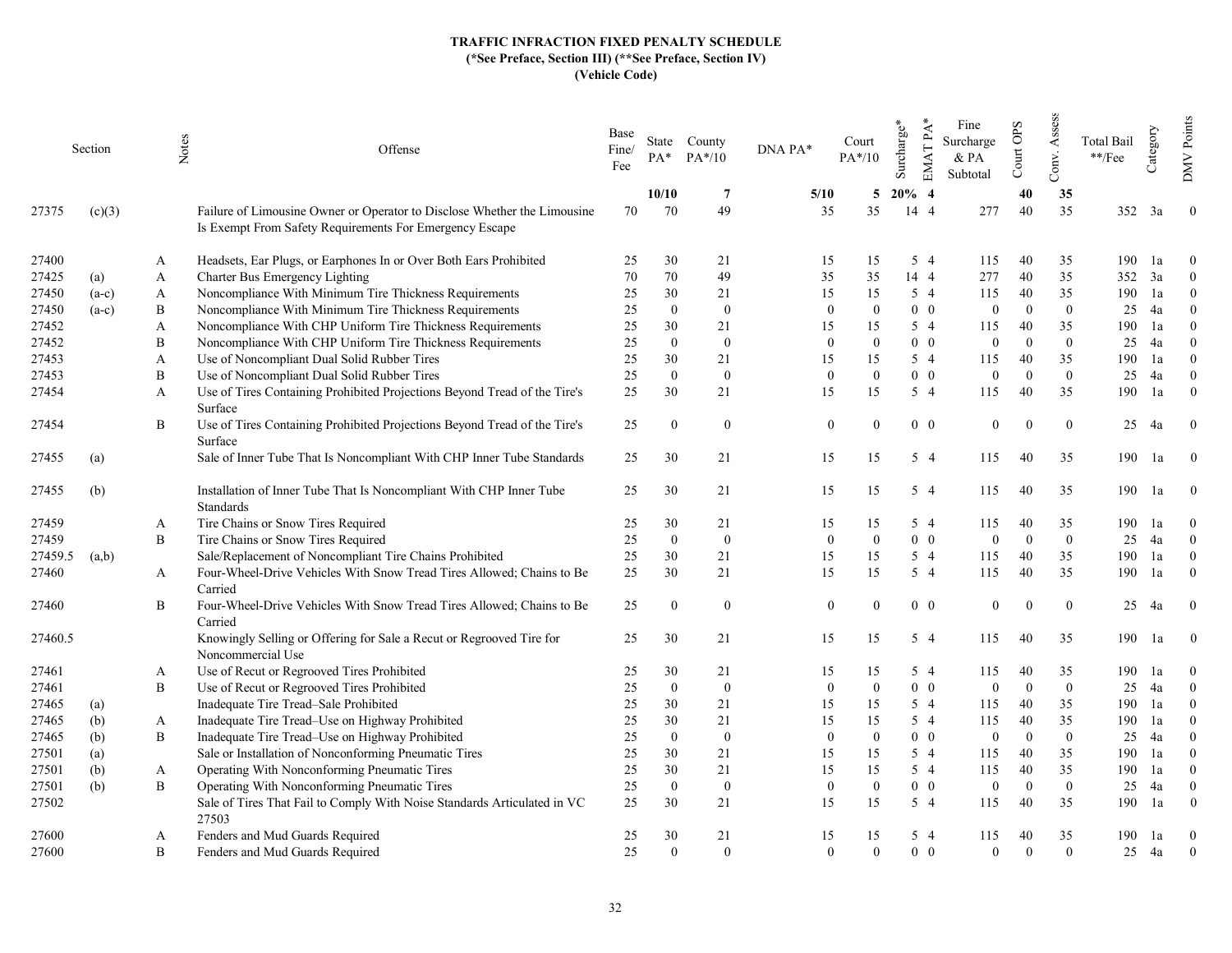|       | Section | Notes | Offense                                                                                                                              | Base<br>Fine/<br>Fee | $PA^*$       | State County<br>$PA*/10$ | DNA PA*          | Court<br>$PA*/10$ | Surcharge* | EMAT PA*       | Fine<br>Surcharge<br>$&$ PA<br>Subtotal | Court OPS    | Assess<br>Conv.  | <b>Total Bail</b><br>$^{**}/\mathrm{Fee}$ | Category | Points<br><b>NNO</b> |
|-------|---------|-------|--------------------------------------------------------------------------------------------------------------------------------------|----------------------|--------------|--------------------------|------------------|-------------------|------------|----------------|-----------------------------------------|--------------|------------------|-------------------------------------------|----------|----------------------|
|       |         |       |                                                                                                                                      |                      | 10/10        | -7                       | 5/10             | 5                 | $20\%$ 4   |                |                                         | 40           | 35               |                                           |          |                      |
| 27602 | (a)     | A     | Operation of a Motor Vehicle Containing Unauthorized Video Screen or TV<br>Monitor Within Driver's Field of Vision                   | 35                   | 40           | 28                       | 20               | 20                |            | 7 <sub>4</sub> | 154                                     | 40           | 35               | 229                                       | 2a       | $\overline{0}$       |
| 27602 | (a)     | B     | Operation of a Motor Vehicle Containing Unauthorized Video Screen or TV<br>Monitor Within Driver's Field of Vision                   | 25                   | $\mathbf{0}$ | $\overline{0}$           | $\overline{0}$   | $\Omega$          |            | $0\quad 0$     | $\mathbf{0}$                            | $\Omega$     | $\mathbf{0}$     | 25                                        | 4a       | $\Omega$             |
| 27603 |         |       | Noncompliance With Repainting Requirement for Sale of Former School Bus<br>if Sold for Purpose Other Than Transporting Pupils        | 25                   | 30           | 21                       | 15               | 15                |            | 5 4            | 115                                     | 40           | 35               | 190                                       | 1a       | $\theta$             |
| 27605 |         | A     | Owning or Operating a Vehicle Painted to Resemble Law Enforcement<br>Vehicle                                                         | 25                   | 30           | 21                       | 15               | 15                |            | $5\quad4$      | 115                                     | 40           | 35               | 190                                       | 1a       | $\overline{0}$       |
| 27605 |         | Β     | Owning or Operating a Vehicle Painted to Resemble Law Enforcement<br>Vehicle                                                         | 25                   | $\Omega$     | $\mathbf{0}$             | $\mathbf{0}$     | $\Omega$          |            | $0\quad 0$     | $\overline{0}$                          | $\Omega$     | $\mathbf{0}$     | 25                                        | 4a       | $\Omega$             |
| 27606 | (a)     | A     | Owning or Operating a Vehicle with a Light Bar to Resemble Law<br><b>Enforcement Vehicle</b>                                         | 25                   | 30           | 21                       | 15               | 15                |            | $5\quad4$      | 115                                     | 40           | 35               | 190                                       | 1a       | $\theta$             |
| 27606 | (a)     | Β     | Owning or Operating a Vehicle with a Light Bar to Resemble Law<br>Enforcement Vehicle                                                | 25                   | $\theta$     | $\overline{0}$           | $\mathbf{0}$     |                   |            | $0\quad 0$     | $\overline{0}$                          | $\Omega$     | $\mathbf{0}$     | 25                                        | 4a       | $\overline{0}$       |
| 27700 | (a)     | A     | Tow Truck in Violation of Equipment Requirements                                                                                     | 25                   | 30           | 21                       | 15               | 15                |            | $5\quad4$      | 115                                     | 40           | 35               | 190                                       | 1a       | $\mathbf{0}$         |
| 27700 | (a)     | B     | Tow Truck in Violation of Equipment Requirements                                                                                     | 25                   | $\mathbf{0}$ | $\theta$                 | $\mathbf{0}$     | $\Omega$          |            | $0\quad 0$     | $\Omega$                                | $\theta$     | $\theta$         | 25                                        | 4a       | $\theta$             |
| 27800 |         | A     | Equipment for Motorcycle Passenger Required                                                                                          | 25                   | 30           | 21                       | 15               | 15                |            | $5\quad4$      | 115                                     | 40           | 35               | 190                                       | 1a       |                      |
| 27800 |         | B     | Equipment for Motorcycle Passenger Required                                                                                          | 25                   | $\mathbf{0}$ | $\overline{0}$           | $\Omega$         | $\Omega$          |            | $0\quad 0$     | $\mathbf{0}$                            | $\theta$     | $\theta$         | 25                                        | 4a       | $\overline{0}$       |
| 27801 | (a,b)   | A     | Required Position of Equipment on Motorcycle                                                                                         | 25                   | 30           | 21                       | 15               | 15                |            | $5\quad4$      | 115                                     | 40           | 35               | 190                                       | 1a       |                      |
| 27801 | (a,b)   | B     | Required Position of Equipment on Motorcycle                                                                                         | 25                   | $\mathbf{0}$ | $\overline{0}$           | $\mathbf{0}$     | $\theta$          |            | $0\quad 0$     | $\overline{0}$                          | $\theta$     | $\mathbf{0}$     | 25                                        | 4a       | $\theta$             |
| 27802 | (a)     |       | Failure to Label Helmets With Certification of Federal Safety Standard<br>Compliance                                                 | 25                   | 30           | 21                       | 15               | 15                |            | 5 4            | 115                                     | 40           | 35               | 190                                       | 1a       | $\theta$             |
| 27802 | (b)     |       | Sale of Safety Helmets That Fail to Comply With California DMV<br>Requirements                                                       | 25                   | 30           | 21                       | 15               | 15                |            | 5 4            | 115                                     | 40           | 35               | 190                                       | 1a       | $\overline{0}$       |
| 27803 | (b)     | A     | Operating/Riding Motorcycle, Motor-Driven Cycle, or Motorized Bicycle<br>While Not Wearing Helmet as Required                        | 25                   | 30           | 21                       | 15               | 15                |            | 5 4            | 115                                     | 40           | 35               | 190 la                                    |          | $\overline{0}$       |
| 27803 | (b)     | Β     | Operating/Riding Motorcycle, Motor-Driven Cycle, or Motorized Bicycle<br>While Not Wearing Helmet as Required                        | 25                   | $\theta$     | $\mathbf{0}$             | $\boldsymbol{0}$ |                   |            | $0\quad 0$     | $\overline{0}$                          | $\Omega$     | $\boldsymbol{0}$ | 25                                        | 4a       | $\Omega$             |
| 27803 | (c)     | A     | Riding Motorcycle, Motor-Driven Cycle, or Motorized Bicycle as Passenger<br>While Driver or Passenger Not Wearing Helmet as Required | 25                   | 30           | 21                       | 15               | 15                |            | 5 4            | 115                                     | 40           | 35               | 190                                       | 1a       | $\bf{0}$             |
| 27803 | (c)     | Β     | Riding Motorcycle, Motor-Driven Cycle, or Motorized Bicycle as Passenger<br>While Driver or Passenger Not Wearing Helmet as Required | 25                   | $\theta$     | $\overline{0}$           | $\overline{0}$   | $\Omega$          |            | $0\quad 0$     | $\theta$                                | $\Omega$     | $\mathbf{0}$     | 25                                        | 4a       | $\Omega$             |
| 27900 | (a)     | A     | Placards With Identifying Name Required on Both Sides of Vehicle                                                                     | 25                   | 30           | 21                       | 15               | 15                |            | $5\quad4$      | 115                                     | 40           | 35               | 190                                       | 1a       | $\overline{0}$       |
| 27900 | (a)     | B     | Placards With Identifying Name Required on Both Sides of Vehicle                                                                     | 25                   | $\mathbf{0}$ | $\overline{0}$           | $\boldsymbol{0}$ | $\Omega$          |            | $0\quad 0$     | $\mathbf{0}$                            | $\mathbf{0}$ | $\mathbf{0}$     | 25                                        | 4a       | $\overline{0}$       |
| 27901 |         | A     | Name and Trademark Visibility Required on For-Hire Vehicle                                                                           | 25                   | 30           | 21                       | 15               | 15                |            | 5 4            | 115                                     | 40           | 35               | 190                                       | 1a       | $\overline{0}$       |
| 27901 |         | B     | Name and Trademark Visibility Required on For-Hire Vehicle                                                                           | 25                   | $\mathbf{0}$ | $\overline{0}$           | $\Omega$         | $\Omega$          |            | $0\quad 0$     | $\theta$                                | $\Omega$     | $\mathbf{0}$     | 25                                        | 4a       | $\Omega$             |
| 27903 | (a)     | A     | Placards Indicating Type of Hazardous Cargo Required                                                                                 | 25                   | 30           | 21                       | 15               | 15                |            | $5\quad4$      | 115                                     | 40           | 35               | 190                                       | 1a       | $\overline{0}$       |
| 27903 | (a)     | B     | Placards Indicating Type of Hazardous Cargo Required                                                                                 | 25                   | $\theta$     | $\theta$                 | $\mathbf{0}$     | $\Omega$          |            | $0\quad 0$     | $\theta$                                | $\Omega$     | $\theta$         | 25                                        | 4a       | $\overline{0}$       |
|       |         |       |                                                                                                                                      |                      |              |                          |                  |                   |            |                |                                         |              |                  |                                           |          |                      |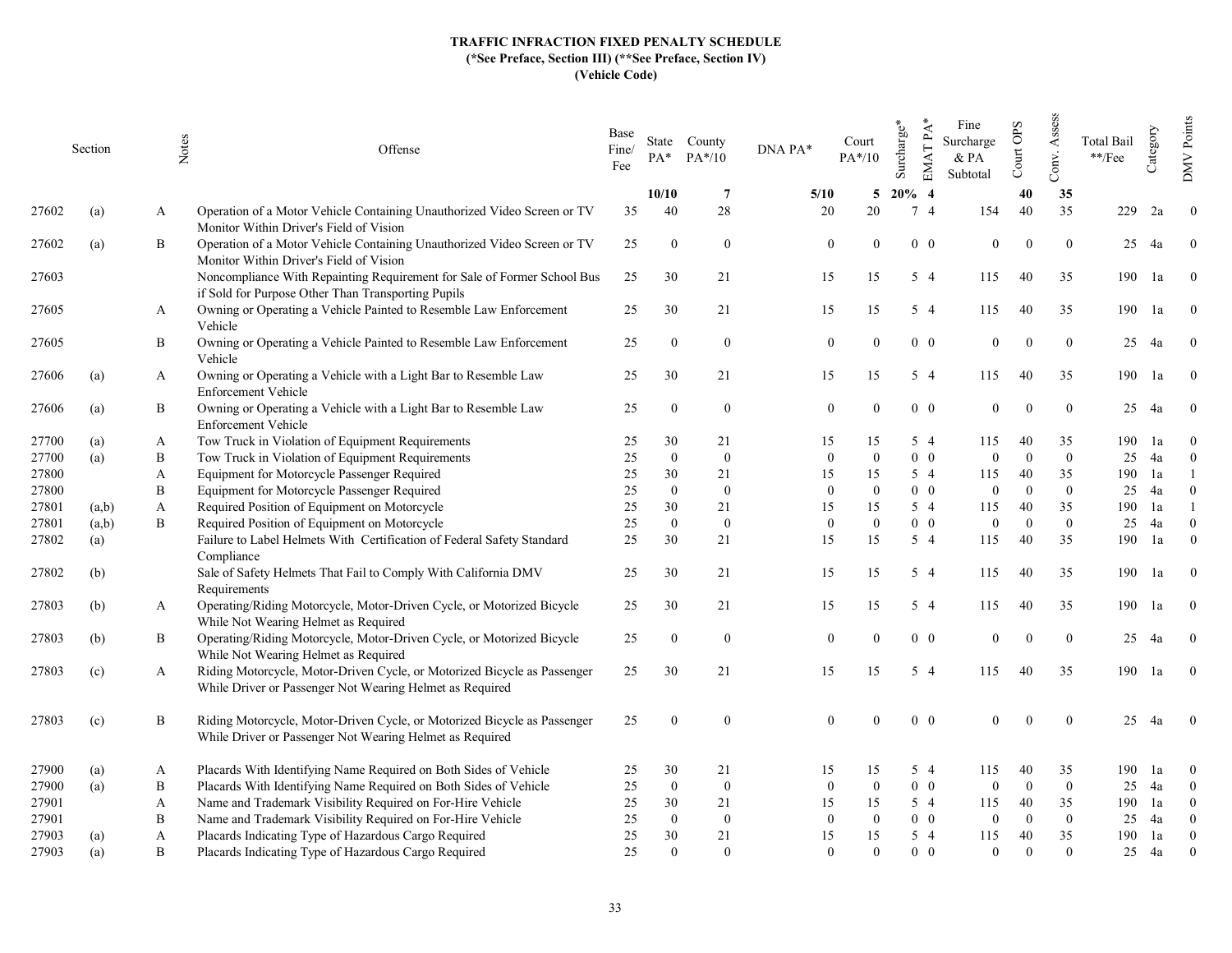|         | Section | Notes | Offense                                                                                               | Base<br>Fine/<br>Fee | $PA*$            | State County<br>$PA*/10$ | DNA PA*          | Court<br>$PA*/10$ | Surcharge* | EMAT PA*<br>Fine<br>Surcharge<br>& PA<br>Subtotal | Court OPS      | Assess<br>Conv.  | Total Bail<br>$\rm **/Fee$ | Category | Points<br><b>NNO</b> |
|---------|---------|-------|-------------------------------------------------------------------------------------------------------|----------------------|------------------|--------------------------|------------------|-------------------|------------|---------------------------------------------------|----------------|------------------|----------------------------|----------|----------------------|
|         |         |       |                                                                                                       |                      | 10/10            | -7                       | 5/10             | 5                 | $20%$ 4    |                                                   | 40             | 35               |                            |          |                      |
| 27904   |         | A     | Pilot Cars Required to Display Company Name on Both Sides of Vehicle                                  | 25                   | 30               | 21                       | 15               | 15                | $5\quad4$  | 115                                               | 40             | 35               | 190                        | 1a       | $\overline{0}$       |
| 27904   |         | B     | Pilot Cars Required to Display Company Name on Both Sides of Vehicle                                  | 25                   | $\overline{0}$   | $\bf{0}$                 | $\overline{0}$   | $\theta$          | $0\quad 0$ | $\overline{0}$                                    | $\Omega$       | $\overline{0}$   | 25                         | 4a       | $\overline{0}$       |
| 27904.5 |         | A     | Failure to Display Identification Sign in Pilot Car as Required                                       | 25                   | 30               | 21                       | 15               | 15                | 5 4        | 115                                               | 40             | 35               | 190                        | 1a       | $\overline{0}$       |
| 27904.5 |         | B     | Failure to Display Identification Sign in Pilot Car as Required                                       | 25                   | $\mathbf{0}$     | $\bf{0}$                 | $\mathbf{0}$     | $\mathbf{0}$      | $0\quad 0$ | $\overline{0}$                                    | $\Omega$       | $\mathbf{0}$     | 25                         | 4a       | $\mathbf{0}$         |
| 27905   |         | A     | Unauthorized Display of Sign Containing the Words "Fire" or "Fire<br>Department"                      | 25                   | 30               | 21                       | 15               | 15                | 5 4        | 115                                               | 40             | 35               | 190                        | 1a       | $\overline{0}$       |
| 27905   |         | B     | Unauthorized Display of Sign Containing the Words "Fire" or "Fire<br>Department"                      | 25                   | $\Omega$         | $\bf{0}$                 | $\mathbf{0}$     | $\Omega$          | $0\quad 0$ | $\mathbf{0}$                                      | $\Omega$       | $\bf{0}$         | 25                         | 4a       | $\bf{0}$             |
| 27906   | (a),(c) | A     | Improper or Unauthorized Display of School Bus Sign                                                   | 25                   | 30               | 21                       | 15               | 15                | 5 4        | 115                                               | 40             | 35               | 190                        | 1a       | $\theta$             |
| 27906   | (a),(c) | B     | Improper or Unauthorized Display of School Bus Sign                                                   | 25                   | $\theta$         | $\bf{0}$                 | $\mathbf{0}$     | $\Omega$          | $0\quad 0$ | $\mathbf{0}$                                      | $\Omega$       | $\boldsymbol{0}$ | 25                         | 4a       | $\theta$             |
| 27907   |         | A     | Failure to Display Identification Sign in Towing Vehicle as Required                                  | 25                   | 30               | 21                       | 15               | 15                | 5 4        | 115                                               | 40             | 35               | 190                        | 1a       | $\theta$             |
| 27907   |         | B     | Failure to Display Identification Sign in Towing Vehicle as Required                                  | 25                   | $\theta$         | $\overline{0}$           | $\mathbf{0}$     | $\theta$          | $0\quad 0$ | $\overline{0}$                                    | $\Omega$       | $\theta$         | 25                         | 4a       | $\Omega$             |
| 27908   |         | A     | Failure to Display Identification Sign in Taxicab as Required                                         | 25                   | 30               | 21                       | 15               | 15                | 5 4        | 115                                               | 40             | 35               | 190                        | 1a       | $\overline{0}$       |
| 27908   |         | B     | Failure to Display Identification Sign in Taxicab as Required                                         | 25                   | $\mathbf{0}$     | $\mathbf{0}$             | $\mathbf{0}$     | $\theta$          | $0\quad 0$ | $\overline{0}$                                    | $\Omega$       | $\overline{0}$   | 25                         | 4a       | $\theta$             |
| 27909   |         | A     | Visible Signs Required on Vehicle Transporting Liquefied Petroleum or<br>Natural Gas                  | 25                   | 30               | 21                       | 15               | 15                | 5 4        | 115                                               | 40             | 35               | 190                        | 1a       | $\theta$             |
| 27909   |         | B     | Visible Signs Required on Vehicle Transporting Liquefied Petroleum or<br>Natural Gas                  | 25                   | $\theta$         | $\overline{0}$           | $\mathbf{0}$     | $\theta$          | $0\quad 0$ | $\mathbf{0}$                                      | $\Omega$       | $\mathbf{0}$     | 25                         | 4a       | $\boldsymbol{0}$     |
| 28000   |         | A     | Failure to Install Required Emergency Exits in Refrigerator Vans                                      | 25                   | 30               | 21                       | 15               | 15                | 5 4        | 115                                               | 40             | 35               | 190                        | 1a       | $\overline{0}$       |
| 28000   |         | B     | Failure to Install Required Emergency Exits in Refrigerator Vans                                      | 25                   | $\mathbf{0}$     | $\overline{0}$           | $\overline{0}$   | $\theta$          | $0\quad 0$ | $\overline{0}$                                    | $\Omega$       | $\overline{0}$   | 25                         | 4a       | $\overline{0}$       |
| 28053   | (b)     | A     | Failure to Adjust Odometer or Notify of Adjustment as Required                                        | 25                   | 30               | 21                       | 15               | 15                | 5 4        | 115                                               | 40             | 35               | 190                        | 1a       | $\theta$             |
| 28053   | (b)     | B     | Failure to Adjust Odometer or Notify of Adjustment as Required                                        | 25                   | $\overline{0}$   | $\bf{0}$                 | $\mathbf{0}$     | $\Omega$          | $0\quad 0$ | $\overline{0}$                                    | $\Omega$       | $\overline{0}$   | 25                         | 4a       | $\Omega$             |
| 28053   | (c)     |       | Odometer Notice Affixed, Removed, or Altered With Intent to Defraud                                   | 25                   | 30               | 21                       | 15               | 15                | 5 4        | 115                                               | 40             | 35               | 190                        | 1a       | $\theta$             |
| 28060   | (a)     |       | Sale of Recreational Vehicle or Camper Containing Cooking Equipment<br>Without Fire Extinguisher      | 25                   | 30               | 21                       | 15               | 15                | 5 4        | 115                                               | 40             | 35               | 190                        | 1a       | $\overline{0}$       |
| 28060   | (b)     | A     | Operation of Recreational Vehicle or Camper Containing Cooking<br>Equipment Without Fire Extinguisher | 25                   | 30               | 21                       | 15               | 15                | $5\quad4$  | 115                                               | 40             | 35               | 190                        | 1a       | $\overline{0}$       |
| 28060   | (b)     | B     | Operation of Recreational Vehicle or Camper Containing Cooking<br>Equipment Without Fire Extinguisher | 25                   | $\theta$         | $\bf{0}$                 | $\mathbf{0}$     | $\Omega$          | $0\quad 0$ | $\overline{0}$                                    | $\Omega$       | $\overline{0}$   | 25                         | 4a       | $\mathbf{0}$         |
| 28062   | (a)     | A     | Modified Limousine Not Equipped With Fire Extinguishers As Required                                   | 25                   | 30               | 21                       | 15               | 15                | 5 4        | 115                                               | 40             | 35               | 190                        | 1a       | $\Omega$             |
| 28062   | (a)     | B     | Modified Limousine Not Equipped With Fire Extinguishers As Required                                   | 25                   | $\mathbf{0}$     | $\mathbf{0}$             | $\mathbf{0}$     | $\Omega$          | $0\quad 0$ | $\boldsymbol{0}$                                  | $\overline{0}$ | $\overline{0}$   | 25                         | 4a       | $\Omega$             |
| 28071   |         | A     | Front and Rear Bumper Required on Passenger Vehicle                                                   | 25                   | 30               | 21                       | 15               | 15                | 5 4        | 115                                               | 40             | 35               | 190                        | 1a       | $\Omega$             |
| 28071   |         | B     | Front and Rear Bumper Required on Passenger Vehicle                                                   | 25                   | $\boldsymbol{0}$ | $\mathbf{0}$             | $\boldsymbol{0}$ | $\Omega$          | $0\quad 0$ | $\mathbf{0}$                                      | $\Omega$       | $\theta$         | 25                         | 4a       | $\Omega$             |
| 28080   | (a)     | A     | Audible/Visible Camper Signaling Device Required                                                      | 25                   | 30               | 21                       | 15               | 15                | 5 4        | 115                                               | 40             | 35               | 190                        | 1a       | $\theta$             |
| 28080   | (a)     | B     | Audible/Visible Camper Signaling Device Required                                                      | 25                   | $\theta$         | $\bf{0}$                 | $\theta$         | $\Omega$          | $0\quad 0$ | $\theta$                                          | $\Omega$       | $\theta$         | 25                         | 4a       | $\Omega$             |
| 28080   | (b)     | A     | Operating Camper Without Signaling Device Prohibited                                                  | 25                   | 30               | 21                       | 15               | 15                | 5 4        | 115                                               | 40             | 35               | 190                        | 1a       | $\theta$             |
| 28080   | (b)     | B     | Operating Camper Without Signaling Device Prohibited                                                  | 25                   | $\boldsymbol{0}$ | $\mathbf{0}$             | $\theta$         | $\Omega$          | $0\quad 0$ | $\mathbf{0}$                                      | $\Omega$       | $\theta$         | 25                         | 4a       | $\Omega$             |
| 28085   | (c)     | A     | Use of Theft Alarm That Emits the Sound of a Siren                                                    | 25                   | 30               | 21                       | 15               | 15                | $5\quad4$  | 115                                               | 40             | 35               | 190                        | 1a       | $\overline{0}$       |
| 28085   | (c)     | B     | Use of Theft Alarm That Emits the Sound of a Siren                                                    | 25                   | $\Omega$         | $\Omega$                 | $\Omega$         | $\Omega$          | $0\quad 0$ | $\Omega$                                          | $\Omega$       | $\overline{0}$   | 25                         | 4a       | $\theta$             |
|         |         |       |                                                                                                       |                      |                  |                          |                  |                   |            |                                                   |                |                  |                            |          |                      |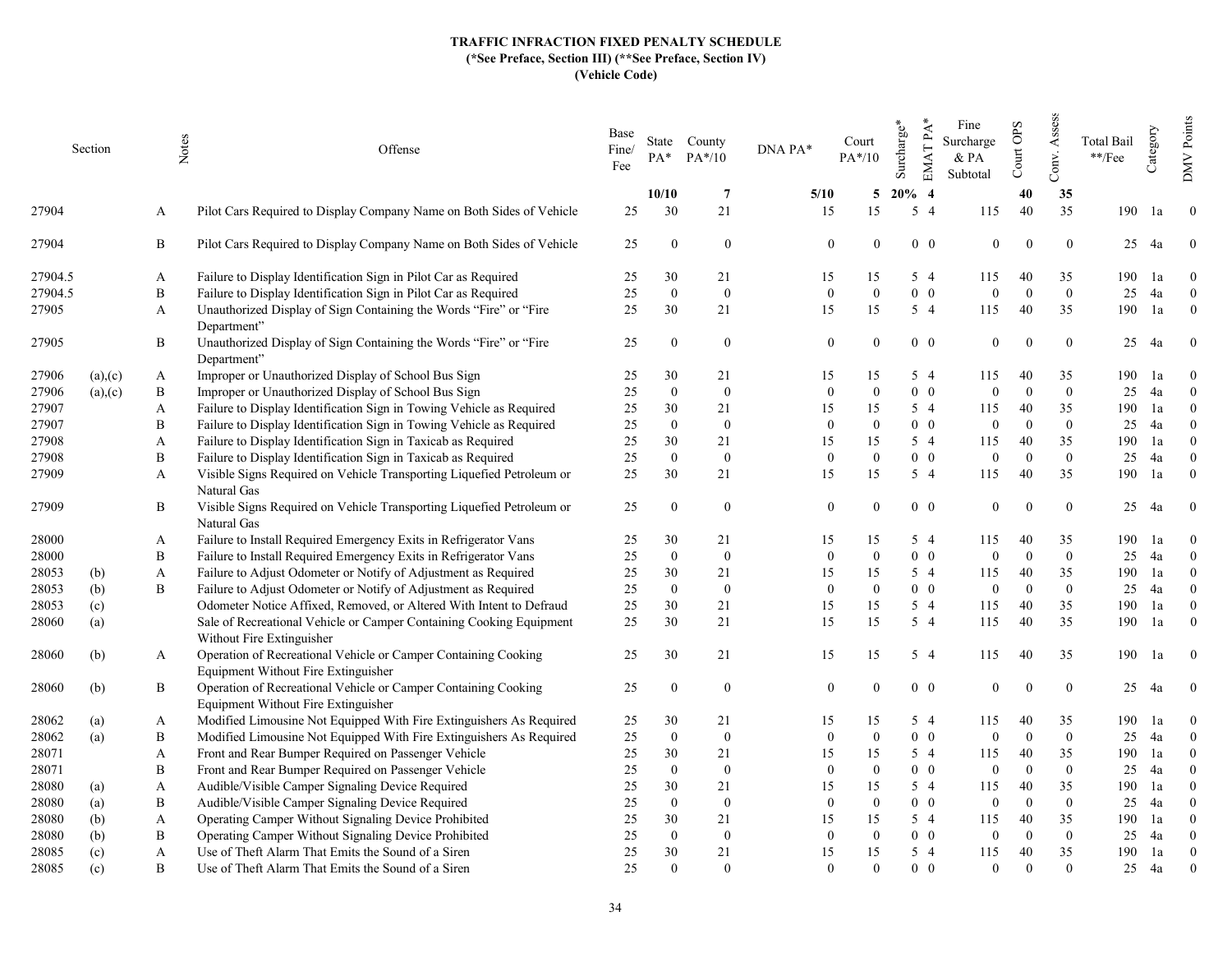|       | Section     | Notes        | Offense                                                                                                          | Base<br>Fine/<br>Fee | $PA*$          | State County<br>$PA*/10$ | DNA PA*        | Court<br>$PA*/10$ | Surcharge* | EMAT PA*<br>Fine<br>Surcharge<br>& PA<br>Subtotal | Court OPS                  | Assess<br>Conv.  | Total Bail<br>$\rm **/Fee$ | Category | Points<br><b>NNO</b> |
|-------|-------------|--------------|------------------------------------------------------------------------------------------------------------------|----------------------|----------------|--------------------------|----------------|-------------------|------------|---------------------------------------------------|----------------------------|------------------|----------------------------|----------|----------------------|
|       |             |              |                                                                                                                  |                      | 10/10          | -7                       | 5/10           | 5                 | $20\%$ 4   |                                                   | 40                         | 35               |                            |          |                      |
| 28100 |             | A            | Failure to Display, or Unauthorized Display of, Red Warning Flags on Pilot<br>Cars                               | 25                   | 30             | 21                       | 15             | 15                | $5\quad4$  | 115                                               | 40                         | 35               | 190                        | 1a       | $\overline{0}$       |
| 28100 |             | В            | Failure to Display, or Unauthorized Display of, Red Warning Flags on Pilot                                       | 25                   | $\overline{0}$ | $\bf{0}$                 | $\overline{0}$ | $\theta$          |            | $0\quad 0$                                        | $\mathbf{0}$<br>$\Omega$   | $\overline{0}$   | 25                         | 4a       | $\overline{0}$       |
|       |             |              | Cars                                                                                                             |                      |                |                          |                |                   |            |                                                   |                            |                  |                            |          |                      |
| 28101 |             | A            | Noncompliance With Pilot Car Design and Equipment Requirements                                                   | 25                   | 30             | 21                       | 15             | 15                | 5 4        | 115                                               | 40                         | 35               | 190                        | 1a       | $\theta$             |
| 28101 |             | B            | Noncompliance With Pilot Car Design and Equipment Requirements                                                   | 25                   | $\mathbf{0}$   | $\bf{0}$                 | $\mathbf{0}$   | $\mathbf{0}$      |            | $0\quad 0$                                        | $\overline{0}$<br>$\Omega$ | $\mathbf{0}$     | 25                         | 4a       | $\overline{0}$       |
| 28102 |             | A            | Noncompliance With Vertical Clearance Measuring Device Requirements for<br>Pilot Cars                            | 25                   | 30             | 21                       | 15             | 15                | 5 4        | 115                                               | 40                         | 35               | 190                        | 1a       | $\overline{0}$       |
| 28102 |             | B            | Noncompliance With Vertical Clearance Measuring Device Requirements for<br>Pilot Cars                            | 25                   | $\theta$       | $\overline{0}$           | $\mathbf{0}$   | $\Omega$          |            | $0\quad 0$                                        | $\mathbf{0}$<br>$\Omega$   | $\overline{0}$   | 25                         | 4a       | $\mathbf{0}$         |
| 28103 |             | A            | Pilot Cars Required to Have Equipment in Working Order                                                           | 25                   | 30             | 21                       | 15             | 15                | 5 4        | 115                                               | 40                         | 35               | 190                        | l a      | $\theta$             |
| 28103 |             | B            | Pilot Cars Required to Have Equipment in Working Order                                                           | 25                   | $\theta$       | $\bf{0}$                 | $\mathbf{0}$   | $\theta$          |            | $0\quad 0$                                        | $\Omega$<br>$\mathbf{0}$   | $\boldsymbol{0}$ | 25                         | 4a       | $\Omega$             |
| 28150 | (a,b)       | A            | Equipping Vehicle With or Possession of Radar Jamming Equipment                                                  | 25                   | 30             | 21                       | 15             | 15                | $5\quad4$  | 115                                               | 40                         | 35               | 190                        | 1a       | $\theta$             |
| 28150 | (a,b)       | B            | Equipping Vehicle With or Possession of Radar Jamming Equipment                                                  | 25                   | $\theta$       | $\overline{0}$           | $\theta$       | $\Omega$          |            | $0\quad 0$                                        | $\Omega$<br>$\overline{0}$ | $\theta$         | 25                         | 4a       | $\Omega$             |
| 29001 |             | A            | Fifth Wheel Connecting Device Required                                                                           | 25                   | 30             | 21                       | 15             | 15                | 5 4        | 115                                               | 40                         | 35               | 190                        | 1a       |                      |
| 29001 |             | B            | Fifth Wheel Connecting Device Required                                                                           | 25                   | $\theta$       | $\overline{0}$           | $\theta$       | $\Omega$          |            | $0\quad 0$                                        | $\Omega$<br>$\overline{0}$ | $\overline{0}$   | 25                         | 4a       | $\theta$             |
| 29002 |             | A            | Fifth Wheel Locking Device Required                                                                              | 25                   | 30             | 21                       | 15             | 15                | 5 4        | 115                                               | 40                         | 35               | 190                        | 1a       |                      |
| 29002 |             | B            | Fifth Wheel Locking Device Required                                                                              | 25                   | $\theta$       | $\overline{0}$           | $\theta$       | $\Omega$          |            | $0\quad 0$                                        | $\Omega$<br>$\overline{0}$ | $\theta$         | 25                         | 4a       | $\Omega$             |
| 29003 | $(a-c)$     | A            | Drawbar, Hitch, or Coupling Must Be Secure                                                                       | 25                   | 30             | 21                       | 15             | 15                | $5\quad4$  | 115                                               | 40                         | 35               | 190                        | 1a       |                      |
| 29003 | $(a-c)$     | B            | Drawbar, Hitch, or Coupling Must Be Secure                                                                       | 25                   | $\theta$       | $\mathbf{0}$             | $\overline{0}$ | $\Omega$          |            | $0\quad 0$                                        | $\Omega$<br>$\overline{0}$ | $\overline{0}$   | 25                         | 4a       | $\Omega$             |
| 29004 | $(a)$ (1-3) | $\mathbf{A}$ | Safety Chain Secured for Towing                                                                                  | 25                   | 30             | 21                       | 15             | 15                | $5\quad4$  | 115                                               | 40                         | 35               | 190                        | 1a       |                      |
| 29004 | (a) $(1-3)$ | B            | Safety Chain Secured for Towing                                                                                  | 25                   | $\overline{0}$ | $\overline{0}$           | $\overline{0}$ | $\Omega$          |            | $0\quad 0$                                        | $\Omega$<br>$\overline{0}$ | $\overline{0}$   | 25                         | 4a       | $\Omega$             |
| 29004 | (b)         | A            | Safety Connection of Insufficient Strength                                                                       | 25                   | 30             | 21                       | 15             | 15                | $5\quad4$  | 115                                               | 40                         | 35               | 190                        | 1a       |                      |
| 29004 | (b)         | B            | Safety Connection of Insufficient Strength                                                                       | 25                   | $\theta$       | $\overline{0}$           | $\Omega$       | $\Omega$          |            | $0\quad 0$                                        | $\overline{0}$<br>$\Omega$ | $\overline{0}$   | 25                         | 4a       | $\Omega$             |
| 29004 | (c)         | A            | Safety Chain or Device With Excess Slack                                                                         | 25                   | 30             | 21                       | 15             | 15                | 5 4        | 115                                               | 40                         | 35               | 190                        | 1a       |                      |
| 29004 | (c)         | B            | Safety Chain or Device With Excess Slack                                                                         | 25                   | $\mathbf{0}$   | $\mathbf{0}$             | $\mathbf{0}$   | $\Omega$          |            | $0\quad 0$                                        | $\Omega$<br>$\overline{0}$ | $\overline{0}$   | 25                         | 4a       | $\theta$             |
| 29004 | (d)         | A            | Failure to Comply With Safety Chain Requirements for Semi-trailers With<br>Fifth Wheel Kingpin Connecting Device | 25                   | 30             | 21                       | 15             | 15                | $5\quad4$  | 115                                               | 40                         | 35               | 190                        | 1a       | $\overline{0}$       |
| 29004 | (d)         | B            | Failure to Comply With Safety Chain Requirements for Semi-trailers With<br>Fifth Wheel Kingpin Connecting Device | 25                   | $\Omega$       | $\bf{0}$                 | $\mathbf{0}$   | $\Omega$          |            | $0\quad 0$                                        | $\mathbf{0}$<br>$\Omega$   | $\overline{0}$   | 25                         | 4a       | $\mathbf{0}$         |
| 29005 |             | A            | Drawbar Length Defined                                                                                           | 25                   | 30             | 21                       | 15             | 15                | 5 4        | 115                                               | 40                         | 35               | 190                        | 1a       | $\bf{0}$             |
| 29005 |             | B            | Drawbar Length Defined                                                                                           | 25                   | $\overline{0}$ | $\overline{0}$           | $\overline{0}$ | $\Omega$          |            | $0\quad 0$                                        | $\Omega$<br>$\overline{0}$ | $\overline{0}$   | 25                         | 4a       | $\Omega$             |
| 29006 | (a)         | A            | Coupling of Towed Vehicles Defined                                                                               | 25                   | 30             | 21                       | 15             | 15                | $5\quad4$  | 115                                               | 40                         | 35               | 190                        | 1a       |                      |
| 29006 | (a)         | B            | Coupling of Towed Vehicles Defined                                                                               | 25                   | $\overline{0}$ | $\overline{0}$           | $\overline{0}$ | $\Omega$          |            | $0\quad 0$                                        | $\overline{0}$<br>$\Omega$ | $\overline{0}$   | 25                         | 4a       | $\Omega$             |
| 31301 | (a)         |              | Unlawful Transportation Through Caldecott Tunnel                                                                 | 35                   | 40             | 28                       | 20             | 20                | 7 4        | 154                                               | 40                         | 35               | 229                        | 2a       |                      |
| 31400 | $(a-c)$     | A            | Equipment Required on Trucks Transporting Workers                                                                | 25                   | 30             | 21                       | 15             | 15                | 5 4        | 115                                               | 40                         | 35               | 190                        | 1a       | $\theta$             |
| 31400 | $(a-c)$     | B            | Equipment Required on Trucks Transporting Workers                                                                | 25                   | $\Omega$       | $\bf{0}$                 | $\theta$       | $\Omega$          |            | $0\quad 0$                                        | $\Omega$<br>$\theta$       | $\theta$         | 25                         | 4a       | $\Omega$             |
| 31401 | (d)         | A            | Rental or Use of Farm Labor Vehicle by Owner or Contractor Without CHP                                           | 35                   | 40             | 28                       | 20             | 20                | 74         |                                                   | 154<br>40                  | 35               | 229                        | 2a       | $\theta$             |
| 31401 | (d)         | B            | Inspection Per VC 31401(b)<br>Rental or Use of Farm Labor Vehicle by Owner or Contractor Without CHP             | 25                   | $\theta$       | $\theta$                 | $\theta$       |                   |            | $0\quad 0$                                        | $\Omega$                   | $\overline{0}$   | 25                         | 4a       | $\mathbf{0}$         |
|       |             |              | Inspection Per VC $31401(b)$                                                                                     |                      |                |                          |                |                   |            |                                                   |                            |                  |                            |          |                      |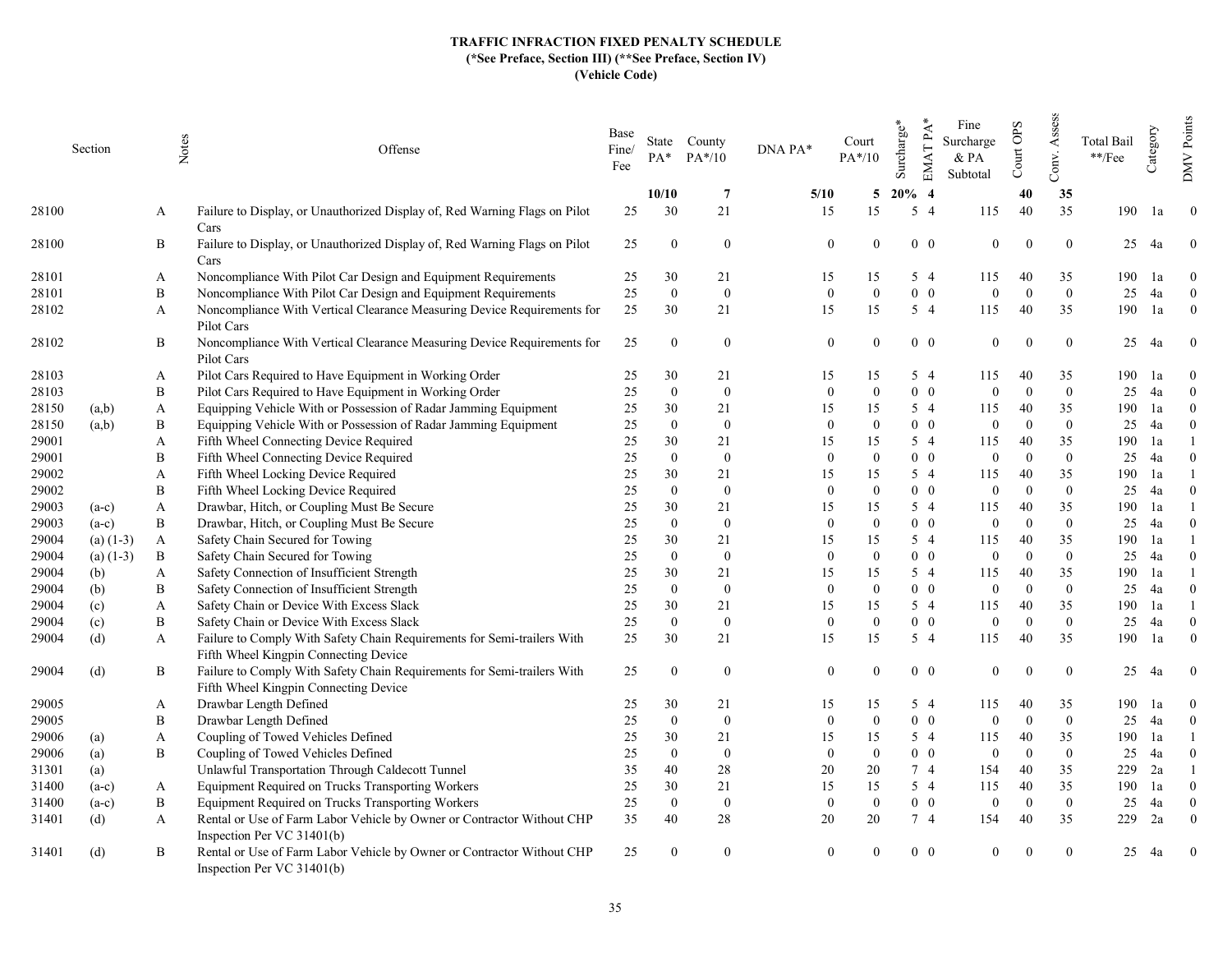|                    | Section |   | Notes<br>Offense                                                                                                                                                          | Base<br>Fine/<br>Fee | $PA*$        | State County<br>$PA*/10$ | DNA PA*  | Court<br>$PA*/10$          | Surcharge*  | $EMATPA*$<br>Fine<br>Surcharge<br>& PA<br>Subtotal | Court OPS                | Assess<br>Conv. | Total Bail<br>$\rm **/Fee$ | Category | Points<br><b>NNO</b>             |
|--------------------|---------|---|---------------------------------------------------------------------------------------------------------------------------------------------------------------------------|----------------------|--------------|--------------------------|----------|----------------------------|-------------|----------------------------------------------------|--------------------------|-----------------|----------------------------|----------|----------------------------------|
|                    |         |   |                                                                                                                                                                           |                      | 10/10        | -7                       | 5/10     | 5                          | $20\%$ 4    |                                                    | 40                       | 35              |                            |          |                                  |
| 31401              | (e)     | A | Operation of Farm Labor Vehicle by Owner or Contractor Without CHP<br>Inspection Certificate Per VC 31401(b)                                                              | 25                   | 30           | 21                       | 15       | 15                         | $5\quad4$   | 115                                                | 40                       | 35              | 190                        | 1a       | $\mathbf{0}$                     |
| 31401              | (e)     | B | Operation of Farm Labor Vehicle by Owner or Contractor Without CHP<br>Inspection Certificate Per VC 31401(b)                                                              | 25                   | $\bf{0}$     | $\bf{0}$                 |          | $\overline{0}$<br>$\theta$ | $0\quad 0$  |                                                    | $\mathbf{0}$<br>$\Omega$ | $\overline{0}$  | 25                         | 4a       | $\bf{0}$                         |
| 31405              | (d)     | A | Failure to Restrain All Passengers of Farm Labor Vehicles in Seatbelts                                                                                                    | 25                   | 30           | 21                       | 15       | 15                         | 5 4         | 115                                                | 40                       | 35              | 190                        | 1a       | $\Omega$                         |
| 31405              | (d)     | B | Failure to Restrain All Passengers of Farm Labor Vehicles in Seatbelts                                                                                                    | $25\,$               | $\mathbf{0}$ | $\bf{0}$                 | $\Omega$ | $\overline{0}$             | $0\quad 0$  | $\Omega$                                           | $\Omega$                 | $\mathbf{0}$    | 25                         | 4a       | $\overline{0}$                   |
| 31406              | (a)     | A | Transportation of Passengers in a Farm Labor Vehicle With a Seating System<br>That Is Noncompliant With CHP Standards                                                     | 25                   | 30           | 21                       | 15       | 15                         | $5\quad4$   | 115                                                | 40                       | 35              | 190                        | 1a       | $\mathbf{0}$                     |
| 31406              | (a)     | B | Transportation of Passengers in a Farm Labor Vehicle With a Seating System<br>That Is Noncompliant With CHP Standards                                                     | 25                   | $\theta$     | $\mathbf{0}$             |          | $\overline{0}$<br>$\Omega$ | $0\quad 0$  | $\theta$                                           | $\Omega$                 | $\overline{0}$  | 25                         | 4a       | $\theta$                         |
| 31406              | (b)     | A | Installation of Seat or Seating System in Farm Labor Vehicle That Is<br>Noncompliant With CHP Standards                                                                   | 25                   | 30           | 21                       | 15       | 15                         | $5\quad4$   | 115                                                | 40                       | 35              | 190                        | 1a       | $\mathbf{0}$                     |
| 31406              | (b)     | B | Installation of Seat or Seating System in Farm Labor Vehicle That Is<br>Noncompliant With CHP Standards                                                                   | 25                   | $\theta$     | $\bf{0}$                 |          | $\overline{0}$<br>$\Omega$ | $0\quad 0$  | $\theta$                                           | $\theta$                 | $\overline{0}$  | 25                         | 4a       | $\theta$                         |
| 31407              |         | A | Farm Labor Vehicle in Motion With Sharp Tool Unsecured or Blocking Aisle<br>or Exit                                                                                       | 35                   | 40           | 28                       | 20       | 20                         | 7 4         | 154                                                | 40                       | 35              | 229                        | 2a       |                                  |
| 31408              |         | A | Failure to Light Both Headlamps on Farm Labor Vehicles During Operation                                                                                                   | 25                   | 30           | 21                       | 15       | 15                         | $5\quad4$   | 115                                                | 40                       | 35              | 190                        | 1a       |                                  |
| 31408              |         | B | Failure to Light Both Headlamps on Farm Labor Vehicles During Operation                                                                                                   | 25                   | $\Omega$     | $\mathbf{0}$             |          | $\mathbf{0}$               | $0\quad 0$  | $\Omega$                                           | $\theta$                 | $\mathbf{0}$    | 25                         | 4a       | $\theta$                         |
| 31409              |         | A | Failure of Public Transit System Operated for Transporting Farm Workers<br>and/or any Farm Worker Transportation Program to Comply With Farm<br>Labor Vehicle Regulations | 25                   | 30           | 21                       | 15       | 15                         | $5\quad4$   | 115                                                | 40                       | 35              | 190                        | 1a       | $\overline{0}$                   |
| 31409              |         | B | Failure of Public Transit System Operated for Transporting Farm Workers<br>and/or any Farm Worker Transportation Program to Comply With Farm<br>Labor Vehicle Regulations | 25                   | $\theta$     | $\mathbf{0}$             | $\Omega$ | $\theta$                   | $0\quad 0$  | $\theta$                                           | $\Omega$                 | $\mathbf{0}$    | 25                         | 4a       | $\overline{0}$                   |
| 31540              | (b)     | A | Regulations Governing Transportation of Tank Containers Specified                                                                                                         | 25                   | 30           | 21                       | 15       | 15                         | 5 4         | 115                                                | 40                       | 35              | 190                        | 1a       |                                  |
| 31540              | (b)     | B | Regulations Governing Transportation of Tank Containers Specified                                                                                                         | 25                   | $\mathbf{0}$ | $\bf{0}$                 | $\Omega$ | $\overline{0}$             | $0\quad 0$  | $\theta$                                           | $\overline{0}$           | $\mathbf{0}$    | 25                         | 4a       | $\mathbf{0}$                     |
| 31560              |         |   | Unlawful Transportation of Waste Tires                                                                                                                                    | 35                   | 40           | 28                       | 20       | 20                         | 7 4         | 162                                                | 40                       | 35              | 238                        | 2a       |                                  |
| 34501              | (c)     |   | Multiple Safety Violations on Tour Bus                                                                                                                                    | 35                   | 40           | 28                       | 20       | 20                         | 74          | 154                                                | 40                       | 35              | 229                        | 2a       | $\theta$                         |
| 34501.2            | (b,c)   |   | Driving Hours and Duty Status Limitations                                                                                                                                 | 35                   | 40           | 28                       | 20       | 20                         | 74          | 154                                                | 40                       | 35              | 229                        | 2a       |                                  |
| 34501.4            |         |   | Failure to Produce Complete Driver's Logbook for the Last 24-hour Period                                                                                                  | 35                   | 40           | 28                       | 20       | 20                         | 74          | 154                                                | 40                       | 35              | 229                        | 2a       | $\mathbf{0}$                     |
| 34501.8<br>34505.8 | (a)     | A | Failure to Display CHP Certificate of Inspection on Paratransit Vehicle<br>Charter Bus Trip Safety Briefing                                                               | 25<br>70             | 30<br>70     | 21<br>49                 | 15<br>35 | 15<br>35                   | 5 4<br>14 4 | 115<br>277                                         | 40<br>40                 | 35<br>35        | 190<br>352                 | 1a<br>3a | $\overline{0}$<br>$\overline{0}$ |
| 34506.3            |         |   | <sup>78</sup> Failure to Comply With Rules/Regulations-Driving Logs                                                                                                       | 150                  | 150          | 105                      | 75       | 75                         | 30 4        | 589                                                | 40                       | 35              | 664                        | 4a       |                                  |
| 34506.3            |         | A | Failure to Comply With Rules/ Regulations-Other Safety/Maintenance Items                                                                                                  | 25                   | 30           | 21                       | 15       | 15                         | $5\quad4$   | 115                                                | 40                       | 35              | 190                        | 1a       |                                  |
| 34506.3            |         | B | Failure to Comply With Rules/ Regulations-Other Safety/Maintenance Items                                                                                                  | 25                   | $\Omega$     | $\bf{0}$                 |          | $\overline{0}$             | $0\quad 0$  | $\Omega$                                           |                          | $\overline{0}$  | 25                         | 4a       | $\Omega$                         |
| 34507              |         | A | Display of Distinctive Identification Symbol Required                                                                                                                     | 25                   | 30           | 21                       | 15       | 15                         | $5\quad4$   | 115                                                | 40                       | 35              | 190                        | 1a       | $\overline{0}$                   |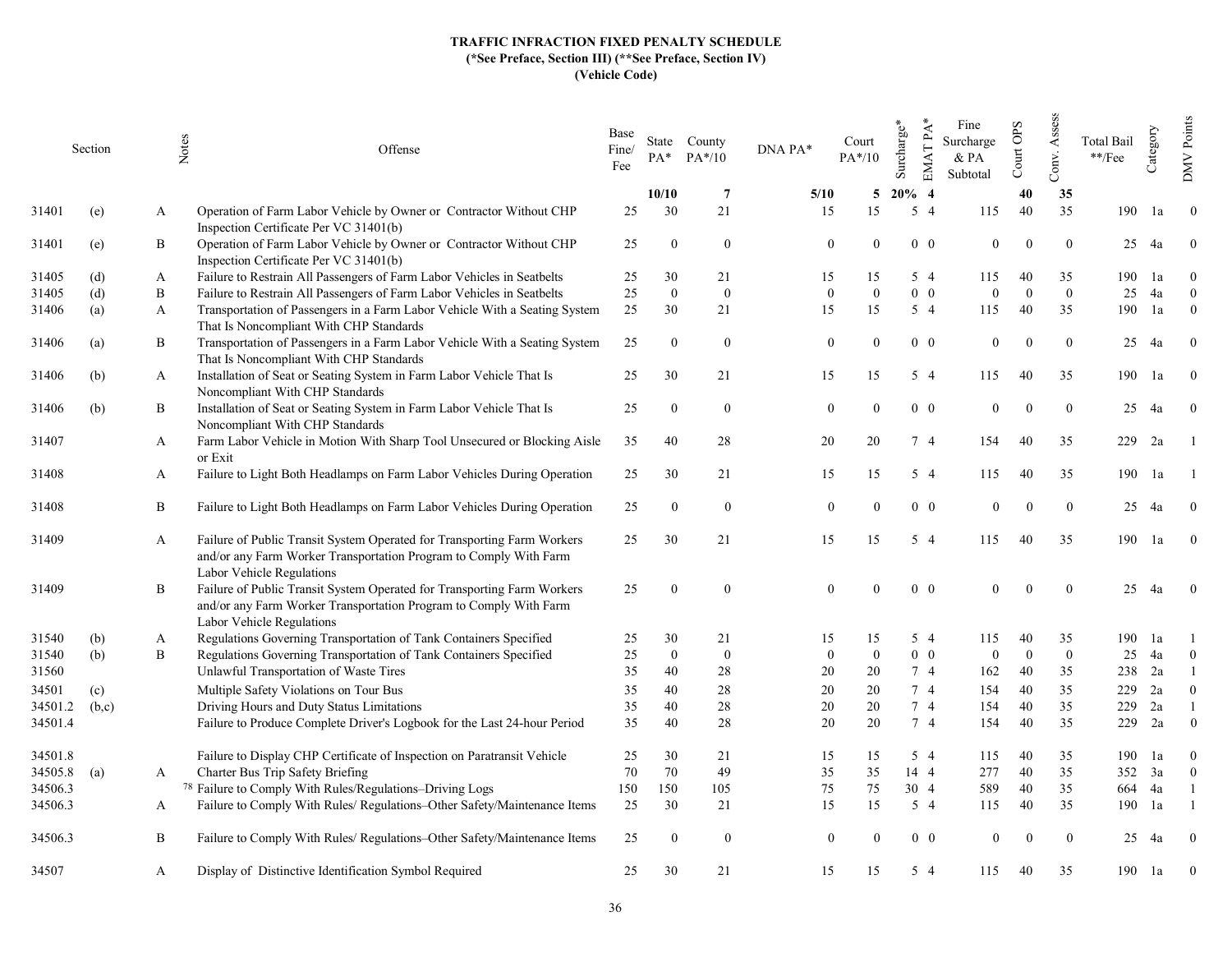|         | Section     |   | Notes<br>Offense                                                                                                                                                       | Base<br>Fine/<br>Fee | $PA*$          | State County<br>$PA*/10$ | DNA PA*        | Court<br>$PA*/10$ | EMAT PA*<br>Surcharge* | Fine<br>Surcharge<br>$&$ PA<br>Subtotal | Court OPS | Assess<br>Conv. | <b>Total Bail</b><br>**/Fee | Category | Points<br><b>NNO</b> |
|---------|-------------|---|------------------------------------------------------------------------------------------------------------------------------------------------------------------------|----------------------|----------------|--------------------------|----------------|-------------------|------------------------|-----------------------------------------|-----------|-----------------|-----------------------------|----------|----------------------|
|         |             |   |                                                                                                                                                                        |                      | 10/10          | -7                       | 5/10           | 5                 | $20\%$ 4               |                                         | 40        | 35              |                             |          |                      |
| 34507   |             | B | Display of Distinctive Identification Symbol Required                                                                                                                  | 25                   | $\Omega$       | $\overline{0}$           | $\Omega$       | $\Omega$          | $0\quad 0$             | $\overline{0}$                          | $\Omega$  | $\theta$        | 25                          | 4a       | $\Omega$             |
| 34507.5 | (a,b,g,h)   | A | Failure to Display Carrier Identification Number                                                                                                                       | 25                   | 30             | 21                       | 15             | 15                | $5\quad4$              | 115                                     | 40        | 35              | 190                         | 1a       | $\overline{0}$       |
| 34507.5 | (a,b,g,h)   | B | Failure to Display Carrier Identification Number                                                                                                                       | 25                   | $\overline{0}$ | $\bf{0}$                 | $\overline{0}$ | $\theta$          | $0\quad 0$             | $\overline{0}$                          | $\Omega$  | $\overline{0}$  | 25                          | 4a       | $\theta$             |
| 34510   |             |   | Display of Shipping Papers on Demand Required                                                                                                                          | 25                   | 30             | 21                       | 15             | 15                | $5\quad4$              | 115                                     | 40        | 35              | 190                         | 1a       | $\Omega$             |
| 34517   | (a)         |   | Operation of Commercial Vehicle From Another Country Restricted                                                                                                        | 1000                 | 1000           | 700                      | 500            | 500               | 200 4                  | 3904                                    | 40        | 35              | 3979                        | 4a       | $\Omega$             |
| 34518   | (a)         |   | <sup>79</sup> Violation of Foreign Motor Carrier and Private Foreign Motor Carrier                                                                                     | 1000                 | 1000           | 700                      | 500            | 500               | 200 4                  | 3904                                    | 40        | 35              | 3979                        | 4a       | $\theta$             |
|         |             |   | Registration and Operation Requirements and Limitations                                                                                                                |                      |                |                          |                |                   |                        |                                         |           |                 |                             |          |                      |
| 34518   | (b) $(1-3)$ |   | <sup>79</sup> Violation of Motor Carrier Registration and Operation Requirements                                                                                       | 1000                 | 1000           | 700                      | 500            | 500               | 200 4                  | 3904                                    | 40        | 35              | 3979                        | 4a       | $\overline{0}$       |
| 35100   | (a)         |   | Outside Width of Vehicle or Load Exceeding 102 Inches                                                                                                                  | 25                   | 30             | 21                       | 15             | 15                | $5\quad4$              | 115                                     | 40        | 35              | 190                         | 1a       | $\theta$             |
| 35100.5 |             |   | Operation of Cotton Module Mover in Violation of Width Standards Set by                                                                                                | 35                   | 40             | 28                       | 20             | 20                | 7 4                    | 154                                     | 40        | 35              | 229                         | 2a       | $\overline{0}$       |
|         |             |   | the County Board of Supervisors                                                                                                                                        |                      |                |                          |                |                   |                        |                                         |           |                 |                             |          |                      |
| 35101   |             |   | Failure to Comply With CHP Width Standards of Vehicles Equipped With<br>Pneumatic Tires                                                                                | 35                   | 40             | 28                       | 20             | 20                | 7 4                    | 154                                     | 40        | 35              | 229                         | 2a       | $\mathbf{0}$         |
| 35102   |             |   | Carrying a Load of Loosely Loaded Agricultural Products on Racks More<br>Than 120 Inches Wide                                                                          | 35                   | 40             | 28                       | 20             | 20                | 7 4                    | 154                                     | 40        | 35              | 229                         | 2a       | $\theta$             |
| 35104   | (a,b)       |   | Special Vehicles More Than 120 Inches Wide                                                                                                                             | 35                   | 40             | 28                       | 20             | 20                | 74                     | 154                                     | 40        | 35              | 229                         | 2a       | $\theta$             |
| 35109   |             |   | Motor Vehicle With Lights, Mirrors, or Other Devices Extending Beyond 10                                                                                               | 35                   | 40             | 28                       | 20             | 20                | 7 4                    | 154                                     | 40        | 35              | 229                         | 2a       | $\overline{0}$       |
|         |             |   | Inches From Side of Vehicle                                                                                                                                            |                      |                |                          |                |                   |                        |                                         |           |                 |                             |          |                      |
| 35110   |             |   | Motor Vehicle With Door Handles, Hinges, Cable Cinchers, Chain Binders,<br>Aerodynamic Devices, and/or Placard Holders Extending Beyond 3 Inches of<br>Side of Vehicle | 35                   | 40             | 28                       | 20             | 20                | 74                     | 154                                     | 40        | 35              | 229                         | 2a       | $\overline{0}$       |
| 35111   |             |   | Operating Passenger Vehicle With Load Exceeding Permissible Width<br><b>Beyond Fenders</b>                                                                             | 35                   | 40             | 28                       | 20             | 20                | 74                     | 154                                     | 40        | 35              | 229                         | 2a       | $\mathbf{0}$         |
| 35250   |             |   | Height Limits of Vehicle/Load Defined                                                                                                                                  | 25                   | 30             | 21                       | 15             | 15                | 5 4                    | 115                                     | 40        | 35              | 190                         | la       | $\theta$             |
| 35251   | (a)         |   | Hydraulic Boom or Mast Must Be Secured in Transit                                                                                                                      | 25                   | 30             | 21                       | 15             | 15                | 5 4                    | 115                                     | 40        | 35              | 190                         | 1a       | $\theta$             |
| 35252   | $(a-c)$     |   | Failure to Use Vertical Clearance Measuring Device as Required                                                                                                         | 35                   | 40             | 28                       | 20             | 20                | 7 4                    | 154                                     | 40        | 35              | 229                         | 2a       | $\theta$             |
| 35400   | (a)         |   | Overlength–Single Vehicle Specifications                                                                                                                               | 25                   | 30             | 21                       | 15             | 15                | 5 4                    | 115                                     | 40        | 35              | 190                         | 1a       | $\theta$             |
| 35400   | (e)(1)      |   | Improper or Unsafe Mounting of Bicycle on Bus                                                                                                                          | 25                   | 30             | 21                       | 15             | 15                | 5 4                    | 115                                     | 40        | 35              | 190                         | 1a       | $\Omega$             |
| 35401   | (a)         |   | Overlength-Vehicle Combination Specifications                                                                                                                          | 25                   | 30             | 21                       | 15             | 15                | 5 4                    | 115                                     | 40        | 35              | 190                         | 1a       | $\Omega$             |
| 35401   | (b)         |   | Overlength-Vehicle Combination Specifications                                                                                                                          | 25                   | 30             | 21                       | 15             | 15                | 5 4                    | 115                                     | 40        | 35              | 190                         | 1a       | $\Omega$             |
| 35401.9 |             |   | Overlength - Driveaway-Towaway Combination                                                                                                                             | 35                   | 40             | 28                       | 20             | 20                | 7 4                    | 154                                     | 40        | 35              | 229                         | 2a       | $\theta$             |
| 35406   | (a,b)       |   | Front Projections Defined                                                                                                                                              | 25                   | 30             | 21                       | 15             | 15                | $5\quad4$              | 115                                     | 40        | 35              | 190                         | 1a       | $\theta$             |
| 35407   | $(a-d)$     |   | Noncompliance With Boom and Mast Regulations                                                                                                                           | 35                   | 40             | 28                       | 20             | 20                | 74                     | 154                                     | 40        | 35              | 229                         | 2a       | $\theta$             |
| 35408   |             |   | Installation of Front Bumper Projecting More Than 2 Feet Forward From<br>Frontmost Part of Vehicle                                                                     | 35                   | 40             | 28                       | 20             | 20                | 7 4                    | 154                                     | 40        | 35              | 229                         | 2a       | $\overline{0}$       |
| 35409   | (a)         |   | Use of Dismountable Photo or Motion Picture Device Extending Over 5 Feet<br>in Front of the Cab Structure of Vehicle                                                   | 35                   | 40             | 28                       | 20             | 20                | 7 4                    | 154                                     | 40        | 35              | 229                         | 2a       | $\mathbf{0}$         |
| 35409   | (b)         |   | Use of Unauthorized Dismountable Platform for Purpose of Making<br>Instructional Safe Driving Motion Pictures                                                          | 35                   | 40             | 28                       | 20             | 20                | 74                     | 154                                     | 40        | 35              | 229                         | 2a       | $\theta$             |
| 35410   |             |   | Rear Projections Defined                                                                                                                                               | 25                   | 30             | 21                       | 15             | 15                | $5\quad4$              | 115                                     | 40        | 35              | 190                         | 1a       | $\mathbf{0}$         |
| 35411   |             |   | Noncompliance With Maximum Length and Load Standards                                                                                                                   | 35                   | 40             | 28                       | 20             | 20                | 7 4                    | 154                                     | 40        | 35              | 229                         | 2a       | $\overline{0}$       |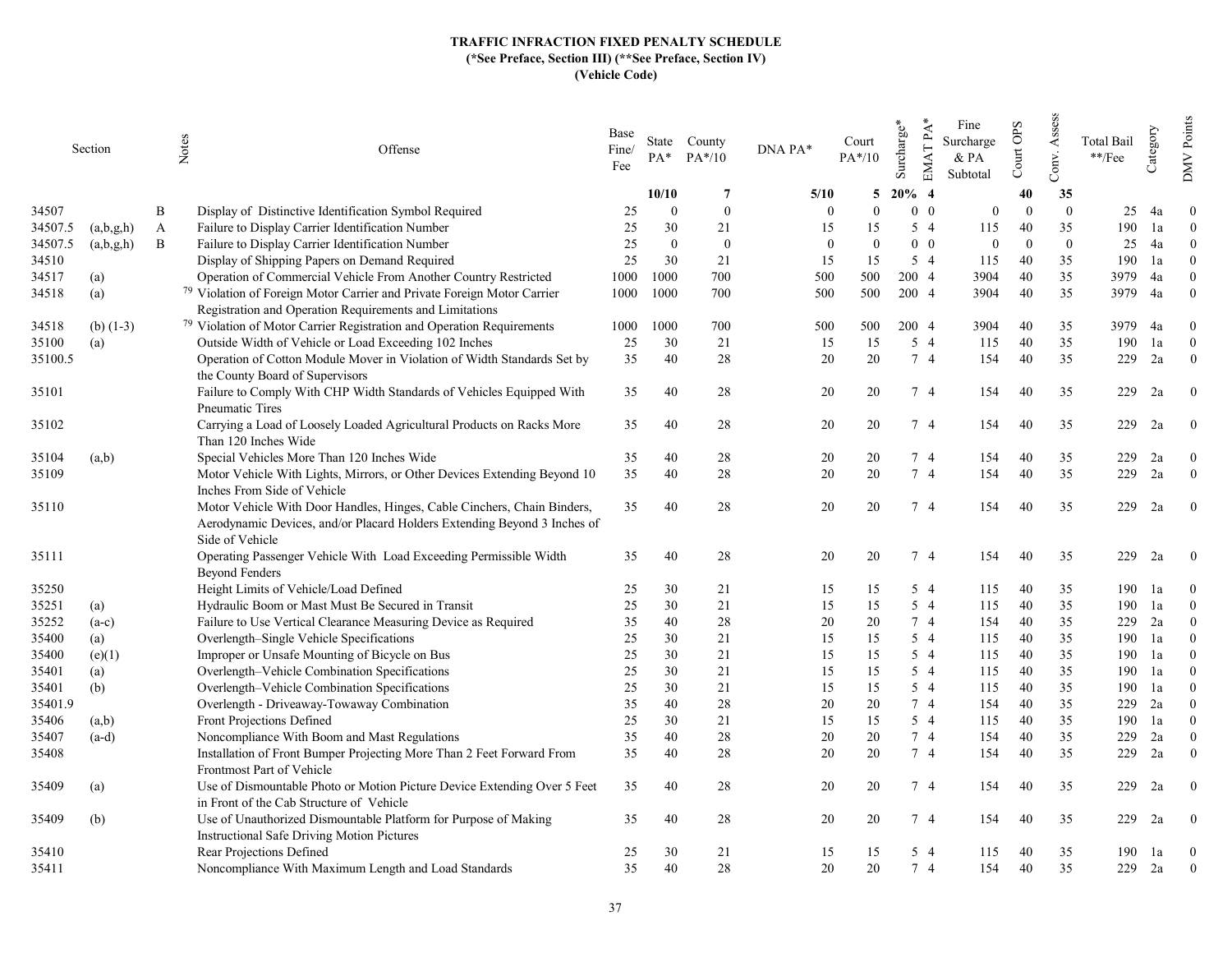| 10/10<br>$\overline{7}$<br>5/10<br>5 20% 4<br>[See Overweight Chart]<br>80 Maximum Weight on Single Axle or Wheels<br>35550<br>$(a-c)$<br>80 Computation of Allowable Gross Weight (Overweight)<br>35551<br>[See Overweight Chart]<br>(a,b)<br>80 Violation of Gross Weight Computation Method Prescribed for<br>35551.5<br>[See Overweight Chart]<br>Combinations Containing Trailer/Semitrailer by Less Than 4,500 Pounds | Conv.<br>40<br>40 | 35<br>35 | 229        | 4a<br>4a<br>4a<br>2a | $\overline{0}$<br>$\mathbf{0}$<br>$\mathbf{0}$<br>$\Omega$ |
|-----------------------------------------------------------------------------------------------------------------------------------------------------------------------------------------------------------------------------------------------------------------------------------------------------------------------------------------------------------------------------------------------------------------------------|-------------------|----------|------------|----------------------|------------------------------------------------------------|
|                                                                                                                                                                                                                                                                                                                                                                                                                             |                   |          |            |                      |                                                            |
|                                                                                                                                                                                                                                                                                                                                                                                                                             |                   |          |            |                      |                                                            |
|                                                                                                                                                                                                                                                                                                                                                                                                                             |                   |          |            |                      |                                                            |
|                                                                                                                                                                                                                                                                                                                                                                                                                             |                   |          |            |                      |                                                            |
| 80 Failure to Comply With Log Transportation Standards of the Christensen-<br>35<br>40<br>28<br>20<br>20<br>74<br>154<br>35552<br>Belotti Act                                                                                                                                                                                                                                                                               |                   |          |            |                      |                                                            |
| Weight in Excess of 20,500 Pounds on a Bus Axle<br>[See Overweight Chart]<br>35554<br>(a)(1)                                                                                                                                                                                                                                                                                                                                |                   |          |            | 4a                   | $\overline{0}$                                             |
| 35554<br>Operation of Transit Bus in Excess of Specified Weight Limit<br>[See Overweight Chart]<br>(c)                                                                                                                                                                                                                                                                                                                      |                   |          |            | 4a                   | $\overline{0}$                                             |
| (1,2)                                                                                                                                                                                                                                                                                                                                                                                                                       |                   |          |            |                      |                                                            |
| 35554<br>Operation of Articulated or Zero-emission Transit Bus in Excess of Specified<br>(d)<br>[See Overweight Chart]<br>$(1-4)$<br>Weight Limit                                                                                                                                                                                                                                                                           |                   |          |            | 4a                   | $\theta$                                                   |
| Failure to Provide Required Information for Operation of Articulated Transit<br>250<br>175<br>50 4<br>35554<br>(f)<br>250<br>125<br>125<br>979<br><b>Bus</b>                                                                                                                                                                                                                                                                | 40                | 35       | 1054       | 2a                   | $\mathbf{0}$                                               |
| Operation of Transit Bus in Excess of Federal Weight Limit<br>[See Overweight Chart]<br>35554<br>(h)                                                                                                                                                                                                                                                                                                                        |                   |          |            | 4a                   | $\overline{0}$                                             |
| Weight in Excess of 20,000 Pounds on One Axle Without Four Wheels<br>(i)<br>[See Overweight Chart]<br>35554                                                                                                                                                                                                                                                                                                                 |                   |          |            | 4a                   | $\mathbf{0}$                                               |
| 80 Noncompliance With Solid Tire Gross Weight Limitation Standards by Less<br>[See Overweight Chart]<br>35600<br>Than 4,501 Pounds                                                                                                                                                                                                                                                                                          |                   |          |            | 4a                   | $\mathbf{0}$                                               |
| 80 Noncompliance With Metal Tire Gross Weight Limitation Standards by Less<br>35601<br>[See Overweight Chart]<br>Than 4,501 Pounds                                                                                                                                                                                                                                                                                          |                   |          |            | 4a                   | $\bf{0}$                                                   |
| 80 Operation of Vehicle on Highway Containing Load Exceeding Maximum<br>35655<br>[See Overweight Chart]<br>(a)<br>Weight Highway Is Designed to Sustain by Less Than 4,501 Pounds                                                                                                                                                                                                                                           |                   |          |            | 4a                   | $\boldsymbol{0}$                                           |
| 80 Violation of County Ordinance Prohibiting Commercial Vehicles Exceeding<br>35712<br>[See Overweight Chart]<br>Certain Weight Limitations by Less Than 4,501 Pounds in Residential Area                                                                                                                                                                                                                                   |                   |          |            | 4a                   | $\overline{0}$                                             |
| 80 Operation of Vehicle Over Bridge,<br>35753<br>[See Overweight Chart]<br>(a)<br>Causeway, Viaduct, Trestle, or Dam in Vehicle Containing Load Exceeding<br>the Maximum Weight the Structures Will Safely Sustain by Less Than 4,501                                                                                                                                                                                       |                   |          |            | 4a                   | $\bf{0}$                                                   |
| Pounds                                                                                                                                                                                                                                                                                                                                                                                                                      |                   |          |            |                      |                                                            |
| Failure to Present Valid Permit Upon Request<br>28<br>20<br>35783<br>35<br>40<br>20<br>7 4<br>154<br>15<br>15<br>$5\quad4$<br>Warning Signs Must Be Removed or Covered When Operating Without a<br>25<br>30<br>21<br>35783.5<br>115                                                                                                                                                                                         | 40<br>40          | 35<br>35 | 229<br>190 | 2a<br>1a             | $\overline{0}$<br>$\theta$                                 |
| Load                                                                                                                                                                                                                                                                                                                                                                                                                        |                   |          |            |                      |                                                            |
| Operating a Farm Tractor Drawing Trailer of Produce Without Valid<br>35<br>40<br>28<br>20<br>20<br>7 4<br>154<br>36300<br>Driver's License                                                                                                                                                                                                                                                                                  | 40                | 35       | 229        | 2a                   | $\overline{0}$                                             |
| Operating Vehicle Designed Exclusively for Moving Implements of<br>35<br>40<br>28<br>20<br>7 4<br>36400<br>20<br>154<br>Husbandry at a Speed of More Than 35 MPH                                                                                                                                                                                                                                                            | 40                | 35       | 229        | 2a                   |                                                            |
| Moving New Implement of Husbandry at Speed Over 25 MPH Without<br>35<br>40<br>28<br>20<br>20<br>74<br>154<br>36508<br>"Slow Moving Vehicle Emblem" Displayed as Required                                                                                                                                                                                                                                                    | 40                | 35       | 229        | 2a                   | $\overline{0}$                                             |
| 28<br>20<br>Operating Implements of Husbandry Vehicles at Speed Beyond That Safely<br>7 4<br>36510<br>35<br>40<br>20<br>154<br>Required to Stop Within 32 Feet                                                                                                                                                                                                                                                              | 40                | 35       | 229        | 2a                   | $\overline{0}$                                             |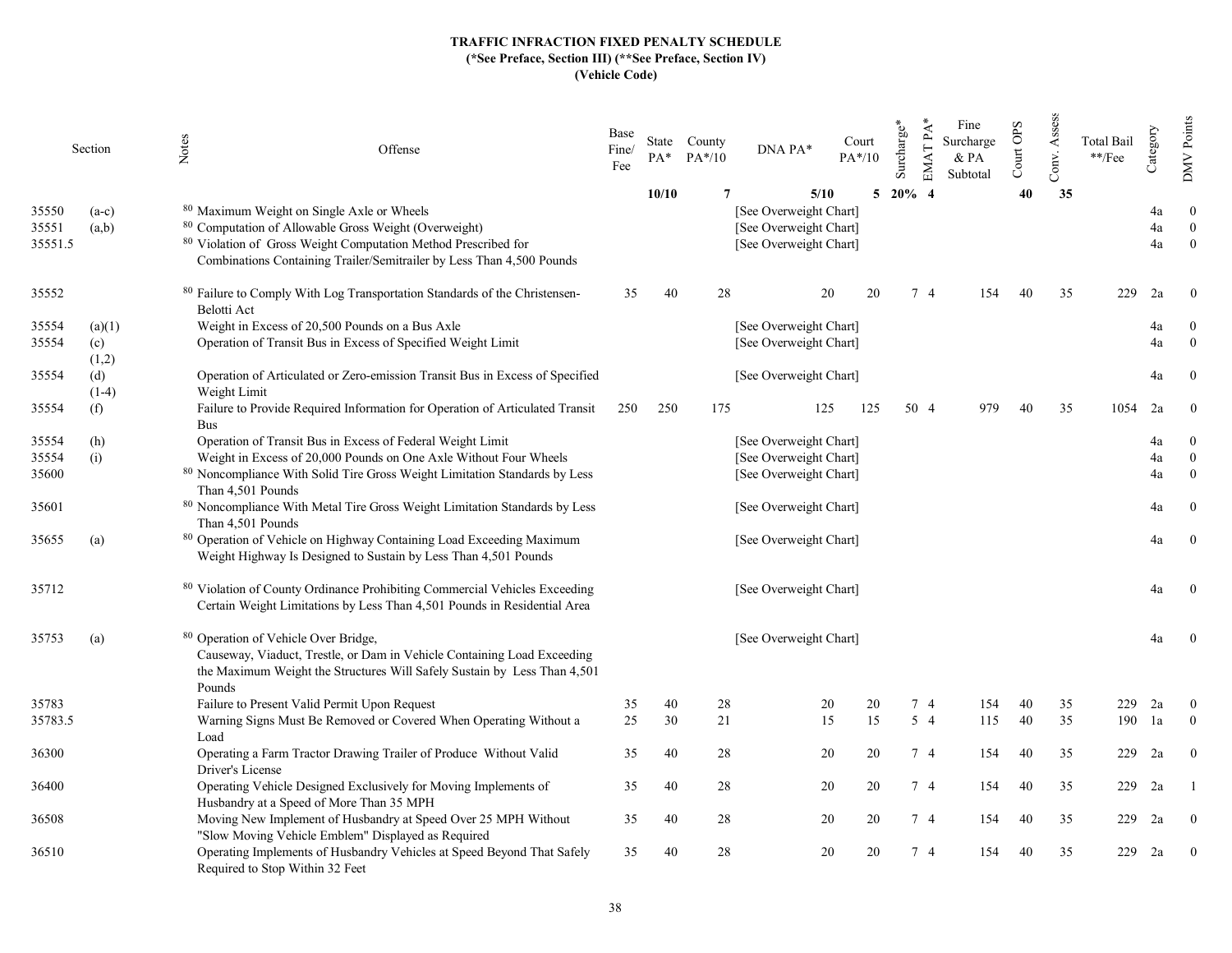|         | Section    |              | Notes<br>Offense                                                                                                                                      | Base<br>Fine/<br>Fee | $PA^*$         | State County<br>$PA*/10$ | DNA PA*        | Court<br>$PA*/10$ | Surcharge*     | $EMATPA*$<br>Fine<br>Surcharge<br>& PA<br>Subtotal | Court OPS | Assess<br>Conv.            | <b>Total Bail</b><br>$^{**}/\mathrm{Fee}$ | Category | Points<br><b>DMV</b> |
|---------|------------|--------------|-------------------------------------------------------------------------------------------------------------------------------------------------------|----------------------|----------------|--------------------------|----------------|-------------------|----------------|----------------------------------------------------|-----------|----------------------------|-------------------------------------------|----------|----------------------|
|         |            |              |                                                                                                                                                       |                      | 10/10          | -7                       | 5/10           | 5                 | $20\%$ 4       |                                                    | 40        | 35                         |                                           |          |                      |
| 36600   |            |              | Transporting Implements of Husbandry That Exceed the Width Limitation of<br>120 Inches More Than 25 Miles From Their Point of Origin                  | 35                   | 40             | 28                       | 20             | 20                | 7 <sub>4</sub> |                                                    | 154<br>40 | 35                         | 229                                       | 2a       | $\mathbf{0}$         |
| 36605   |            |              | Noncompliance With Width Limitations Imposed on Trailers and Semi-<br>trailers Not Used in the Exclusive Transportation of Implements of<br>Husbandry | 35                   | 40             | 28                       | 20             | 20                | 7 4            |                                                    | 154<br>40 | 35                         | 229                                       | 2a       | $\overline{0}$       |
| 36606   | (a)        |              | Noncompliance With the Automatic Bale Wagon Width Limitation of 120<br>Inches                                                                         | 35                   | 40             | 28                       | 20             | 20                | 7 4            |                                                    | 154<br>40 | 35                         | 229                                       | 2a       | $\theta$             |
| 36705   |            |              | Operation of Automatic Bale Wagon Exceeding 96 Inches in Width, or<br>Carrying a Load in Excess of 100 Inches During Darkness                         | 35                   | 40             | 28                       | 20             | 20                | 74             |                                                    | 154<br>40 | 35                         | 229                                       | 2a       |                      |
| 38010   | (a)        | A            | Failure to Display Identification Plate or Device                                                                                                     | 25                   | 30             | 21                       | 15             | 15                | 5 4            |                                                    | 115<br>40 | 35                         | 190                                       | 1a       | $\theta$             |
| 38010   | (a)        | B            | Failure to Display Identification Plate or Device                                                                                                     | 25                   | $\mathbf{0}$   | $\overline{0}$           | $\Omega$       | $\overline{0}$    |                | $0\quad 0$                                         | $\theta$  | $\Omega$<br>$\overline{0}$ | 25                                        | 4a       | $\mathbf{0}$         |
| 38020   |            |              | Registration Required for Off-Highway Vehicle/Riding in Violation of<br>Season Prohibited                                                             | 50                   | 50             | 35                       | 25             | 25                | 10 4           |                                                    | 199<br>40 | 35                         | 274                                       | 4a       | $\mathbf{0}$         |
| 38026.5 | (b)(1)     |              | Operation of Off-Highway Vehicle on Highway                                                                                                           | 35                   | 40             | 28                       | 20             | 20                | 7 4            |                                                    | 40<br>154 | 35                         | 229                                       | 2a       |                      |
| 38026.5 | $(b)(2-5)$ | A            | Operation of Off-Highway Vehicle on Highway                                                                                                           | 25                   | 30             | 21                       | 15             | 15                |                | $5\quad4$                                          | 40<br>115 | 35                         | 190                                       | 1a       | $\Omega$             |
| 38026.5 | $(b)(2-5)$ | B            | Operation of Off-Highway Vehicle on Highway                                                                                                           | 25                   | $\theta$       | $\overline{0}$           | $\Omega$       | $\theta$          |                | $0\quad 0$                                         | $\theta$  | $\Omega$<br>$\overline{0}$ | 25                                        | 4a       | $\Omega$             |
| 38205   |            | $\mathbf{A}$ | Failure to Transfer Ownership As Required                                                                                                             | 25                   | 30             | 21                       | 15             | 15                |                | $5\quad4$                                          | 115<br>40 | 35                         | 190                                       | 1a       | $\theta$             |
| 38205   |            | B            | Failure to Transfer Ownership As Required                                                                                                             | 25                   | $\theta$       | $\bf{0}$                 | $\overline{0}$ | $\theta$          |                | $0\quad 0$                                         | $\theta$  | $\Omega$<br>$\theta$       | 25                                        | 4a       | $\Omega$             |
| 38300   |            |              | Unlawful to Disobey Specified Sign, Signal, or Traffic Control Device                                                                                 | 35                   | 40             | 28                       | 20             | 20                | 7 4            |                                                    | 40<br>154 | 35                         | 229                                       | 2a       | $\Omega$             |
| 38301   |            |              | 81 Unlawful to Violate Off-Highway Vehicle Operation Regulations                                                                                      | 50                   | 50             | 35                       | 25             | 25                | 10 4           |                                                    | 199<br>40 | 35                         | 274                                       | 4a       | $\theta$             |
| 38301.3 |            |              | 82 Unlawful Entry of Motor Vehicle Into Federal or State Wilderness Area                                                                              | 150                  | 150            | 105                      | 75             | 75                | 30 4           |                                                    | 589<br>40 | 35                         | 664                                       | 4a       | $\theta$             |
| 38301.5 |            |              | Violation of Local Ordinance Prohibiting Entry Into Mountain Fire District                                                                            | 150                  | 150            | 105                      | 75             | 75                | 30 4           |                                                    | 589<br>40 | 35                         | 664                                       | 4a       | $\bf{0}$             |
| 38304.1 |            |              | Knowingly Allowing Child to Operate Off-Highway Vehicle in Violation of<br>Vehicle Code Section 38304                                                 | 35                   | 40             | 28                       | 20             | 20                | 7 4            |                                                    | 154<br>40 | 35                         | 229                                       | 4a       | $\overline{0}$       |
| 38305   |            |              | Driving Off-Highway Vehicle at Unsafe Speed                                                                                                           | 35                   | 40             | 28                       | 20             | 20                |                | 74                                                 | 40<br>154 | 35                         | 229                                       | 2a       | $\mathbf{0}$         |
| 38330   |            | A            | Unlawful to Operate Vehicle That Is Unsafe, Not Equipped as Required for<br>an Off-Highway Vehicle, or Not Safely Loaded                              | 25                   | 30             | 21                       | 15             | 15                |                | $5\quad4$                                          | 40<br>115 | 35                         | 190                                       | 1a       | $\theta$             |
| 38330   |            | B            | Unlawful to Operate Vehicle That Is Unsafe, Not Equipped as Required for<br>an Off-Highway Vehicle, or Not Safely Loaded                              | 25                   | $\theta$       | $\overline{0}$           | $\overline{0}$ | $\Omega$          |                | $0\quad 0$                                         | $\theta$  | $\theta$<br>$\Omega$       | 25                                        | 4a       | $\overline{0}$       |
| 38366   | (a)        |              | Vehicle with Spark Arrester not in Effective Working Order                                                                                            | 35                   | 40             | 28                       | 20             | 20                |                | 7 4                                                | 154<br>40 | 35                         | 229                                       | 2a       | $\theta$             |
| 38366   | (b)        | A            | Vehicle with Spark Arrester not in Effective Working Order                                                                                            | 25                   | 30             | 21                       | 15             | 15                | $5\quad4$      |                                                    | 40<br>115 | 35                         | 190                                       | 1a       | $\theta$             |
| 38366   | (b)        | B            | Vehicle with Spark Arrester not in Effective Working Order                                                                                            | 25                   | $\overline{0}$ | $\overline{0}$           | $\Omega$       | $\overline{0}$    |                | $0\quad 0$                                         | $\theta$  | $\overline{0}$<br>$\Omega$ | 25                                        | 4a       | $\theta$             |
| 38375   | (a)        | A            | Off-Highway Motor Vehicle Equipped With Siren                                                                                                         | 25                   | 30             | 21                       | 15             | 15                |                | 5 4                                                | 115<br>40 | 35                         | 190                                       | 1a       | $\theta$             |
| 38375   | (a)        | B            | Off-Highway Motor Vehicle Equipped With Siren                                                                                                         | 25                   | $\theta$       | $\mathbf{0}$             | $\Omega$       | $\theta$          |                | $0\quad 0$                                         | $\theta$  | $\Omega$<br>$\overline{0}$ | 25                                        | 4a       | $\theta$             |
| 38375   | (b)        |              | Use of Siren While Driving an Off-Highway Motor Vehicle                                                                                               | 35                   | 40             | 28                       | 20             | 20                |                | 7 4                                                | 40<br>154 | 35                         | 229                                       | 2a       | $\theta$             |
| 38390   |            | A            | Operating or Maintaining in a Condition of Readiness an Off-Highway<br>Vehicle Without Proper Emission Control Equipment                              | 25                   | 30             | 21                       | 15             | 15                | $5\quad4$      |                                                    | 40<br>115 | 35                         | 190                                       | 1a       | $\theta$             |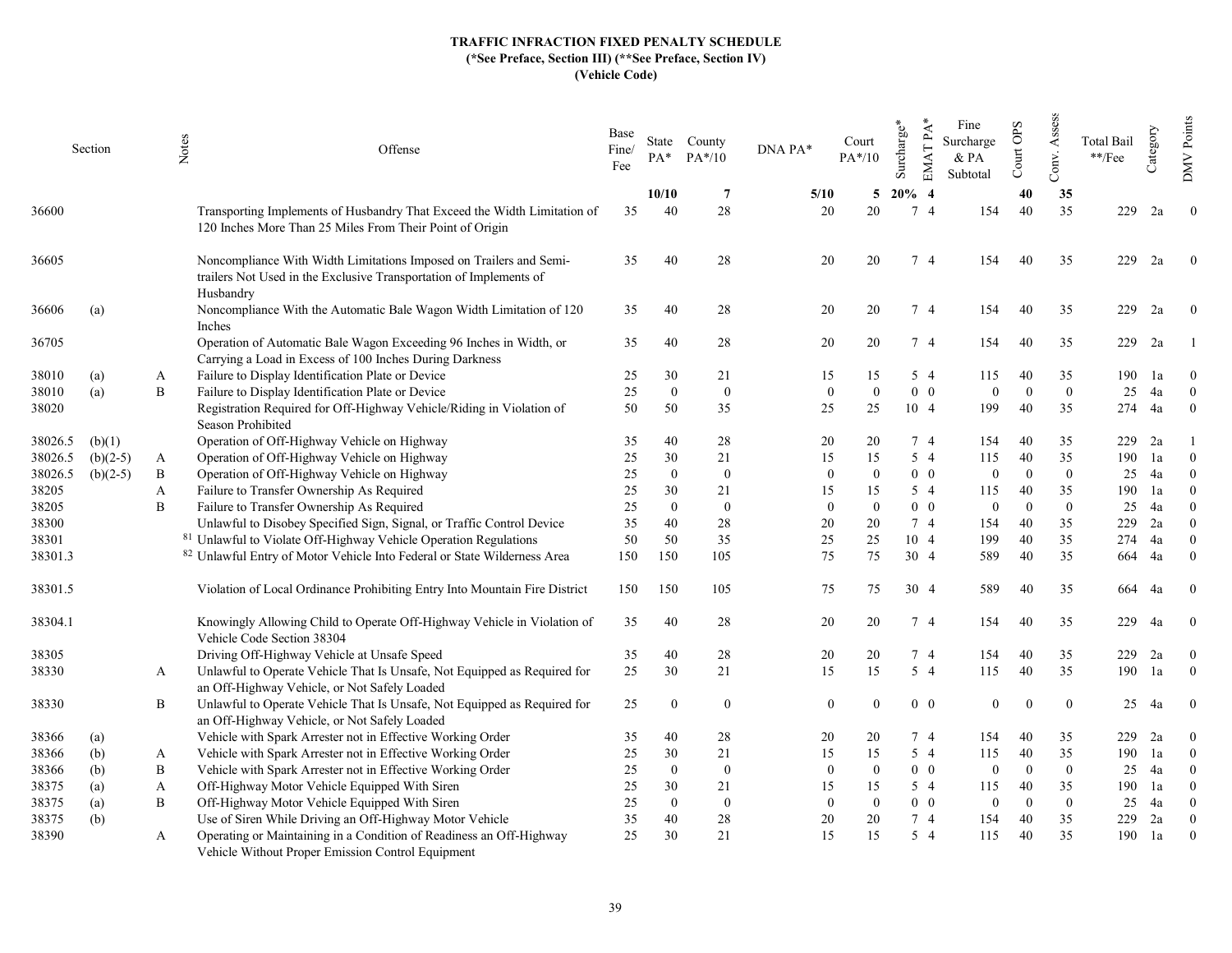|         | Section |   | Notes<br>Offense                                                                                                                                                                                                                  | Base<br>Fine/<br>Fee | $PA^*$         | State County<br>$PA*/10$ | DNA PA* | Court<br>$PA*/10$ | Surcharge* | $EMATPA*$  | Fine<br>Surcharge<br>$&$ PA<br>Subtotal | Court OPS | Conv. Assess     | <b>Total Bail</b><br>$^{**}/\mathrm{Fee}$ | Category | <b>DMV</b> Points |
|---------|---------|---|-----------------------------------------------------------------------------------------------------------------------------------------------------------------------------------------------------------------------------------|----------------------|----------------|--------------------------|---------|-------------------|------------|------------|-----------------------------------------|-----------|------------------|-------------------------------------------|----------|-------------------|
|         |         |   |                                                                                                                                                                                                                                   |                      | 10/10          | -7                       | 5/10    |                   | 5          | $20\%$ 4   |                                         | 40        | 35               |                                           |          |                   |
| 38390   |         | B | Operating or Maintaining in a Condition of Readiness an Off-Highway<br>Vehicle Without Proper Emission Control Equipment                                                                                                          | 25                   | $\overline{0}$ | $\bf{0}$                 |         | $\theta$          | $\Omega$   | $0\quad 0$ | $\theta$                                | $\Omega$  | $\Omega$         | 25                                        | 4a       | $\overline{0}$    |
| 38503   |         | A | Conditions of Minor Operating All-Terrain Vehicle                                                                                                                                                                                 | 35                   | 40             | 28                       |         | 20                | 20         | 7 4        | 154                                     | 40        | 35               | 229                                       | 2a       | $\theta$          |
| 38503   |         | B | Conditions of Minor Operating All-Terrain Vehicle                                                                                                                                                                                 | 25                   | $\mathbf{0}$   | $\mathbf{0}$             |         | $\mathbf{0}$      | $\theta$   | $0\quad 0$ | $\overline{0}$                          | $\Omega$  | $\boldsymbol{0}$ | 25                                        | 4a       | $\overline{0}$    |
| 38504.1 | (a)     |   | 83 Allowing Child Under 14 Years of Age to Operate an All-Terrain Vehicle<br>Without Safety Training/Supervision/Safety Certificate Required Under VC<br>38504                                                                    | 125                  | 130            | 91                       |         | 65                | 65         | 25 4       | 505                                     | 40        | 35               | 580                                       | 4a       | $\overline{0}$    |
| 38505   |         | A | Operating or Riding All-Terrain Vehicle While Not Wearing Safety Helmet<br>as Required                                                                                                                                            | 25                   | 30             | 21                       |         | 15                | 15         | 5 4        | 115                                     | 40        | 35               | 190                                       | 1a       | $\bf{0}$          |
| 38505   |         | B | Operating or Riding All-Terrain Vehicle While Not Wearing Safety Helmet<br>as Required                                                                                                                                            | 25                   | $\bf{0}$       | $\mathbf{0}$             |         | $\mathbf{0}$      | $\Omega$   | $0\quad 0$ | $\mathbf{0}$                            | $\Omega$  | $\mathbf{0}$     | 25                                        | 4a       | $\bf{0}$          |
| 38506   |         |   | Carrying Passenger on All-Terrain Vehicle on Public Lands                                                                                                                                                                         | 35                   | 40             | 28                       |         | 20                | 20         | 7 4        | 154                                     | 40        | 35               | 229                                       | 2a       |                   |
| 38600   |         |   | 84 Operating a Recreational Off-Highway Vehicle by Person Under 16 Years of<br>Age That Is Unsupervised by an Authorized Adult, on Public Lands                                                                                   | 35                   | 40             | 28                       |         | 20                | 20         | 74         | 154                                     | 40        | 35               | 229                                       | 2a       | $\theta$          |
| 38601   |         | A | Operating or Riding in Recreational Off-Highway Vehicle on Public Land by<br>Person While Not Wearing Safety Helmet as Required                                                                                                   | 25                   | 30             | 21                       |         | 15                | 15         | $5\quad4$  | 115                                     | 40        | 35               | 190                                       | 1a       | $\Omega$          |
| 38601   |         | B | Operating or Riding in Recreational Off-Highway Vehicle on Public Land by<br>Person While Not Wearing Safety Helmet as Required                                                                                                   | 25                   | $\mathbf{0}$   | $\bf{0}$                 |         | $\theta$          |            | $0\quad 0$ | $\theta$                                | $\Omega$  | $\mathbf{0}$     | 25                                        | 4a       | $\Omega$          |
| 38602   |         | A | 85 Operating or Riding in Recreational Off-Highway Vehicle by Person While<br>Not Wearing Safety Belt or Harness as Required, on Public Lands                                                                                     | 25                   | 30             | 21                       |         | 15                | 15         | $5\quad4$  | 115                                     | 40        | 35               | 190                                       | 1a       | $\theta$          |
| 38602   |         | B | 86 Operating or Riding in Recreational Off-Highway Vehicle by Person While<br>Not Wearing Safety Belt or Harness as Required, on Public Lands                                                                                     | 25                   | $\mathbf{0}$   | $\overline{0}$           |         | $\Omega$          | $\Omega$   | $0\quad 0$ | $\Omega$                                | $\Omega$  | $\overline{0}$   | 25                                        | 4a       | $\theta$          |
| 38603   | (a)     |   | 87 Operating a Recreational Off-Highway Vehicle With a Model Year of 2014<br>or Later While Allowing a Passenger to Ride in Seat Location Not Provided<br>by Manufacturer, on Public Lands                                        | 35                   | 40             | 28                       |         | 20                | 20         | 7 4        | 154                                     | 40        | 35               | 229                                       | 2a       | $\overline{0}$    |
| 38603   | (b)     |   | 88 Operating a Recreational Off-Highway Vehicle With a Model Year of 2013<br>or Earlier While Allowing a Passenger to Ride in Seat Location That Is Not<br>Contained Inside of the Rollover Protection Structure, on Public Lands | 35                   | 40             | 28                       |         | 20                | 20         | 7 4        | 154                                     | 40        | 35               | 229                                       | 2a       | $\overline{0}$    |
| 38604   | (a)     |   | 89 Operating a Recreational Off-Highway Vehicle While Allowing a Passenger<br>to Ride Who Cannot Grasp Handhold When Belted or Harnessed as<br>Required, on Public Lands                                                          | 35                   | 40             | 28                       |         | 20                | 20         | 74         | 154                                     | 40        | 35               | 229                                       | 2a       | $\overline{0}$    |
| 38604   | (c)     |   | Recreational Off-Highway Vehicle With Handhold That Interferes With<br>Passenger Exit From the Vehicle                                                                                                                            | 25                   | 30             | 21                       |         | 15                | 15         | 5 4        | 115                                     | 40        | 35               | 190                                       | 2a       | $\overline{0}$    |
| 39002   | (b)     |   | <sup>90</sup> Illegal to Tamper With/Destroy Bicycle Identification                                                                                                                                                               | 25                   | 30             | 21                       |         | 15                | 15         | $5\quad4$  | 115                                     | 40        | 35               | 190                                       | 1a       | $\bf{0}$          |
| 40001   | (a,b)   |   | Owner's Responsibility [Bail should be in accordance with the bail on the<br>underlying offense.]                                                                                                                                 |                      | $\mathbf{0}$   | $\bf{0}$                 |         | $\Omega$          | $\Omega$   | $0\quad 0$ | $\Omega$                                | $\Omega$  | $\mathbf{0}$     | $\overline{0}$                            |          |                   |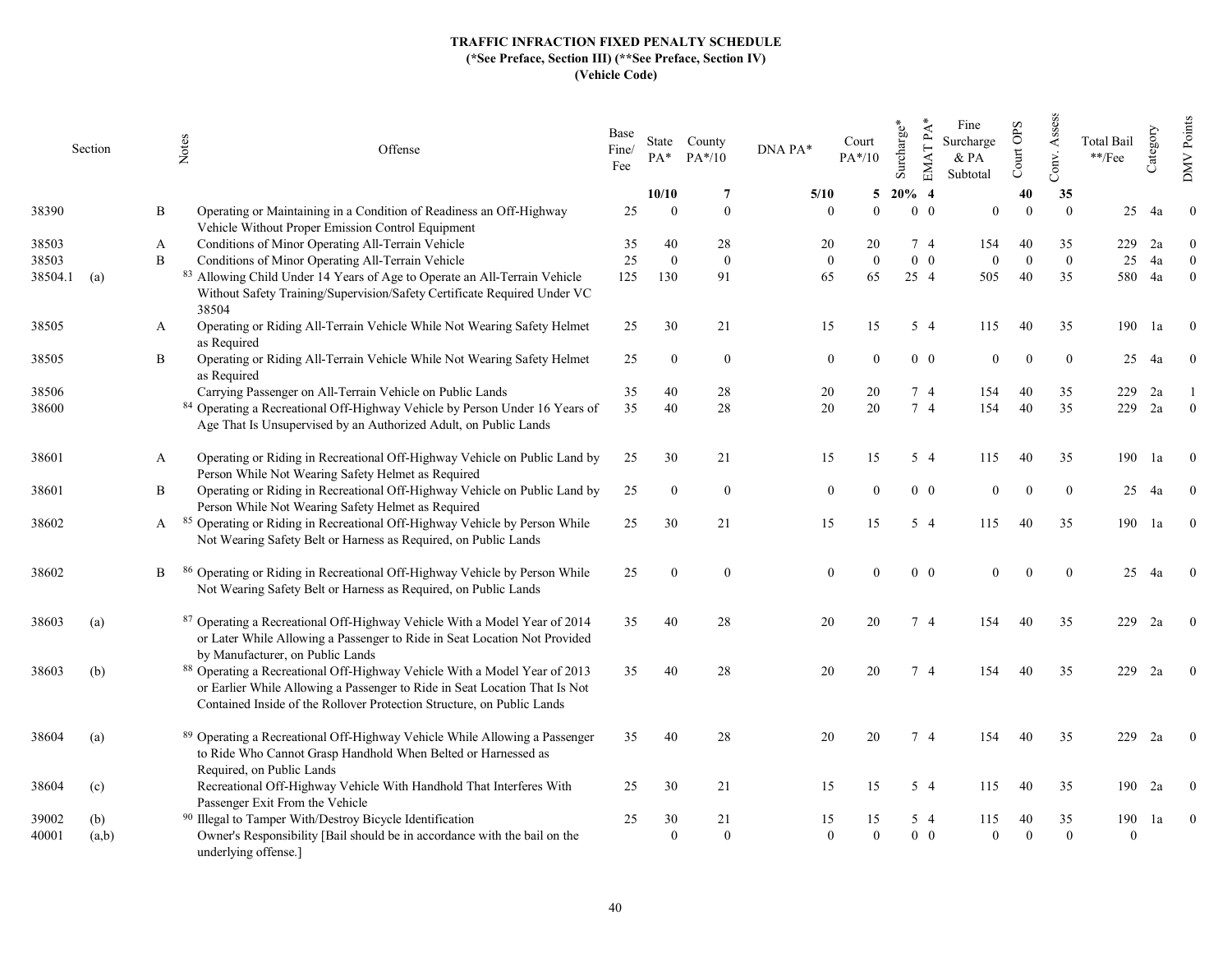|       | Section | Offense                                                                                                           | Base<br>Fine/<br>Fee | $PA*$ | County<br>$PA*/10$ | DNA PA* | Court<br>PA*/10 | ਜ਼<br>岙     | Fine<br>Surcharge<br>& PA<br>Subtotal | $_{\rm S}$ |    | <b>Total Bail</b><br>**/Fee | ╰      | ∠ |
|-------|---------|-------------------------------------------------------------------------------------------------------------------|----------------------|-------|--------------------|---------|-----------------|-------------|---------------------------------------|------------|----|-----------------------------|--------|---|
|       |         |                                                                                                                   |                      | 10/10 |                    | 5/10    |                 | $5\ 20\%$ 4 |                                       | 40         | 35 |                             |        |   |
| 40151 | (a)     | Failure to Bring Lighting Equipment Into Compliance or Comply With<br>Removal Order Within 24 Hours of Inspection | 25                   | 30    | 21                 |         |                 | 54          | 115                                   |            | 35 | 190                         | 1a     |   |
| 40151 | (b)     | Failure to Bring Lighting Equipment Into Compliance or Comply With<br>Removal Order Within 48 Hours of Inspection | 25                   | 30    | 21                 |         |                 | 54          | 115                                   |            | 35 | 190                         | 1a     |   |
| 40508 | (a,b)   | Violation of Promise to Appear, Promise to Pay                                                                    | 25                   | 30    | 21                 |         |                 | 54          | 115                                   |            | 35 |                             | 190 4a |   |
| 42005 | (i)     | <sup>91</sup> Failure to Attend Court-Ordered TVS                                                                 | 35                   | 40    | 28                 | 20      | 20              | - 4         | 154                                   |            | 35 | 229                         | 4a     |   |
|       |         |                                                                                                                   |                      |       |                    |         |                 |             |                                       |            |    |                             |        |   |

#### Notes

A Violation cited on a notice to appear as not eligible for correction. (VC 40303.5, VC 40522, and VC 40610.) A citing officer may issue a noncorrectable notice to appear for an equipment, driver's license, or registration offense that is potentially eligible for correction if the officer determines that the violation presents an immediate safety hazard, there is evidence of fraud or persistent neglect, or the violator does

B Violation cited on a notice to appear as eligible for correction. (VC 40303.5, VC 40522, and VC 40610.) A potentially eligible equipment, driver's license, or registration offense may be cited as correctable

<sup>1</sup> Per VC 28(c): "Any person failing to notify the city police department, sheriff's department, or campus police department as required by this section is guilty of an infraction, and shall be fined a minimum of \$300,

<sup>2</sup> Minimum fine set by VC 42001.1.

<sup>3</sup> Minimum fine set by VC 42001.8. (See VC 40152 regarding proof for adjudication.)

4 Per VC 4461.3, a city or county may adopt an ordinance or resolution to assess an additional penalty of \$100.

5 Per VC 4463(e): Fine "… not less than \$100 and not more than \$250 for a first offense … ."

6 Per VC 5201.1(d): "punishable by a fine of \$250 per item sold or per violation."

7 Per PC 19.8: VC 12500 charged as an infraction is subject to fine "... not to exceed \$250 ... ."

<sup>8</sup> Per VC 12814.6(e)(1): "the court shall impose one of the following: (A) Not less than eight hours nor more than 16 hours of community service for a first offense ... (B) A fine of not more than \$35 for first offense <sup>9</sup> Per VC 14601.1(e), VC 14601.1 applies to the operation of an off-highway motor vehicle on those lands to which the Chappie-Z'berg Off-Highway Motor Vehicle Law of 1971 (Division 16.5 (commencing with <sup>10</sup> Per VC 14606(d): "operative on January 30, 2014."

11 Per VC 14611: "a fine of not less than \$5,000 nor more than \$10,000."

<sup>12</sup> Per VC 15309.5(b): "A first conviction under this section is punishable as either an infraction or a misdemeanor ... A second or subsequent conviction is punishable as a misdemeanor ... "

<sup>13</sup> VC 15620(b) permits the court to reduce or waive the fine if the defendant establishes to the satisfaction of the court that he or she is economically disadvantaged and the court, instead, refers the defendant to a community education program that includes education on the dangers of leaving young children unattended in motor vehicles, and provides certification of completion. Upon completion of that program, the defendant shall provide that certification to the court.

14 Per VC 16025(b): "... fine not to exceed \$250 ... ."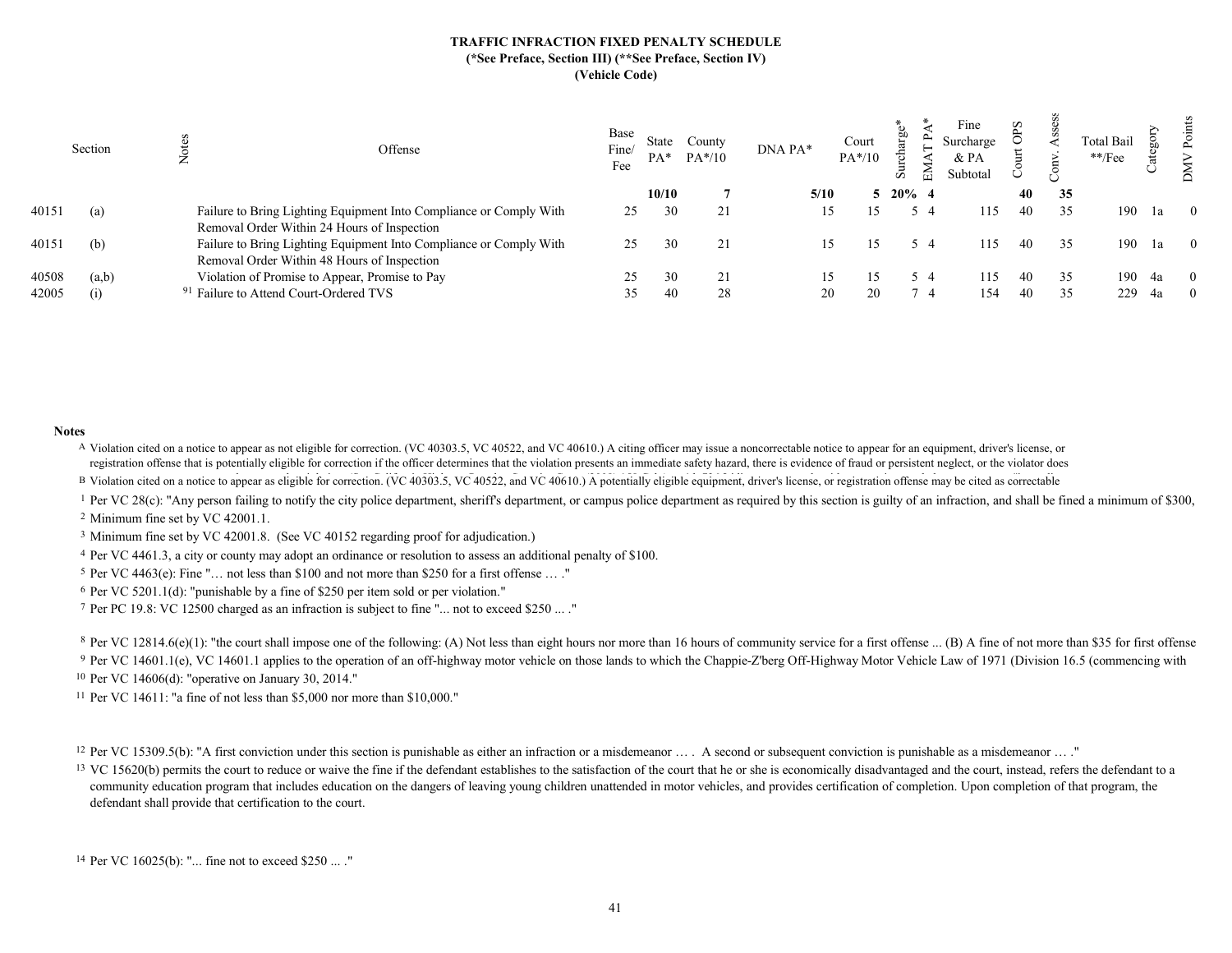|                                                                                                                                                                                                                                                                                                                       | Section<br>← | Offense | Base<br>Fine/<br>State<br>County<br>$PA*/10$<br>$PA*$<br>Fee | Fine<br>Court<br>Surcharge<br>DNA PA*<br>$PA*/10$<br>$\&$ PA<br>$\div$<br>Subtotal<br>囩<br>σī | w<br><b>Total Bail</b><br>$^{\ast\ast}/\mathrm{Fee}$<br>₩<br>− |
|-----------------------------------------------------------------------------------------------------------------------------------------------------------------------------------------------------------------------------------------------------------------------------------------------------------------------|--------------|---------|--------------------------------------------------------------|-----------------------------------------------------------------------------------------------|----------------------------------------------------------------|
| - 2012년 - 대한민국의 대한민국의 대한민국의 대한민국의 대한민국의 대한민국의 대한민국의 대한민국의 대한민국의 대한민국의 대한민국의 대한민국의 대한민국의 대한민국의 대한민국의 대한민국의 대한민국의<br>the contract of the contract of the contract of the contract of the contract of the contract of the contract of<br>the contract of the contract of the contract of the contract of the contract of |              |         | 10/10                                                        | 20%<br>5/10                                                                                   | 40<br>35                                                       |

<sup>15</sup> Per VC 16029(a): "...fine of not less than \$100 and not more than \$200 for first conviction. Per VC 16029(e): "(1) Except as provided in this subdivision, the court shall impose a fine that is greater than the minimum fine specified in subdivision (a) or (b), and may not reduce that fine to the minimum fine authorized under those provisions, unless the defendant has presented the court with evidence of financial

<sup>16</sup> Per VC 21070: "punishable as an infraction ... ." Per VC 42001.19: "a person convicted of a violation of Section 21070 is punishable as follows: (a) For a violation involving bodily injury, by a fine of \$70."

<sup>17</sup> Per VC 21070: "punishable as an infraction ... ." Per VC 42001.19: "a person convicted of a violation of Section 21070 is punishable as follows: ... (b) For a violation involving great bodily injury, as defined in Section 12022.7 of the Penal Code, by a fine of \$95."

<sup>18</sup> This code section also pertains to offenses that may be cited as a parking violation.

<sup>19</sup> Under VC 21212(d), a first charge under VC 21212(a) shall be dismissed when the person charged alleges in court, under oath, that the charge against the person is the first charge against that person under VC 21212(a), unless it is established in court that the charge is not the first charge against that person.

20 Senate Bill 543; Stats: 2020, ch. 280

<sup>21</sup> Per VC 407.5(a), "A "motorized scooter" is any two-wheeled device that has handlebars, has either a floorboard that is designed to be stood upon when riding or a seat and footrests in place of the floorboard, and is powered by an electric motor. This device may also be designed to be powered by human propulsion. For purposes of this section, a motorcycle, as defined in Section 400, a motor-driven cycle, as defined in Section 405, or a motorized bicycle or moped, as defined in Section 406, is not a motorized scooter."

<sup>22</sup> Per VC  $\S$  21296(c): a conviction for a violation of this section shall be punished by a fine of not more than \$250."

<sup>23</sup> AB 974; Stats. 2021:, ch. 175. Per 21300"(e) A charge under this section shall be dismissed when the person charged alleges in court, under oath, that the charge against the person is the first charge against that person under this section, unless it is otherwise established in court that the charge is not the first charge against the person.

(f) (1) Except as provided in subdivision (e), a violation of this section is an infraction punishable by a fine of not more than twenty-five dollars (\$25).

(2) The parent or legal guardian having control or custody of an unemancipated minor whose conduct violates this section shall be jointly and severally liable with the minor for the amount of the fine imposed pursuant to this subdivision."

24 Per VC 42001.15: "... fine of one hundred dollars."

25 VC 42001.15 sets fine of \$100 for violations of 21453(a),(c).

26 Per VC 42001.15: "... fine of one hundred dollars."

<sup>27</sup> Per VC 21464: "(e) Any willful violation of subdivision (a), (b), or (c) that does not result in injury to, or the death of, a person is punishable by a fine of not more than \$5,000. ... (f) The court shall allow the <sup>28</sup> Per Department of Motor Vehicles Court Information Memo 17-01, violations of this offense in a commercial vehicle carry 1.5 DMV points

29 Per VC 42001.11: "fine of not less than \$100 nor more than \$150."

30 Per VC 21712 (e): "fine of \$100" for a violation of VC 21712(c) or (d).

31 Per VC 42001.16: "fine of \$100 ... ."

32 Per VC 21760(f): "operative on September 16, 2014."

33 Per VC 42001.12: "fine of not less than \$100 ... ."

34 Per VC 21809(b): "fine of not more than \$50."

35 Per VC 42001.17: "fine of \$100."

<sup>36</sup> Violation expanded to include activity on expressway. Per VC 1803(b)(6), a violation by a pedestrian or by a person on a bicycle or motorized scooter is not reportable to DMV.

<sup>37</sup> Violation of VC 21451(a,b), VC 21453(b), VC 21950(a), or VC 21952 and causing bodily injury. VC 21971 serves as a citing section when cited in tandem with the primary offense to charge the additional  $38$  Per VC 22348(b)(1), a first violation is punishable by a fine "not to exceed \$500."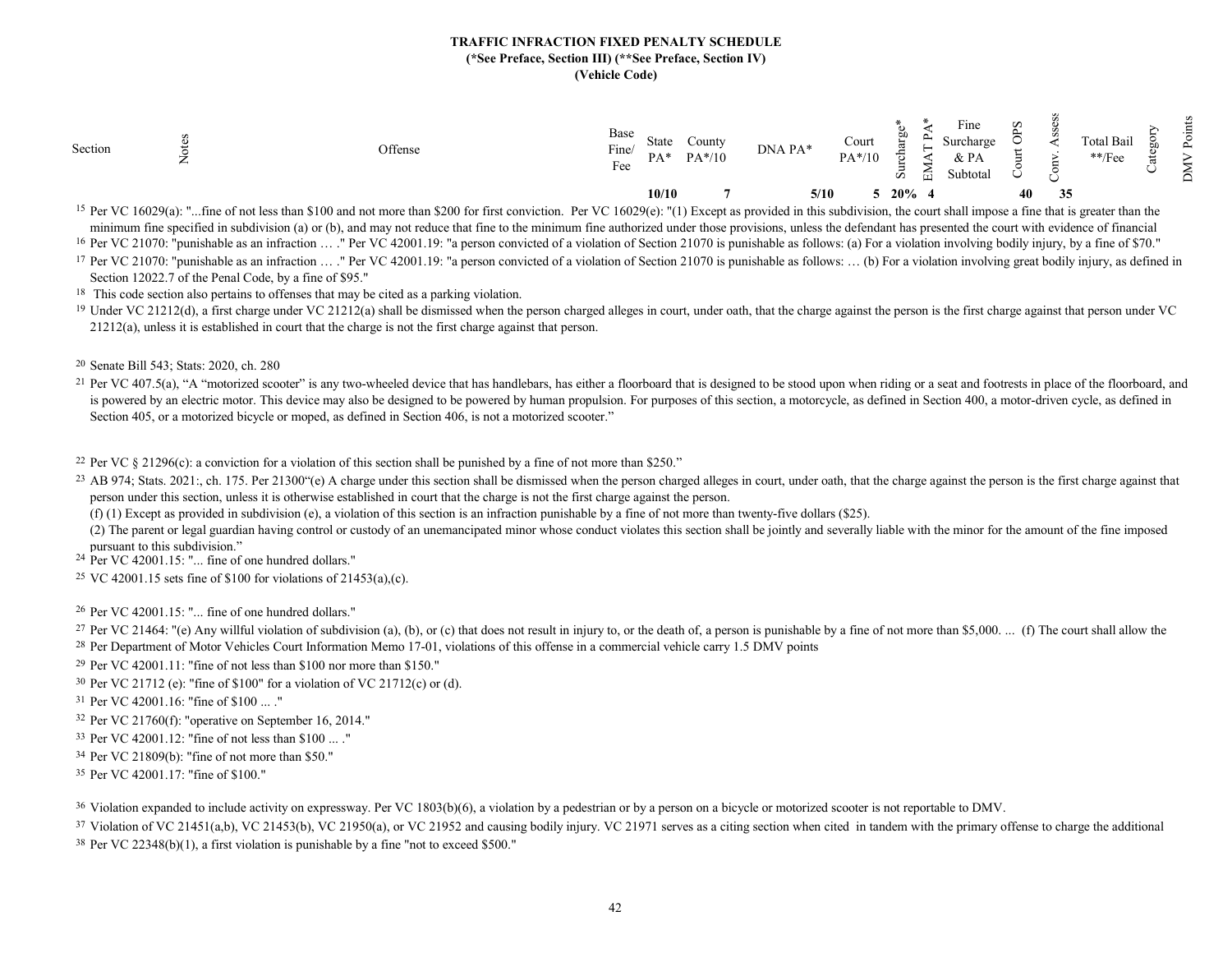

<sup>39</sup> Per VC 42000.5:... fine not exceeding \$100 for a first conviction, except that if the person has exceeded the specified speed limit by 10 miles per hour or more, the fine shall not exceed \$200.

40 VC 42000.5 specifies fine amounts for designated vehicles.

<sup>41</sup> Per Vehicle Code section 22406.1, a violation of subdivision (b) "is a 'serious traffic violation,' as defined in subdivision (p) of Section 15210, and is subject to the sanctions provided under Section 15306 or <sup>42</sup> Per VC 22406.5: "fine not less than \$500 ... ."

43 VC 42000.5 specifies fine amounts for designated vehicles.

44 Per VC 42001.16(a)(1), for a first infraction: "fine of \$100 ... ."

```
45
Per VC 22454.5: " ... fine of not less than $150 ... ."
```
<sup>46</sup> Per VC 42001.5: "(a) . . . fine of not less than \$250. (b) No part of any fine imposed under this section may be suspended, except that the court may suspend that portion of the fine above \$100." GC 70372(b) <sup>47</sup> Per VC 42001.6: "Every person convicted of an infraction for a violation of Section 22511.1 is punishable by a fine of \$100. No part of any fine imposed shall be suspended, except the court may suspend that  $48$  Per VC 22523(c): "... fine not less than \$100 ...."

<sup>49</sup> Per VC 42001.1: "For a first conviction, a fine of not less than \$50 nor more than \$100." These code sections also pertain to offenses that may be cited as a parking violation.

50 Per VC 42001.16(a)(1), for a first infraction: "fine of \$100 ... ."

<sup>51</sup> Per PC 19.8: VC 23109(c) charged as an infraction is subject to fine "... not to exceed \$250 ... ."

52 Per VC 42001.7: "... fine not less than \$100 ... ." "The court shall in addition to the fines imposed ... order the offender to pick up litter or clean up graffiti at time and place within the jurisdiction of the court pursuant to VC 42001.7(b).

53 Per VC 42001.4: "...fine of not less than \$50 nor more than \$100."

54 Per VC 23123.5(d): "fine of \$20 for a first offense and \$50 for each subsequent offense." Assem. Bill 487; Stats. 2020, ch. 603. Per Vehicle Code section 12810.3, "Notwithstanding subdivision (f) of Section 12810, a violation point shall be given only for a conviction of a violation of subdivision (a) of Section 23123, subdivision (a) of Section 23123.5, or subdivision (b) of Section 23124, occurring on or after July 1, 2021, that occurs within 36 months of a prior conviction for the same offense."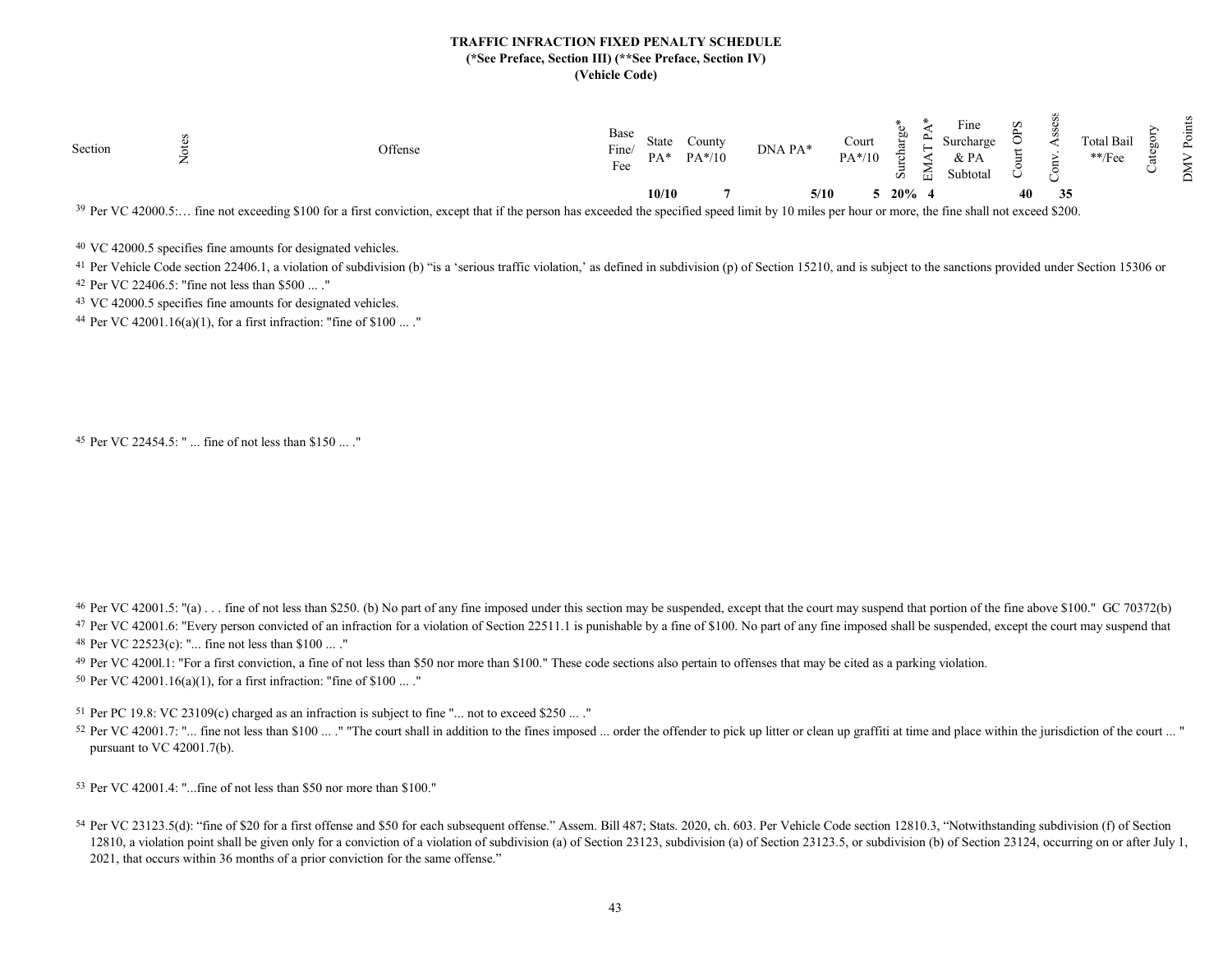| −                                |
|----------------------------------|
| 20%<br>10/10<br>40<br>5/10<br>35 |

<sup>55</sup> Per Vehicle Code section 12810.3, "Notwithstanding subdivision (f) of Section 12810, a violation point shall be given only for a conviction of a violation of subdivision (a) of Section 23123, subdivision (a) of 56 Per VC 23124(c): "fine of \$20 for a first offense and \$50 for each subsequent offense." Assem. Bill 487; Stats. 2020, ch. 603. Per Vehicle Code section 12810.3, "Notwithstanding subdivision (f) of Section 57 Set per VC 42001.9. Set per VC 42001.9.

58 Per VC 42001.25: "fine of \$100 ... ." For defendants at least 18 years of age who are convicted of a first violation of VC 23140, VC 23502(a) requires a court order to attend a licensed driving-under-the-influence program.

59 Per VC 23222(b): " … fine of not more than \$100."

<sup>60</sup> Per VC 40000.20: a third or subsequent violation relating to "a driver of any vehicle used to provide transportation services on a prearranged services, operating under a valid certificate or permit pursuant to the

 $61$  This code section also pertains to offenses that may be cited as a parking violation.

62 When a violation of speeding is alleged, refer to the Speed Chart.

 $63$  Per VC 42001.20(a): "... fine of \$150." Per VC 42001.20(b): a second offense within one year is punishable by "a fine not exceeding \$200." Per VC 42001.20: a violation occurring within one year of two or more prior violations is punishable by "a fine not exceeding \$250."

<sup>64</sup> VC 27150.2 requires that a station providing referee functions under H&S 44036 only issue a certificate of compliance for vehicular exhaust systems for vehicles that have received a citation for violation of VC  $65$  Per PC 19.8: VC 27150.1 charged as an infraction is subject to fine "... not to exceed \$250 ... ."

66 Per VC 42001(c): " ... fine of \$250 ... ."

67 Per VC 42001(c): " ... fine of \$1,000 ... ."

<sup>68</sup> VC 27150.2 requires that a station providing referee functions under H&S 44036 issue a certificate of compliance for vehicular exhaust systems only for vehicles that have received a citation for violation of VC 27150 or VC 27151.

69 Per VC 42001.2: "... fine not less than \$250 ... ."

70 Per VC 42001.14: "... fine not less than \$50 or more than \$100." Per VC 27156(d): "If the court finds that a person has willfully violated this section, the court shall impose the maximum fine ... ." Per PC 7: "willfully" implies "... simply a purpose or willingness to commit the act, or make the omission referred to." Under VC 27156 (g) a notice to appear or complaint issued for violation of VC 27156 must require proof of correction pursuant to VC 40150 or proof of exemption pursuant to 40001.1 or 4000.2.

- 71 Per VC
	- 27315(h):
- $72$  Per VC.
	- 27318 (i)
	- the offense
	- is

"punishable

by a fine of

<sup>73</sup> Per VC 27319 (c) the offense is "punishable by a fine of not more than twenty dollars (\$20) for a first offense, and a fine of not more than fifty dollars (\$50) for each subsequent offense"

74 Per VC